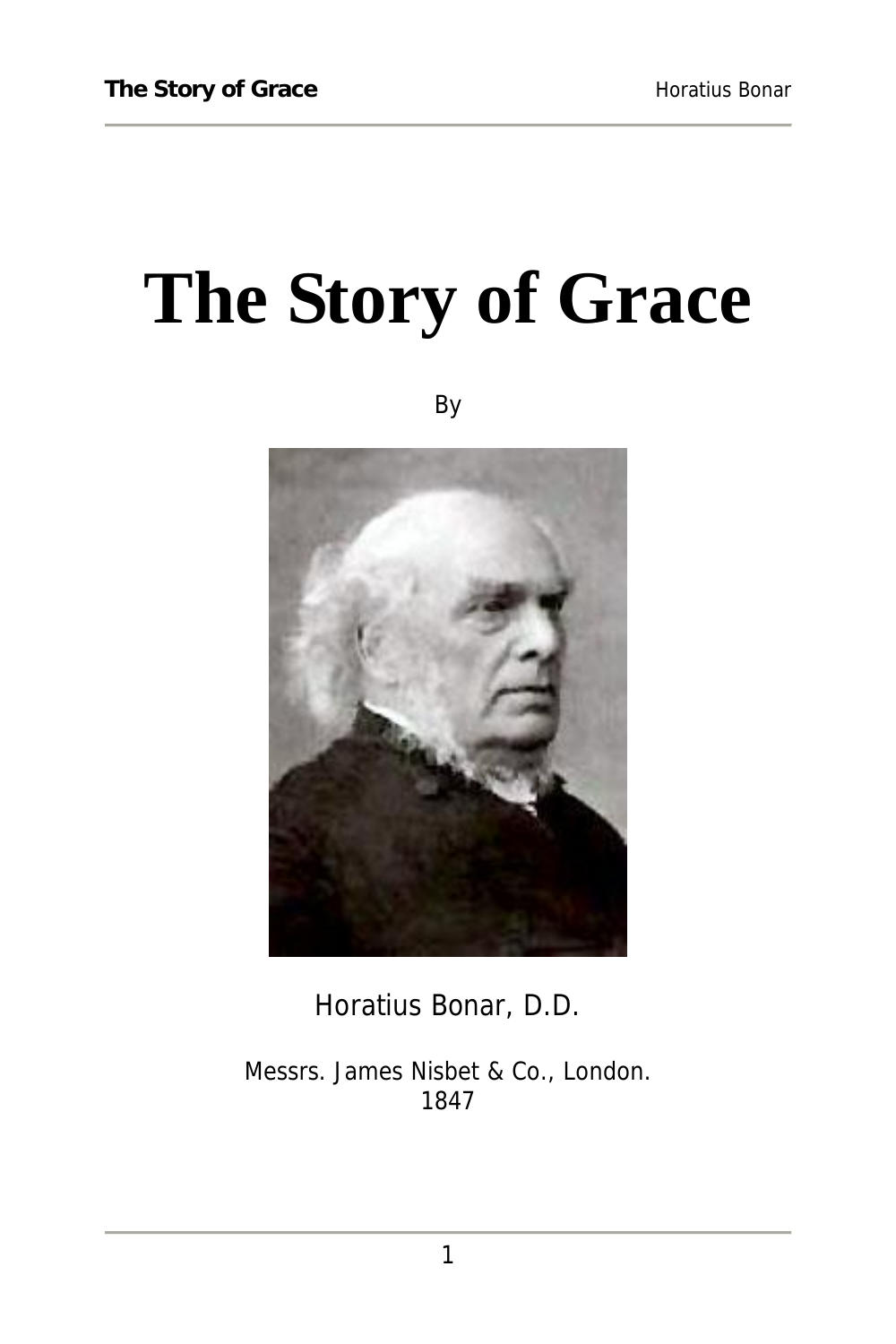## **Preface**

 I HAVE used the expression, "Story of Grace," which will be found to occur not only on the title-page but once and again throughout this volume, not so much because of its simplicity, as because it seemed to me the exactest for bringing out the real nature of THE GOSPEL, and for helping us to shake off from it the misconceptions which selfrighteousness has in so many forms hung around it, defacing its comeliness and clouding its sunshine. God meant the Gospel to be not so much a *profession* of love as a visible *exhibition* of it; not so much a declaration of feeling as a history of facts. His object is not so much to address us in words that may be heard, as in deeds which may be seen and felt.

He knew that it is not enough for him to say to us that he is gracious; the reiteration of this truth, however frequent and fervent, would not suffice. He who fashioned our natures knew that it is not thus that hearts are won. If he would find his way into them once more, he must *display* as well as declare his grace.

Mere professions of love do ofttimes only harden us against its influence, closing the ear that they are meant to open; for it is so easy to use the warm language of love, even when love itself is cold. The heart may he emptiest when the voice is loudest; and we are ready enough to value but slightly what costs nothing but words. Besides, what comes to us indirectly, and by inferences of our own, from clear facts and deeds, is more powerful than what reaches us more directly. We delight far more in gathering up the broken fragments of affection as they silently scatter themselves along the course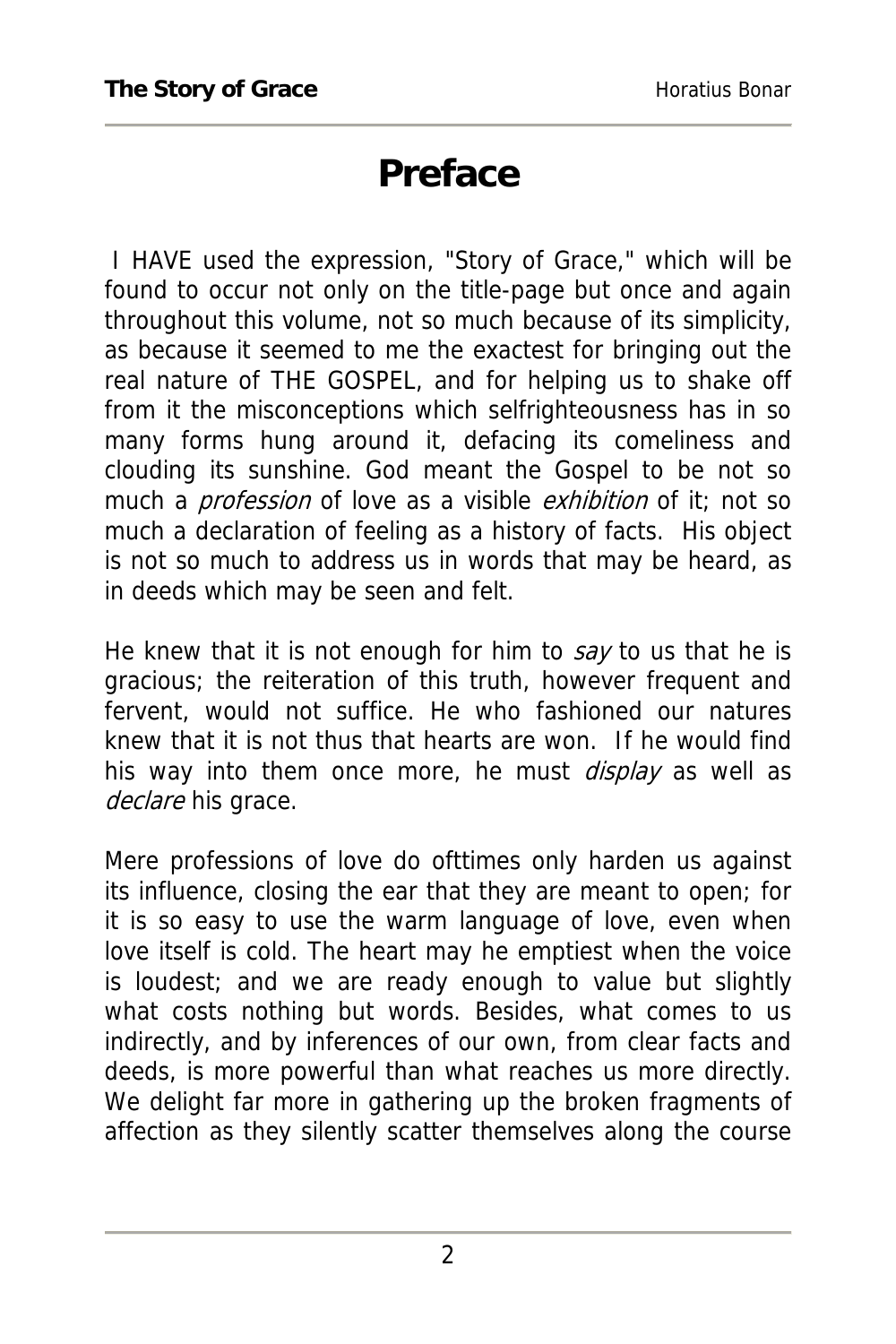of some artless story, than in listening to the most fervent exclamations and asseverations of love.

Therefore it is that He who formed our natures has taken this way of reaching and winning them. It is thus that he steals round them with gentle attractiveness, that, ere we are aware, our hearts may be led captive and bound in the fetters of his love. He has embodied his love in deeds, and given us the story of what he has *done* and of what he means to do. He does not come up to us directly and say, "I love you," but he does the loving deed: he brings to pass the gracious event; and thus there is suggested to us, with irresistible impressiveness, the thought, "Oh, how he loves!"

It has been said of human affection, that it has no need of language to give it utterance. The look can convey the feeling better than the word, and "eye can well interpret eye." If, then, the look and the eye be so intensely expressive, how much more the *deed*?

Thus it is with God. He does the loving deed, and then records it in all its simplicity, without one word of colouring or comment. He does the gracious thing, and then writes down the story of it, that we may read in it the riches of his grace, and that, in thus reading, we may blessed.

That story is the simple record of love's doings in behalf of the beloved object. In regard to these doings there can be no mistake. They do not admit of a double interpretation; they do not leave us in any doubt as to the gracious mind of the doer. They make it plain; indeed, plainer even than words or affirmations. Besides, they are more winning and more irresistible; they are facts which can have but one meaning facts which can lead but to one conclusion, a conclusion such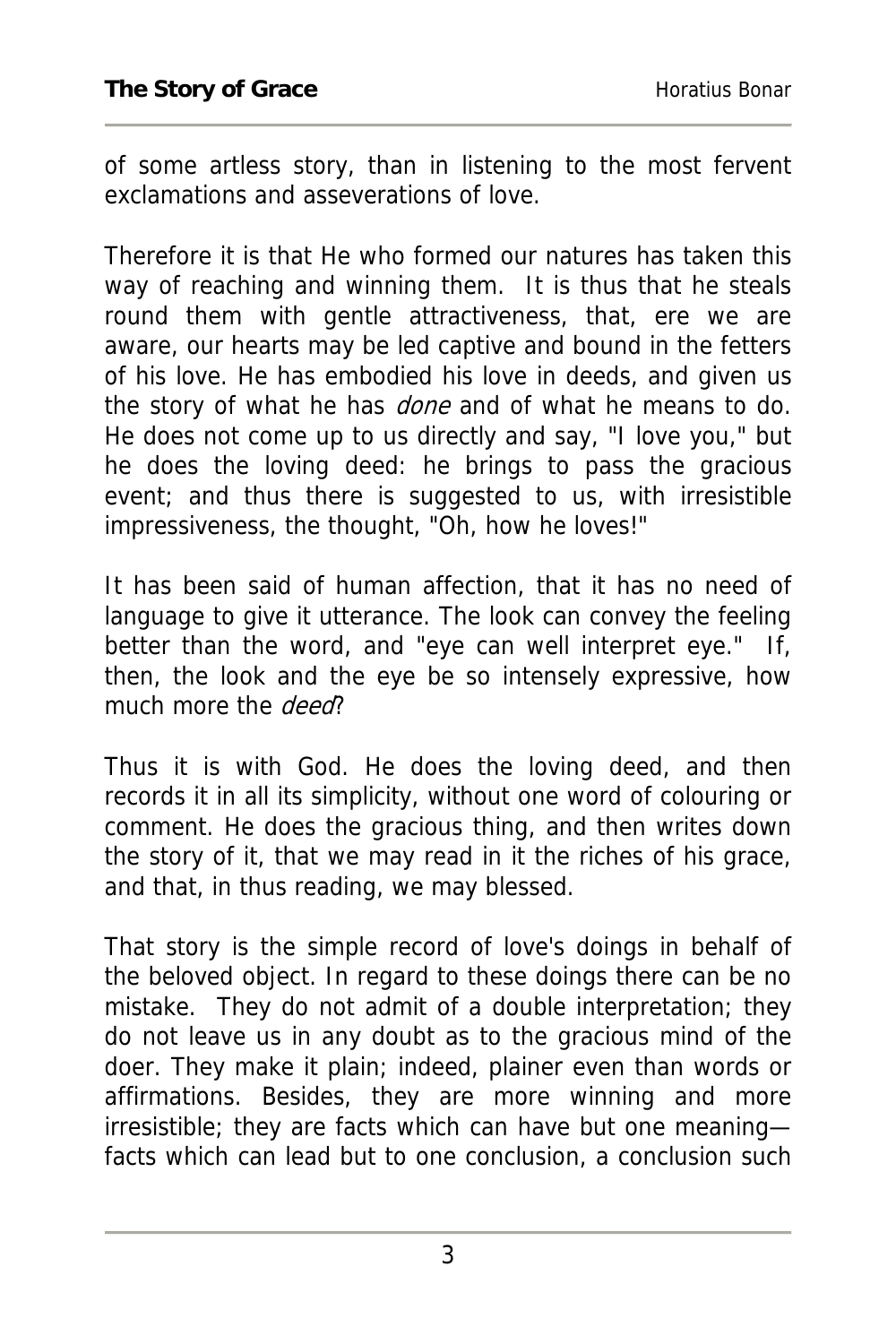as that which the Apostle drew when he said, "Hereby perceive we the love of God, BECAUSE HE LAID DOWN HIS LIFE FOR US." (1 John 3:16)

The story of grace, then, is the story of God's doings in grace with this world of ours. If we speak of it in reference to the Father, it is the story of his thoughts and purposes from eternity. And what grace there is in these!

If in reference to the Son, it is the story of his doings and sufferings upon earth. And what grace there is in these! If in reference to the Spirit, it is the story of his witness-bearing to this manifested grace of Godhead. For he is the *narrator* of the wondrous tale! Thus the loving purposes are the purposes of the Father, the loving deeds are the deeds of God the Son, and the loving testimony is the testimony of God the Holy Ghost. The story of grace is the truest that has ever been told on earth. He who tells it is true, and he of whom it is told is the same. In it there is no intermixture of the true and the false; it is absolutely and altogether true, in every jot and tittle. Only this may he said of it, that whilst it is "a true report which we have heard," (1 Kings 10:6) yet the half has not been told us.

Nothing so wonderful has ever been wrought out of man's fancy or drawn out of human history. It is "stranger than fiction." Yet all is simplicity. No colouring of art is laid on for the sake of attractiveness; Scripture always taking for granted that the real can never be indebted to the unreal for interest or effect.

Nor is it more marvellous than blessed. It contains God's own proposals of friendship to us. It speaks of peace,—a purchased, finished peace, through a divine peace-maker,—

4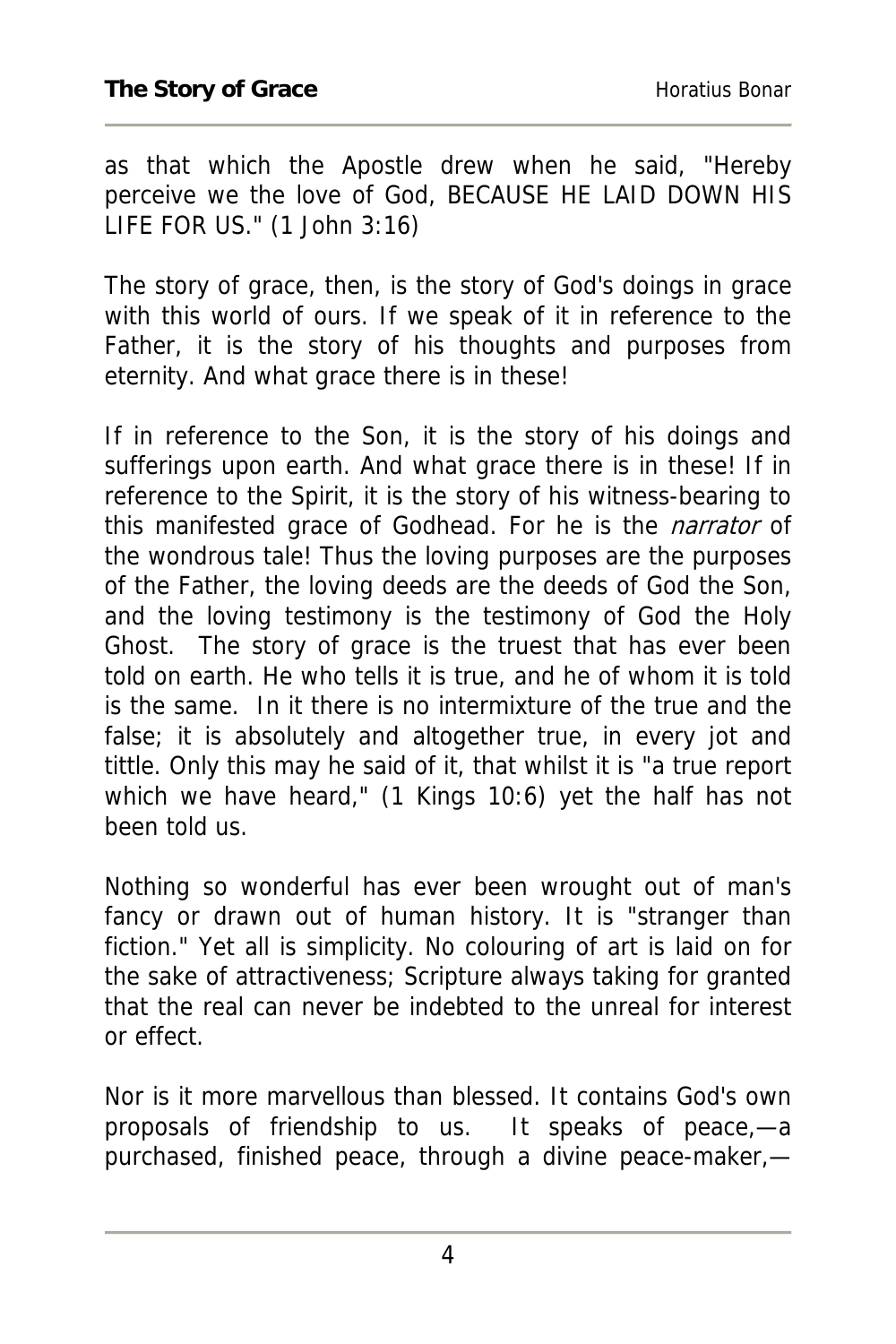peace between the sinner and God, between earth and heaven. It points to rest, rest for weary man. Its object is to fill us with God's own joy, to make us sharers of God's own blessedness. In listening to it we find the burden of our guilt unfastening itself from our shoulders, and the bondage of a troubled conscience giving place to the liberty of reconciliation and love.

It is a story of the *heart*. And the heart whose feelings it transcribes, whose treasures it unlocks, is the heart of GOD.

It is this story of grace that has brought back something like sunshine into this world of ours. For though light has not yet displaced the darkness, still it is no longer midnight. "Through the tender mercy of our God, the day-spring from on high hath visited us, to give light to them that sit in darkness and in the shadow of death, to guide our feet into the way of peace." (Luke 1:7-8) Morn still lingers, as if struggling with prolonged twilight, or as if the sun were rising under an eclipse: but the promise of day is sure; the noon is near.

It is this story of love that has shed peace into so many souls, and unburdened so many consciences of their loads of guilt. Many a wound has it healed; many a broken heart has it upbound; many a feeble limb has it strengthened; many a careworn brow has it unwrinkled; many a dim eye has it rekindled. It has gladdened earth's melancholy wastes as with fresh fragrance and verdure, sadly reminding us of the paradise we have lost, yet brightly pledging to us the hope of the better paradise hereafter, when, under the dominion of the second Adam, the desert shall rejoice and blossom as the rose.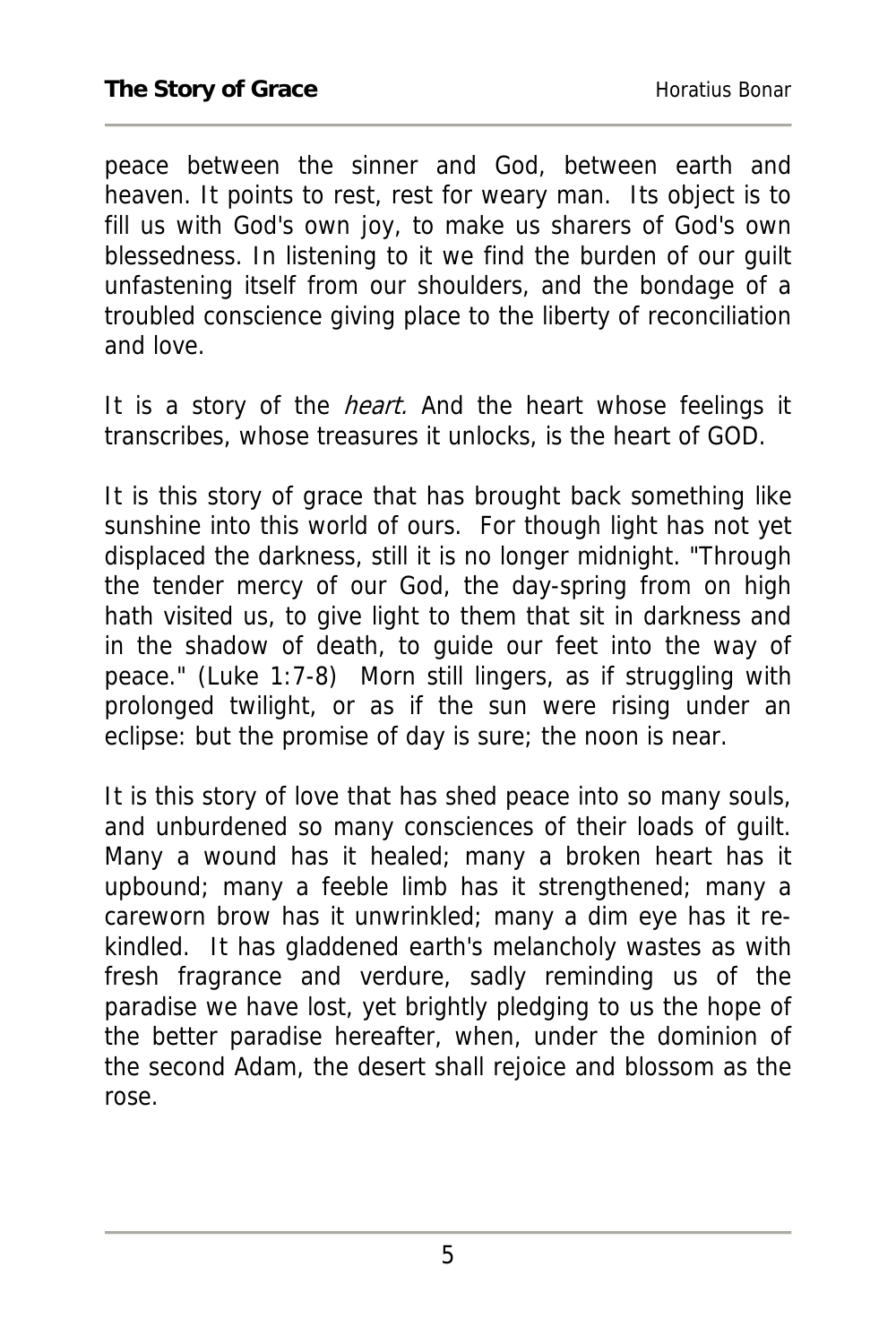It is this story of love that God has been telling for these six thousand years. He calls it "the Gospel," or the good news, or the glad tidings of great joy. And so it is. Yet how few receive it as such, or give God the credit for speaking the truth when he makes that Gospel known to us! "Who hath believed our report? and to whom is the arm of the Lord revealed?"

I have sought in this volume to open up a part of this wondrous story,—that part of it which God made known to our first parents. In this fragment, we may be said to have the outline of the whole. It was told partly in Eden and partly out of it; partly before "he drove out the man," and partly afterwards. Both of these scenes I have endeavoured to sketch.

I have written generally for all classes and ages; but I confess I have often, throughout, found my eye turning to the youth of our day,—to those who in the pride of opening manhood and womanhood are hewing out, each one his own cistern, to be broken as soon as hewn, and eagerly asking, "Who will shew us any good?"

Many of these are ensnared with the fascinations of a present evil world. Its cup tastes sweet to them, and they would fain prolong the draught. The "lust of the flesh, the lust of the eyes, and the pride of life," are leading them far astray. Life seems to open on them like a summer's dawn. They hurry along, eager, to enjoy its brightness, and impatient of every obstruction that besets their path. Perhaps the thirst of gold has already seized them, sealing up their hearts against all that is large, and loving, and holy. Or, perhaps, it is the delusion of romance that dazzles. Earth, with its tales or dreams of love; earth, with its music and mirth; earth, with its poetry and song; it is this—it is this that is seducing the soul

6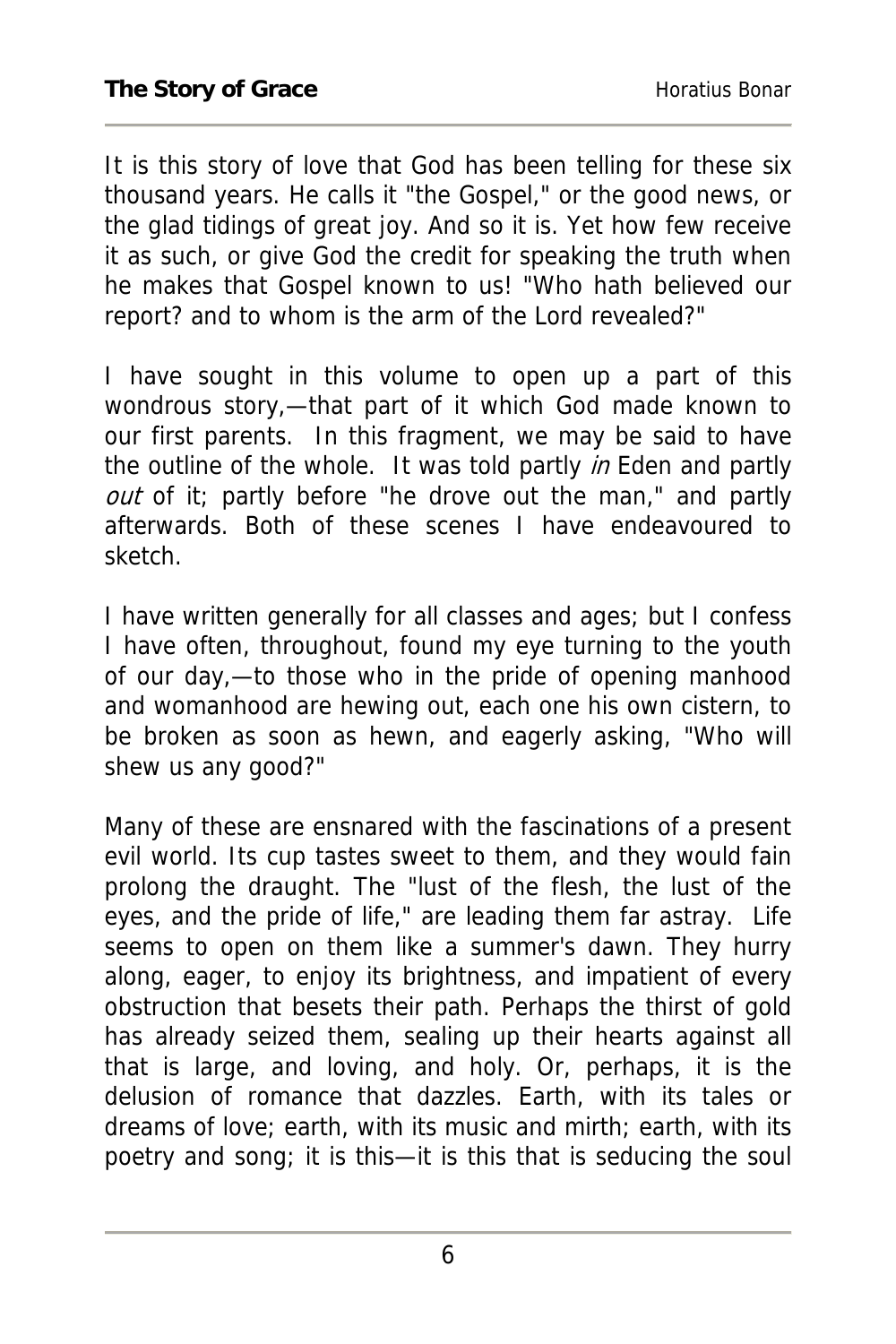and ensnaring the opening affections. They drink into the sentiment in which one of the poets of modern pantheism exults:—

"High swells the joyous bosom, seeming Too narrow for its world of love; Nor envies in its heaven of dreaming The heaven of gods above!"

No wonder that it should be hard to win their hearts to God, or draw their ear to listen to his voice. The very name of religion seems to chill them, sometimes to irritate them.

But shall we allow them thus to waste their immortal being, to feed their famished souls upon the world's husks or the world's poison? Shall we not tell them how sadly they mistake when they fancy that there is joy only in that gay world of pleasure? There is such a thing as joy elsewhere, joy purer and sweeter than they have ever tasted. There is love, deeper, truer far than that of earth. There is a tale of love to which earth's highest stretch of romance can make no approach. It is to this tale of infinite love that we would invite their ear.

It is one which runs through many ages, opening and widening as it passes along. I have tried to lay hold of it at a single point, when emerging in its brightness from the shadows which man's sin had drawn over the earth. To trace it in its after-progress, as told by patriarchs, and prophets, and apostles, and above all, as proclaimed by Him who was in the bosom of the Father, and who came down to tell us of the grace that is there, would far overstretch the limits of this slender volume. But the theme is too full and rich not to invite a return to it, if such be the will of God.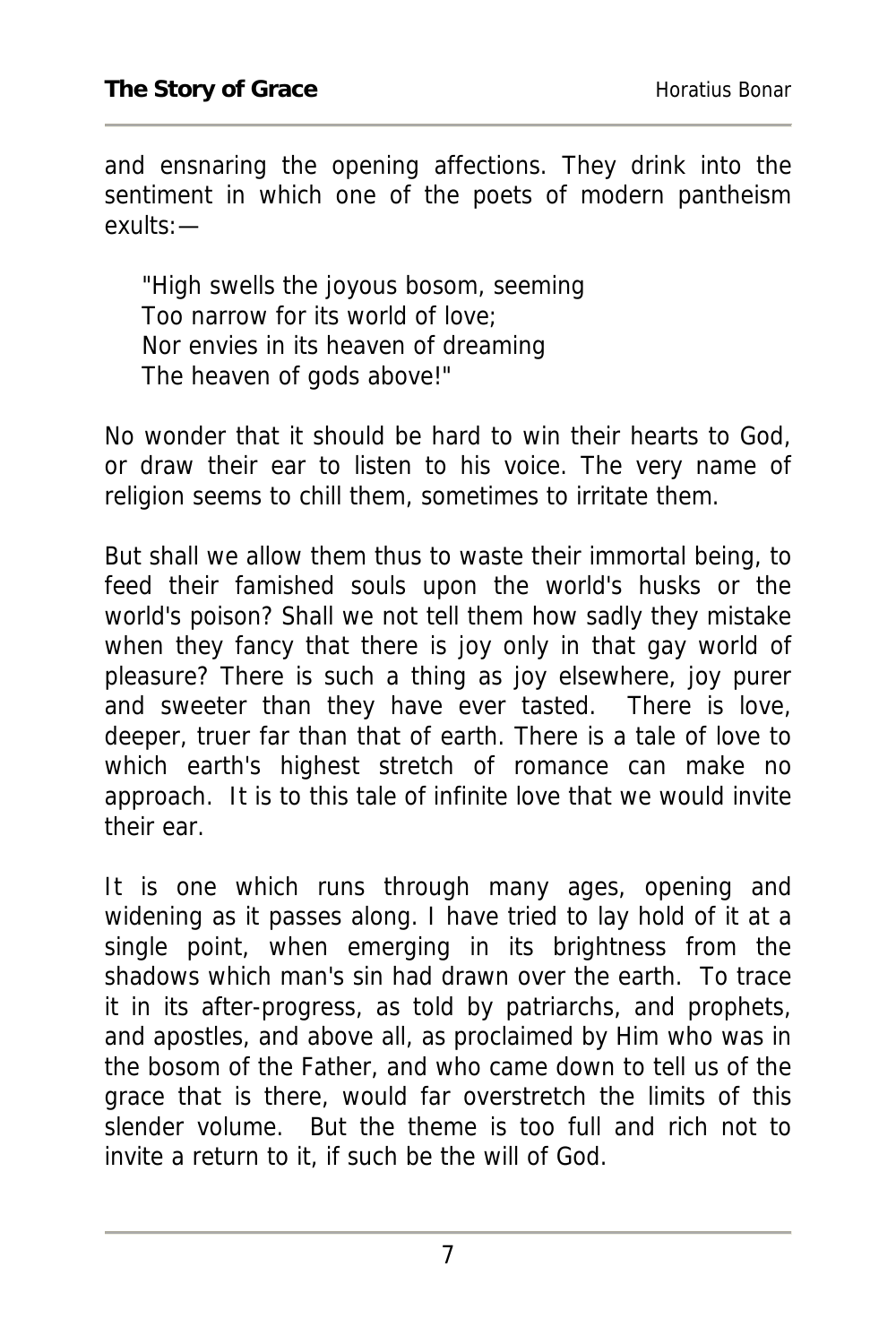Kelso, November 1847.

# **CHAPTER 1**

#### **How God Told The Story Of Goodness In Eden**

AMONG the many orbs that are moving to and fro throughout the silent heavens, there is one on which God has bestowed peculiar care, as if in connexion with it he had some vast design to unfold. From the pains that he took upon its construction, and the delight he expressed at the completion of its adornment, it is plain that in it he was laying the foundation of some mighty fabric, fixing the centre of some stupendous system, preparing his plans and models for the ordering of the universe throughout the everlasting future.

That planet we call EARTH, and speak of it as our native star. It is there that we had our birth, and it is there that we receive our better birth. It is there that we live and love; it is there that we sorrow and rejoice. It is there that we lie down in dust; and it is there that we await the sound of the resurrection-trumpet, when He who is our life shall appear.

Let us try then to read the history of our native planet, and listen to the story which it has been telling since it arose in beauty from the hand of God. As the dwellers upon its surface we hear and see all things near, not afar off. We are not like men receiving imperfect tidings from some *distant* region; we stand in the very centre of the wondrous scene. We can search into the roots and beginnings of all that we behold; we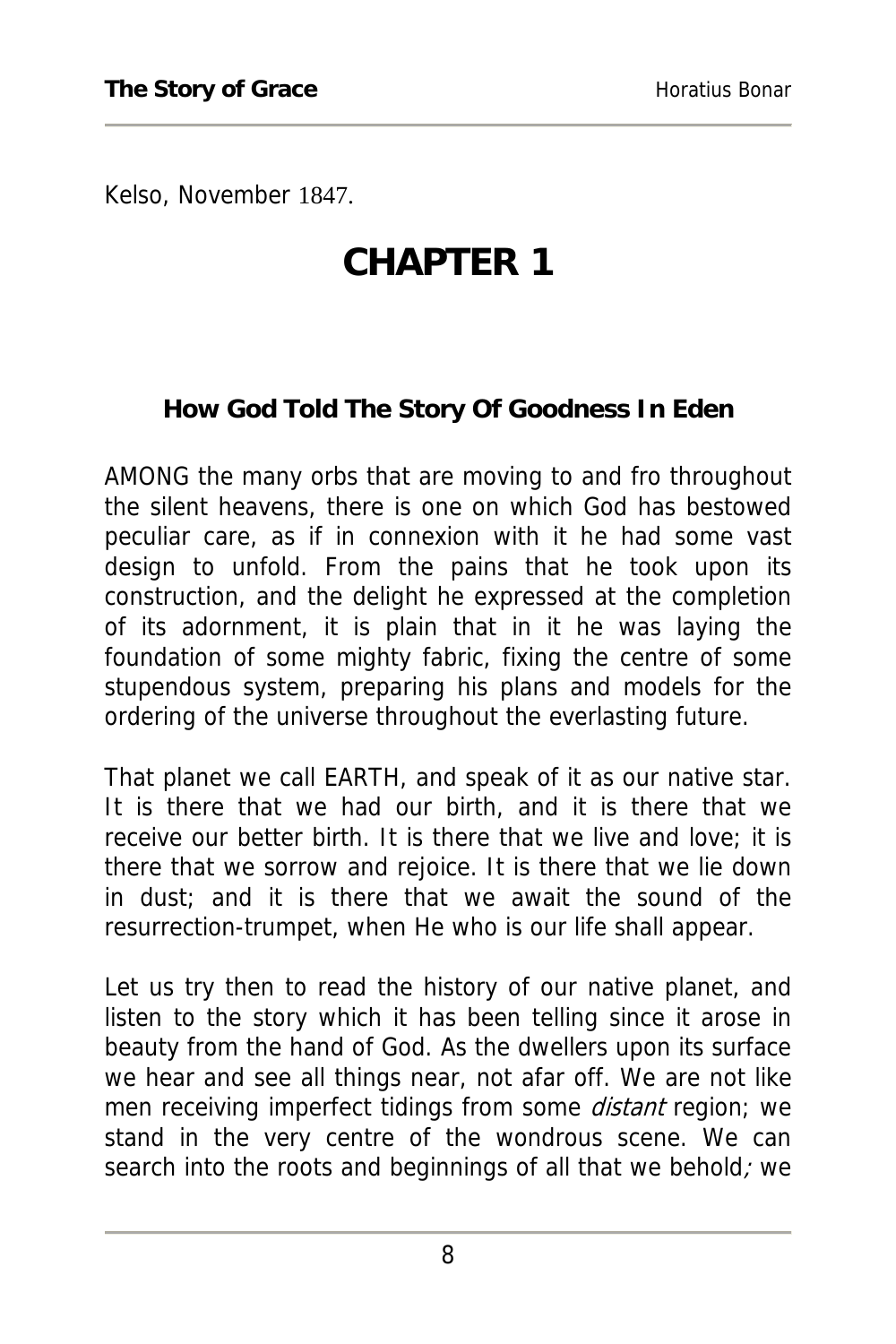can trace the stream, through its strange windings, backwards to its clear source in the lonely mountain-glen, where the sunbeams are freshest, and the turf spreads out around us its fringe of purest green.

This earth, as it came out of the mould of the Former, was altogether goodly. He who made it has told us how much he was satisfied with its beauty. It was good, very good. Nought but blessedness breathed through its atmosphere or shone in its light. It was a world in which God could entirely delight, for there was not a stain on its face to offend his holy eye.

No blight was preying upon its verdure, or consuming its flowers. There was health in its sunshine, and balm in its fresh soft air. No clouds were blackening its firmament, and treasuring up the wasteful lightnings. No storms were rending its forests, or ruffling the ocean that girt in its happy shores. All was comeliness and perfection. In each sight and sound there were repose and joy.

Man, too, was holy. He knew not what it was to sin, nor how such a thing as evil could find its way into a world so fair. He saw it excellent,

and how it could lose its excellence, or become less perfect, he could not conceive. Paradise was for him, and he for paradise; the dweller and the dwelling suited each other completely; the outer and the inner circle of being fitting in to each other in all their parts, and proportions, and motions. God, too, was with him,—the Maker of this wondrous earth and these infinite heavens,—conversing with him, instructing him, blessing him with light and love. He had rested from his work, and came down to hold fellowship with man. The seventh day's dawn brought with it peace, the very peace of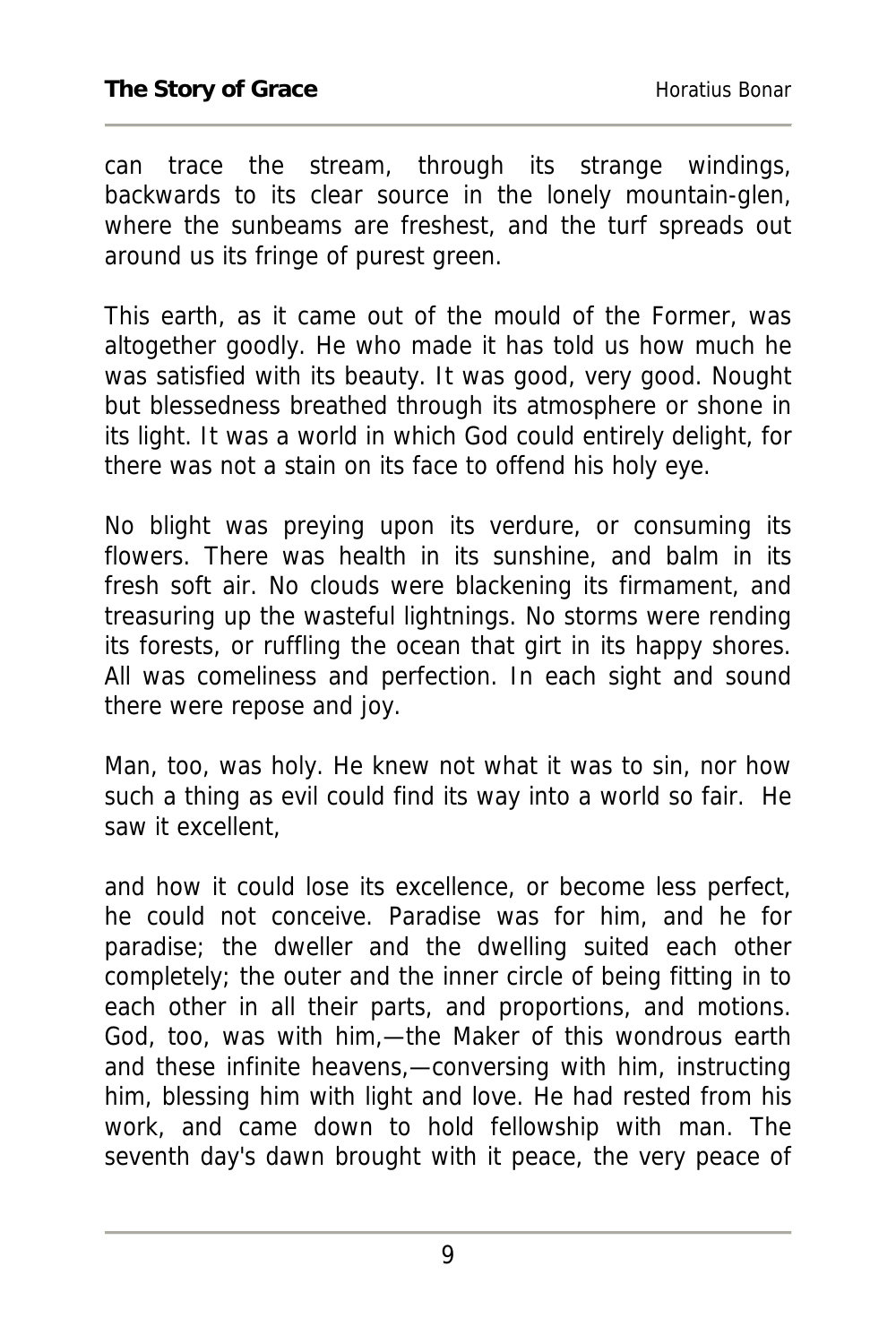God. The calm of the Sabbath was there, a Sabbath like that which angels keep in heaven, a Sabbath such as earth has never since been gladdened with, but which we know it is yet to taste when the second Adam comes to make all things new.

It was then and thus that God began to tell the story of his goodness upon earth. "How great is his goodness!" was the living utterance coming forth from every thing created. He had been telling that story in heaven from the time that there were any creatures to tell it to; that is, from the time that he peopled heaven with the blessed angels. In what way he had been telling it there we know not; through how many ages it had been running, no record is given. But he had a purpose to tell it elsewhere, and to other beings besides the angels. For this end he gave birth to the earth, that he might tell it there; that he might have another circle which it should traverse in a new form, and that thus he might make known more widely how glorious in GOODNESS he was.

For each happy scene on earth spoke aloud of this goodness. Each pure star above, and each rich flower below, told the story of this goodness. It was written over the whole earth in letters that all could see—it was spoken over earth in tones that all could hear. Each scene distinctly breathed it; the sounds of sweet harmony, that went and came over the face of creation, had each a voice that articulately made known the story of this goodness. "Day unto day uttered speech, and night unto night shewed knowledge." (Psa. 19:2) What a story! How full, how vast, how varied! Each hour, each moment, God was telling it to man, that man might rejoice more abundantly in Himself, and find what a portion for his soul is the favour of that infinite Being, out of whom all this goodness was pouring itself. And each hour, each moment,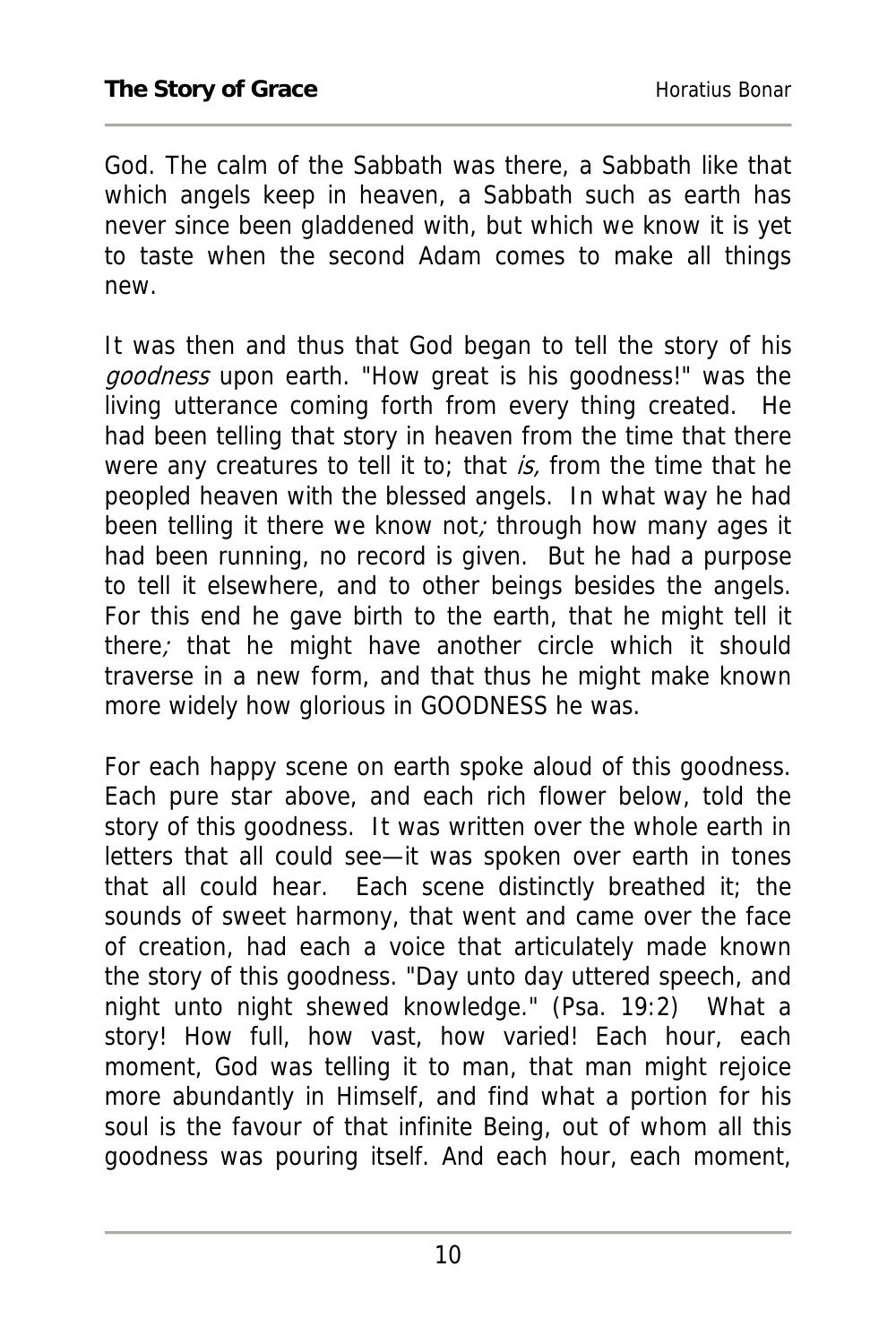man might have been singing, "0 Lord, our Lord, how excellent is thy name in all the earth! who hast set thy glory above the heavens." (Psa. 8:1) "Thou art,worthy, O Lord, to receive glory, and honour, and power; for thou hast created all things, and for thy pleasure they are and were created." (Rev. 4:11) "Great and marvellous are thy works, Lord God Almighty." (Rev. 15:3)

In all this it was not merely wisdom and power that God was displaying. It was *goodness.* It was his *heart* that God was opening up to man, for it was the knowledge of that, that alone, which could make him blessed. Man might know much of God, but if he knew not this, he could have no enjoyment. Every thing depended upon his knowing that the heart of him who made him beat lovingly towards him. This was life, and, without it, life could not be. This was the charm of being, and, without it, existence could not but be a blank, nay, something more terrible—a curse!

It is not the works of God that can gladden us, however perfect, if separated from his heart. It is not the knowledge of his wisdom, or his greatness, or his majesty, that can fill our souls with peace.

If these are disjoined from his paternal feelings, they can only amaze or terrify us. It is God himself, the Father of our spirits, that is our real portion. His largest gifts are nought to us without himself. They are precious in themselves, but apart from him they cannot satisfy or bless. It is the love of the Giver, not the beauty of his gift, that meets the cravings of the human spirit. Let us clear up this a little more fully.

I look up at that blue sky which bends so brightly over me. It is without a stain. From the horizon to the zenith it is perfect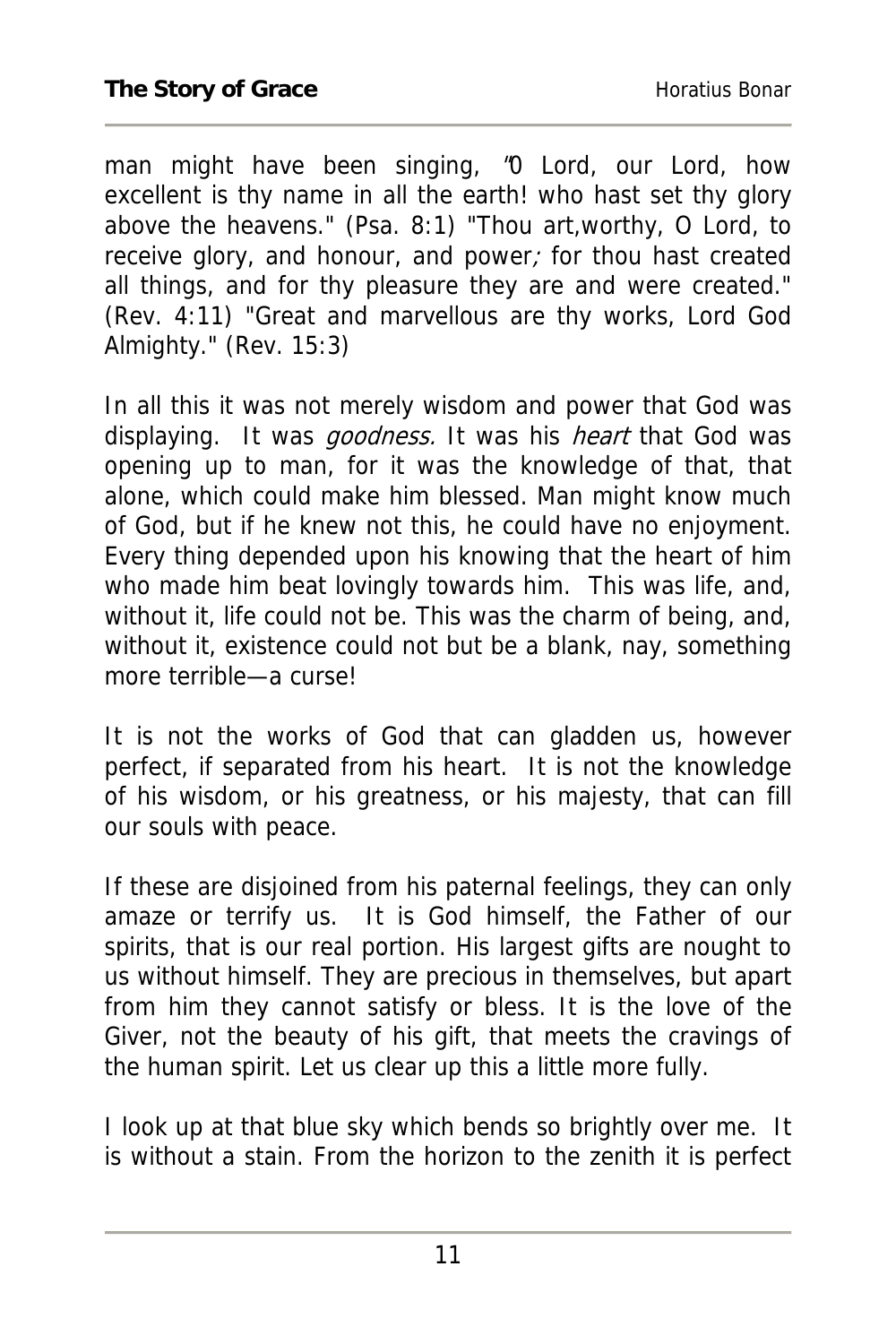in its beauty; there is no flaw in the whole stretch of its azure circle. I cannot but admire it, and still more the mind that planned, as well as the hand that painted it. But is this all that it awakens in me? If so, then I am like one admiring the fairwritten characters of a language which I have no skill to interpret. Nay, but it is not all. There is much more than this to be discovered there. That radiant arch is not only the indication of an infinite mind, but it is also the utterance of an infinite heart. It is effulgent with love, it glistens with parental smiles. I dare not separate between the beneficence of God's works and the benevolence of his heart.

In the former I cannot but read the latter. These heavens most plainly tell me what is the heart of him who made me. They shew me how it beats towards me, and how it yearns over me with an intensity of affection and interest which it is impossible for me to over-estimate or over-prize. And it is this that makes me glad; it is this that is the warmth of my spirit, the very pulse of my being. That blue arch that compasses me about seems like the infolding pressure of the everlasting arms. Every gleam of it sends a thrill to my heart more joyous and satisfying than does the conscious possession of the tenderest love of earth.

Or, again, I walk forth by that mountainside, where the wildflowers blossom, without a hand to sow them, and scarce an eye to see them. I take up that tuft of heath that buds as gaily as if a thousand eyes were on it. How beautiful, how perfect! But of what does it tell me? Of the wisdom of God. And is that all? No, surely. It speaks of something more than the mind, the understanding of him who clothed and coloured it so richly? Does it not speak of his *heart?* We do not merely say, as we look upon its purple clusters, "If this be so passing beautiful, what must He be who is the fountain-head of all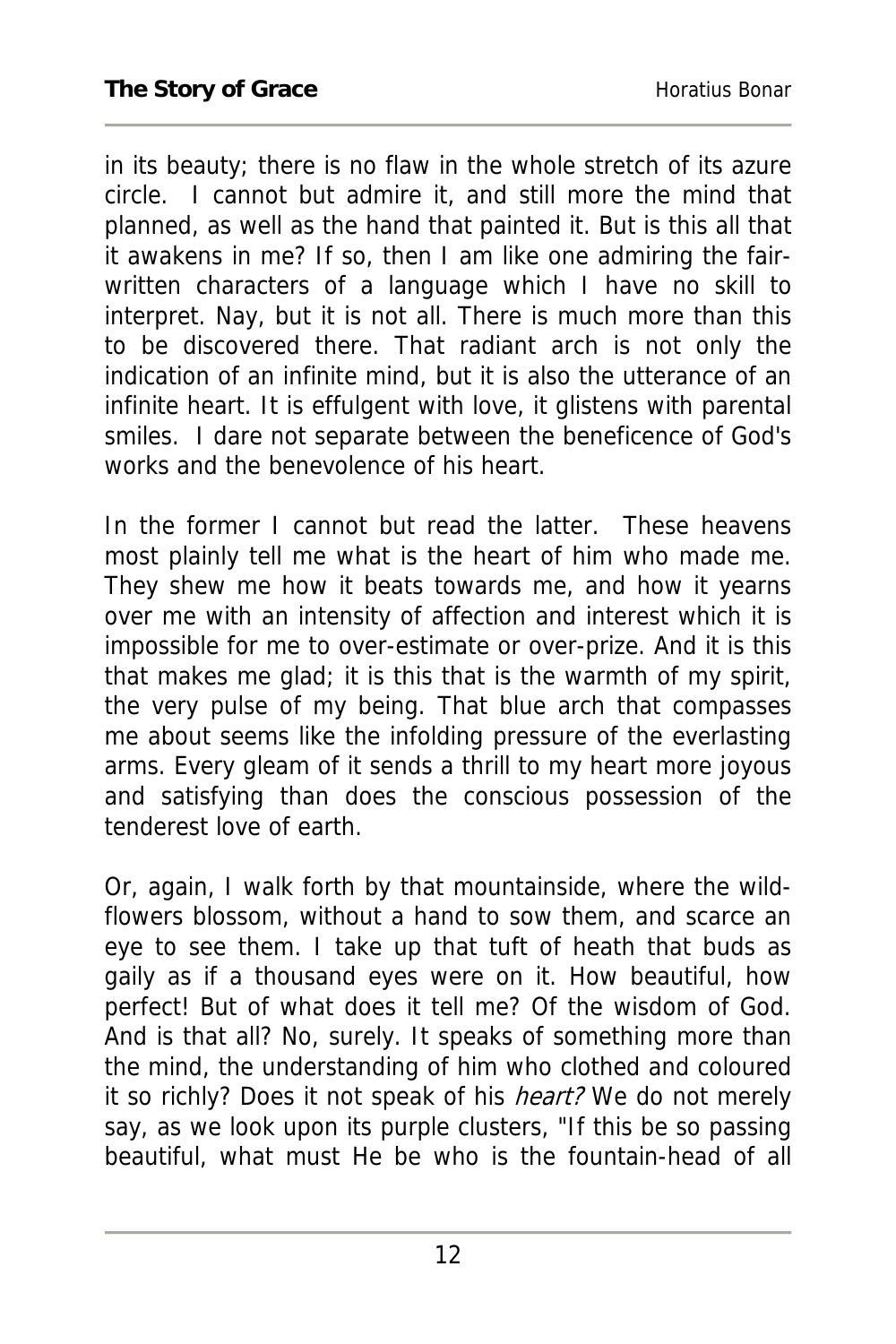beauty?" We say, also, What must be the *heart* of him who has taken such pains upon that world which he made for us, so that even its very wastes are fair and fragrant! In all that he has been doing he seems to have been thinking of us, of our comfort, of our happiness. In every leaf, in every blossom, in every odour, in every colour, he seems to have been consulting always for us, thinking how he could make us happiest, how he could continue to pour out most of his heart upon those scenes in the midst of which he meant us to dwell.

When thus looking at his works as laying open, his *heart*, we get at their real meaning. We understand the story which they were meant to tell—a story about the heart of God.

It was this story of Divine goodness, as told upon earth by God, that made man so blessed. The happiness of the creature came directly from what he knew of this loving Creator. It was not Eden, but the God whom Eden spoke of, that was his joy. It was not the fair sky of an unfallen earth that made his eye glisten as he looked up into its depths; it was the God whose goodness he saw shining there so richly. Each object made him happy, by shewing him GOD, and drawing him into fellowship with him. Acquaintanceship with God was all lie needed for his blessedness. This acquaintanceship each scene around was fitted to increase.

Nor did he find his joy in thinking of himself, or contemplating his own excellencies. He did not say, "I am a holy being, I never sinned, I always obey God; surely I am entitled to be happy." No: his joy lay in God alone, and it was in thinking about God that this joy flowed into him. The more he knew of the Infinite One, the All, he was the happier. To forget himself and remember God was his true delight. Every new insight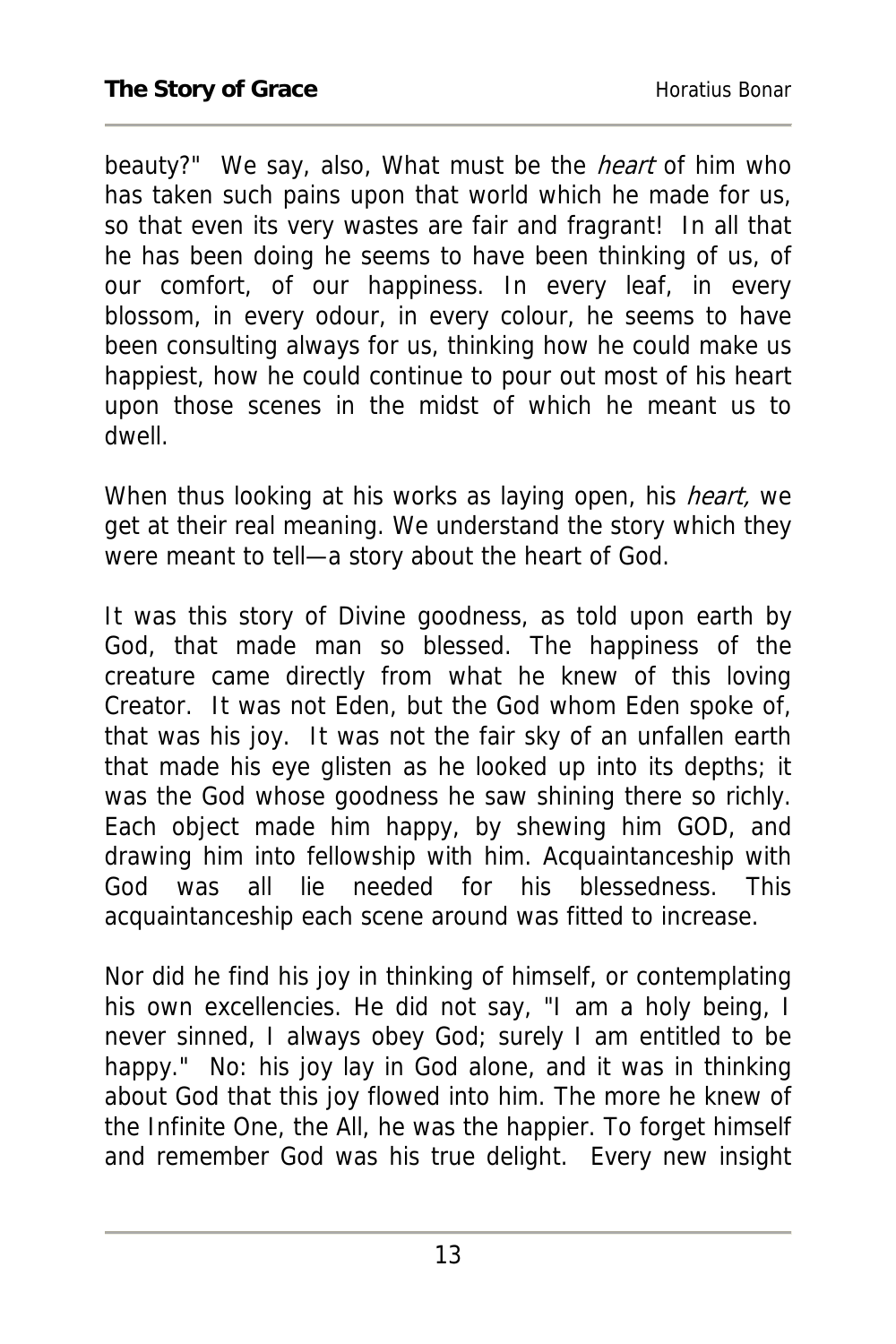into the heart of God was to him an increase of gladness, a new well-spring gushing forth in Paradise. God's favour was the sunshine of his being, and every thing that spoke more fully of that favour glistened with that sunshine, and poured new streams of life into his soul. In Eden, as in heaven, God was "all and in all"—God Himself, the living God, the personal Jehovah, in whom man lived and moved and had his being. Perhaps it was something of this kind that the German poet meant when he thus spoke of creation:—

"With my own burning thoughts it burn'd, Its silence stirr'd to speech divine; Its lips my glowing kiss return'd, Its heart in beating answer'd mine. How fair was then the flower, the tree, How silver-sweet the fountain's fall! The soulless had a soul for me, My life, its own life lent to all."

Yet these words, though beautiful, do not strike the true key; at least, they contain but half the truth. It was not a certain abstract principle, called Deity, that Adam saw in the scenes around him; it was the one living Jehovah, a real and a personal friend, that walked with him handin-hand through that blessed region, conversing with him face to face.

This was something of which the poet knew nothing. It is not the living God that  $he$  sees in every thing; but he worships every thing as if it were the living God!

It is no mere name that man is called on to recognise in creation, no shadow clothed with what are termed attributes or perfections; it is the very life of the universe, the Being of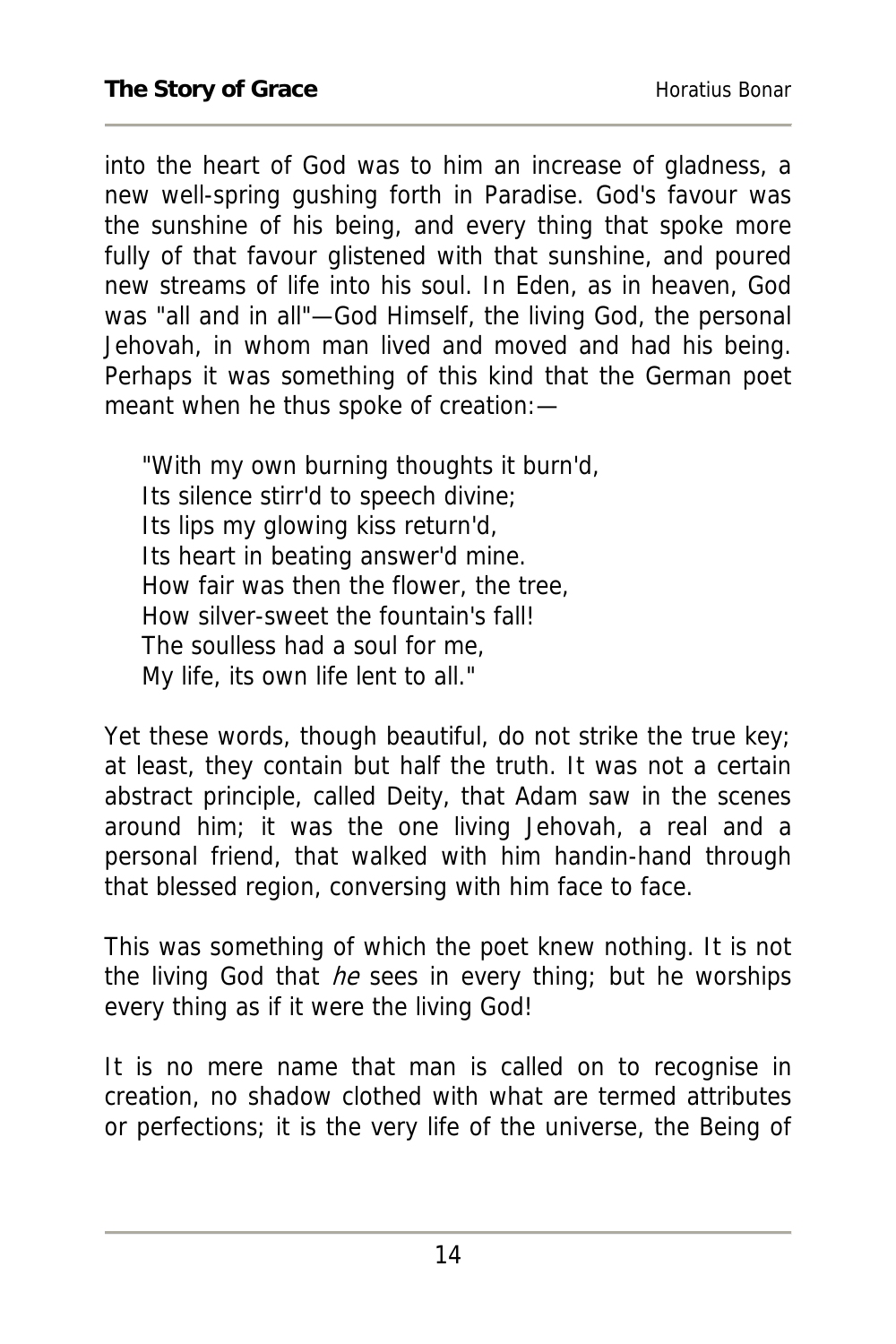Beings, the eternal I AM. He it is with whom man met in Paradise, and of whom all things spoke so blessedly.

Reader, and especially *young* reader,-for this scene of Edenbrightness seems to speak home to the young and opening heart,—let me deal with you for a moment. Is this Infinite Being your God? Is his favour your life, his smile your treasure, his friendship your all? Is it in HIMSELF that you have found your joy? Are you using his works for the purpose of making you happier in him; or are you perverting them to the awful end of making you happy without him? Do they bring him into you, or do they shut him out? Are they prized for the discoveries which they afford you of him, or because they help to fill up the void within, and make you no longer dependent upon him for happiness? He built those mountains, up whose slopes your young elastic step delights to climb. He poured the clear water into those streams on whose banks you love to wander. He made that glad day, with its bright sun, and that solemn night, with its ever-sparkling gems. What, then, must He be who did all this for you? What a portion must his favour be! What endless gladness must be in his smile! What a heaven upon earth must be enjoyed in fellowship with him! This was enough for thy first father, when unfallen; - it may well be enough for thee!

## **CHAPTER 2**

#### **How Man Interrupted This Story**

THIS scene of gladness was not abiding. Man broke in upon it, as if already weary of it, ere it had well been tasted. He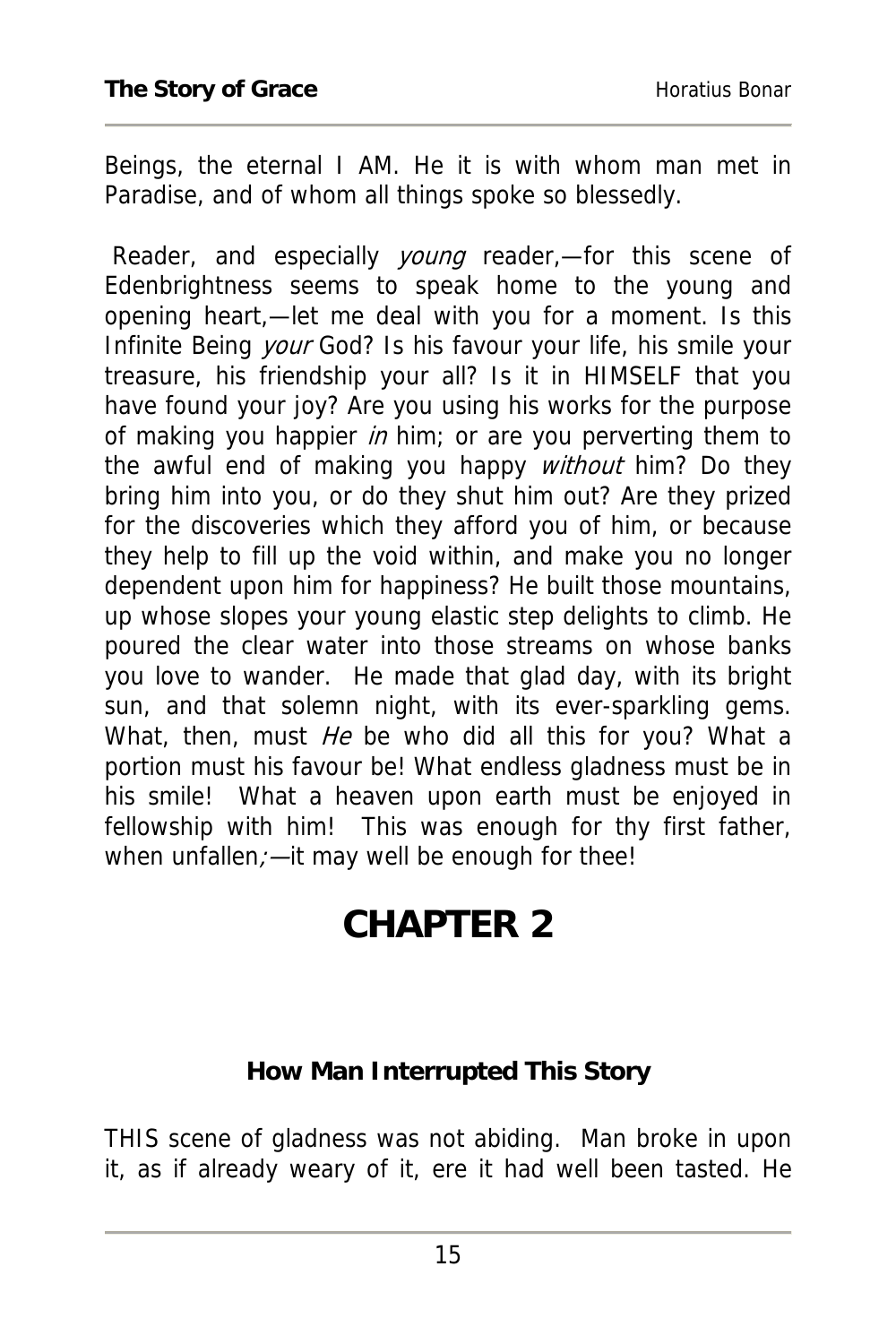interrupted God in telling the story of his goodness upon earth. He sinned. The story ceased, and the voice of goodness forthwith died away.

This was strange,—strange in man, that he should so soon grow weary of God, and of that blessedness which he had so plentifully found in God. It would not have been strange, had God been tired of telling this story of his goodness to man; but it was truly strange that man should so soon have become tired of listening to that story from the lips of God. Yet so it was at the first, and so it has been found ever since that day. God has never said to man, "I am weary of thee, depart from me!" but how often has man said to God, "I am weary of thee, I desire not the knowledge of thy ways!" He was not weary of Eden, perhaps, but he was weary of that God who met him everywhere, and whose voice seemed to come forth to him from every leaf and flower.

Immediately he shewed this. He stretched up his hand and plucked from the forbidden tree the fruit of which God had said, "Thou shalt not eat of it." What did this mean? That he had become weary of God, and had begun to prefer the gift to the Giver, and that, for the sake of the gift, he was willing to lose the favour of the Giver.

In denying him that fruit, God meant him no harm; he did him no wrong; but he put him to an open test. He said, "By this let me see whether thou carest most for the Giver or the gift, which of the two is the more precious in thine eyes." For a while the Giver was every thing—the gift as nought when compared to him. But the choice soon began to alter: his eye admired the fruit; his heart coveted it. God seemed to stand between him and the desire of his heart. That heart immediately whispered, "Where is this goodness now? is He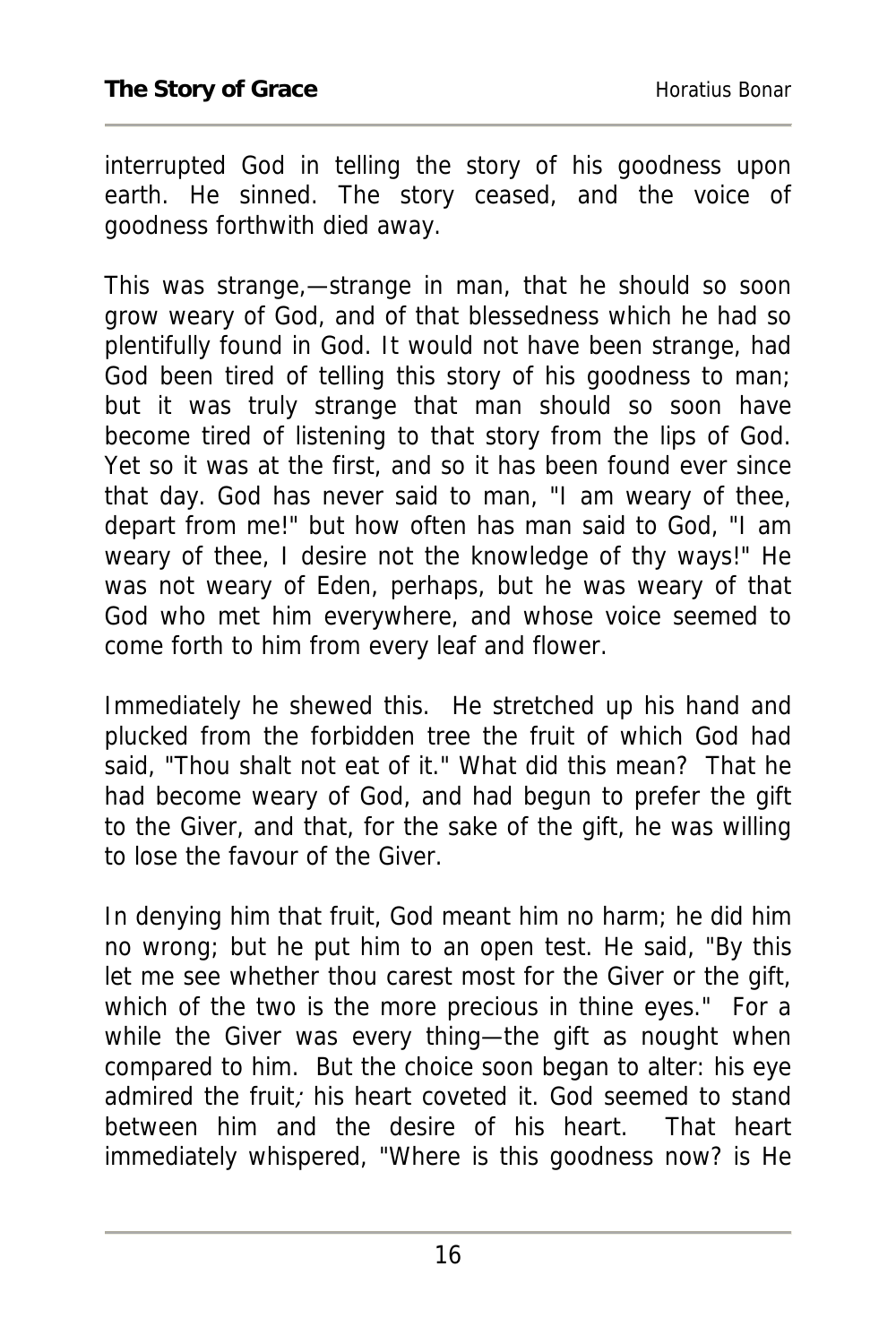not a hard master?" Unbelief overcame: he laid hold of the tree; its fruit had become his God; he saw more to be desired in it than in  $God;$  he closed his ear against the story of God's goodness—nay, he denied the whole truth of that story. The very meaning of his disobedient act was, that this goodness was but a profession, this whole story of it a lie! He gave the lie to God—he gave the lie to the many voices that whispered around him of that goodness— he gave the lie to all Eden, with its holy beauty. He said, "God is not good, whatever these flowers may say—God is not good, whatever these stars may utter—God is a hard master, for he has denied me this fruit, which my heart desires." Thus he believed the devil; he took the suggestion of his own heart; he turned away from God; he preferred the gift to the Giver; he cast out the Creator, and put a small fragment of his handiwork in his place, saying to it, "Be thou my God!"

Thus man interrupted God in telling the story of his goodness. He would hear it no more; he little thought how much remained untold, what stores of blessedness might have been opened to him as the story went on. He turned away from God and from his voice, as if he had heard enough.

But God would not be mocked. It was a true story that he had been telling to man, and he could not suffer his word to be discredited, and his goodness denied, by the creatures he had made. Besides, he was holy, and could not but hate this hideous sin; he could not treat it lightly, as if it did not concern him. He must now speak in another voice, such as man had never yet heard—a voice which would let, man know how He hated that which he had done.

And this voice of holy displeasure must, like the former, come forth from all the works of his hands. They had all been telling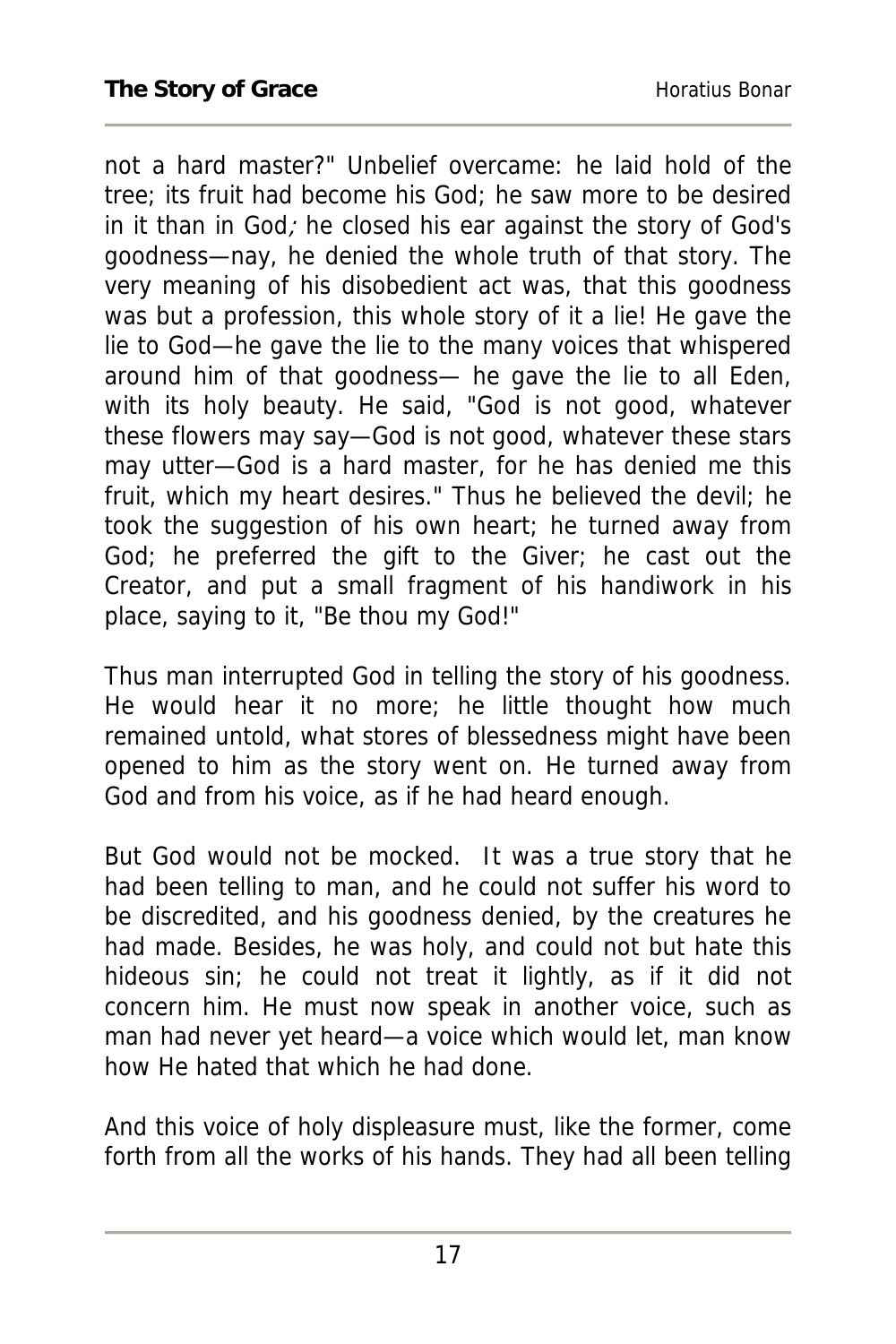of his goodness; they must now begin to tell of his righteousness. Each object must have an utterance; each part of creation must proclaim in man's ears, regarding this holy God, "Thou art of purer eyes than to behold evil, and canst not look upon iniquity;" "the wages of sin is death;" "cursed is every one that continueth not in all things that are written in the book of the law, to do them." (Hab. 1:13; Rom. 6:23; Gal. 3:10) That same world that had been telling so universally of his goodness was now to tell as widely that there was something more than goodness in God; that there was such a thing as righteousness: nay, that "He loved righteousness and hated wickedness." Sin was now to "reign unto death," in order that God might thereby express his abhorrence of evil: that is to say, DEATH was to be shewn to be the certain issue of every thing in the shape of sin. This was the brand with which God was to stamp creation, to make man fully know that sin was "the abominable thing which he hated."

Nor did this take long to accomplish. It took effect without delay. God but withdrew his hand from the instrument out of which the rich music had come forth, and straightway its chords were unstrung, and from each one there came forth the sounds of discord and sadness.

The skies began to darken, as if to hide the face of God, and to shew that this was no longer a world fit for God to look upon. The storm came forth in its fierceness, as if to let man hear how an angry God can speak, and how terrible is "the thunder of his power." (Job 26:14) The verdure faded, the leaf grew sere, the weed sprang up, the flower drooped, the creatures looked fiercely on each other, hoarse sounds went and came, and the harmony of earth was dissolved. The world seemed putting on sackcloth, as if bewailing some unspeakable calamity that had smitten it. It stood now like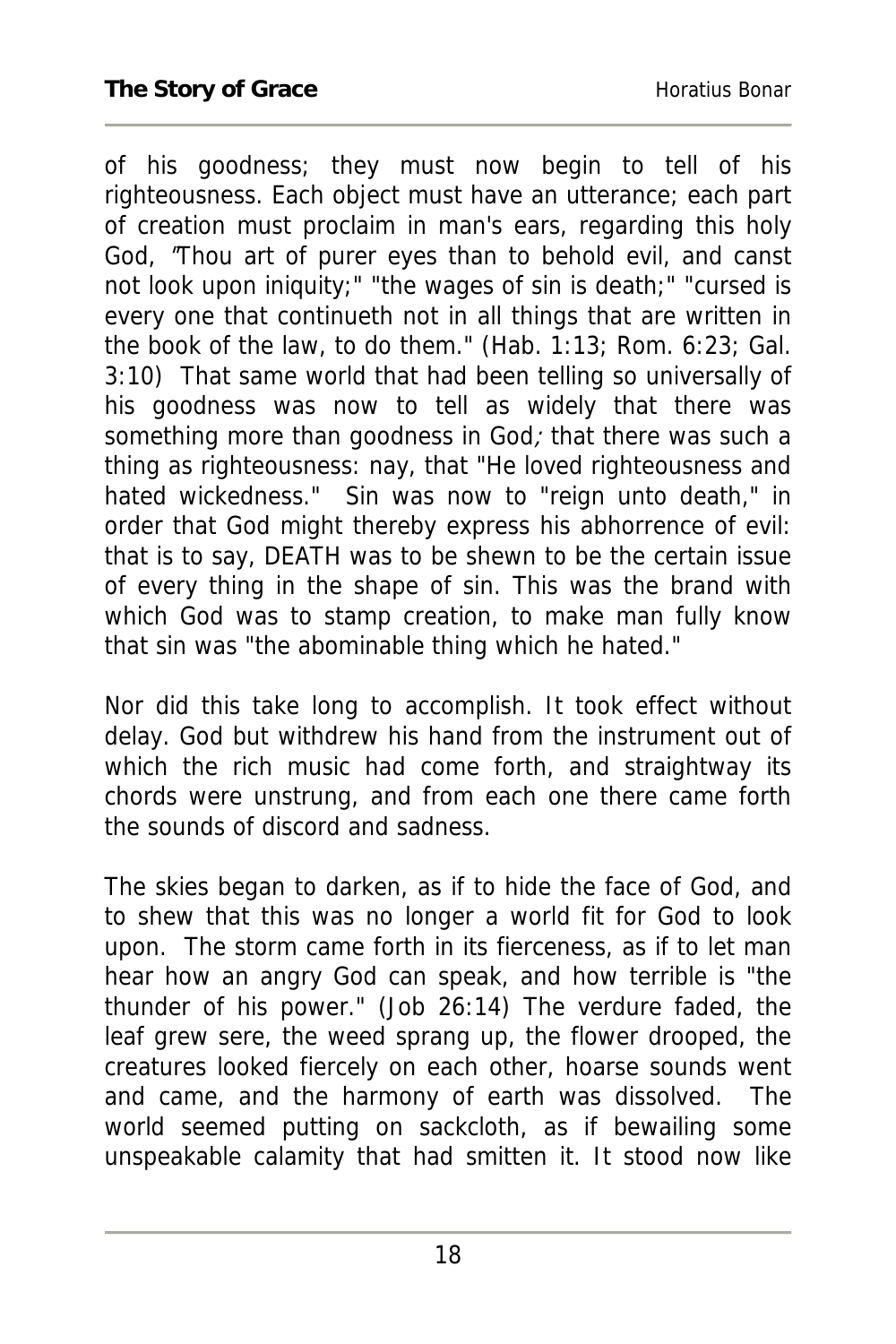one of those mourners of whom history speaks, whose fresh locks a single night's grief has blanched, whose clear forehead has been made, by some overwhelming stroke, to take on at once the deep wrinkles of age.

It was thus seen that God was angry; and that, in each one of these sad changes, he was giving awful utterance to his displeasure against man for the sin that he had done, for the disobedience of which he had been guilty. He would now feel what a "fearful thing it was to fall into the hands of the living God." (Heb. 10:31)

That curse is still upon the world. God did not withdraw it after a brief season. It is a long as well as a heavy curse; and this poor dying world—this world of graves and darkness proclaims that infinite curse as loudly as it did at first. There are no signs of abatement, no tokens of any lessening of God's fierce anger against sin; nay, it cannot abate, it cannot be quenched. It is ETERNAL, And why? "For the righteous Lord loveth righteousness." (Psa. 11:7)

Son of Adam, that curse is upon thee, if not yet a son of God! The sin that is in thee God hateth. He cannot trifle with it, as thou art doing. If he makes as light of it as thou dost, what means this heavy, unabated curse? What mean the groans of creation? What means this life of sorrow, this heritage of tears? What mean the pangs of disease, the tossing of the sickbed, the unsated hunger of the grave? What mean our broken ties and our bitter farewells? Are these things known in heaven? Do these blightings fall upon worlds into which sin has never found its way? or, when angels visit earth, do they become the heirs of grief and death? No; for sin is not found upon them. But these evils are your dark lot-a lot which you cannot flee from—for you have sinned! The accursed thing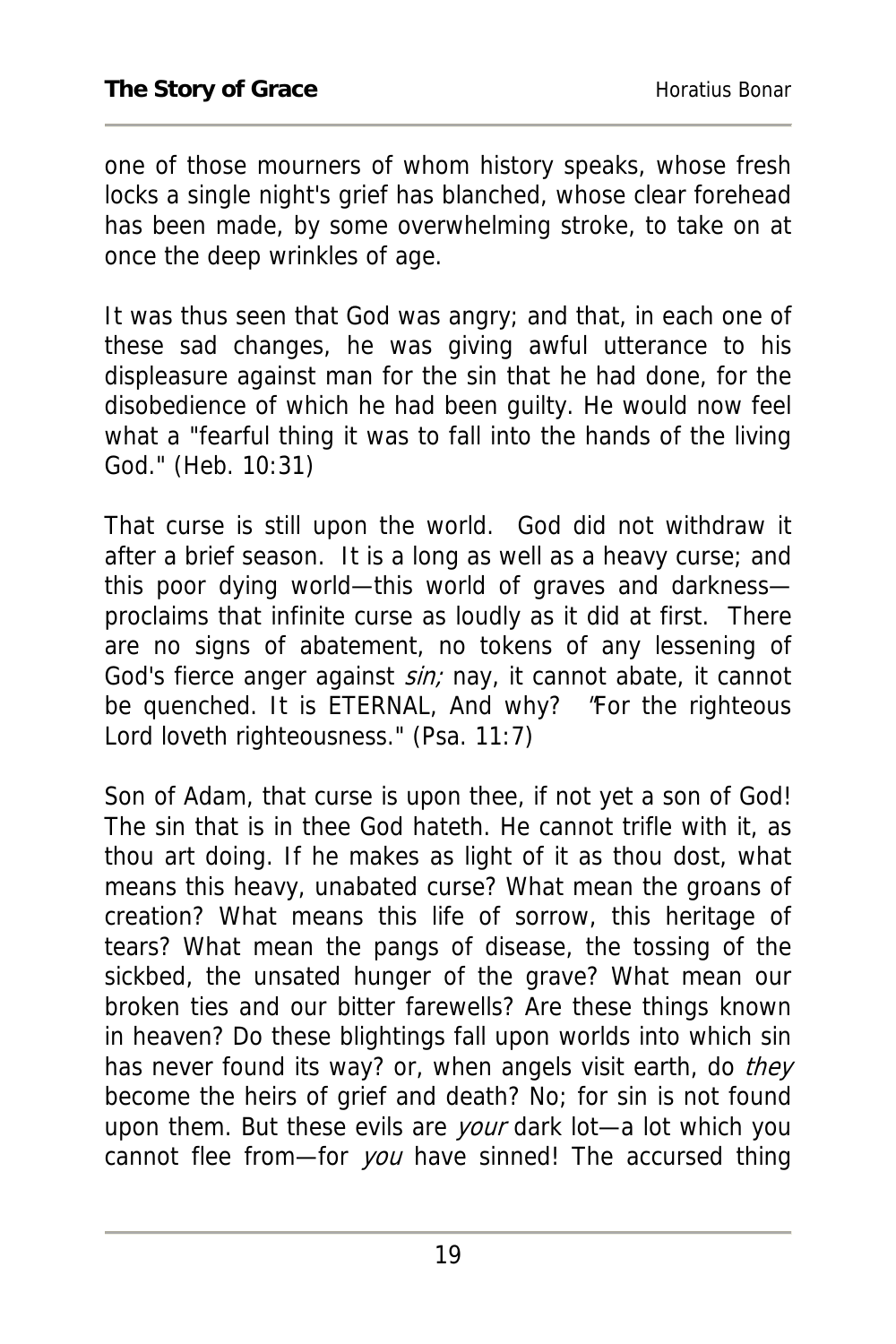cleaves to you; and however lightly you may estimate it, you have but to look around you on the suffering earth, or within you, to be taught that God's estimate is very different from yours. Every withered leaf you tread upon, every cloud that passes over you, every pain that tears your body, every grief that casts its shadow on your soul,—all tell you how God cannot tolerate sin in any form, however lightly you may treat it, or however harmless you may deem it.

The evil of sin is infinite; God's hatred of it is unchangeable; and woe be to that creature, were he the highest angel, on whose skirts one single stain of it is found![1]

# **CHAPTER 3**

#### **How God Overruled Man's Interruption**

BUT why did not God put an end to all this at once? When some hateful thing offends our eye, we remove or destroy it. Why then did God allow the world still to exist, and man still to dwell upon it as before? Why did he not lay hold of man, the sinner, and send him down at once into the lake of fire? Why did he not burn up this earth which had been so defiled with sin? These are natural questions occurring to any one that reads the story of sin. They are questions to which many answers might be given,—nay, to which the whole Bible scheme of grace may be said to be the answer.

There were many reasons for not executing speedy sentence upon man, and upon the world which he had ruined. And any reader of the Scriptures should be at no loss to discover these. They are written all over the Word of Truth.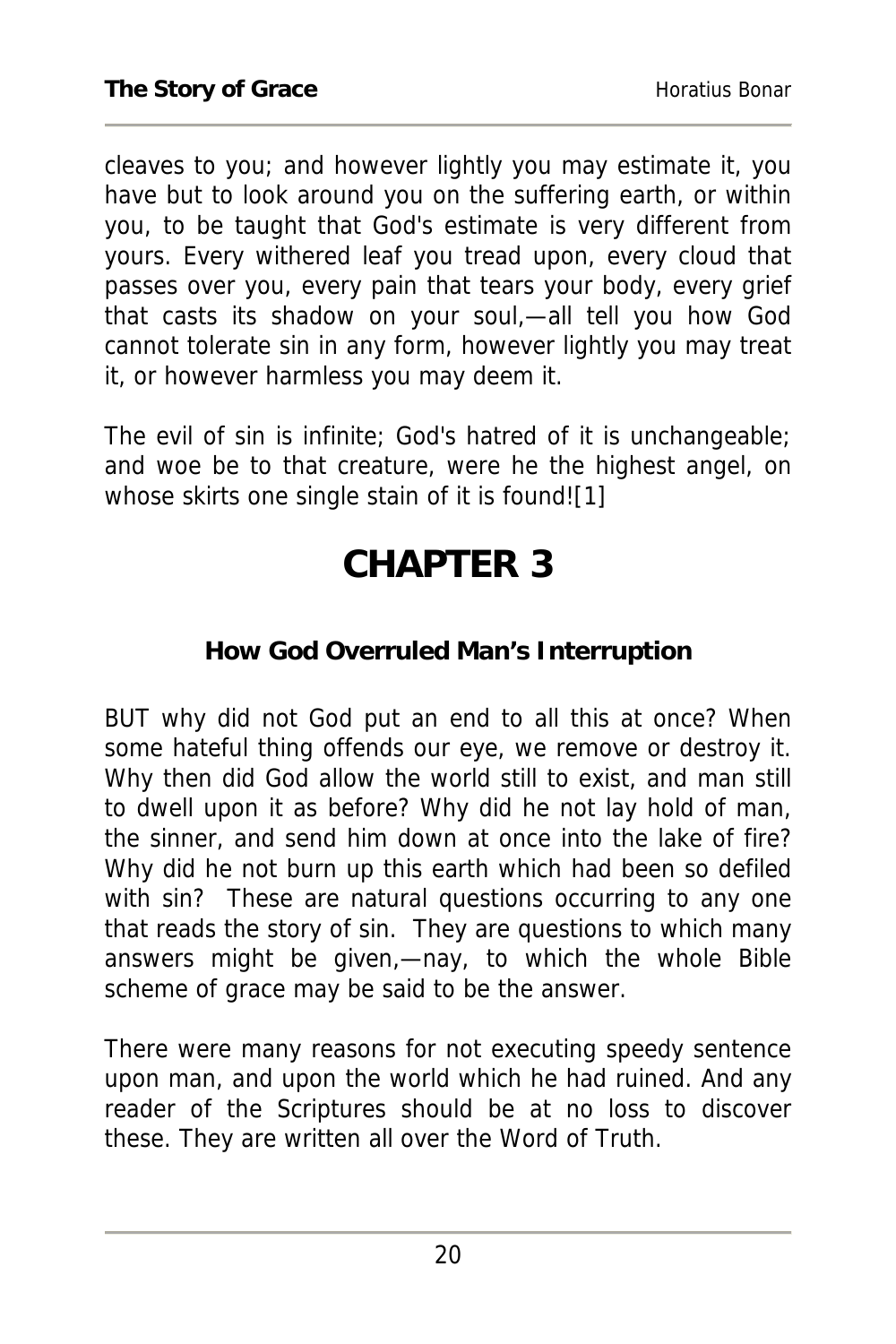God had his own reasons for first allowing sin to enter. These same reasons inclined him not immediately to arrest its course. These reasons will open out as we pass along. Meanwhile, at the very outset, let us suggest a few.

1. He wished to shew us what sin is; an evil, an infinite evil; so great an evil that he must not bury it out of sight, or sweep it away till he has made the whole universe look upon it and see its loathsomeness. He let it run its course, now that the flood-gates have been opened, in order that it "may shew itself fully and spread itself out in all its hideous variety, exhibiting itself, not in one form, but in ten thousand times ten thousand forms.<sup>[2]</sup> He knew what sin was and what was in sin. But we did not. We could not. We must see it in detail. It must be spread out. He knew what that one small seed contained; but we could not, unless we saw the whole of this "boundless upas, this all-blasting tree." Therefore that seed is allowed to take root and spring up, and ripen its fruit, and spread its branches over all the earth. Thus God meant to shew us "the exceeding sinfulness of sin."

 2. He wished to shew the wickedness of the creature. It is not one sin that he will commit, but millions. It is not in one thing that he will prefer the gift to the Giver, but in every thing. It is not in one particular that he will mistrust or deny the Creator's goodness, but in every particular. Nay, he will hate God. He will mock God. He will defy God. He will become an atheist altogether. God did nothing to make man wicked or to deprave his heart. No, he merely allowed him time to shew himself. He merely brought up to the surface the abominations which that heart contained. Nor was this the state of one heart alone. It was that of millions. It was that of each child of this fallen father.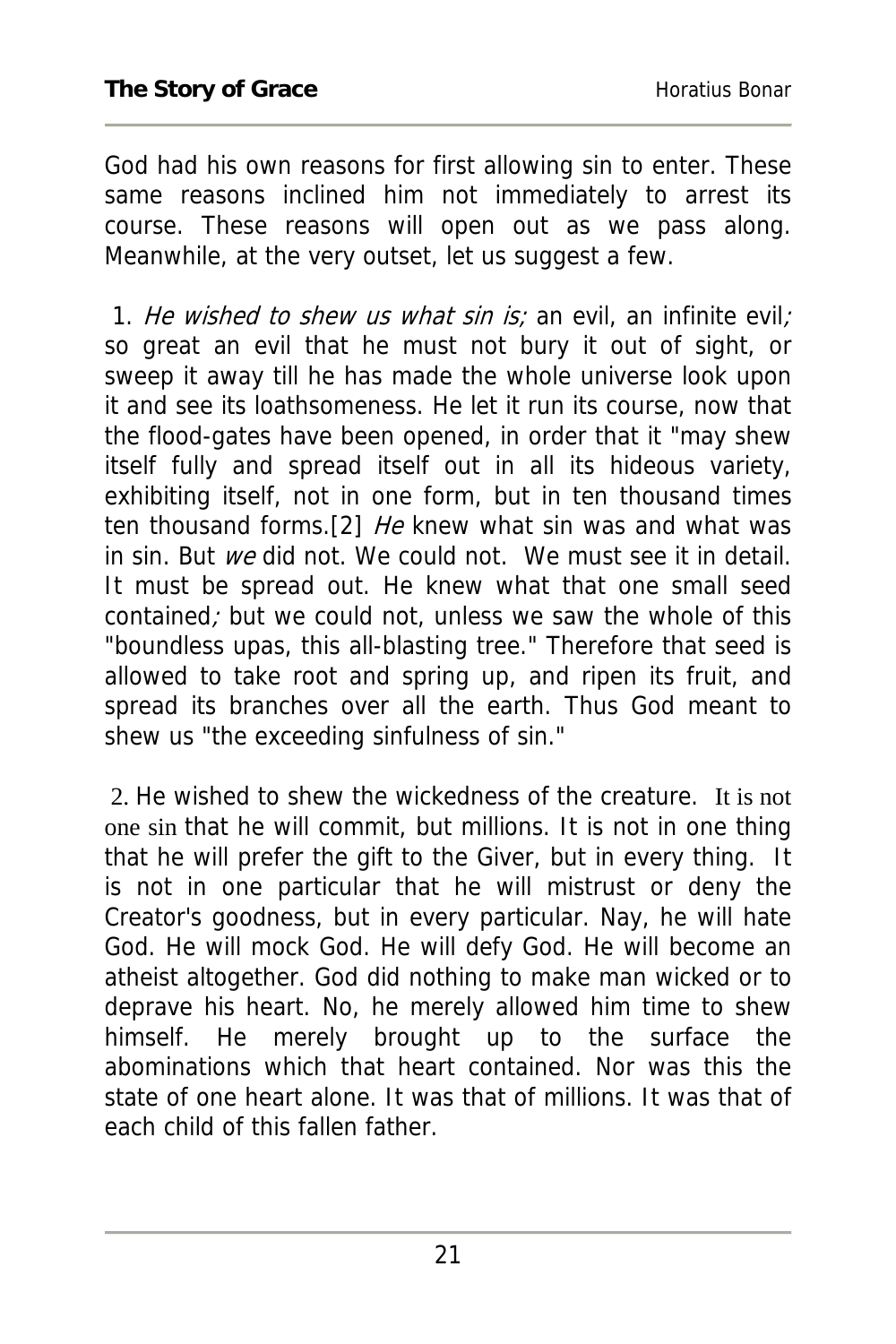3. He wished to shew the union between sin and sin. Sin is not an isolated thing that is done, and then disappears without a trace. It is necessarily, and by its very nature, linked with a thousand others. Cast a small pebble into the broad ocean and it raises a ripple which expands circle after circle, and ceases not till it has rolled itself upon the most distant shore. So with sin,—with one single sin,—even what we call the slightest. It is the root of millions. It perpetuates itself for ever.

Like the ocean-ripple, its influence is beyond all calculation. Yet there is this difference between them. The ripple grows fainter and sinks lower as its circle widens and recedes from the centre. Not so with sin.

What was a ripple at first soon swells into a wave, ever rising higher, till we behold the huge, dark mountain-billow breaking upon the eternal shore.[3]

 4. He wished to shew the creature's helplessness. He can sin, but he cannot undo the effects of sin. He can unfasten the link that binds earth to heaven, but he cannot reknit it. He can cast himself out of heaven,

but he cannot raise himself up to that lost heaven again. It is not needful that God should consume him or bind him in chains of darkness, that he may be prevented from reentering God's presence. It is enough, meanwhile, that he be left to himself. His utter helplessness becomes sufficiently manifest of itself.

Deliverance must be of God, if he is to be delivered at all. His creation was of God, and it is to be seen that his new creation is also of Him, and of Him alone. God made him at first, and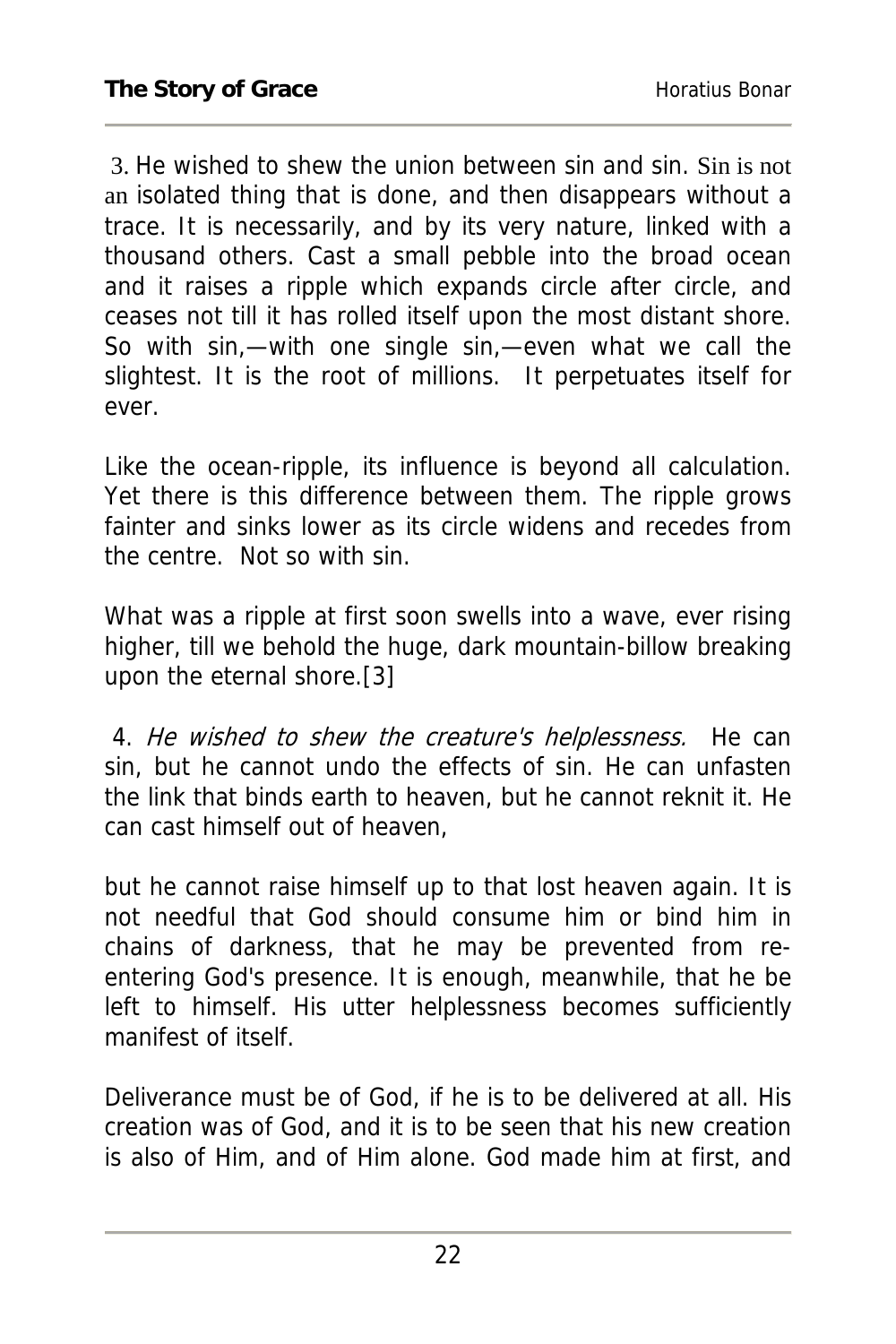that was much; but He is to remake him out of sin, and that is more.

 5. He wished to open up his whole character, as the Infinite Jehovah. This was his opportunity. Now he could fully bring out to view all that was in his mind and heart. He could not be seen as the Healer till some were sick. He could not be known as the Helper till there were some to succour. He could not be known as the renewer of the world unless it were seen how far that world could go into decay. Therefore it was his purpose, neither to arrest sin at once, so that it might not be committed again, nor to destroy that earth where sin had arisen, that no trace of pollution might remain, but to suffer it to prolong its existence, and thus afford the occasion of his unfolding the fulness of his infinite mind and heart.

 6. He wished to make creation more immovable. By man's sin and by the sin of the angels it had been proved how unstead-fast the creature was. If a third race had been created instead of man, there would just have been another fall. God had shewn how frail the creature is, even in the most favourable circumstances. Therefore God proceeds no further in creation till he has laid a far deeper foundation for it to rest upon. This he proceeds to do. By the incarnation of his Son he links creation to himself in ties that cannot be broken.

"0, the depth of the riches, both of the wisdom and the knowledge of God! how unsearchable are his judgments, and his ways past finding out!"

Perhaps, reader, you are one of those who in this age are setting their hearts on knowledge. It is well. But here is knowledge, the deepest and the fullest of all. You are aspiring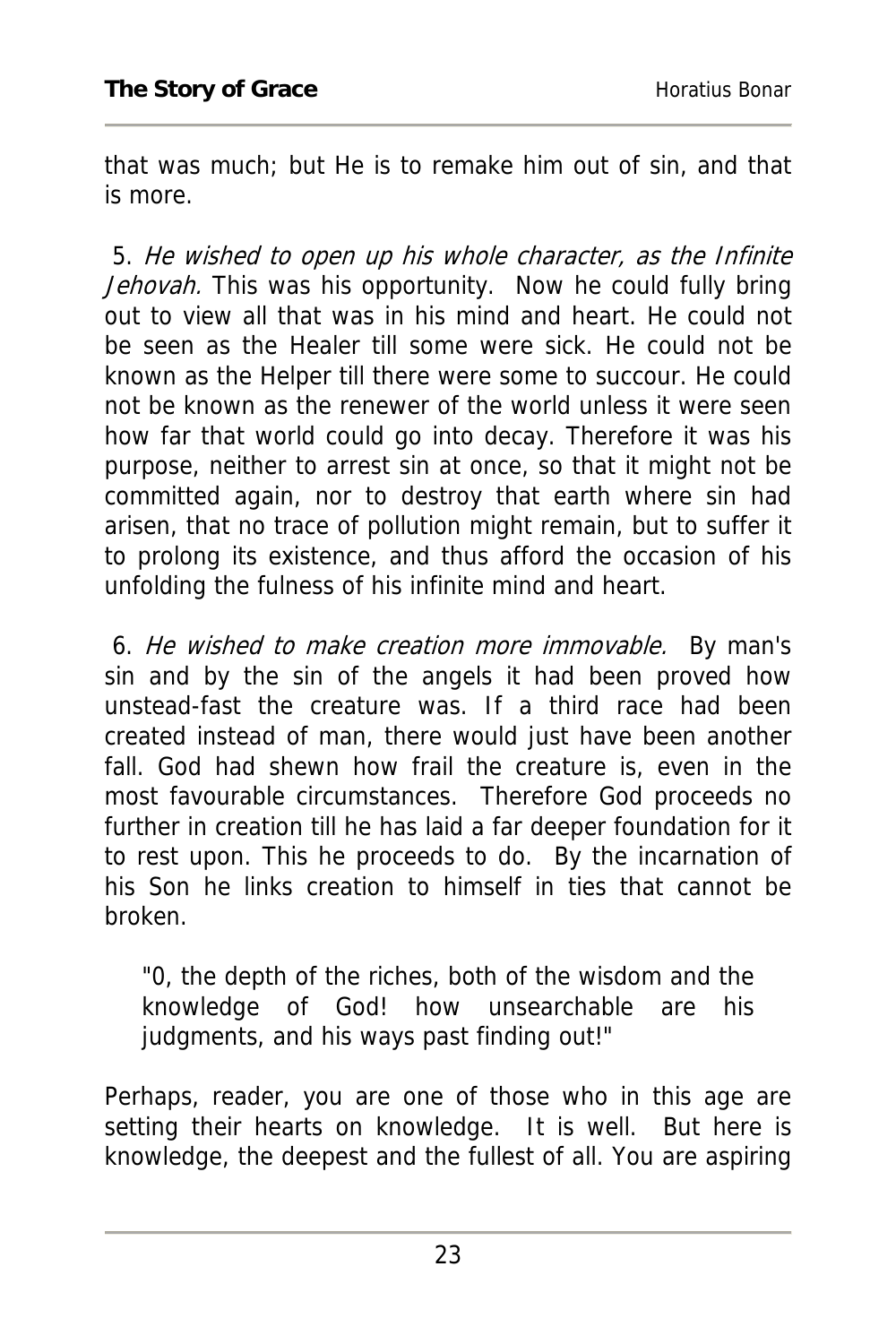after science—longing to scale its heights. Here is the first of sciences—science truly divine. The knowledge of creation in all its parts and proportions, and substances and laws, is counted science, and eagerly sought after. Nor is it an unworthy knowledge, or one which an immortal spirit might not delight in. But if the laws of the universe be worthy of your studious inquiry, what must the great Framer of these laws be? If the wondrous composition of this earth and its substances be meet for your most earnest search, what must He be who created and arranged them all? If the motions of the heavenly orbs be so wonderful, what must the great Mover be? Hast thou studied HIM? It is an infinite study; and oh! what a recompense of joy does it bring along with it; what marvels and what mysteries does it disclose!

# **CHAPTER 4**

#### **God's Purpose Unfolding Itself**

IT was the story of his goodness that God had hitherto been telling. It was this that man had interrupted; and by so doing had exchanged life for death, becoming heir to the threatened curse of God. What, after this, could be looked for, but the departure of God from earth, and the entire cessation of his goodness towards man?

But God had another purpose,—deeper and more marvellous than this. It now came up into view.

God's full character had never yet been known. Its breadth and length had never been brought to light. It was but a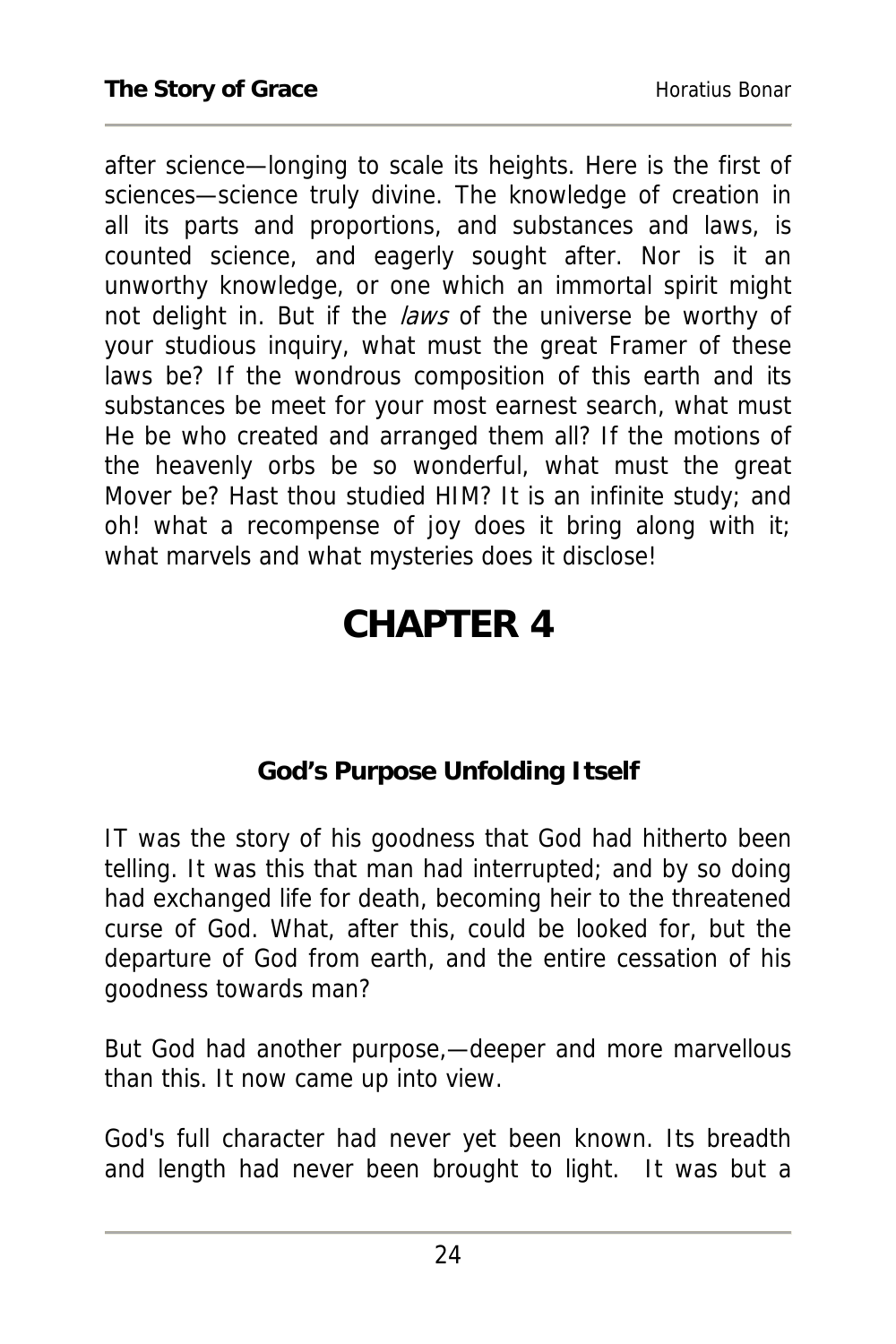small portion of God that had hitherto been revealed. He had, indeed, displayed as much of himself as could be done in a world where all is sinless. But this was not enough. It needed a new state of things to bring out the rest. This new state God did not introduce, for no sin takes origin with him. But man introduced it. He committed the trespass, and so altered the condition of the world as well as his own. It was in connexion with this state of evil that God's purpose now began to develope itself.

A state of evil does not seem to man the likeliest for unfolding the heart of God. A world where all is light without any darkness, union without any jar, holiness without any sin, appears to us the likeliest world for calling forth the whole fulness of the divine nature. There love would be met with no coldness, no rude challenge of its sincerity; but with the full response of sympathy from every eye and heart. Fellowship would be unbroken, joy would be unmingled, and in this flowing and reflowing between heaven and earth there would be a continual increase of all that is good and blessed. Were this to go on eternally, surely there would be room enough, and occasion enough, for God to bring forth his largest treasures.

 So we might reason. But we forget ourselves when thus attempting to sketch plans for God. A perfect world like that would certainly answer the question, Does God love those that are like himself? but it would not solve the far deeper and more difficult problem, Has he love for those that are unlike himself? He loves the loving and the loveable; can he love the unloving and the unloveable? He can punish sin, as was seen in the angels that left their first estate; but can he pardon it? He can banish the sinner from his presence; but can he receive him back again? And if there be such forgiving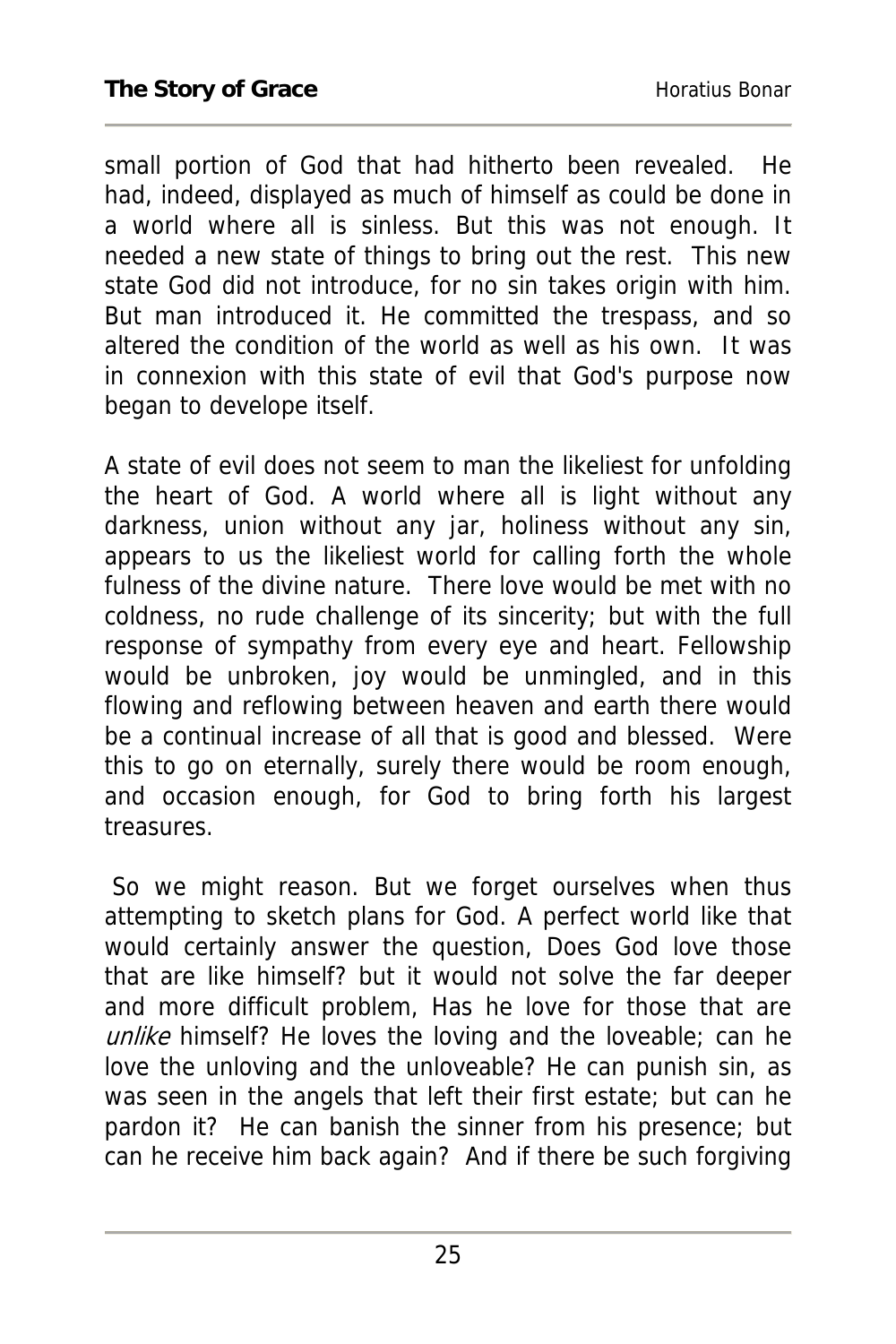love in him, how far will it go? Will it embrace only a few of the best and the least unloveable, or even the worst, even the chief of sinners? And if so, is it love that is ready to make sacrifices for the beloved object, to grudge no cost, however vast, in order to compass its designs? These are questions which can only be answered in a fallen world, and among a race of sinners. A perfect world can give us no information respecting them, not so much as one slender hint. It is utterly silent; for its experience only ranges within a certain limit. It testifies only of the holy, and of their mutual fellowship and joy.

Yet it is the solution of these problems, the answer to these questions, that can alone bring out the depths of the divine character. One half, at least, of that character must otherwise have been concealed. One half of love's true nature, and that the deeper and the more marvellous, would have remained unknown. Its upper surface would have shone in eternal loveliness, but its depths could never have been sounded; its unfathomable mines of gold and silver would never have been explored; the outer chambers of the heart would have been open and accessible, but its inner chambers, its deep and infinite recesses, would have been unseen and unentered.

Has it not been so even with the natural world, over which the fall has drawn its melancholy shadow? Has not that dark event been the means of opening up the resources of the earth and heavens, of drawing out of them new objects for our admiring gaze? It has spread over us the cloud, but in it, it has given us the rainbow. It has seared the verdure of the earth, but it has given us the matchless tints of autumn's yellow leaf. It has raised the winds, but it has brought the white foam of the billow from the transparent blue beneath; it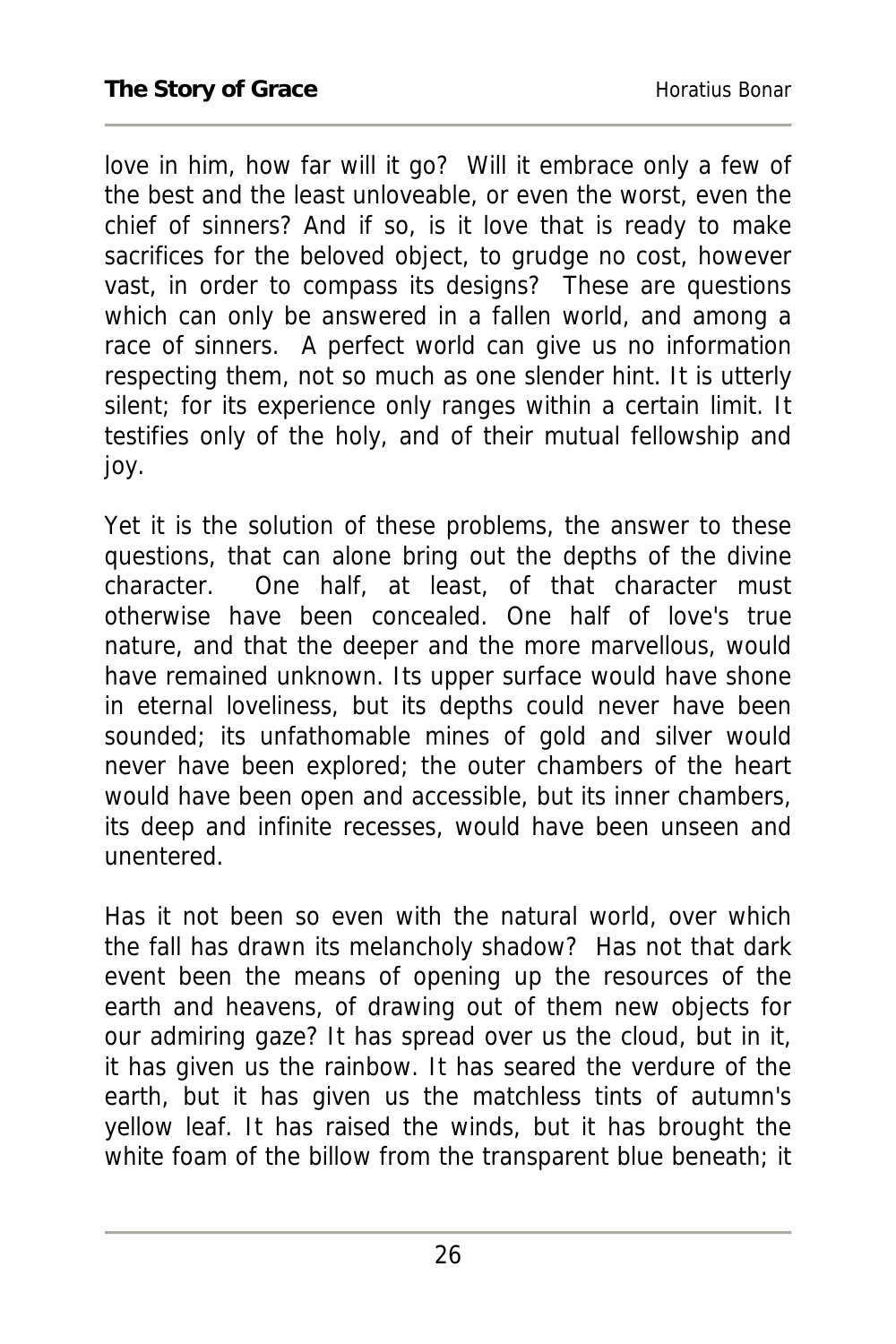has called up, in all its vastness, the storm's "magnificently stern array."

And has it not been thus also with *man's* heart? Have not strange discoveries been made in it, as if new strings had been added to the harp, carrying its notes far deeper on the one side and far higher on the other?

When is it that the mother's heart comes out in all its fulness? Not in prosperous days of health, when her face beams gladness over each member of the happy circle. It is in the hour of sorrow, when one of her budding roses has been early blighted, and death seems about to rob her of the joy of her heart. Look at that sick-bed over which she bends with such intensity of sadness. Till now she did not herself know what love was in her. Each wan smile of the dying countenance, each contortion of the features, each wistful upturning of the bright eye seem to open up new fountains of love. But look again. The disease seems passing off. Health is regaining its dominion in that dying one. What a revulsion of joy! joy which can only get vent to itself by unlocking another region of her heart, and letting forth new streams of love upon the recovering child. In the one case; what depths of sorrowing love, and in the other, what heights of rejoicing love, were opened up. The human heart is discovered to be a thing of far wider compass and capacities than could otherwise have been conceived. It is the objects and scenes of a fallen world that are the occasions of this discovery.

Just so has it been with God, and such is the method he has taken for making known to us this same discovery with regard to himself. Nothing but a world of sin and suffering could have afforded such an opportunity. And it is here accordingly that God is opening up the full extent of his love. I do not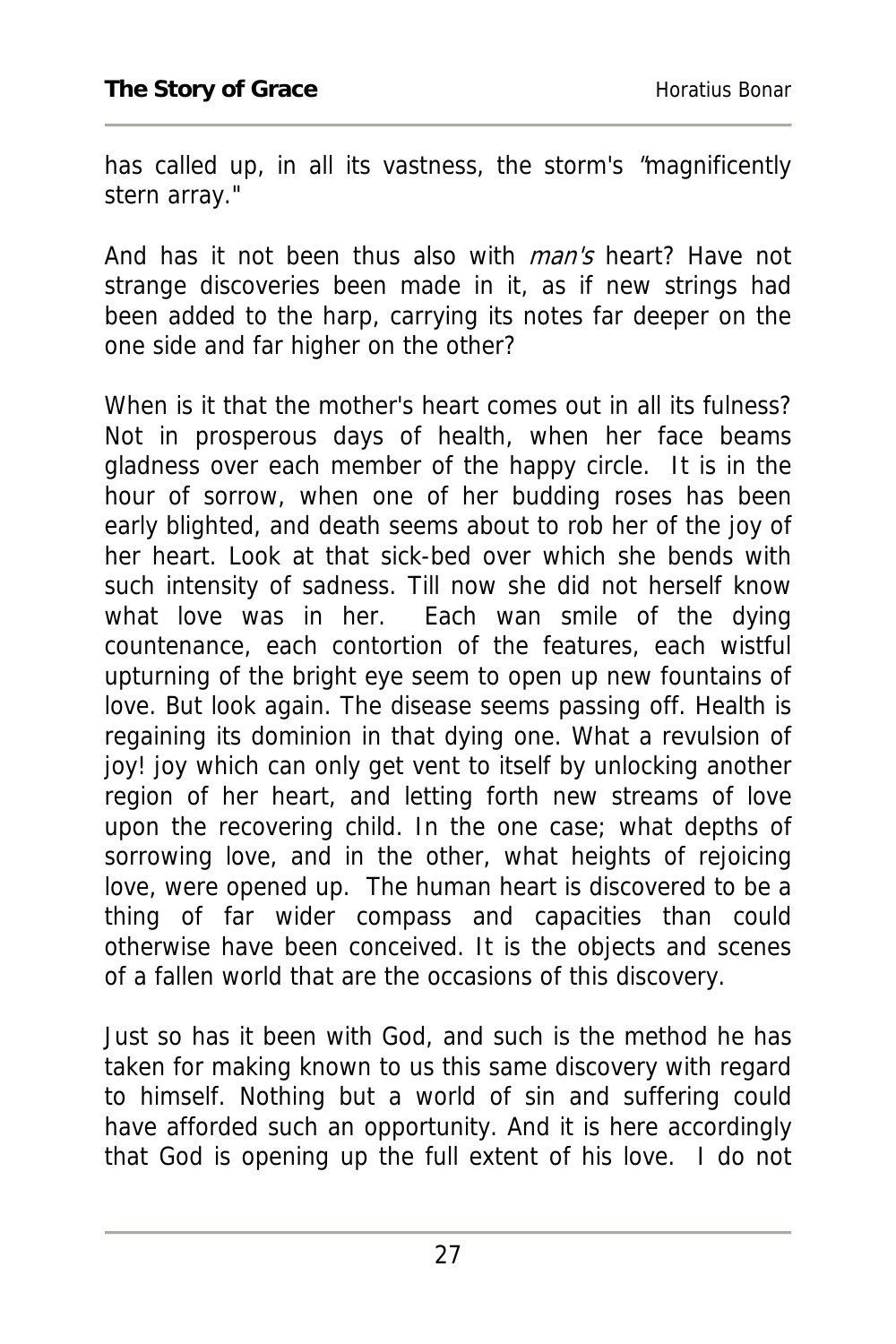thus speak of the fall as if it were an *unexpected* event, and as if God were merely taking advantage of an unforeseen occurrence in order to forward his own ends. Far be this from Jehovah, the God only wise, whose plans are all from eternity. Yet we may thus speak after the manner of men, as he himself has taught us to do: ever remembering, however, that redemption is no mere expedient to remedy a sudden, and unlooked-for evil, but the very design of God, whereby from everlasting he meant to glorify himself by the full revelation of his whole character to the universe which he had made.

A world unfallen reveals but half of God. The deep recesses of his character only come out in connexion with a world fallen. The heights and depths of his infinite nature were not manifested till that which is opposed to them occurred to bring them forth. To learn what holiness is, and how holy God is, we need not merely to see his feelings towards the holy but towards the unholy. In order to discover the extent of his goodness, we must not merely see its connexion with what it loves, but with what it hates. In the sinless world we see how the loving meets with the loving, the blessed with the blessed; but we have still to learn how the loving meets with the unloving, how the blessed meets with the accursed. Does the heart of God yearn over the lost? Does it pity the suffering and the sorrowful? Has it pleasure in the death of the sinner, or, would it rather that he should return and live? Does it remain uncooled by the sinner's coldness? Does it, when grieved, still suffer long? Does it, when rejection thrusts it away, and hatred opposes it, still cast its eye of unextinguished tenderness towards the poor outcast that refuses to be blest? God's dealings with a fallen world was the full answer to all these questions. And what an answer!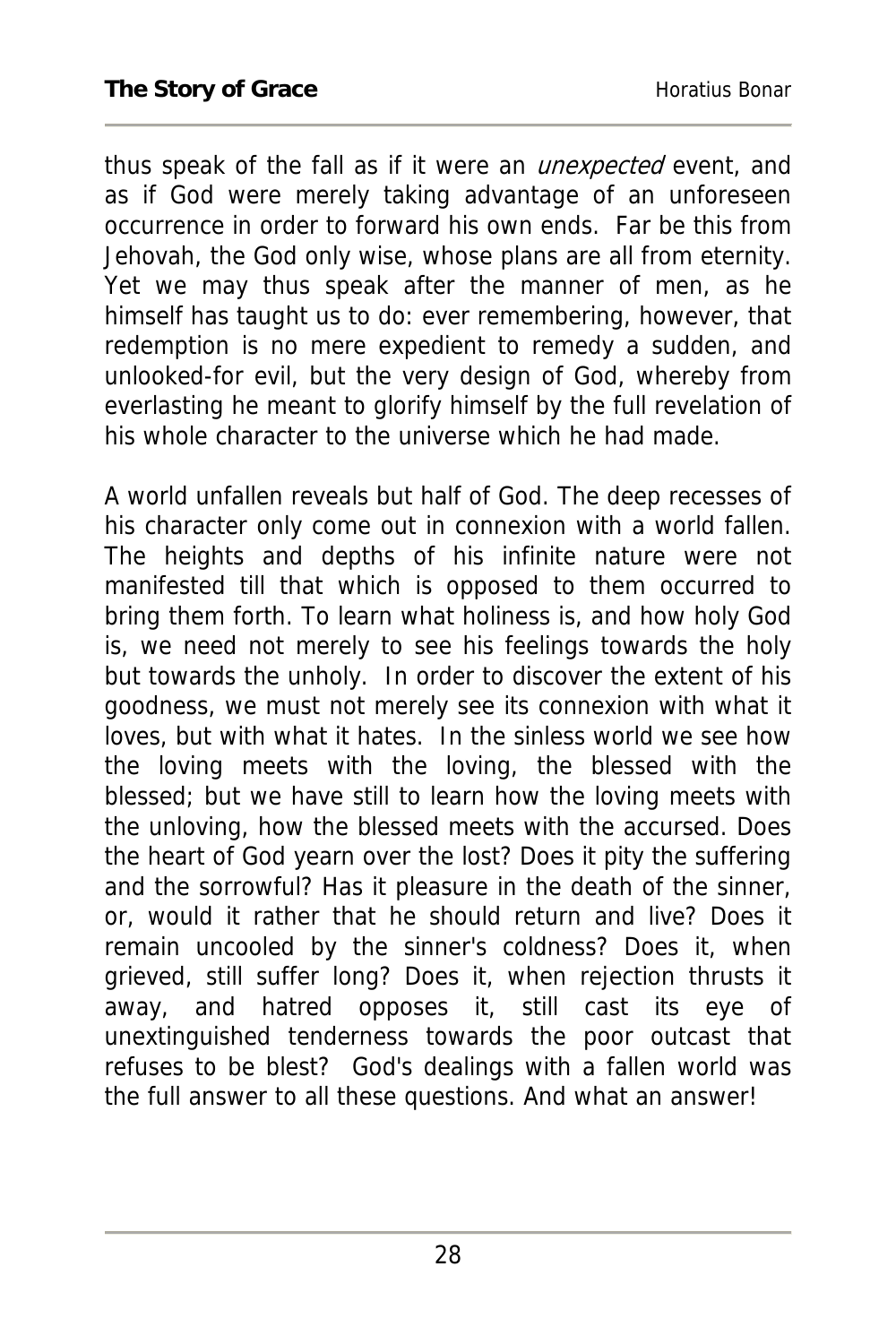Thus God over-ruled man's interruption of his story of goodness. We shall see more specially how he did so in the next chapter. Meanwhile, it is blessed to notice how very different were the results flowing from the introduction of sin, from what we could have imagined. God's thoughts are not as our thoughts, nor his ways as our ways. He purposed not to arrest or annihilate the evil, but to bring good out of it; to make it the mirror in which his own Eternal Godhead should reflect itself in all its manifold glories.

Reader! these are things that unspeakably concern you. God's purpose is to make more of himself known to you, a sinner, than was made known to Adam in his sinlessness. He neither shuts himself out from you, nor you from himself. He is willing to be known of you; willing to take you into his hidden chambers and reveal himself to you, as just such a God as a wretched sinner needs. His dealings with you already, in not executing sentence against you, might have taught you this. They contain a story of forbearance and long-suffering, against which it seems strange indeed that you should so madly close your ear. Adam's interruption of the story of God's goodness was nothing to your longcontinued refusal to listen to the story of his wondrous patience.

## **CHAPTER 5**

#### **How The Story Of Grace Began**

GOD'S end in overruling Adam's sin embraced many objects, as we have seen. It was a manifold purpose, full of mighty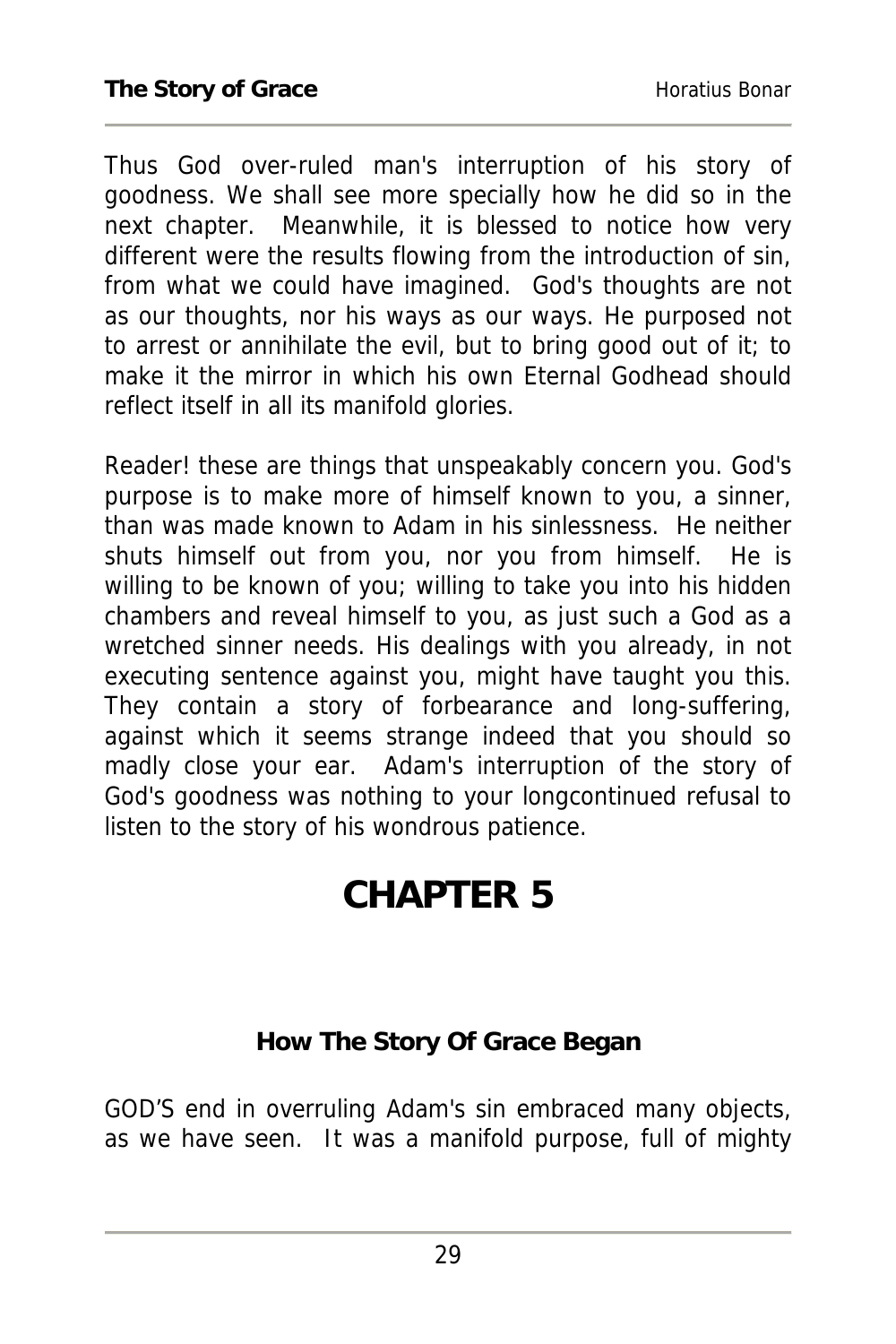and most varied issuer, all of them tending to bring out his whole character in new effulgence.

Yet there was one part of this purpose more prominent than the rest,—that which bore more directly upon man's deliverance. It was *grace* that was specially to be brought into view. No doubt there were to be new depths of holiness, power, and wisdom, discovered; but it was "His grace" that was to be the chief object of this new manifestation of God. This, in all its "exceeding riches," was now to be revealed. And for this, man's sin afforded the occasion.

But what is grace? Let us understand this fully; for in many ways has this word been mistaken and perverted. It is often in our lips, but how little is its simple reality comprehended!

God loves the angels; he gladdens them with his smiles and blessings as they wait around his throne, or run at his bidding on their divine errands: but this is not *grace*. They are obedient and holy; as such, love is their natural inheritance. What else could be expected? A holy God must love the holy. God's favour towards the angels proceeds upon the fact that they have no sin. But grace is very different from this. It is still the love of a holy Being; but its object is the unholy. The lost, the wretched, the guilty, the worthless, are its sole objects. Under these aspects of sin and ruin alone it contemplates them. Nay, these are the very things which call it forth. It does not go out to the lost, in spite of his being lost, but especially *because* he is lost. It does not say to the worthless, "Ah, you are worthless indeed, but I have discovered some fragment of better things about you, and I will shew you favour on account of these, notwithstanding your being so worthless." No, its language is widely different. It is, "I see you are guilty, wretched, worthless, with nothing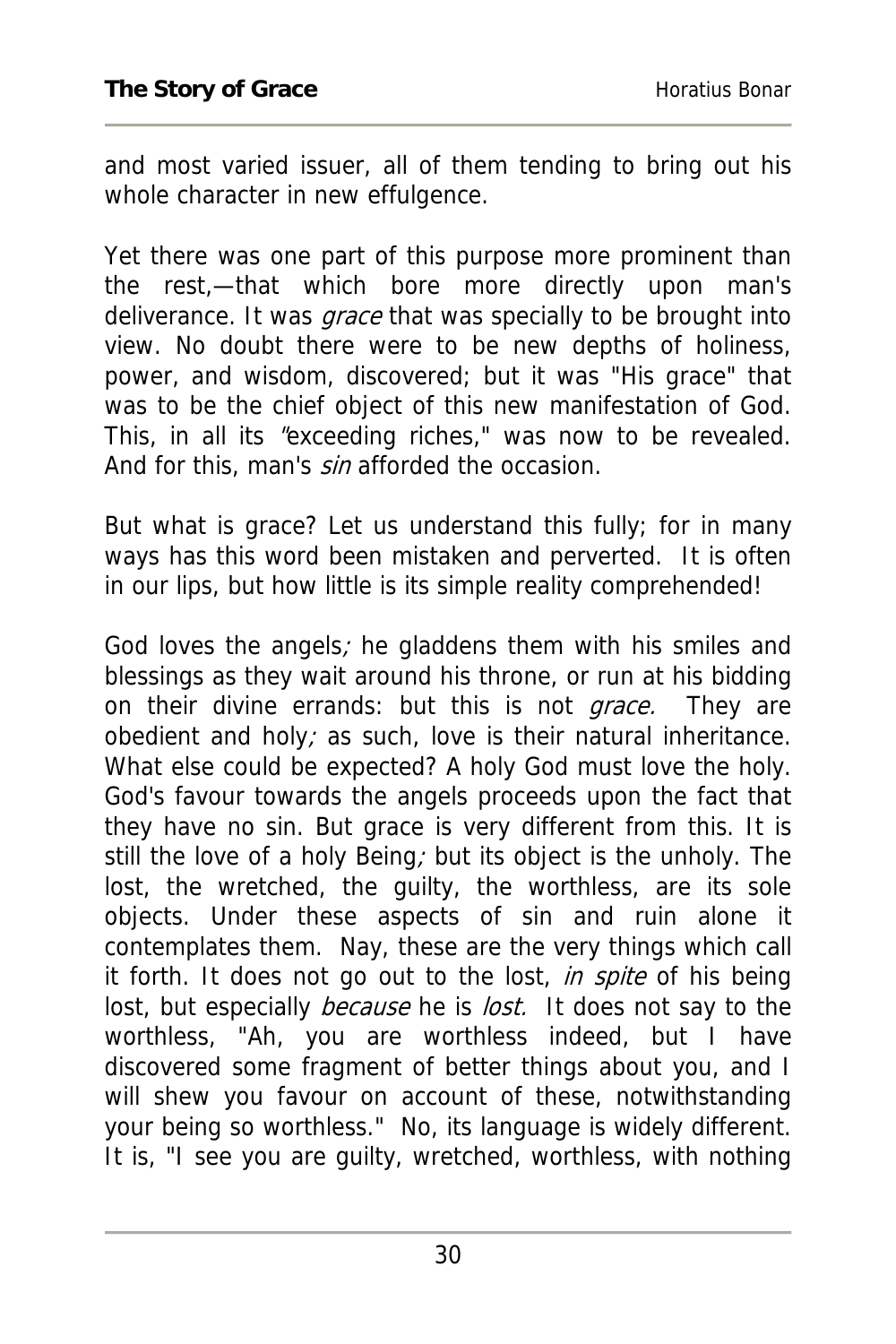in you or about you of what is good; but these are just the very things that I fix upon: they unfit you for every thing else, but they do not unfit you for *grace."* 

It is over the coffin or the tomb of the beloved, that our hearts pour forth the hidden depths of gushing love. So is it over a lost world that the heart of God has gone forth, pouring itself out in all its unutterable tenderness of compassion. It is towards his poor wandering prodigal that the father's heart goes out. Over him he sighs and weeps. He sees him without a home, without a friend, self-exiled from the paternal roof. He thinks of him in poverty, in rags, in filth, in famine, ready to lie down and die. He fancies him drinking the cup of the drunken, sitting among the unclean, joining in the mirth of the profane, guiltiest among the guilty. And as he broods over these things, his whole heart is turned within him. He almost forgets the happy circle round him in the intensity of his yearnings over his outcast boy. So is it with God in his compassion for this forlorn, this self-banished world. The outgoings of his heart towards it are infinitely beyond that of a father's affection, or a mother's deepest tenderness. This is grace,-that feeling which is called forth, not by the worth, but by the worth-lessness of the object, which awakens at the sight of want, and misery, and guilt.

Before man sinned, it was only goodness that could shew itself,—love to the good and worthy. But goodness could no longer find any objects upon earth for its exercise after sin had entered. Then it was, that when goodness had retired, grace came down, and the *story of grace* began to be told to man fallen, just as the story of goodness had been told to man unfallen.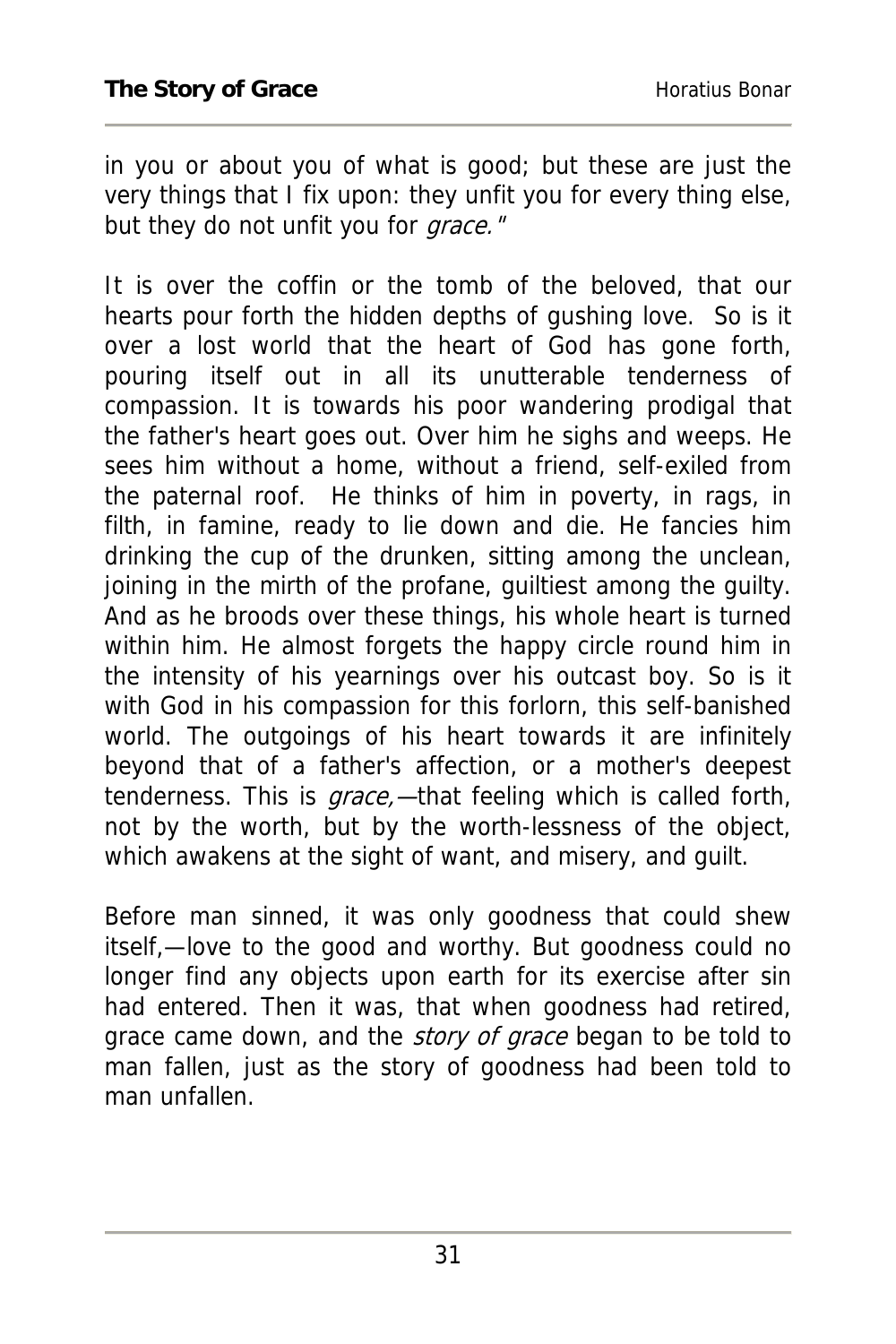When, then, did grace begin? Was it a new feeling that now for the first time arose in the bosom of God? No; grace is from eternity. It is like every thing else in God, without a beginning. The fall did not produce some new feeling in him; it only called forth what had been in him from everlasting. It supplied new objects,—objects of sin and wretchedness; and these brought forth grace into action. But grace is eternal. The *story* of grace has a beginning: but grace itself has none. We cannot love a friend till we have a friend to love; but the heart which loves has throbbed within us ever since we breathed. We cannot weep over the dead till there are the dead to weep over; but the soul that feels and the eye that weeps were not created by the sight of death. It was the sight of the multitudes that awoke the compassion of Jesus; it was the *sight* of the city that broke up the fountain of his tears: but the tender spirit that commiserates suffering was his always. So it was the sight of sinning, suffering man, that called forth in Eden the grace of God; but the grace itself had been there during all the infinite past. It was only waiting for an object towards which it might flow out; and now, like a long-pent-up river, it burst forth in strength to overflow the earth.

This, then, is the marvel, that man's sin, instead of shutting up the heart of God, and sealing it against the sinner, should be the very thing which unlocks new chambers of its love, and draws forth new stores of its undiscovered and unimagined fulness. It is upon the rain-cloud that light spreads out its sevenfold brilliance; so it was upon man's sin that God began to open out the hidden riches of his infinitely *gracious* Being. It is not the cloudless sky that brings out the whole beauty of earth and heaven; it needs the cloud to open out the treasures of the sunbeam, and to let men see what is contained even in a single ray, so that that which seems to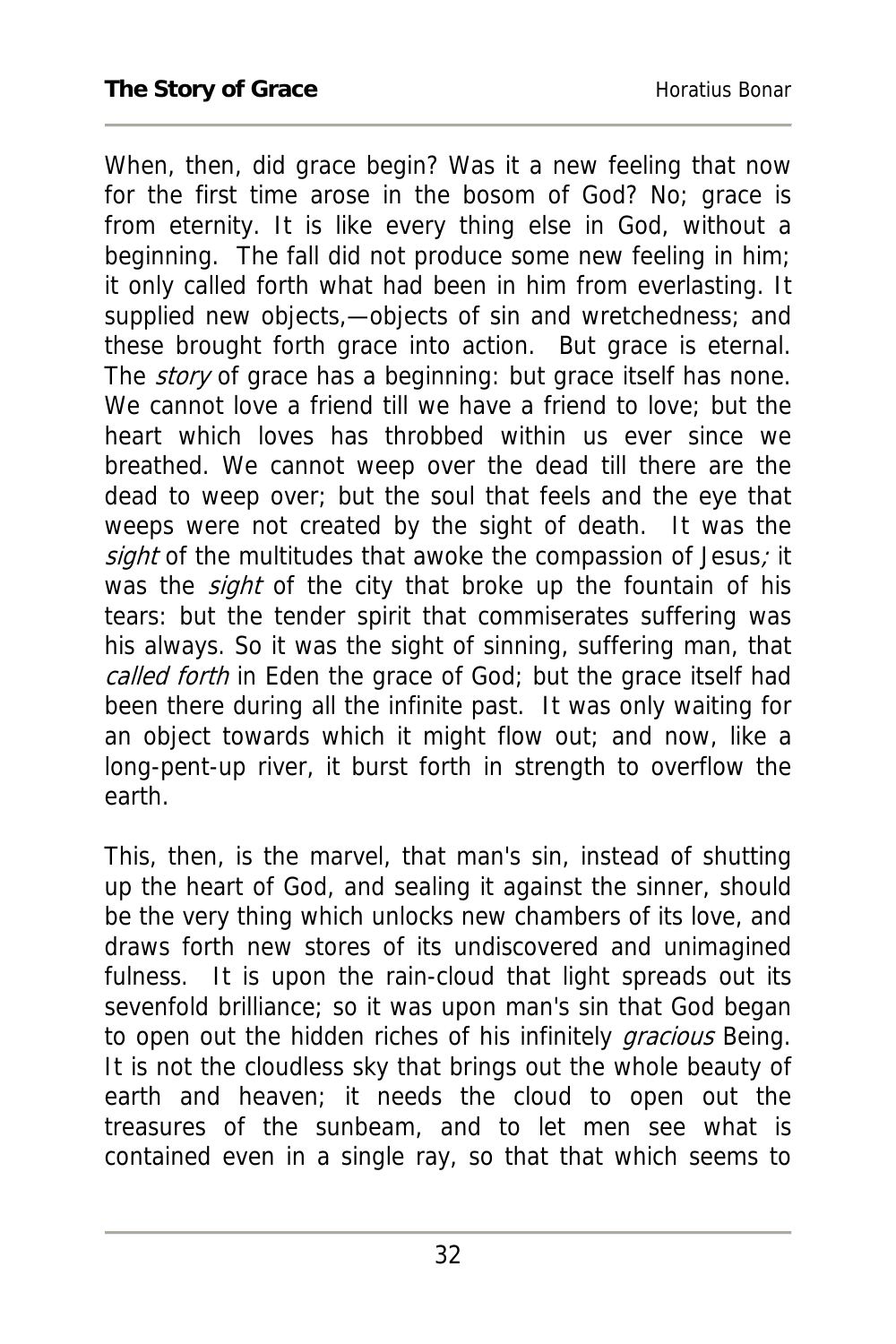intercept the sunshine is the means of revealing it. And so with the sin of man. It threatened to banish God and goodness from the earth, yet it was the means of bringing him far nearer than before, and of displaying far more of his goodness, something deeper and more wonderful—GRACE. Thus it was just "where sin abounded" that "grace did much more abound." (Rom. 5:20) Abounding sin drew forth more abounding grace.

This was, indeed, a new aspect of God's character, and it implied a new way of dealing with sin. It was with swift vengeance that he had visited it, when it first shewed itself in the revolt of the angels. He swept the sin and the sinner clean away. Nor could man expect any other treatment. But God had other thoughts. His purpose was, indeed, still to remove sin, but in another and more glorious way, a way which would exhibit himself more fully, and, while it condemned sin even more terribly than before, would enable him to set free the sinner. Formerly, sin and the sinner were dealt with as if inseparable. Wrath unmingled came forth against both. Now they were to be separated. The sin was still to be the object of fiercest wrath, but the sinner was to be the object of *grace*.

Adam could have no idea of being treated differently from the sinning angels; he knew not that sin and the sinner could be separated, or that there could be wrath for the one and grace for the other. The very idea of grace or free love to the sinner was new to the universe. Angels could not know it. Their own experience seemed to bear witness against the possibility of such a thing, if, indeed, even the idea of it could arise in their minds.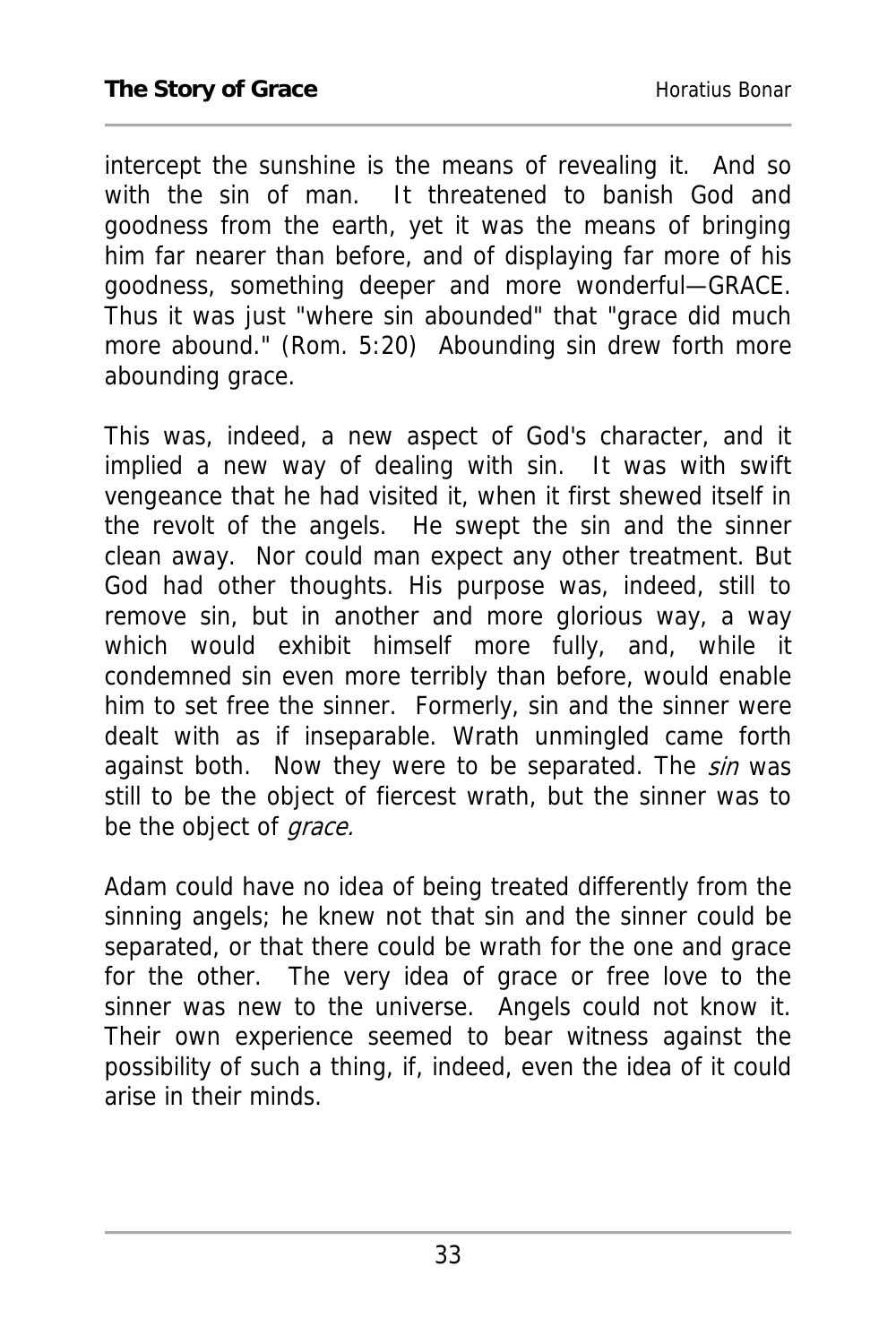But God's purpose was to make known this grace to man without delay; the sinner was not long to remain ignorant that there was such a thing as free love in God. The story of grace was begun, and man was called on to listen to it, and learn from it how God could forgive the sinner and yet be the righteous God.

Reader, there is sin upon thee; that sin brings thee under condemnation. It makes thee an heir of hell. Thy rightful portion is the same as that of devils in the lake that burneth. But God has revealed his way of separating between the sin and the sinner, a way by which thy sin is punished and thou art pardoned. Dost thou know that way? It is the way of grace. If thou dost not know that way, sin, with its eternal burden, still lies upon thy soul. If thou knowest it, and art walking in it, then thou hast everlasting life, and shalt never come into condemnation, but hast passed from death to life. (John 5:24) It was the knowledge of this grace that soothed the troubled soul of Adam; and it is the knowledge of this same grace that alone can keep your soul in perfect peace. Many a struggle, many a snare, may lie before you; but the knowledge of this free love will sustain you in all. Through many a sunny, many a stormy hour, you may have to pass; but here is grace suitable for all. "Be strong in this grace;" keep fast hold of it: it is all to you. Understand it well in all its precious simplicity; mingle nothing with it, else it ceases to be grace: neither add to nor take from it. Receive it just as God has made it known to you. It is sufficient for you to live on, and contains all that is needed to keep your soul in perfect peace. It is a tried spell against the tempter; it is the scatterer of all doubt, the soother of all fear.

## **CHAPTER 6**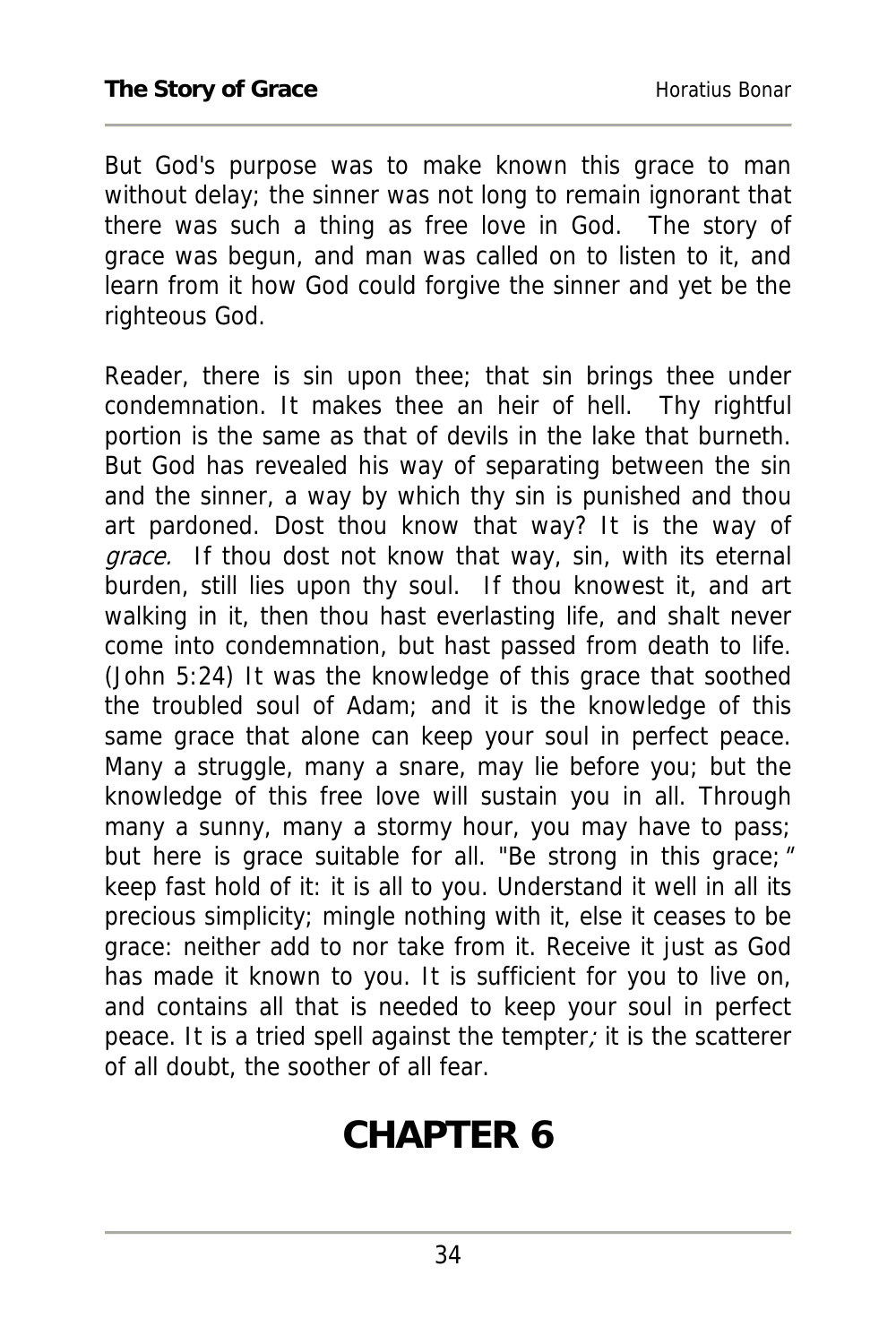#### **Where The Story Of Grace Was First Told**

IT was first told in Eden, in the very place where man had broken in upon the story of goodness. It was, indeed, afterward to be told out of Eden: for man was to be driven forth and the gate closed against him. It was to be told over all the earth, "to every creature that is under heaven." But still it was first to be told in Eden. There man had sinned, and there he was to be forgiven; there he had provoked God, and there he was to learn how God could be gracious even to such a rebel.

It was not till he had finished this story of grace that "he drove out the man." This is striking and full of meaning. It is not after the manner of men. No stroke of punishment is to fall on the sinner, no rod of chastisement is to be laid upon him, till he has learned the gracious character of that God whom he had so strangely disobeyed. This, of itself, is grace. Not only is the message a loving one, but the manner, the tone, the time, the place of its delivery, all concur in testifying to the love that it contains. They heighten and enhance the love to which man is now called on to listen.

It would, indeed, have been grace any where; though spoken in a dungeon or in a desert it would still have been grace grace such as man could not have looked for, yet beyond measure precious and suitable. Still, when meeting him upon the very spot where the deed of evil had been done, it wore an aspect of yet deeper mercy. The whole scene bore witness to man's guilt and to the provocation God had received. God could appeal to each object that stood in view and say, "What could have been done, more to my vineyard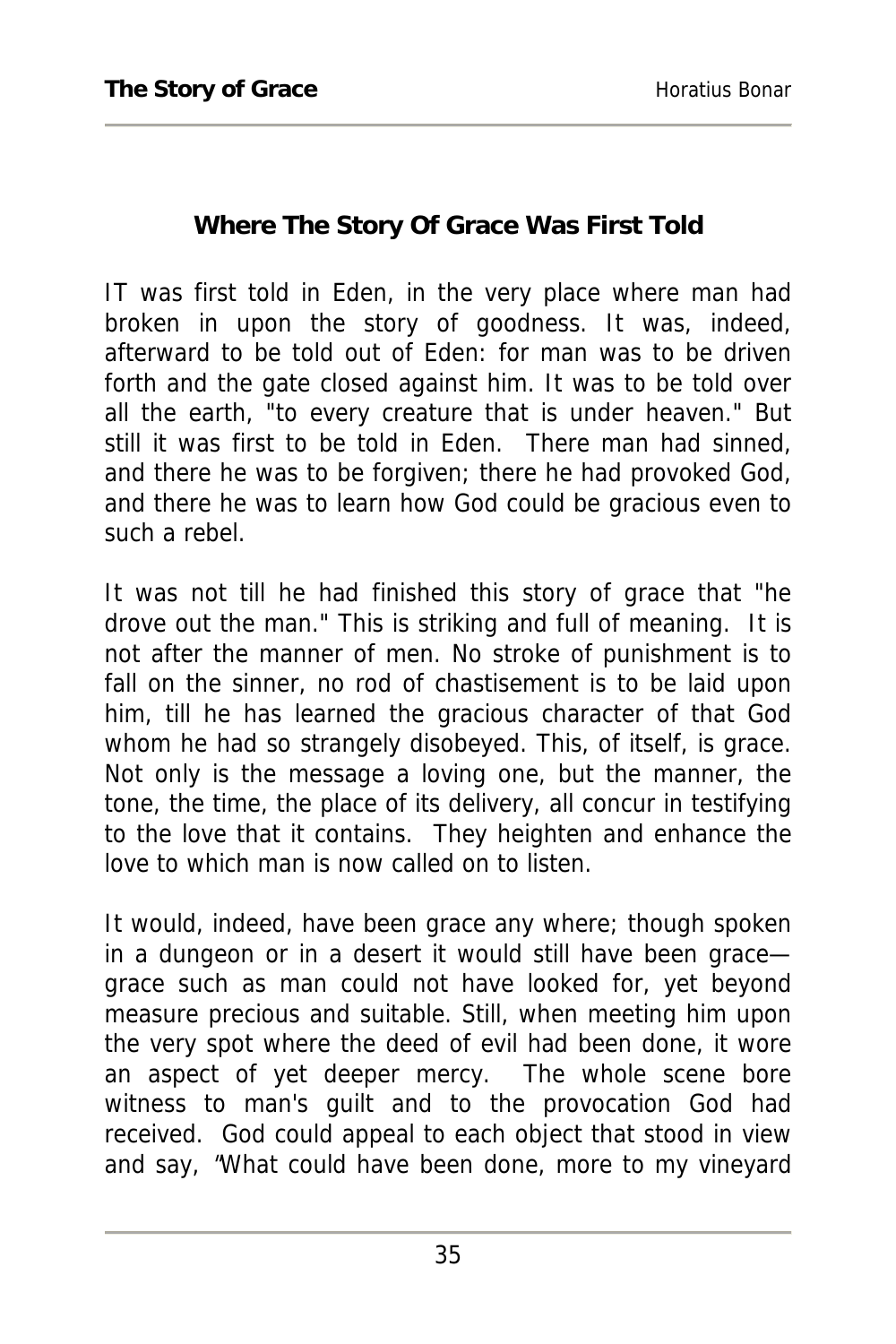that I have not done in it?" (Isa. 5:4) Yet it was here that God revealed forgiveness to the sinner. In the place where all the evidences of his guilt hung around, there mercy overtook him, and made known itself to him. What tenderness is here!

But, besides, thus man's mouth was closed. He could not palliate his guilt by pleading unsupplied wants or unkindly circumstances. He did, indeed, try to throw the blame upon the woman, and through her upon God; but he could go no farther. He could not say, "Thou hast been to me a wilderness, and a land of darkness." (Jer. 2:31) He could not say, "Thou hast placed me in most adverse circumstances, thou hast given me nought but a desert to dwell in, and a cold sky for my covering." He had no ground for such excuses; and the place where he stood, listening to the voice of God, prevented him from making the attempt. "What iniquity hast thou found in me, that thou hast gone far from me?" (Jer.

2:5) might have been God's words to him. "What have I done to deserve all this at thy hands? is this thy kindness to thy friend?"

Thus grace meets him on the very spot where he stood as a sinner; it takes him just as it finds him, not only a sinner, but trying to cover his sin, and hastening away from God in order to be beyond the reach of his eye. It comes up to him as he stands; it does not wait but hastens to meet him; it does not proclaim itself afar off, but places itself at his very side; it does not require him to come so much of the way to meet it; it goes the whole way to meet him.[4] It does not call upon him to move one step till it has first taken hold of him; it does not insist upon his obtaining some qualification, some fitness, by throwing off as much of his guilt as he can. It asks for no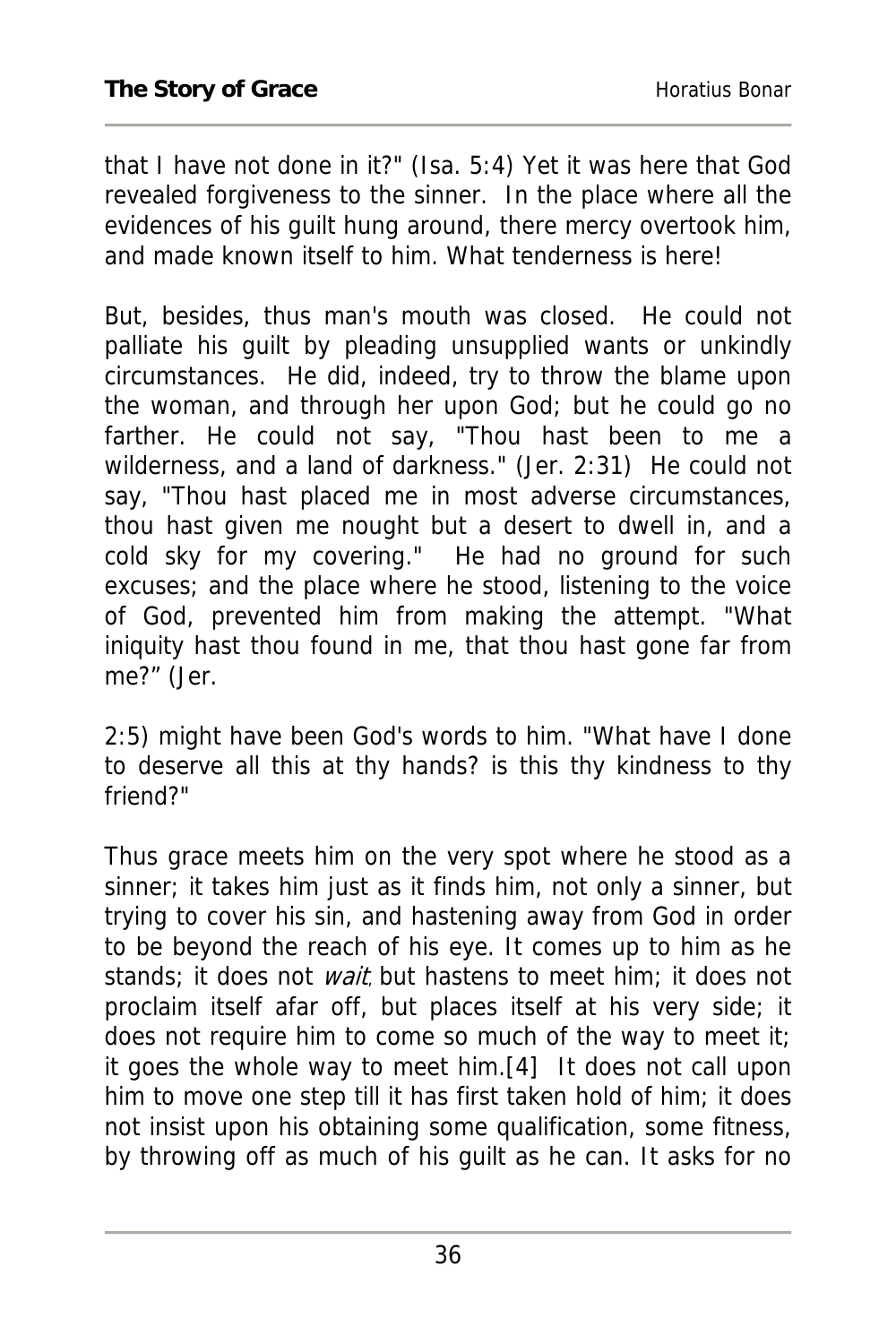qualification; it offers to take the whole mass of his guilt at once into its own hand, and to dispose of it in its own way. Such was the fulness, such the absolute freeness, of that grace which was now announced to him in Eden.

Thus has it been ever since. In the place of our sin grace meets us, nay, only there. It was in the land of the Chaldees, the place of his idolatry, that the grace of God met Abraham. He did not come out of Chaldea in order that he might meet with God afterwards in Haran. "The God of glory appeared unto our father Abraham when he was in Mesopotamia, before he dwelt in Charran." (Acts 7:2) It was on the way to Damascus, breathing out slaughter against the saints, that the grace of God met with Saul. It was to the woman, caught in the act of sin, that the Lord spoke in words of such marvellous grace, "Neither do I condemn thee; go and sin no more." In the prison of Philippi, the scene of his hardheartedness and cruelty to the saints, the grace of God found the poor heathen gaoler, and made him to rejoice in God that very night with all his house. It was to the sinners of Jerusalem that the Gospel was to be first proclaimed, that, on the very spot where the deed of infinite guilt had been done, there grace might find the doers and tell its glad story in their ears.

Grace does not stand upon the distant mountain-top and call on the sinner to climb up the steep heights, that he may obtain its treasures; it comes down into the valley in quest of him—nay, it stretches down its hand into the very lowest depths of the horrible pit, to pluck him thence out of the miry clay. It does not offer to pay the ninety and nine talents, if he will pay the remaining one; it provides payment for the whole, whatever the sum may be. It does not offer to complete the work, if he will only begin it by doing what he can. It takes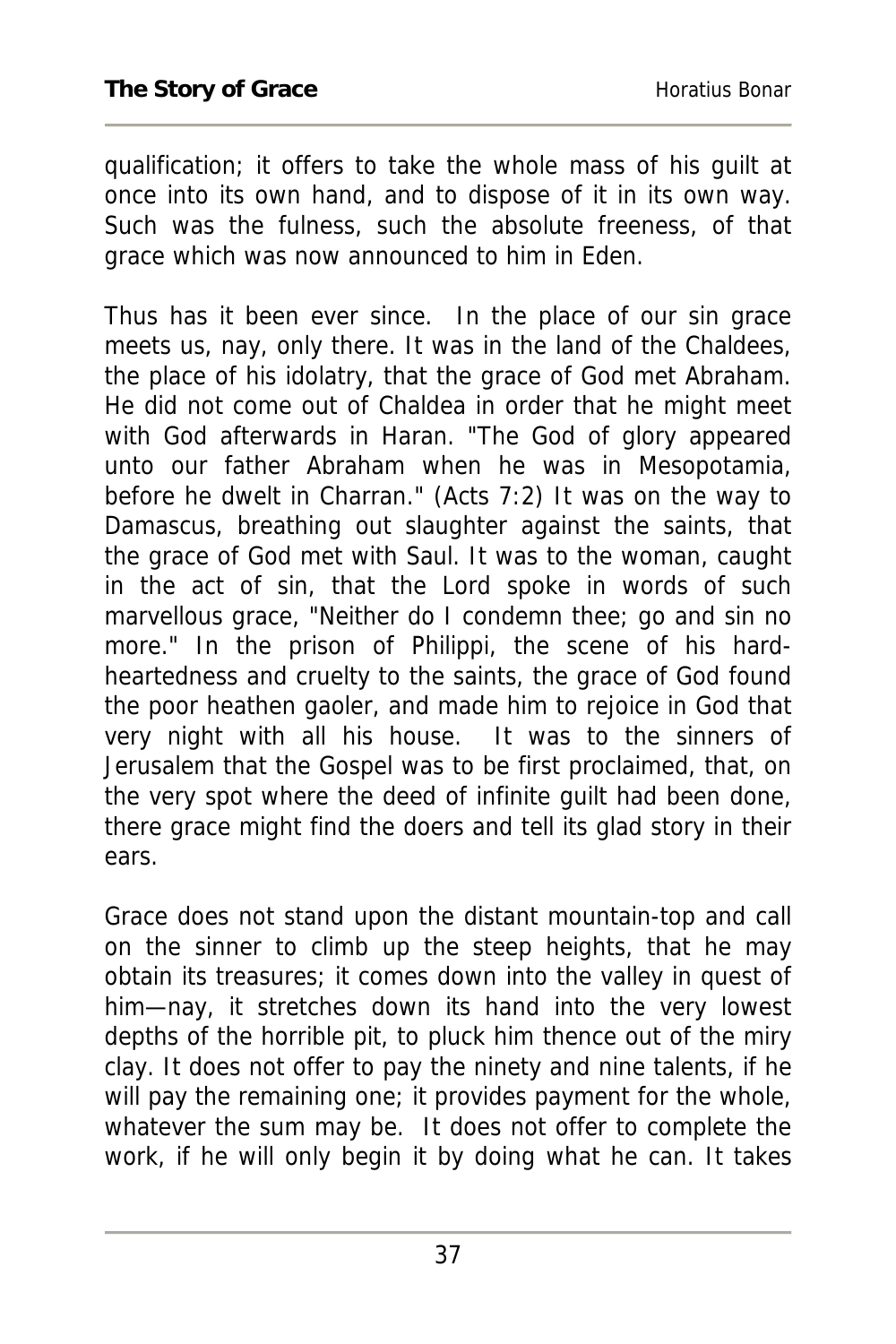the whole work in hand, from first to last, presupposing his total helplessness. It does not bargain with the sinner, that if he will throw off a few sins, and put forth some efforts after better things, it will step in and relieve him of the rest by forgiving and cleansing him. It comes up to him at once, with nothing short of complete forgiveness as the starting-point of all his efforts to be holy. It does not say, "Go and sin no more, and I will not condemn thee;" it says at once, "Neither do I condemn thee; go and sin no more."

Indeed, otherwise it would not be grace, but a miserable mixture of grace and merit, a compound of God's doings and man's deservings. If grace does not meet the sinner just where he stands, just as he is, in all his helplessness and guilt, it is no grace to him; for it still leaves an impassable gulf between, a gulf which he has no means to fill up or to cross. If grace wait for any thing to be done or felt by man before it will go forth to him, it will wait for ever. If it had waited till Adam came out of the thicket and began to seek after God again, it would never have revealed itself at all. If it had waited till Saul had ceased to hate the Master and persecute the disciple, it would never have reached him. If it had waited till Jerusalem had somewhat purged itself from the innocent blood which it had shed, no Gospel would ever have been heard within its walls.

Grace of this kind would have been but a mockery to man. If it hang upon some condition to be previously fulfilled, if it insist upon some qualification to be previously obtained, it comes in vain to the sinner; nay, it gives him a stone instead of bread. It points to an ark whose door is shut against him; it tells him of a city of refuge to which he can have no access.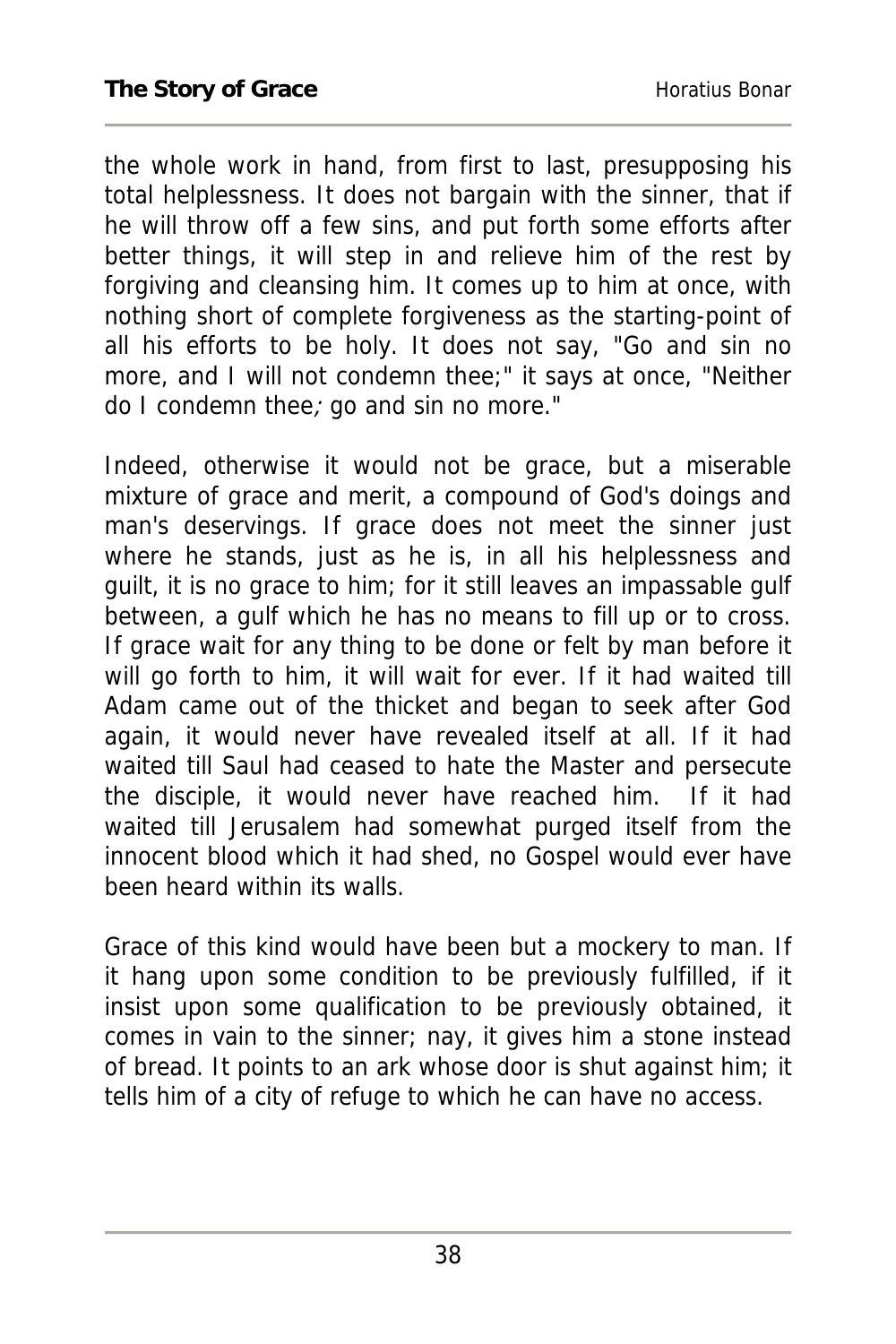But the grace of God that met Adam in Eden was not such as this. It met him as a sinner, and only as such; it dealt with him as a sinner, and not after he had become something better. This was the only grace that could suit the case of man; it was the only grace that was worthy of God. "If there be any pardon with God," says one of another age, "it is such as becomes him to give. When he pardons, he will abundantly pardon. Go with your *half-forgiveness*, limited, conditional pardons, with reserves and limitations, unto the sons of men. It may become them; it is like themselves. That of God is absolute and perfect, before which our sins are as a cloud before the east wind and the rising sun. Hence he is said to do this work with his *whole heart* and with his *whole soul.* '15]

Such is the grace that is still going forth to us. It is absolutely and unconditionally free; it comes up to us where we stand; it finds us "in a desert land, and in a waste, howling wilderness." And there it does its work with us. How little is this understood, especially by the anxious and inquiring! They try to get away from the spot where the guilt was contracted, and where its dark memorials lie thickly scattered on every side. They shrink from dealing with God about forgiveness upon such a spot. They think that God cannot there deal with them in grace, and that to speak of immediate forgiveness to him in the midst of such a scene would only provoke a repulse, if not his hottest vengeance. Yet it is just *there* that God meets with them, just *there* that he calls on them to listen to the story of his grace. The effort to escape from that spot, the wish to deal with God in some less gloomy, less guilty spot, are the struggles of self-righteousness, the sense of shame arising from being compassed about with such memorials of sin, and the desire not to appear in the sight of God so totally unworthy.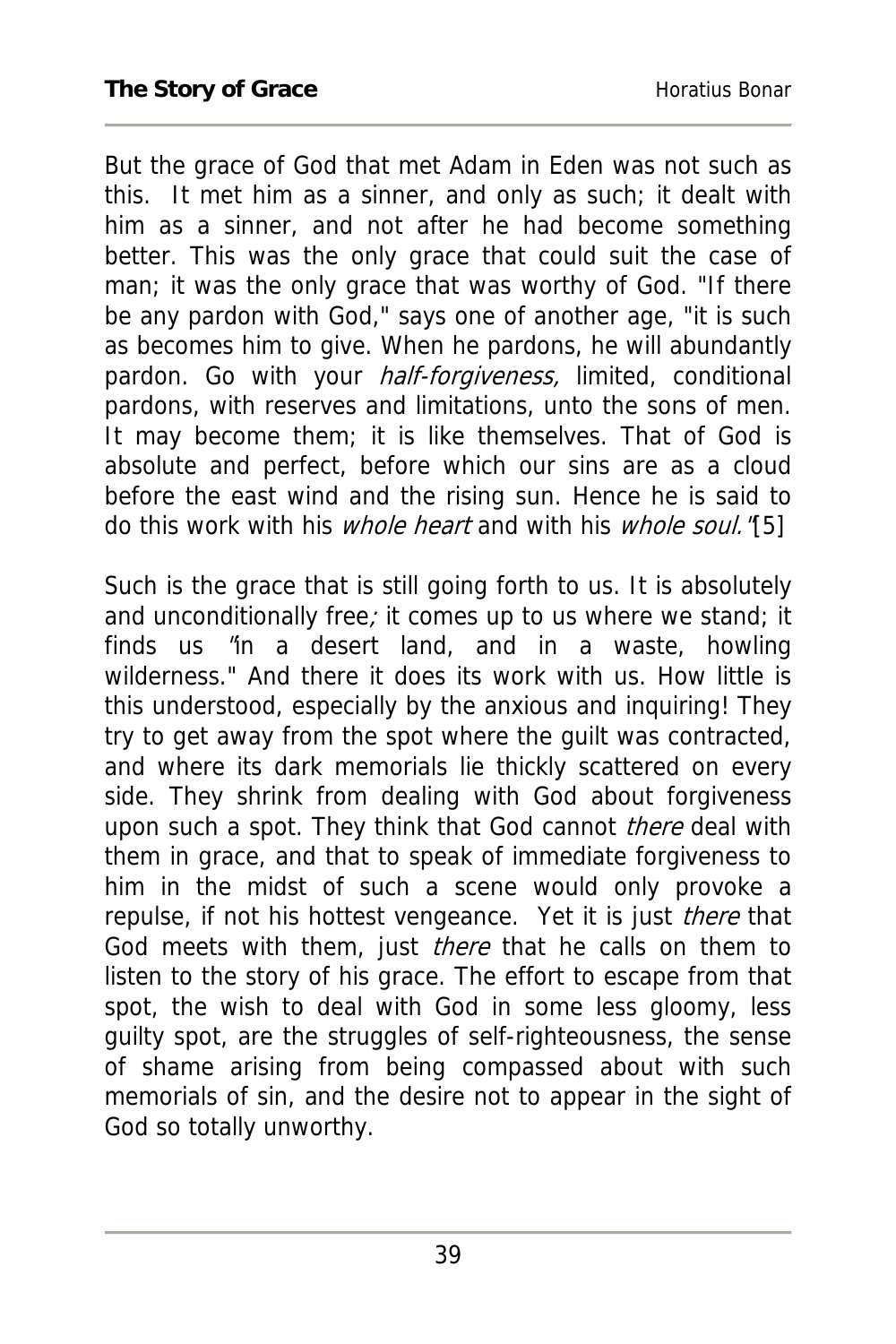And is not this just the essence of all unbelief—the refusal to own one's self wholly a criminal, and to submit to owe all to grace? And is it not here, at the very outset, that the Holy Spirit's power is so absolutely needful? First, to keep the sinner in the place of guilt, and then to prevent his attempts to shift his ground and to deal with God on some other spot and on some other footing? And then to shew him, that though his case be the very worst that God ever dealt with, grace is altogether sufficient and exactly suitable?

How often is this the stumbling-point with many whom God is visiting with conviction! They have plunged deep into sin; they have lived as strangers to God, perhaps blasphemers of his name; their life has been one eager chase of pleasure. And when conscience summons them to return from these paths, then they sit down desponding. Their whole course of sin rises up between them and God. They think that the retracing of their steps will be a long, weary process; they do not see it possible that they can deal with God about forgiveness just as they are and just where they stand. They think that they must set about undoing as much as they can of the evil of their former ways before they can transact with God. And hence they too often return in sullen desperation to their former ways.

But is it so, thou weary, half-persuaded one, that God will not deal with thee as thou art? Did he not deal with Adam in the very place of guilt? Did not grace find him there? And is not grace the same? and is not the God of grace the same? You may shrink from his eye; you may say, "I dare not look upon God as I stand here, in the midst of my sins; I must seek some other less polluted spot where I may meet with him." But God does not think as you do; he is willing to meet you at this moment, just where you are. And if he is willing, why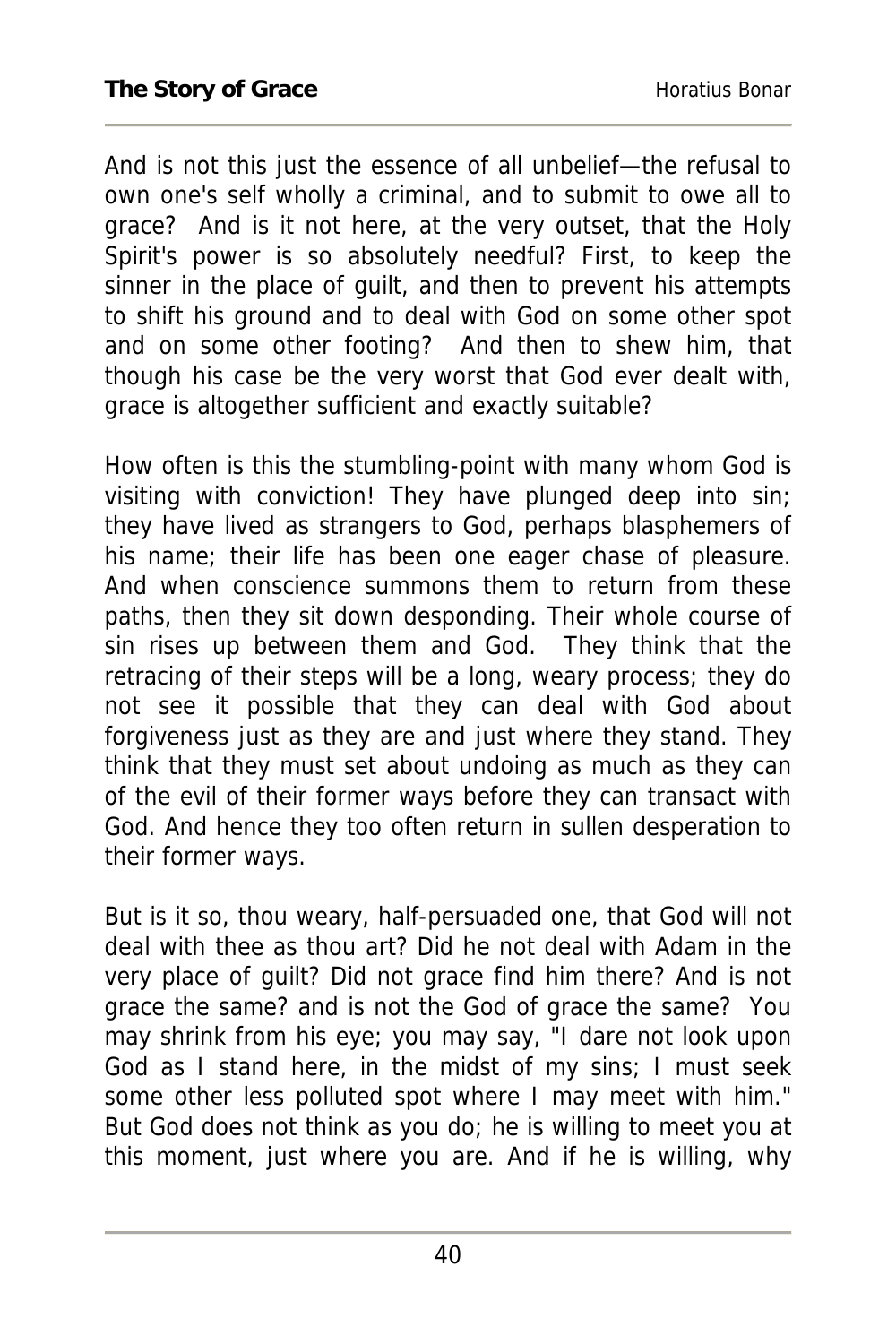should you refuse? If he shrinks not from you, why should you shrink from him? It is your turning away from him, in whose favour is life, that has embittered your days. And will you not now take his offered hand of welcome, and end all your sorrow in the joy of his endless love?

He is willing to deal with you just now—to have the whole controversy adjusted between you and him. I do not say he is willing "to *come* to terms." He has come to terms already, when he bruised his Son upon the cross and made him our peace. These terms, already made, he is now exhibiting to you in the "Gospel of his grace;" that is, the good news about his gracious character as "the Lord, the Lord God, merciful and gracious, long-suffering, and abundant in goodness and truth, keeping mercy for thousands, forgiving iniquity and transgression and sin." (Exo. 34:6) The sum of these terms is "Whosoever will, let him take the water of life freely." Or in John Bunyan's words, "The Lord, the governor of the country, hath recorded it in His Book, that if we be truly willing to have it, he will bestow it upon us freely."

## **CHAPTER 7**

### **By Whom This Story Was Told**

IT is God himself who comes down to tell it. He entrusts it to no one else till he has first announced it. It was too strange a story to be credited from any other messenger. It seemed so incredible that it must come direct from God, else man might have some ground for giving way to suspicion regarding it. Besides, God wished to be the first to tell his own tale of love.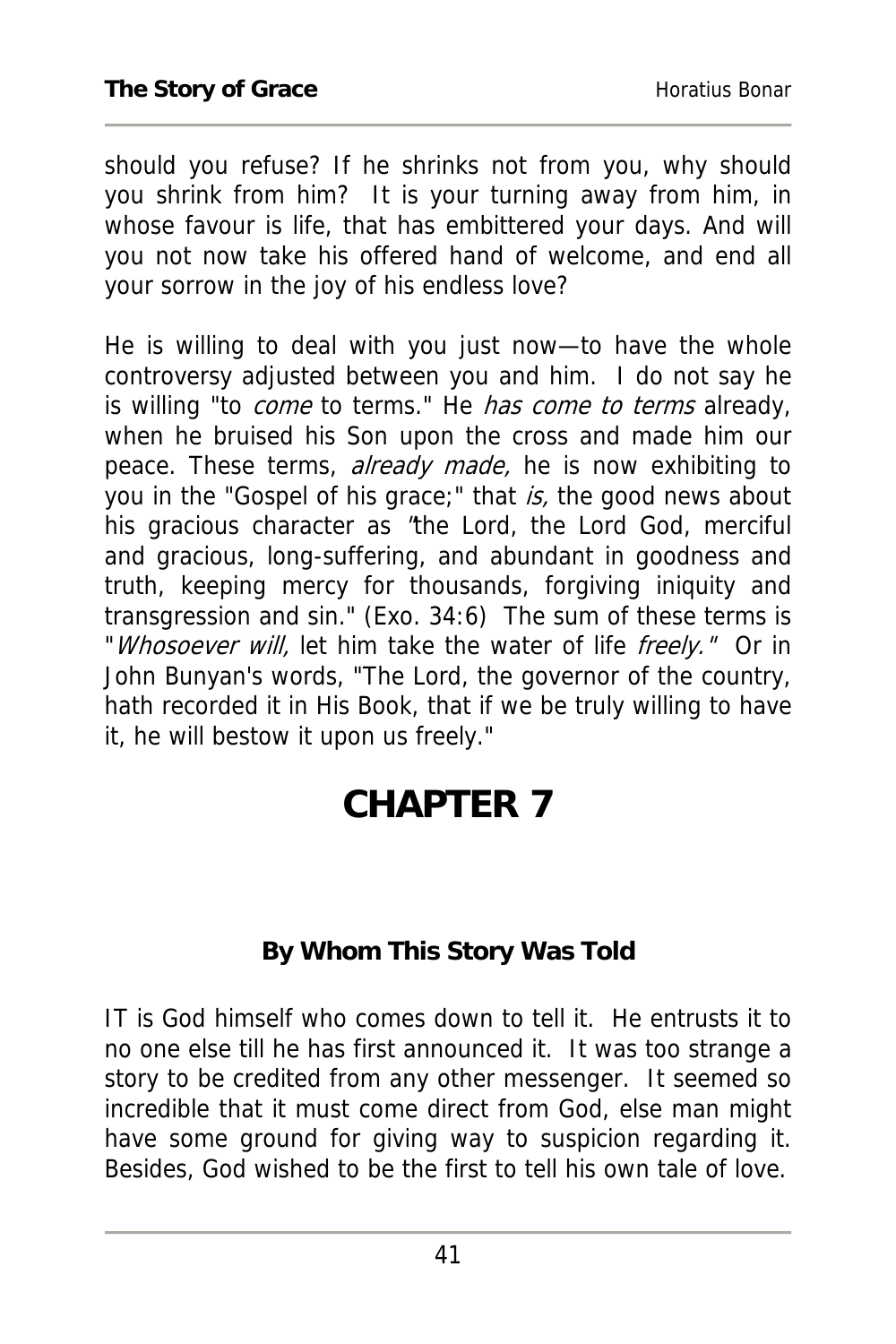Man's guilty conscience must have suggested hard thoughts of God. Satan had whispered these already, when, with all the malignity of dark insinuation in his tone, he put the question, "Yea, hath God said, Ye shall not eat of every tree of the garden?" (Gen. 3:1) As if he had added, "What then becomes of the story of his goodness that he has been telling you? Strange goodness this!" These hard thoughts would multiply tenfold, after man yielded to the temptation. The consciousness of guilt would call them up in self-justification. He would palliate the deed that he had done, by making himself believe that God was severe and unkind.

To remove all such thoughts, God himself comes down. He speaks in person, not through the voice of another. He will leave man without excuse, by letting him hear the story of grace from his own lips. He becomes his own witness, that he may give to man the fullest possible assurance that all this story of grace is really true, and that in his purpose of grace he is entirely sincere. On neither of these points does he afford man any room to doubt. He speaks himself, and he speaks from his inmost heart. His words are the words of love; they come direct from lips that cannot lie; and the tone in which they are spoken carries irresistible conviction that they are not mere words of course, but the full-hearted utterance of affection.

Little as we think about it, the *tone* of the voice that spoke in the garden must have been most expressive. For it was the voice of God,— the "melodious, majestic, mighty voice of God." In our world of discord, where the heart and the voice are so little in unison, we know something of the expressive power of sounds: though after all it is but little that we know. Yet when some one arises amongst us to whom God has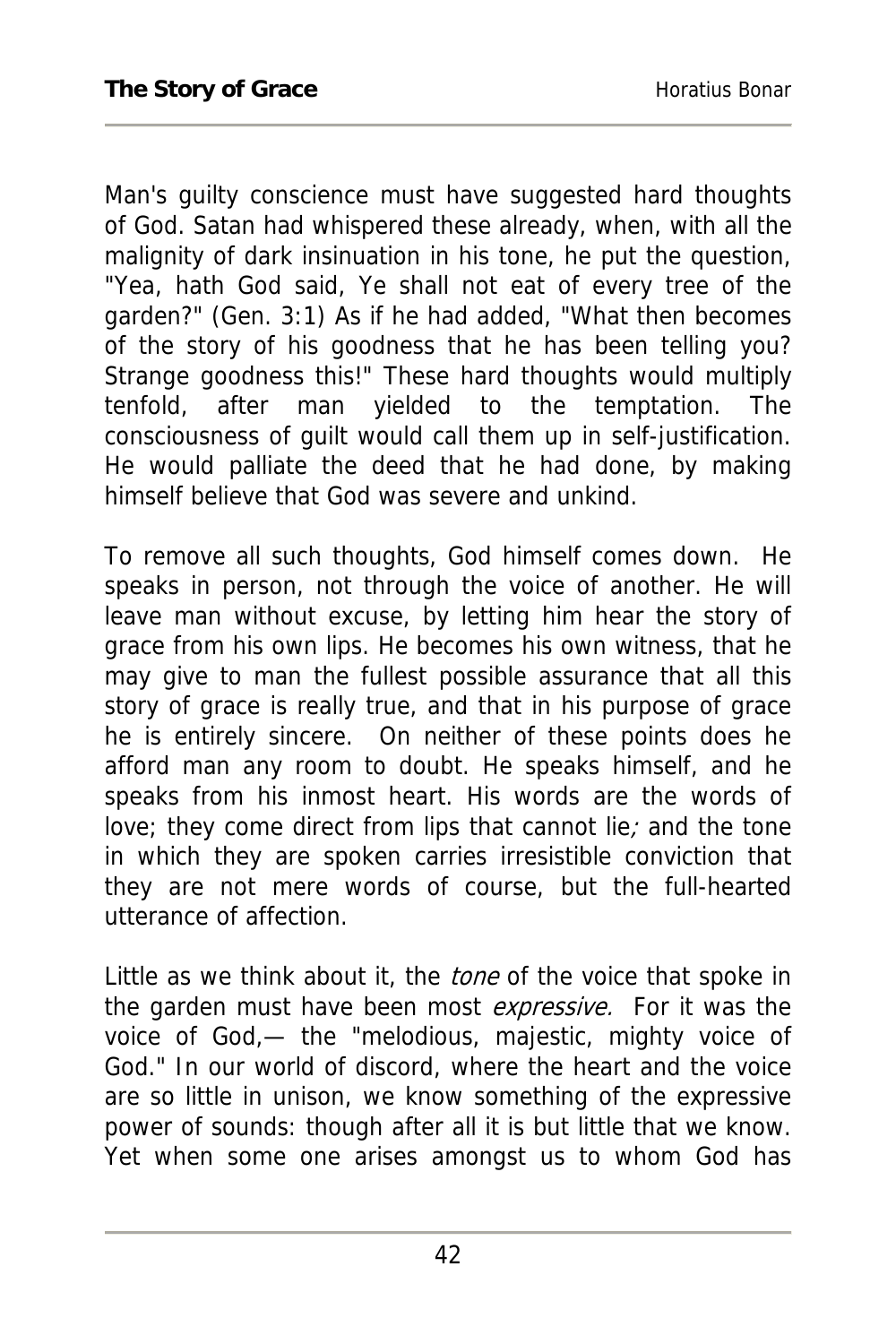given a voice of melody, and a heart to pour itself through that voice, what influence do the tones of that gifted one wield over us, moving us at will either to weep or smile! And why? Not merely because the sounds were passing sweet; but because they clothed in language, richer and fuller than that of articulate speech, the deep feelings of the soul. When he, then, who formed these sounds, and can wield at pleasure and in truest perfection, all their varied power, takes them up and uses as the vehicle of his own divine feelings, how doubly expressive, doubly vocal, would each word become! Thus was it now with Adam when listening to the very voice of God. The words uttered were gracious in themselves, but the tone—the infinitely perfect and expressive tone—carried in the words with all-subduing power. It took away every possibility of mistake as to their meaning. We hear it said that some men's voices are more winning and more full of meaning than their words. Was not this supremely true of God? For words must ever be imperfect, seeing they are for the ears and the lips of the finite. But in the varied melody of sound, so ethereal in its very nature, the heart of God can give vent to itself. If any thing of God's sincere interest in man's welfare were left unspoken in the words, it would be most fully told by the tones in which these words went forth from the lips of God into the ear of man.

Thus God was his own witness, both by word and by tone. Either of these was enough. Both of them together were irresistible. Can man any longer doubt when it is the voice of God himself that he hears? How Adam received the blessed announcement we know not. In all likelihood, he listened, believed, and rejoiced. The lost sheep was brought back, the lost piece of silver recovered, the lost son was found! Alas! that it should not be so always with man, when the glad tidings of the grace of God are proclaimed to him. Strange,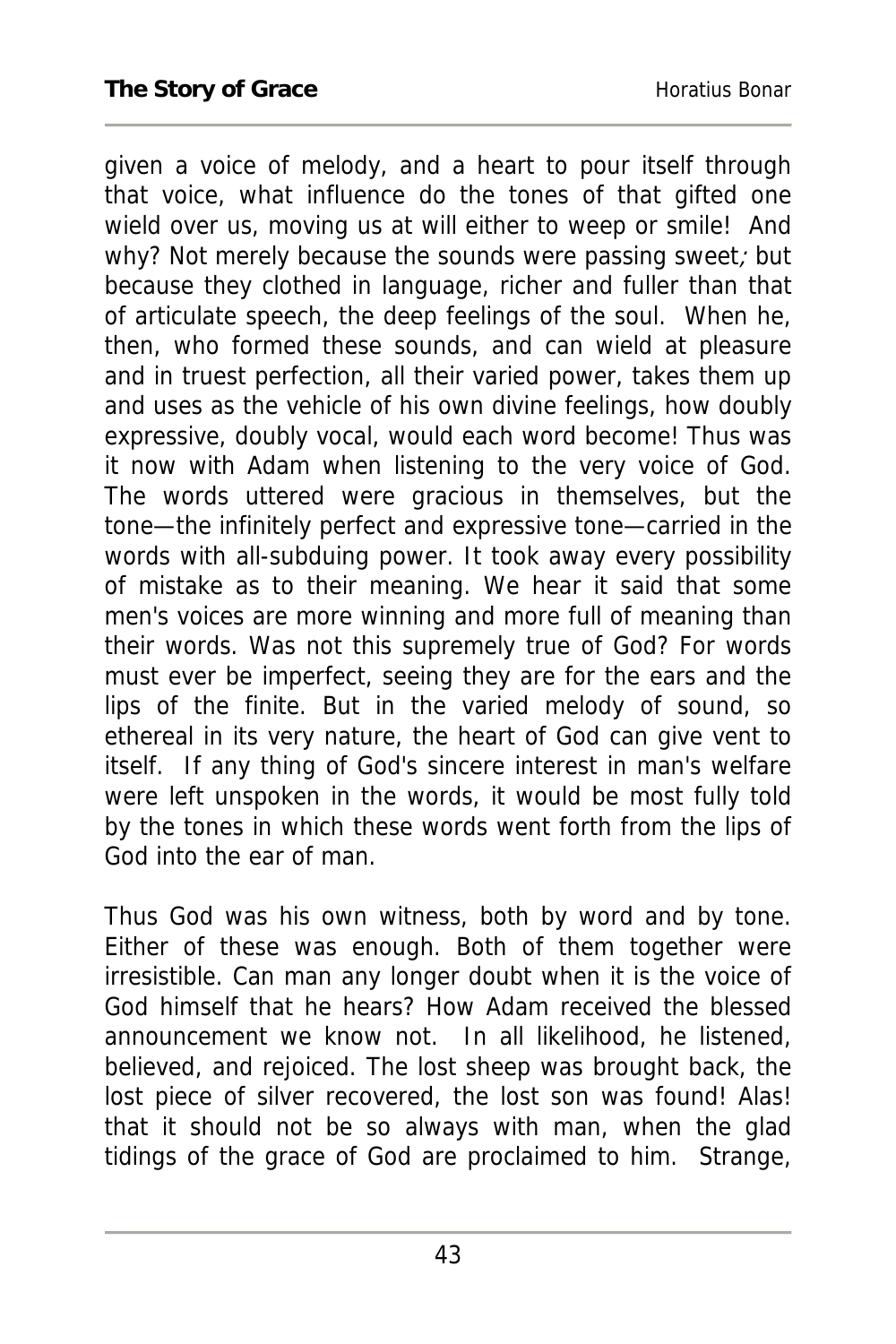that with such a message and with such a witness he should still treat the grace as if it were insincere, and the tidings concerning it as if they were untrue.

And it is just in this strain that God reasons with us, speaking to us by the lips of an Apostle,—"If we receive the witness of men, the witness of God is greater." (1 John 5:9) We are ready enough to believe what man says, especially when it is our interest to do so: how much more ready should we be to believe that which is spoken by God! Man has often deceived us, yet we still treat his testimony with confidence. God has never deceived us nor given us cause to suspect his sincerity: with what far greater confidence should we treat his testimony!

Yet the fact is otherwise. We are much more ready to believe man than God; nay, more ready to believe Satan than God. We have no assurance that man is our friend, yet we believe him; we know that Satan is our enemy, as also the father of lies, yet we believe him. God has never given us any ground to think ill of him, yet we refuse to receive his witness when he testifies to us of the "riches of his grace." Is not this strange and sad? Is it not most unreasonable and perverse? It could not be credited were it not manifested every day before our eyes. If the story of God's grace amaze us, the story of man's unbelief may astonish us far more.

It is with this unreasonableness that God taxes us. He appeals to us respecting the perversity of our conduct. "You listen to your fellow-men, why will you not listen to me? You transact the daily business of your lives in faith upon your neighbours, why will ye not transact the business of eternity in faith upon me? Am I the only one whose word is not to be taken, whose testimony is to be suspected?" Thus God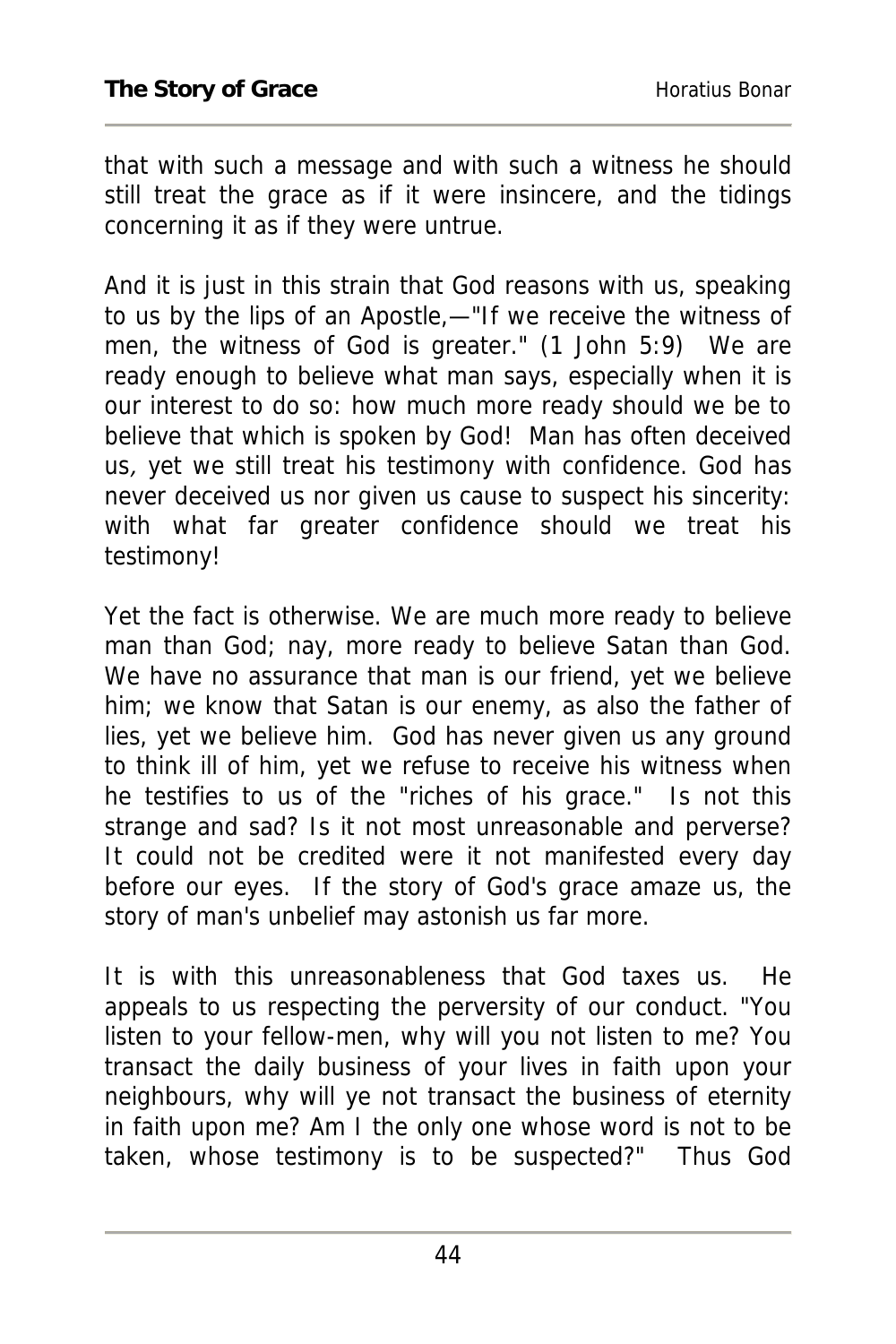condescends to reason with us, when he might righteously have thrust us away without a word of entreaty. In so doing, he brings out our treatment of him in its darkest aspect, and by the way in which he puts it, leaves us inexcusable. For had we not been in the habit of believing any one, we might have had some pretext for our self-justification in this course of unbelief. But when we so continually and so readily "receive the witness of man;" we are without excuse if we refuse or suspect the witness of God, which is so much surer and stronger.

It was with this unbelief that Christ charged Israel,—"If I say the truth, why do ye not believe me?" It is with this unbelief that God charges the world,—"They received not the love of the truth that they might be saved." And it is on this point that he so solemnly warns us, "Take heed lest there be in any of you an evil heart of unbelief in departing from the living God." It was this evil heart of unbelief that drew Adam away from God. It is this same heart of unbelief that still keeps his children away. It is not the greatness of their sins, for God is willing to bury them all out of sight. It is the evil heart of unbelief! It was this that kept Israel out of Canaan, and made them perish in the wilderness. It is this that keeps men out of the better Canaan, and consigns them to the abyss of woe.

For unbelief is that which most displeases and dishonours God. It is the denial of the story of his grace; nay, it is the belief of something else in its stead,—the belief of a lie. It is a defacing of God's image; it is a blackening of God's character; it is a refusal of his friendship; it is a preference of self and the world to Him; it is a deliberate rejection of his Son and of the gift of life in him; for every moment's delay in receiving this gift implies far more than mere indifference or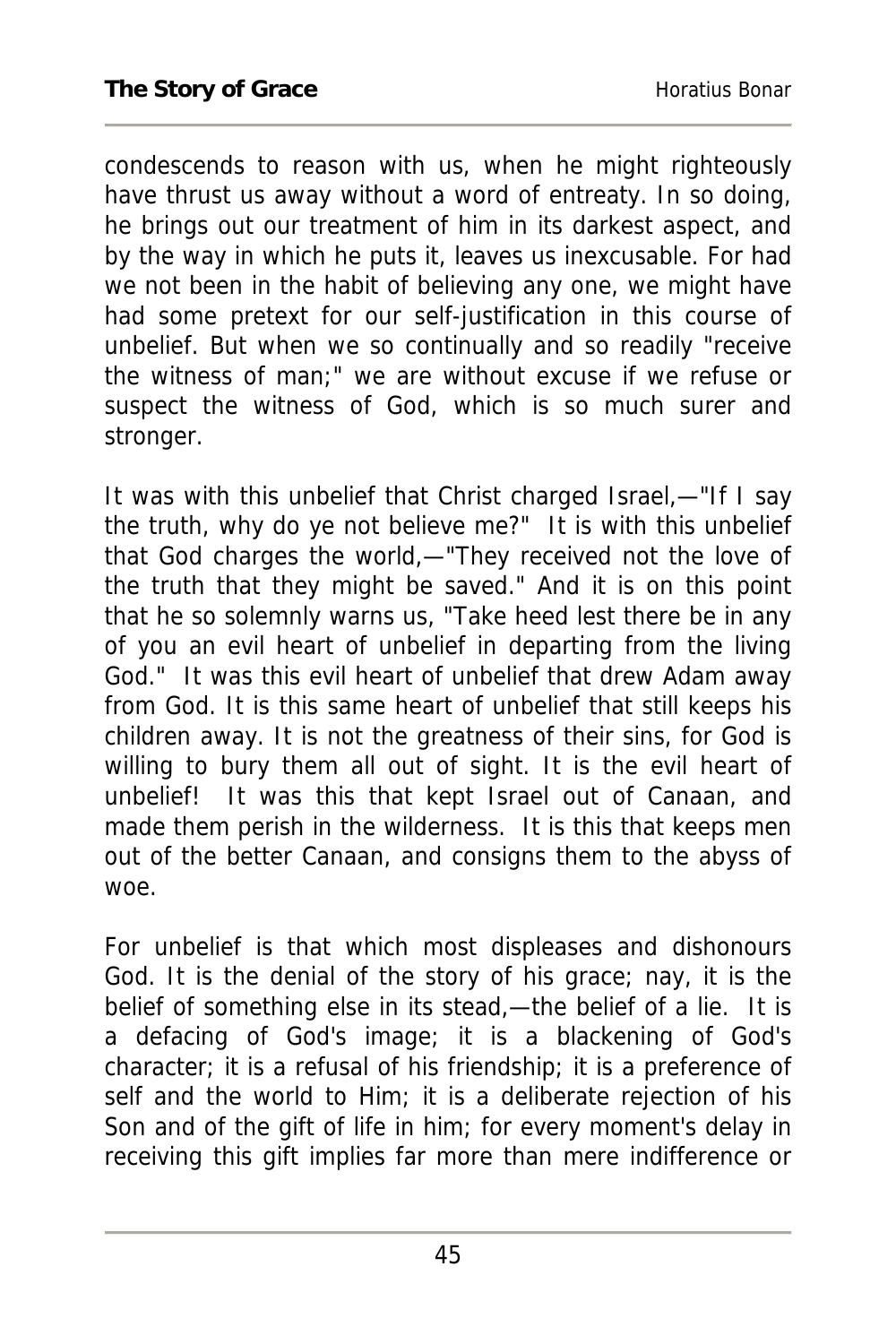neutrality; it implies a distinct and positive rejection! With this dark guilt God charges the world: and with this we now charge every unbelieving soul that reads these pages. I enter here into no question as to the absolute necessity of the Holy Spirit's inward work upon the soul in order to believing. I simply charge you, upon the authority of God, with this wilful unbelief, this deliberate rejection of his infinite gift.

The line that God draws is between those who receive his witness and those who receive it not. All who receive it *have* eternal life, and shall never come into condemnation. All who do not receive it are condemned already, and are ripening for the everlasting condemnation hereafter. They who are listening to his story of grace, and receiving it as little children do the story of a mother's love, are members of his heavenly family and heirs of his kingdom. They who are closing their ears against it, and listening to the world's flatteries or Satan's falsehoods, are exiles from his favour, and inheritors of a wrath that shall burn unabated for ever.

On which side of this line are you, reader? I do not ask on which side of it you *hope to be* at death; but on which side of it you *are* at this moment? There is life on the one side and death on the other. Which of these two is your *present* portion? Does the line seem a narrow one, and do you think it hard that the remaining on one side of it shall be death, and strange that by crossing it you shall be landed on the shore of life? Remember, that it is God, not man, who draws the line. And who will attempt to alter the boundary which he marks out?

Nor is it, after all, an arbitrary line. This belief is the belief of all that is gracious and glorious in the character of God, and consequently of all that is fitted to make you truly blessed. This unbelief, on the other hand, is the shutting out of all this wondrous display of God's infinite nature; nay, it is the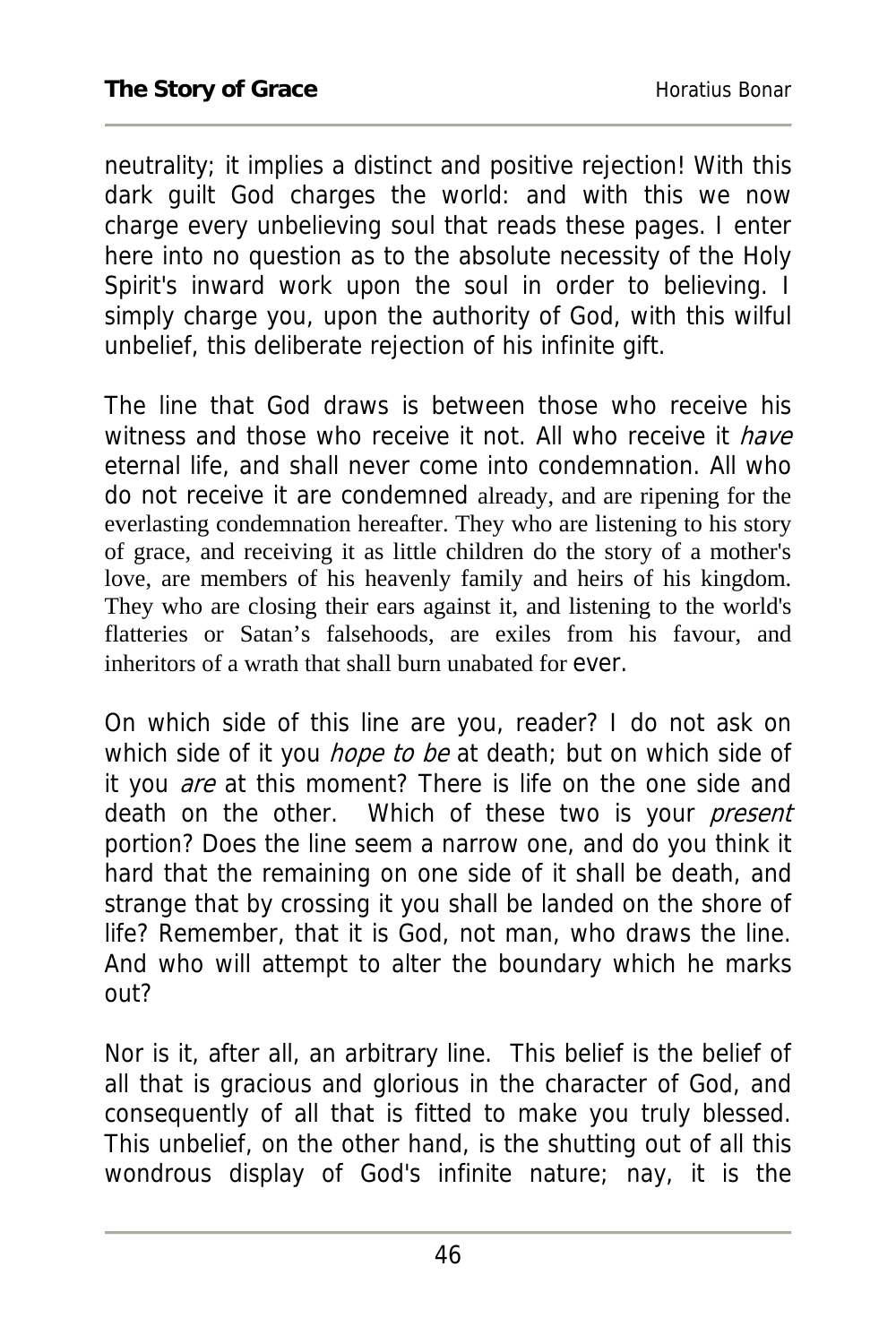positive belief of all that is opposed to this. Do you still wonder, then, why such momentous consequences should hang on your belief or your unbelief? How can it be otherwise, in the very nature of things? Do you ever ask why the enjoyment or deprivation of day's refreshing light should depend upon the opening or the closing of these slender eyelids of yours? Do you ask why the churchyard or the charnelhouse is so gloomy and saddening, and why summerfields are so joyous to the heart? Do you ask why there should be such gladness in meeting, and such pain in parting with those we love? Do you ask why it is so sweet to love and to be loved, and so terrible to hate and to be hated? No. You do not call these things arbitrary. Yet you know them simply as facts of your nature—nothing more. Their how and why are beyond your stretch. They belong to the deep and undiscovered harmonies of being. He only can follow them out who has seen the plan of the universe, and, having seen it, has mastered all its details, looking round upon the whole from the same centre from which the Eternal Architect beheld them when he first planned the vast design.

Or does all this seem to make the blessings too free? Do you say, "If it be all of grace, and if we are to get life on such easy terms, what then becomes of morality and of the law, and of a holy life? "The answer is, these are all provided for: and far more fully provided for in the way of grace than in any other plan they could have been.[6]

Nay, this is the only way in which the ends of holiness can be served, and the fulfillment of the law secured. For the law is the law of love, not of fear. The only true keeping of it is the keeping of it in love. The motives for keeping it must be addressed to our hearts as well as to our consciences, motives appealing to what is loving and generous in the soul;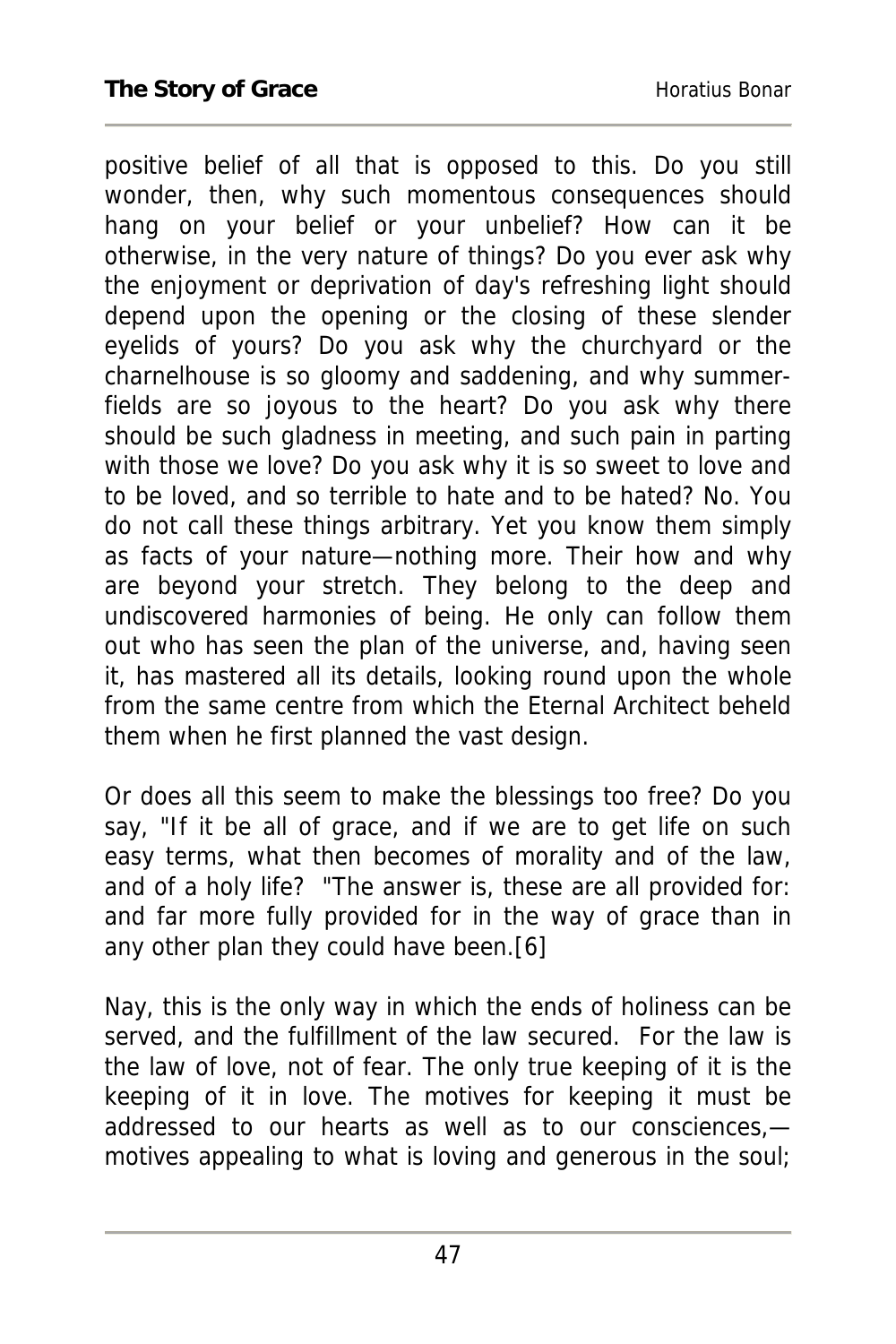not grounded on constraint or terror, or the suspense of a doubtful forgiveness. If a man is made to wait and work for pardon, there must be constraint, and terror, and uncertainty. Thus the affections are frozen— the heart has no room to play. In other words, the law *cannot* be kept at all. The feet may move in the direction to which terror impels, but that is the utmost. The only way to have this law of love kept by the sinner, is to send him a free forgiveness, to assure him of free love, to put him in possession of the free favour of God,—to do all this at once, without delay, without waiting, without working, without uncertainty, without suspending wrath over him. And how can this be done save in *believing?* If working be necessary, it cannot be done. "It is of faith that it might be of grace." A sin-bearer is made known to us,—the good news concerning his sin-bearing are proclaimed to us; and in believing these we have immediate pardon. We are not kept in suspense; "we have peace with God." The reconciliation is at once effected. What, then, flows from this? Love to God, and a desire to do his will: love to the law, and a delight in keeping it,—a longing after entire conformity to God himself. How simple and how blessed! Surely he who framed the Gospel knew our nature well. He knew the hearts which he had made, and how to touch their springs. And, therefore, in order that we may keep the law of love, he introduces love at the very outset. Terror could not do this. Suspense could not make a man holy. An uncertain forgiveness could not unlock our fetters. Thus the Gospel is no arbitrary thing, but most natural as well as most simple,—the only thing which can furnish sufficient motives to a holy life,—the only thing that can call forth in us the response of happy confidence and child-like love. They who revile a free Gospel as the inlet to licentiousness shew that they understand neither the Gospel nor the Law. They know not man's nature, nor how to touch the springs of the heart. Holiness with them is the fruit of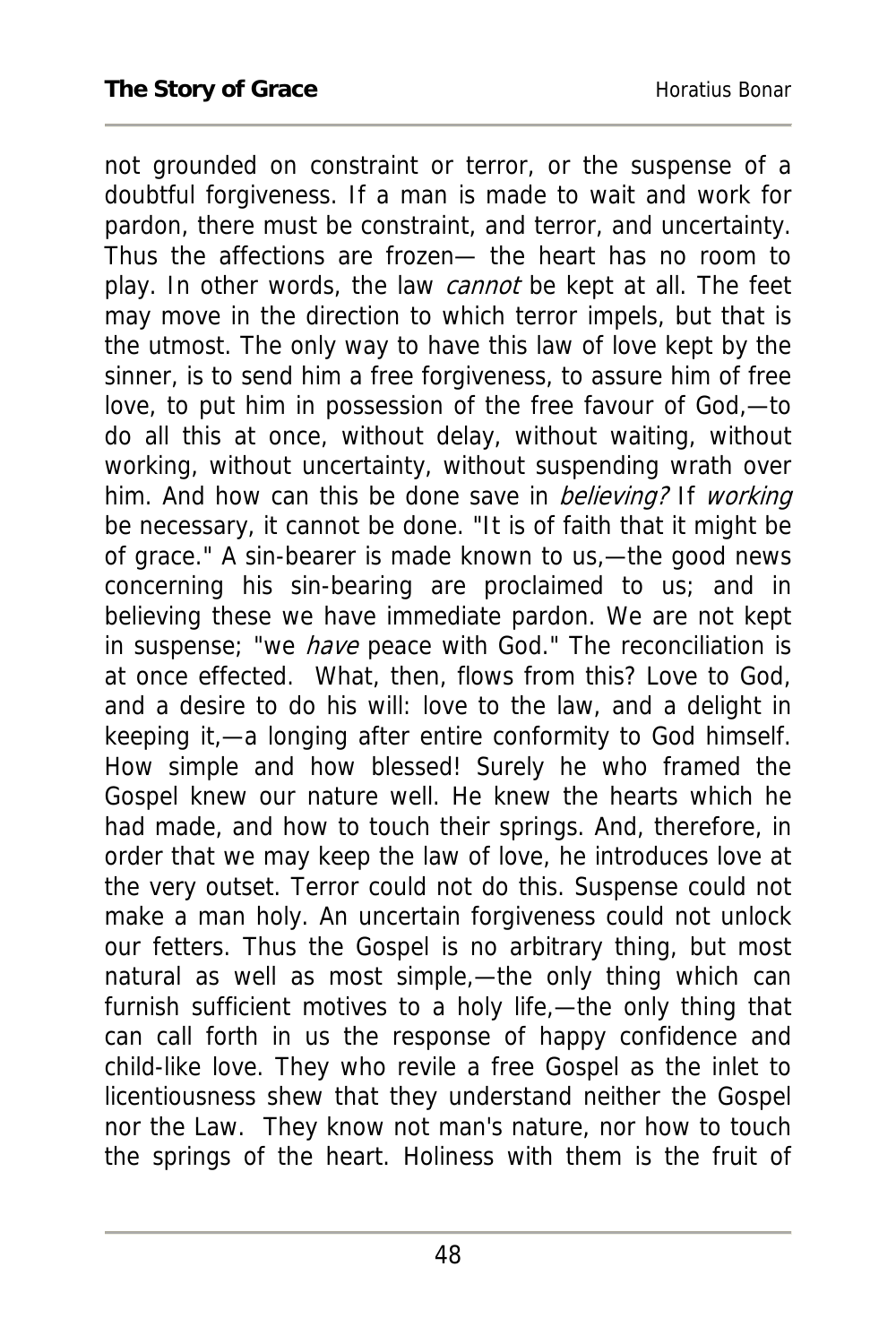compulsion, and terror, and dreary suspense. They would secure it by making pardon a blessing to be strenuously worked for, and only earned after a lifetime's obedience or penance. Holiness with God is the freed soul pouring itself out in a life of loving obedience.[7] He secures it by the gift of free and entire forgiveness, which becomes ours simply in believing the testimony of his grace as set before us in the cross of his beloved Son.

### **CHAPTER 8**

#### **The Outline Of The Story**

NOT knowing any thing of grace, nor how such a thing could be, Adam fled from God. He was afraid of God, and of his anger, for the hope of forgiveness could not enter his mind. He was ashamed to meet with God, for the sense of unfitness to stand in his presence would possess him. An evil conscience told him that God must now be his enemy, and that he had no favour to look for at his hands. Free love had not yet been made known, and the idea of it could not originate with the creature. It must originate with God. He alone could tell how such a thing could be, and he alone could suggest it to man.

Accordingly, when man fled, God followed. He was eager to escape from God, and to get as far as possible out of his sight. The presence of God had become as terrible as it had once been blessed. God overtook him among the trees. Search was immediately made for sin. It was found upon the man. God began with Adam, for with him, as the head of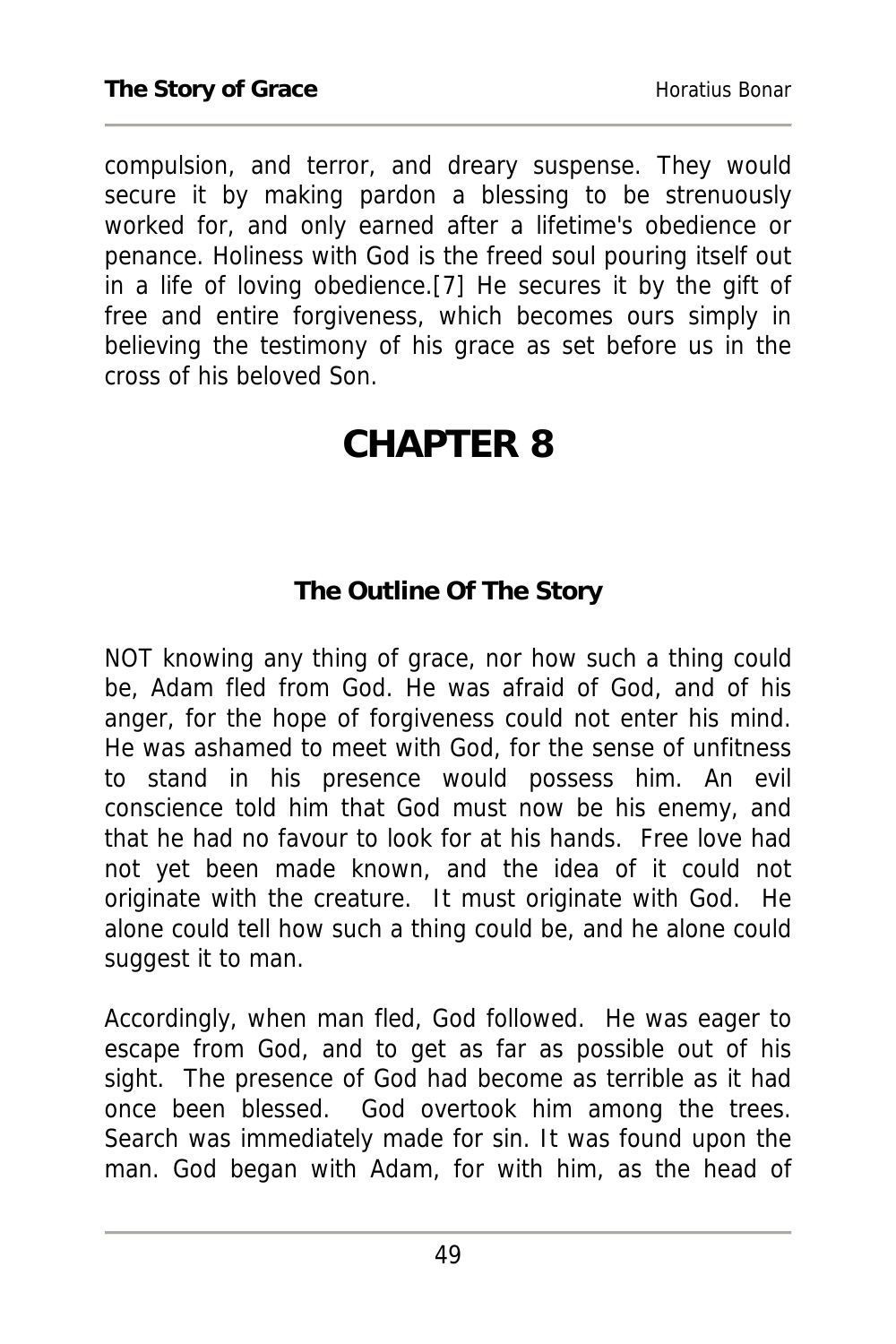creation, he had hitherto been dealing. This same sin was then traced back to the woman, and charged also against her. It was then traced backward further still, to the serpent. Step by step it was thus tracked out, and laid open to view in all its windings,—a specimen this of God's procedure in the day of judgment, when he shall lay bare all sin, and hold it up to the abhorrence of the universe.

When the fountain-head of the evil had thus been reached, the sentence was pronounced. The search for sin had begun with Adam, but the sentence against it began with the serpent, as the origin of the whole. It seemed a sentence of wrath, but it was truly one of grace. It spoke of death, but life was in it. It was the first ray of light beginning to dawn upon the world, over which man's disobedience had drawn so dark a cloud. It was not spoken directly to Adam, but simply in his hearing, that he may feel that this grace and life do not arise from any good thing in him, but from God's mere pity towards him, and from His desire to undo the evil which had been wrought.

The sentence against the serpent assures us that God has taken man's part against the enemy that had ruined him. Thus much of grace could be seen at once in it. God steps in between man and his seducer, expressing his displeasure against that which had been done to man. "Thou hast done this," are his words of condemnation against the adversary. He then lays the curse on Satan, and predicts his final overthrow, notwithstanding his present victory.

This was grace. Still further, he promises a seed to the woman, and this was special grace; for it told her that the sentence of death was not immediately to overtake her. Through this seed Satan's ruin was to come. Between the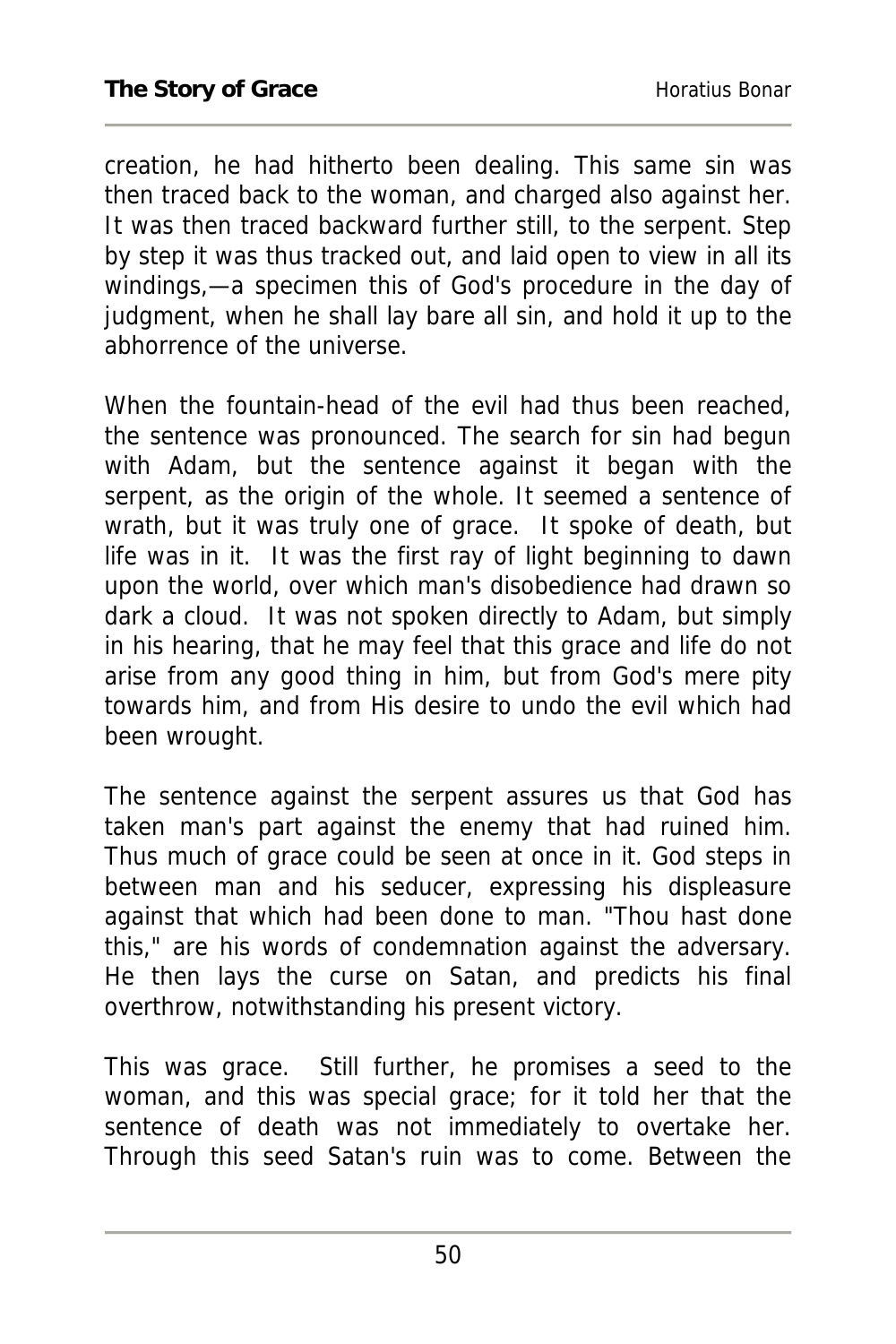woman and the serpent there was to be no longer friendship, but enmity. They had been companions in sin, accomplices in crime, but they were henceforth to be at enmity. Nay, between the two seeds there was to be deadly conflict carried on, ending in victory to the woman's seed, but not without the bruising of his heel; nay, by means of this very bruising. All this was grace; each word was expressive of some gracious design on the part of God, in behalf of the sinner.

Yet it was grace arising out of, or, at least, founded on God's hatred of sin. The first words God utters in the ears of man are such as to shew him that, whatever that grace might be, it was grace such as could only reach him in a way expressive of this hatred. Sin was to be treated as an infinite evil, not as a thing which God could pass slightly over, or to which he could be indifferent. Men sometimes speak of grace as if it had its origin in God's indifference to sin. But, at the very outset, God would have us know that this cannot be. Grace can only come forth in the way of recognising sin's utter hatefulness—a hatefulness so great that the only way of removing or pardoning sin is by God's taking the treatment of it entirely into his own hands. And thus it is still. Grace can only be understood when taken in connexion with the "exceeding sinfulness of sin," and the entire unworthiness of the sinner. If sin be not altogether evil, and if the sinner be not altogether worthless, then grace becomes a word without a meaning. Hence it is that self-righteousness and grace are totally incompatible with each other; so that the moment we begin to palliate our sin, in order to obtain forgiveness, we are falling from grace. As soon as we begin to look for some good feeling or deed in us, in order to make us less unfit to apply to God for pardon, we are rejecting grace. When we allow doubts to arise in us on account of the greatness or the frequency of our sins, we are losing sight of grace. When we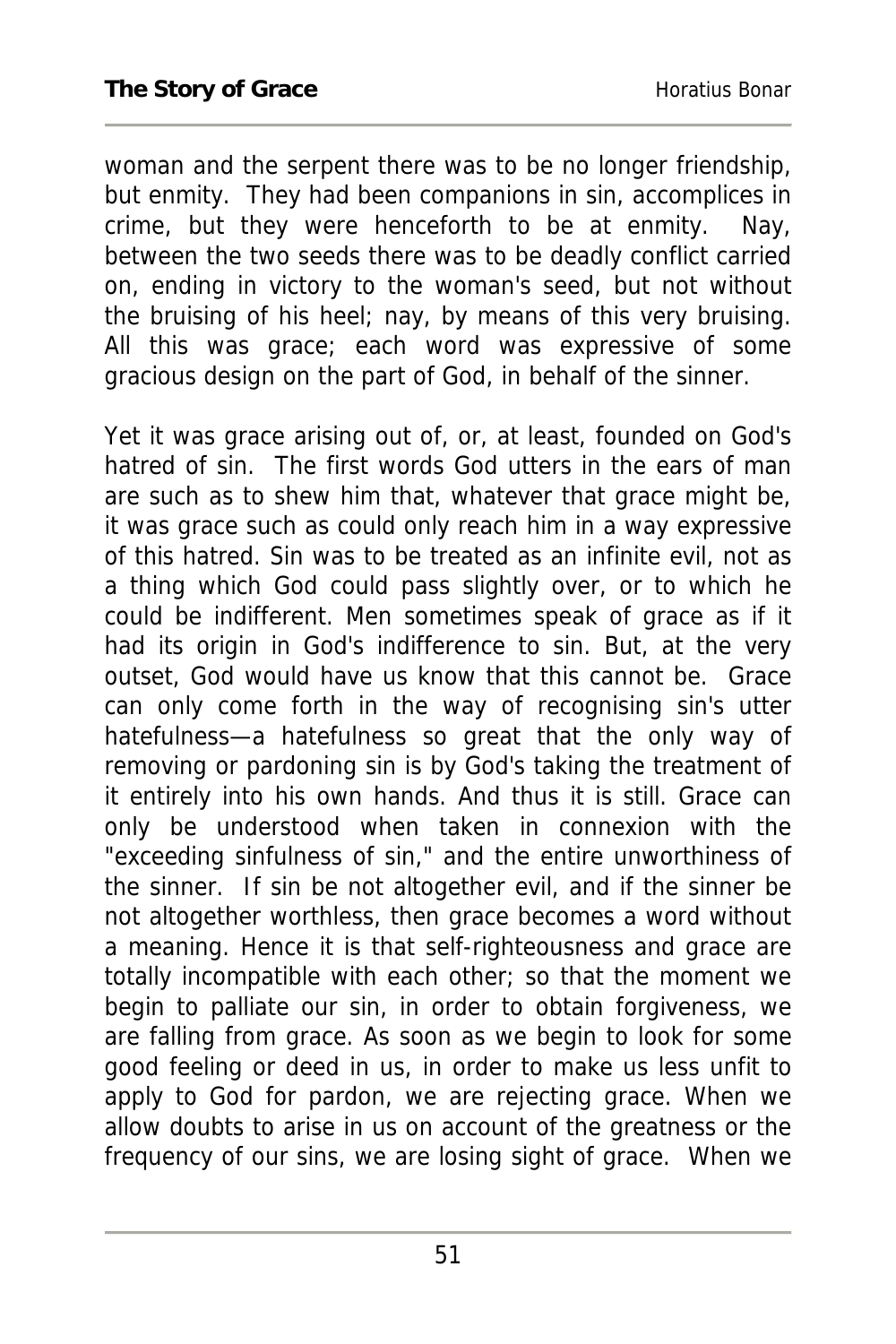try to get or to regain peace in any way which supposes that we are less than the chief of sinners, we are misunderstanding grace, and refusing to acknowledge what it must always rest upon—that sin's malignity is unspeakable, and God's hatred of it unchangeable. And this was evidently in the mind of the Lord when he said, "I came not to call the righteous, but sinners to repentance." The grace, which he came to announce, was grace which had nothing to do with man in any other character save that of a sinner.

Thus God's gracious character began to shew itself. It was plain that he had now taken the side of man against his great enemy, and thus manifested his grace as distinctly as he did to Israel when he said, "I will be an enemy unto thine enemies, and an adversary unto thine adversaries." He had so espoused man's cause as to place himself between him and his adversary, declaring war against the serpent and its seed for ever, but proclaiming no war against man, nay, implying a restoration to friendship, for it was the seed of the woman that he meant to make the instrument of his victory over Satan.

This was much indeed. It was a reprieve at least, if it was nothing more. It suspended the sentence, if it did not revoke it. But it did more than this. It intimated the grace or free love that his bosom contained—a free love which seemed resolved to proceed onwards in the attainment of its object that would grudge no cost, nor toil, nor sacrifice, in order to its attainment. There was indeed as yet but a dim and partial revelation of grace, but it was enough to shew Adam, that however much God hated the sin that had been done, he had not become the implacable enemy of man, but was willing to befriend and bless him still. Man might still enjoy his friendship, though a sinner—man might yet taste God's love,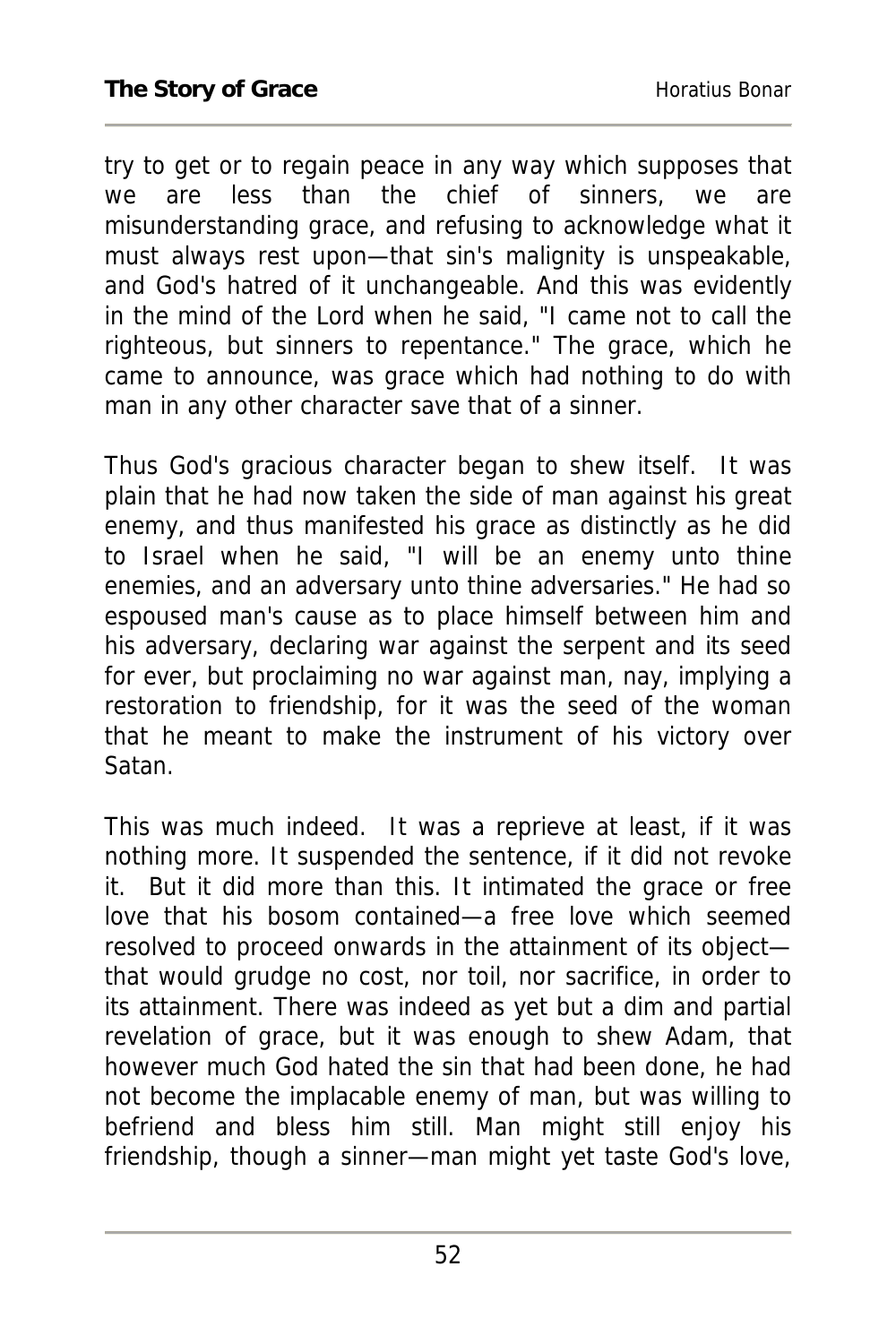though he had made himself so utterly unloveable. He may betake himself to the God that made him, and find shelter beneath the shadow of his wings, nay, gladness in the embrace of his everlasting arms. He need not avoid his Creator, as if there were nought but destruction and terror in his presence. Man had indeed altered his condition, but there was something in God to meet that altered condition. What God had formerly manifested of himself could not meet it; but now he had come down to intimate that there was that very thing in him which this changed state required, and that this thing was not wrath, but GRACE.

This was the first ray of returning light. It was not the sun; that was not to rise for ages. Neither was it the morn. But it was the first streak of brightness upon the overhanging clouds. It foretold the dawn, it was the sure forerunner of the sun. The clouds did not forthwith depart—the curse did not leave the earth—man's restoration was not complete. But it was clearly intimated that the process was now begun through which all these would be accomplished. Satan was not to triumph; sin was not to have its way unhindered; God's favour was now made sure. This was enough—the rest would follow in due time. And what might man not hope for if God's favour were restored? That would brighten all darkness, and turn all sorrow into joy.

These were the tidings of grace—the story of free love that Adam heard. And news like these were just what his case required. They arrested him in his flight from God, for they told him how much he had mistaken the character of the God he was fleeing from, and they made him feel that his safety lay not in escaping from God, but in returning to him. They made his fig-leaves fall from off him, for they told him of a far better clothing—a covering made by the hands of God. They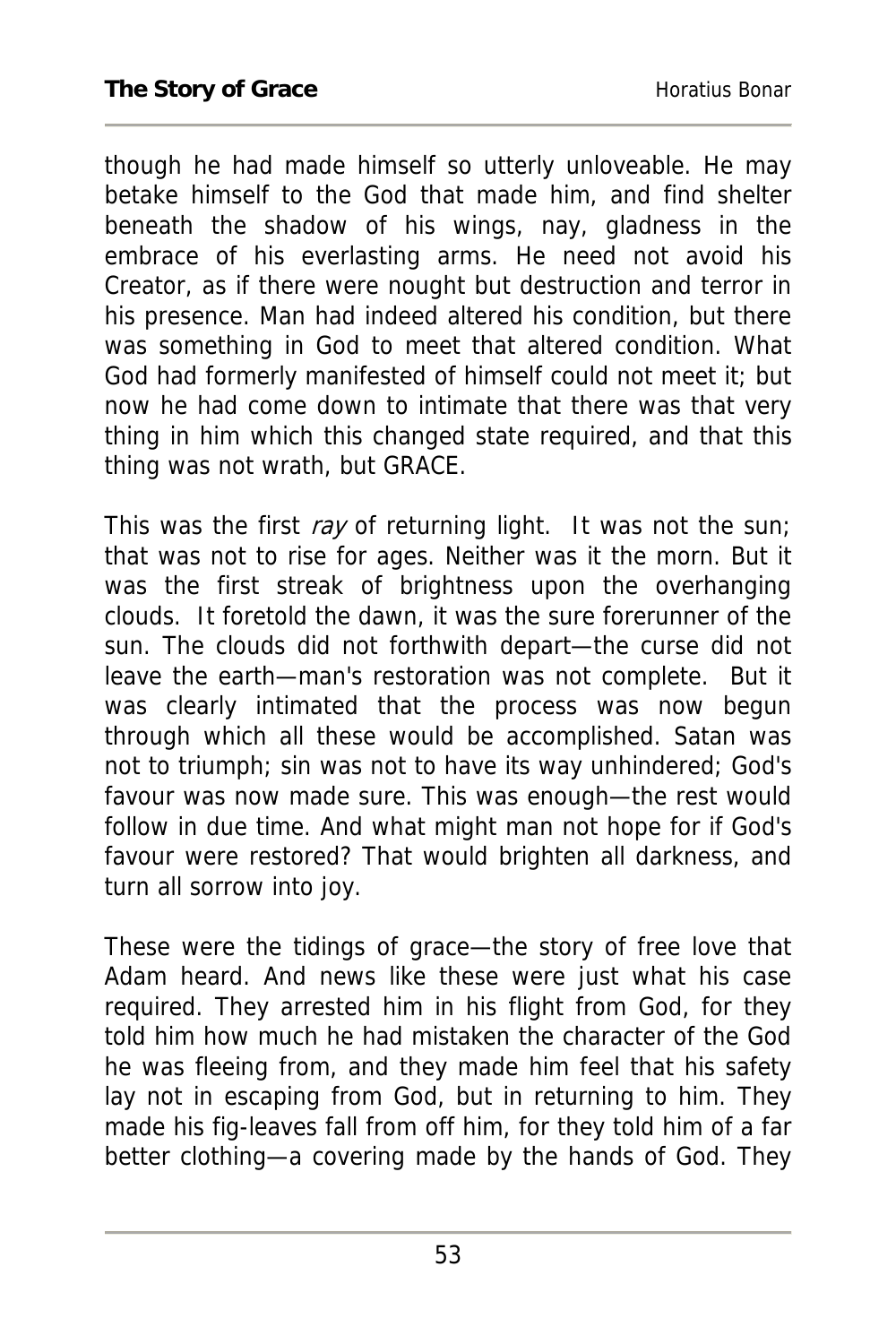won his heart, they relieved his doubts, they stilled all his alarms, while they at the same time made him thoroughly ashamed of his sin. They gently drew him out of the thick shades in which he had sought to hide himself from the face of God. Terror and threatening could not have done this; they would only have made him clasp his fig-leaves the more firmly, and driven him further away to hide himself in deeper shades. But this unexpected, yet most blessed discovery of grace, spoke peace to his soul. It told him that God was still willing to be his friend—still ready to welcome him back to his paternal bosom.

Nothing is prescribed for him to do in order to secure God's favour, or get the benefit of the good news. They are made known to him by God. The story of free love is told, or, at least, sketched in outline. He listens —he sees that it is God himself who is speaking, and that, therefore, there can be no deception. He gives God credit for speaking truly—he believes, and peace re-enters his soul. The story of love thus taught him outwardly by the hearing of the ear, and taught him inwardly, at the same moment, by the Holy Ghost, was all he needed to pacify his conscience and to gladden his heart.

Nor was there any room left for suspicion or doubt. It was not much, indeed, that was said, but that little was enough to shew Adam that God was altogether such an one as he, a sinner, could trust in. To suspect or to doubt him then was to say that there was not enough of grace in him for such a sinner, or that there was not grace of the particular kind he needed. This was, in fact, to cast discredit upon that very revelation of God's character which had just been made.

However briefly the message had been spoken, it left man inexcusable if he persisted in cherishing aught like a doubt.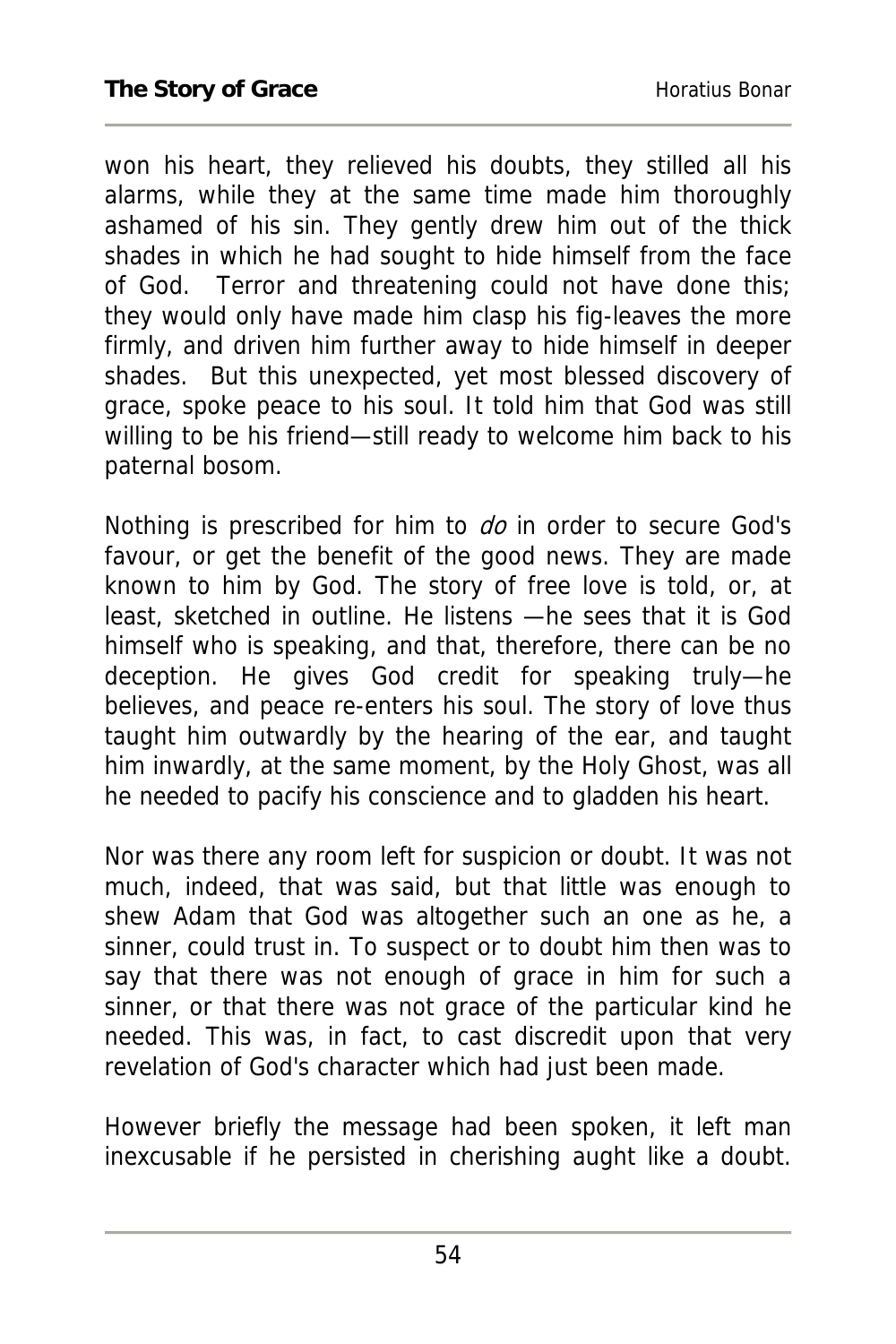For to whatever extent sin had gone, there was grace made known more than sufficient to meet it. To whatever depth of unworthiness the character of man might be sunk, still there stood God, making himself known in that very character which was fitted to suit even the unworthiest; so that every doubt that might arise from a sense of personal unworthiness was at once answered, nay, it was so answered as to be shewn to be not really a sense of unworthiness in himself as a disbelief or denial that there was sufficient grace in God to meet that unworthiness. Nay, more, it would have been little else than pride refusing to owe such a debt to God, and this not so much arising from a feeling of unworthiness, as from the disappointment of not being allowed to present any thing of his own goodness to God as a recommendation to favour.

Reader, you have here the commencement of God's story of grace. It is the truest and the most blessed that was ever told. In it there are no exaggerations, no descriptions of fancy. It is all reality—the reality of grace. It is spoken as directly to you as it was to Adam. It is not merely a message to your first parent, out of which his children may ingeniously contrive to extract or pilfer something which does not rightly belong to them. It is a message to you, and on the reception which you give to that message your forgiveness and your blessedness depend.

What reception, then, do you mean to give it? It is God who tells this story of love—will you listen to him, and allow his loving words to drop as the rain, and to distill as the dew? All that he asks is that you would *listen*. 'Hear, and your souls shall live." You have listened to many a speaker, will you not listen to the God that made you? You have listened to many a tale of earthly love, will you not for once, at least, listen to the tale of heavenly love? The tales of earth but vitiate the taste,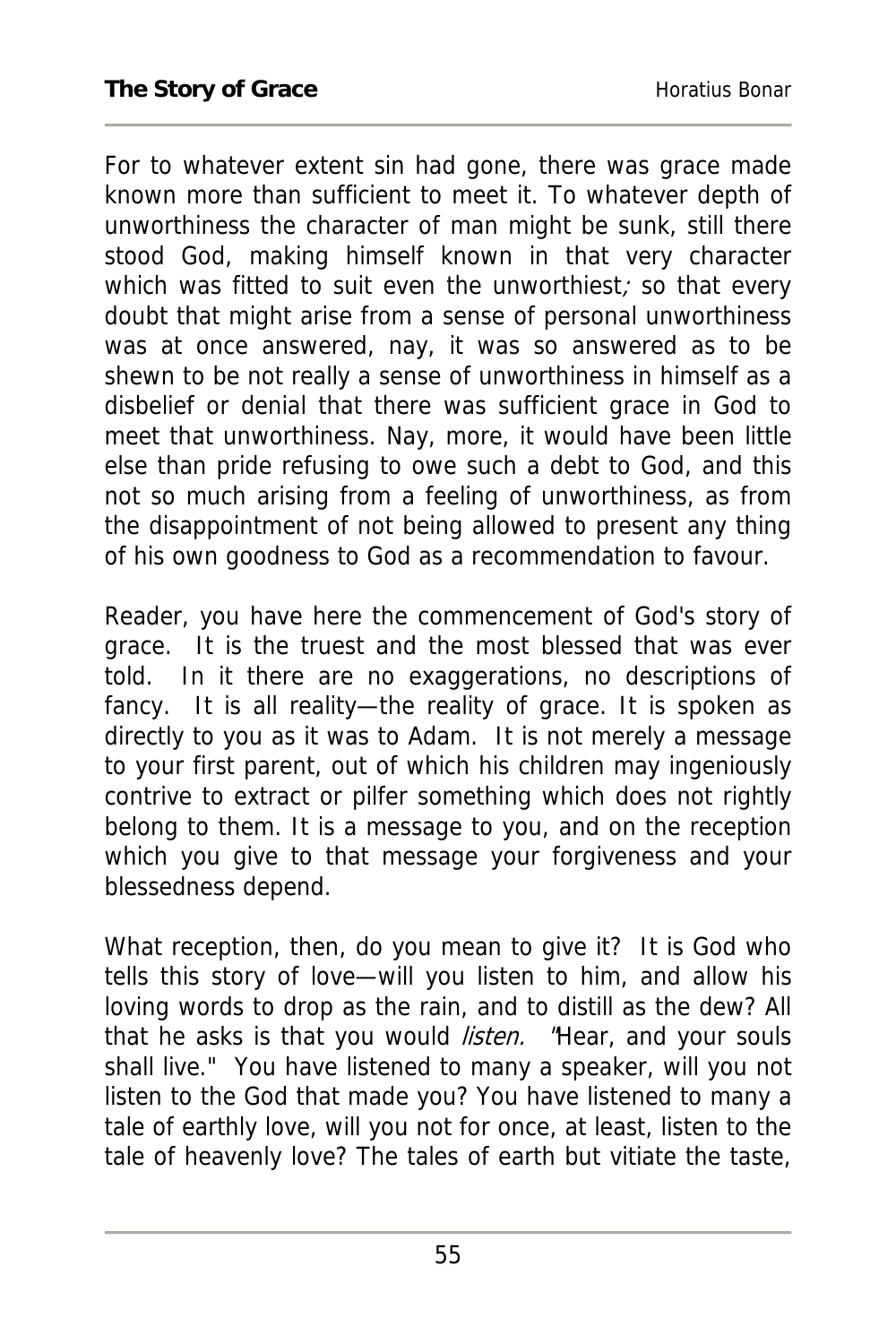and enervate the spirit, nay, perhaps, corrupt your whole moral being. This tale has divine healing in its every word. It soothes, it refreshes, it gladdens, and it leaves no sting, no weariness behind. Is it not, then, worth your while to listen? You have heard the outline—it is full of grace. And if the mere outline be so exquisite, what must be the filling up of that wondrous tale which began to be sketched in Eden, which has been all along telling by prophets and apostles, which is telling still throughout the earth, and yet, with regard to which we may say, that the half remains untold.

## **CHAPTER 9**

### **The Conqueror**

THE question had now been answered, "Is there grace in God to man the sinner?" There is grace, was God's own announcement.

But how is this to be carried out? There may be free love in God, and a most sincere desire to bless, but what if righteousness forbid these to flow down? How are they to get vent to themselves, so that man may partake of them? Can the separation be so made between sin and the sinner, that the one may be condemned and the other acquitted; the one made the object of the curse, the other of the blessing? God has answered this question also. He has told that there is a way, a righteous way, of accomplishing this. That way is through the intervention of the woman's seed. It is through him that this righteous adjustment of the claims of law is to be made.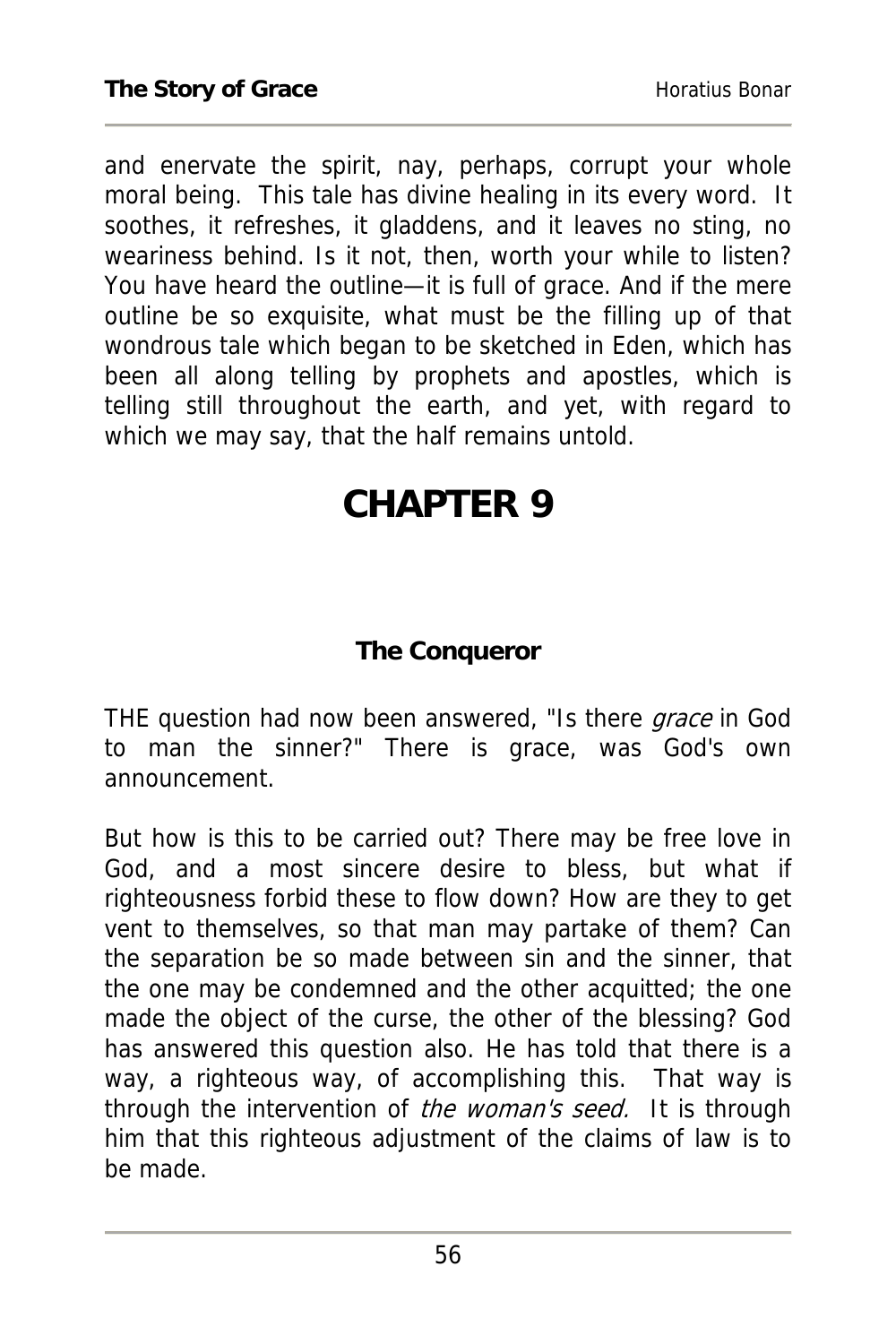There are three things regarding him of which we get a glimpse in this first promise. 1st. He is to be the seed of the woman. 2nd. He is to be bruised in the heel. 3rd. He is to bruise the head of the serpent. In other words, he is to be  $a$ man, a sufferer, a conqueror.

I. He is to be a man; one "born of a woman;" a being of flesh and blood. Yet evidently more than a man, for he is to deliver man; more also than an angel, for he is to be the destroyer of Satan. A man, and yet more than a man; a man, and yet greater and mightier than man's angelic foe! This is the brief and mysterious, yet most comprehensive description of the Deliverer's person, which God vouchsafed to Adam. A man, and yet more than a man,—this was the first great idea of the Conqueror which God revealed, and on which he left Adam to meditate, till, having turned it on every side, and sought to fathom the mystery, he was prepared for hearing more.

Still that little was much. It did,—what God throughout all Scripture is doing,—it turned man's eye to a person, not a thing,—to a person, not a truth. How truly, and how powerfully, has one in our own day written of this:—"The prerogative of our Christian faith, the secret of its strength is, that all which it has, and all which it offers, is laid up in  $a$ person. This is what has made it strong, when so much else has proved weak, that it has a cross as its middle point; that it is not a circumference without a centre; that it has not merely a deliverance, but a Deliverer; not a redemption only, but a Redeemer as well. This is what makes it fit for wayfaring men; this is what makes it sunlight, and all else compared with it but as moonlight: fair it may be, but cold and chill; while here the Light and the Life are one; the Light is also the Life of men. Oh, how great the difference between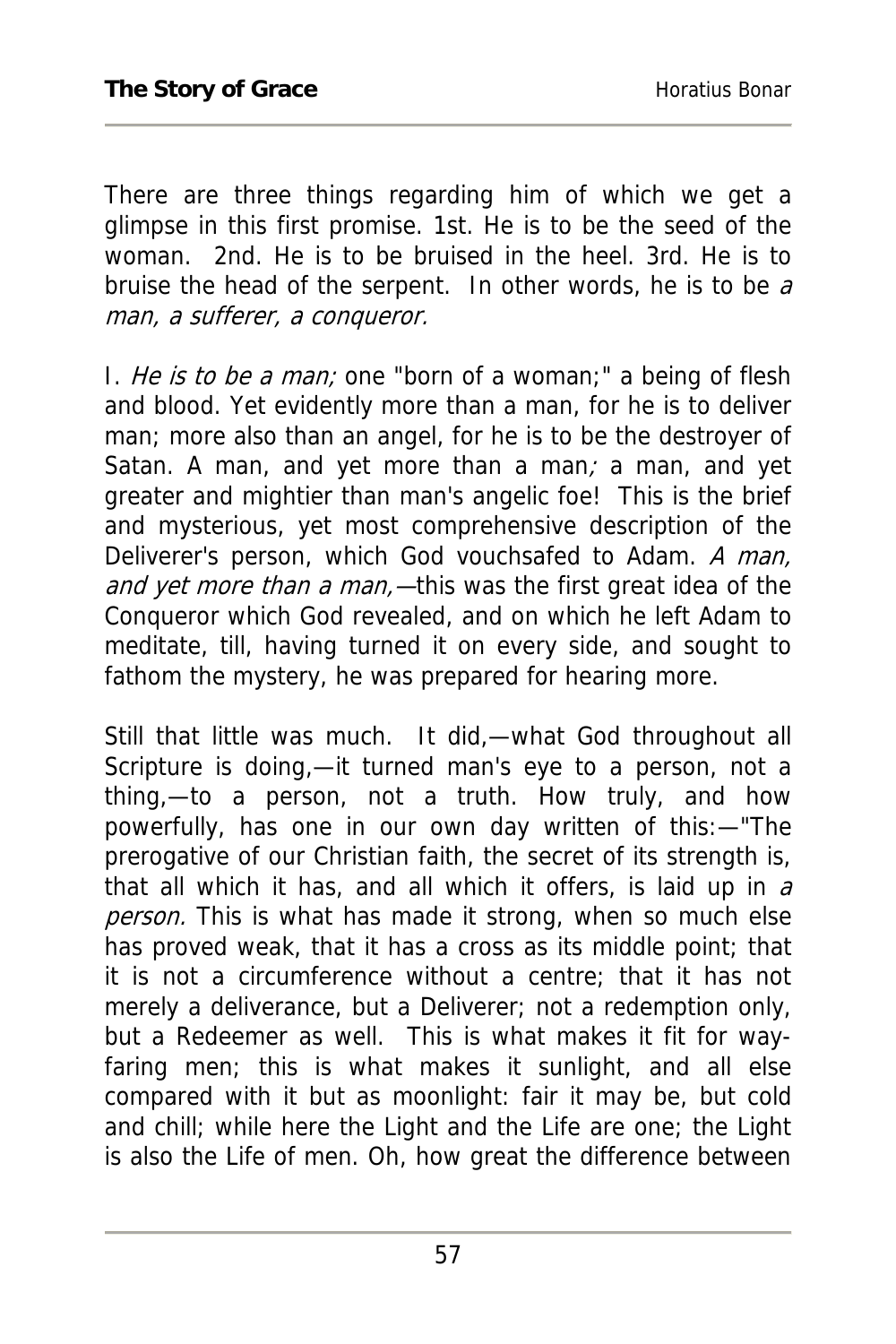submitting ourselves to a complex of rules, and casting ourselves upon a beating heart, between accepting a system and cleaving to a Person!"[8]

II. He is to be a sufferer. He is to be bruised, yet not in any vital part, so as to terminate his being. His bruise is to be in an inferior member. Yet still it is a bruise. He is to suffer. There was to be enmity, nay, conflict; and in that conflict he was to be wounded. This wounding is evidently a most important point. Adam's eye must have been drawn to this, as something wonderful, something mysterious, in this promised seed. If he is to be Satan's Conqueror, why is he bruised? Must not this bruising be necessary? Is it not through this bruising that victory is to come? The words here plainly announced that this suffering was to be for our benefit; the sacrifices which were immediately instituted told that it was to be *in our stead*.

And is not this that very truth in which we now rejoice? A Deliverer that has suffered? One whose suffering avails to avert suffering from us; nay, one whose suffering is to take the place of our suffering? In other words, it is not merely a suffering *benefactor* that is revealed, but a suffering substitute—one who, possessing all that we are lacking in, changes place with us, that we may get all that belongs to him, he taking all that belongs to us. It was thus that, in 1512, Lefevre spoke from amid the darkness of the University of Paris: "0 unutterable exchange! the sinless One is condemned, the guilty goes free; the Blessed bears the curse, the cursed bears the blessing; the Life dies, and the dead live; the Glory is covered with shame, and the shame is covered with glory."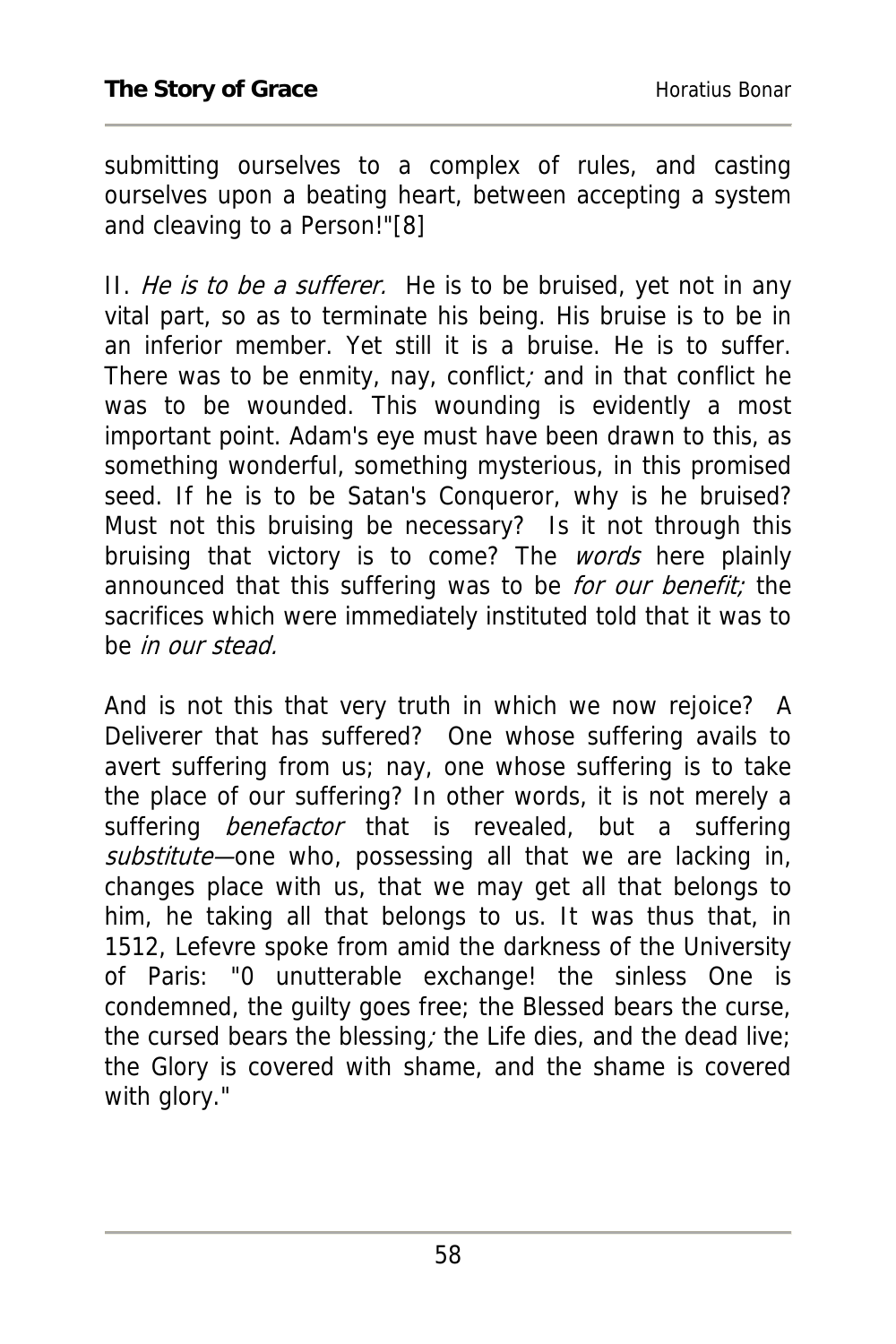In the promise itself, these things might be dimly seen; but when the sacrifice and the promise were placed side by side, what light arose! That lamb upon the altar spoke of the bruised one, foreshadowing his suffering and his work. In looking to the lamb, Adam was looking to this bruised one. And, in looking, his conscience was pacified, his soul was comforted. It was what he saw in that bruised heel that removed his fears, and drew him once more close to the side of God. This man shall be "our peace," was the inscription which his eye could read upon the altar. This suffering one was he who was to embody all grace, as well as to reveal it; nay, to be the channel through which that grace was to find its way to man, as "the grace that bringeth salvation."

III. He is to be a conqueror. He was to fight our battles, as well as to pay our penalties. There was a fierce enemy to war with, or rather a thick array of enemies.

Against these he was to stand alone. Taking hold of shield and buckler, he was to stand up for our help. For awhile the battle was to remain doubtful, but not long. The victory and the triumph were to be his; and, if his, then also ours. Nor were these to be but partial; they were to be complete and final. The *head of* the enemy was to be bruised.

But why was there even a momentary advantage gained by Satan?

Why was there anything like wounds or weakness seen in this mighty Conqueror? Because Righteousness stood up against him, and demanded that, since he had undertaken the cause of the unrighteous, he should allow their penalty to be exacted of him. For it was the cause of the unrighteous he had come to maintain, though not the cause of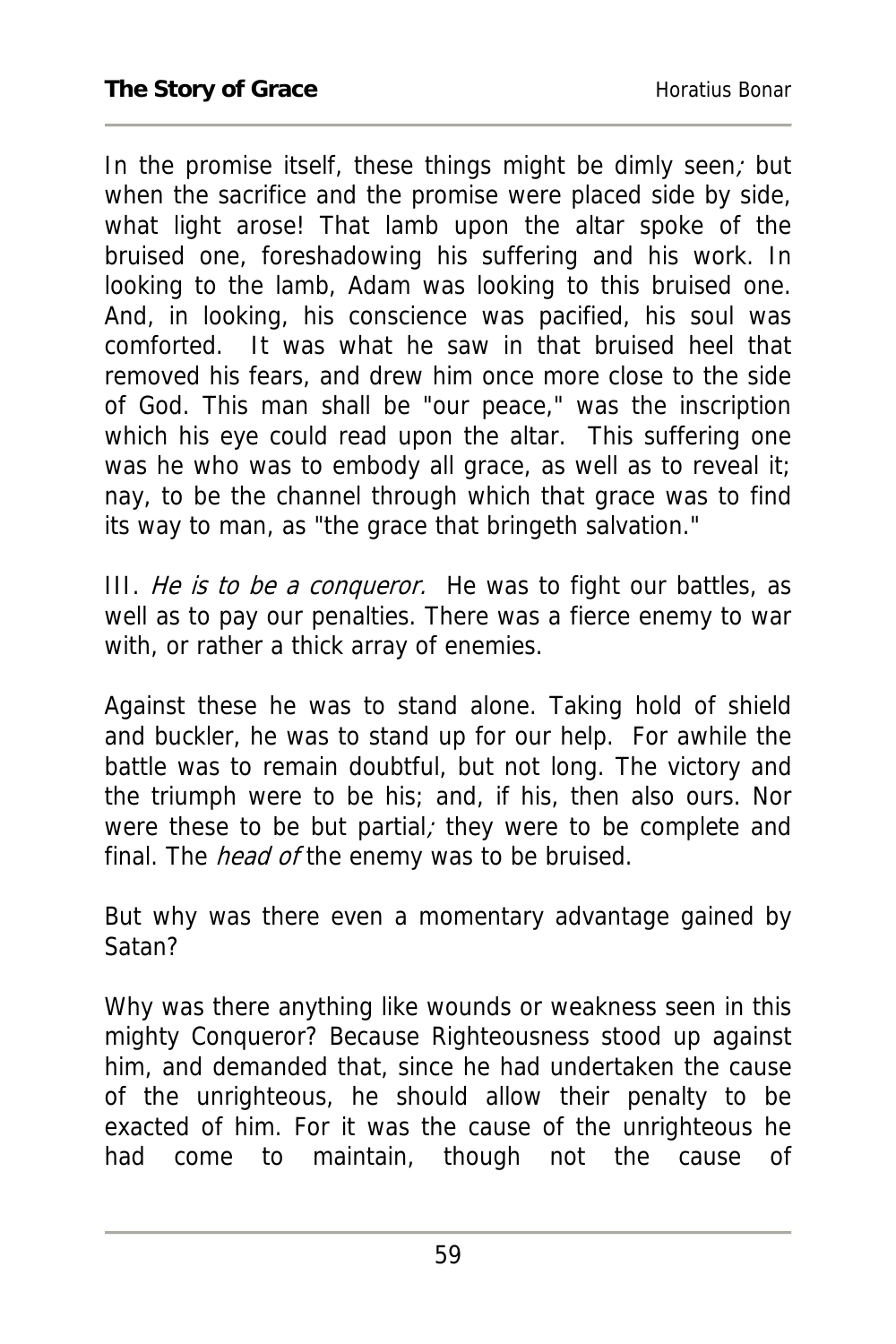unrighteousness. With the latter he could have nought to do; the former was the object of his errand. Thus Righteousness fought against him and prevailed till it was fully satisfied. Then it ceased, and Satan had no longer this upon his side. The law too fought against him, and prevailed, till its claims were settled in full. Then it was silent. And Satan was deprived of this ally also. Law and righteousness being thus taken out of Satan's hands, so that they could no longer be used by him against this mighty one, forthwith his triumph began, and Satan's overthrow was secured. The only hope of victory to the enemy lay in having righteousness upon his side in the conflict. This weapon he wielded to the utmost, little knowing that in so doing he was really striking it out of his own hands, nay, turning it in upon his own vitals. At every stroke this righteousness, which was the only thing that made him strong, was getting itself satisfied, till, when the last stroke was given, and the victim fell prostrate in death, as if Satan had overcome, righteousness, now completely vindicated in all its claims changed sides. Satan's ally was gone, and he was left helpless to battle with the whole unhindered strength of the mighty warrior.

Then the victory was secure. Satan's brief success was the beginning of defeat and shame. Righteousness was now upon the side of the woman's seed; and if on his, then on ours. Law now also stood up on his side; and if on his, then on ours. Thus he won the day; and won it for us. Those very things which fought against us were now turned to fight for us. He has made it entirely according to law, that a sinner should be saved and Satan robbed of his prey. He has made it not only a gracious, but a righteous thing in God to welcome the sinner back, and clasp him in the embrace of love.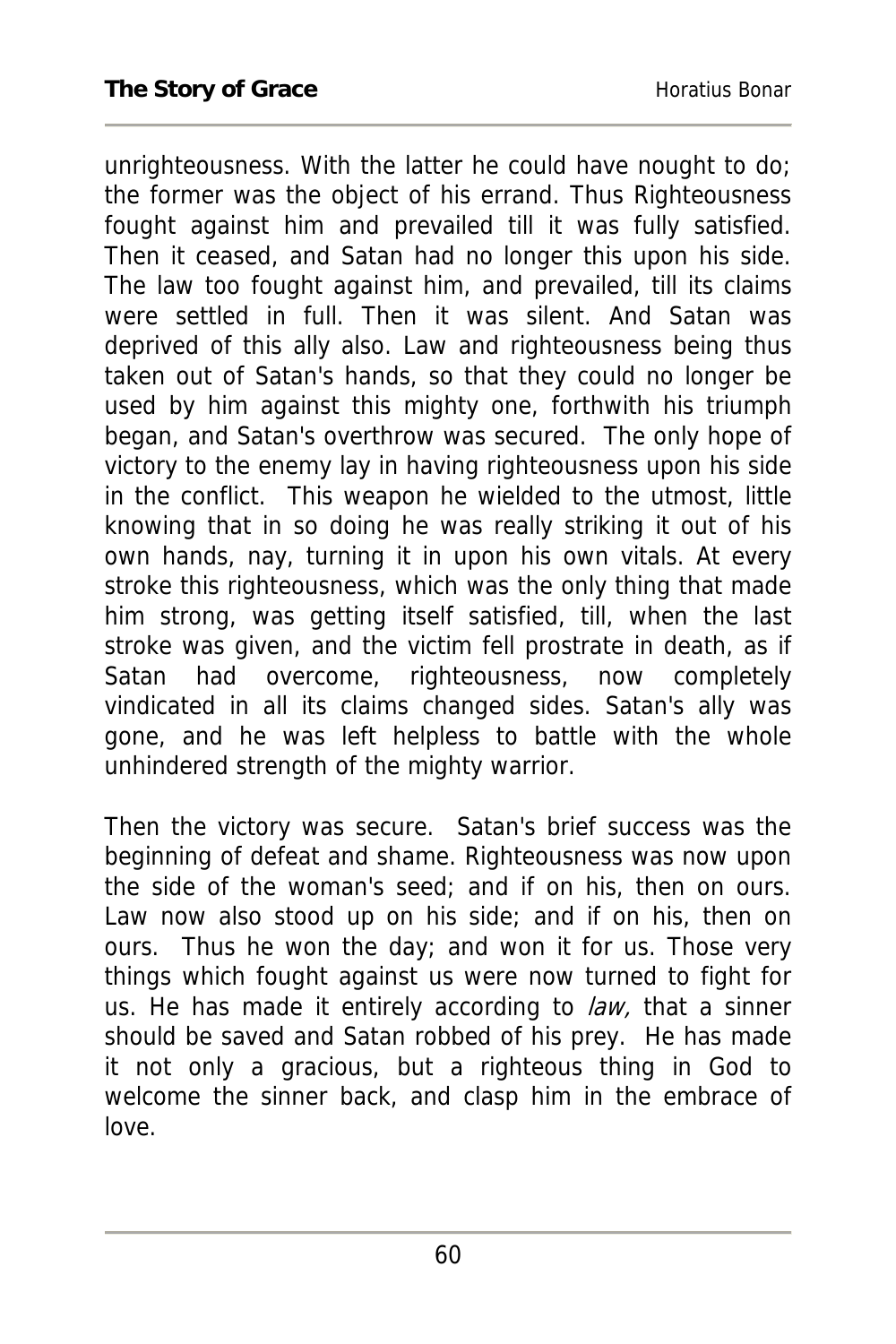But the whole victory is not yet secured. The enemy is not yet driven from the field, nor all his victims wrested from his grasp. The process is going on just now, and every sinner who is willing to take this conquering one for his champion, and enrol himself as his, becomes part of the rescued spoil. Yet the war shall not cease till this conqueror appear the second time, to bind the enemy, to undo the evil that he has done, to seize the residue of the prey, to deliver the groaning earth, to bid Eden re-blossom in an atmosphere no longer poisoned by the breath of hell.

Thus has the "horn of salvation been raised up for us," and God's purpose carried out, "that we should be saved from our enemies and from the hand of all that hate us." (Luke 1:69- 71) The man, the sufferer, the conqueror has appeared—the woman's seed, the second Adam, who is the Lord from heaven. Now, then, we know of a truth, that God has so loved the world as to give His only-begotten Son; that Christ Jesus, the seed of the woman and the Son of God "has appeared to put away sin by the sacrifice of HIMSELF;" that he has been "once offered to bear the sins of many; and that to them that look for him shall he appear the second time without sin unto salvation." (Heb. 9:26-28)

It is this man, this sufferer, this conqueror, that presents himself to us, "full of grace and truth." He has done his work, and asks us to come and share its fruits. He has conquered; and he asks us to partake of his triumph. To each one of us he holds out the friendly hand, offering to lead us into that Paradise which he has reopened, and which now stands before us with unfolded gates.

It is this man, this sufferer, this conqueror, that God is pointing to, as he in whom it has pleased him that all fulness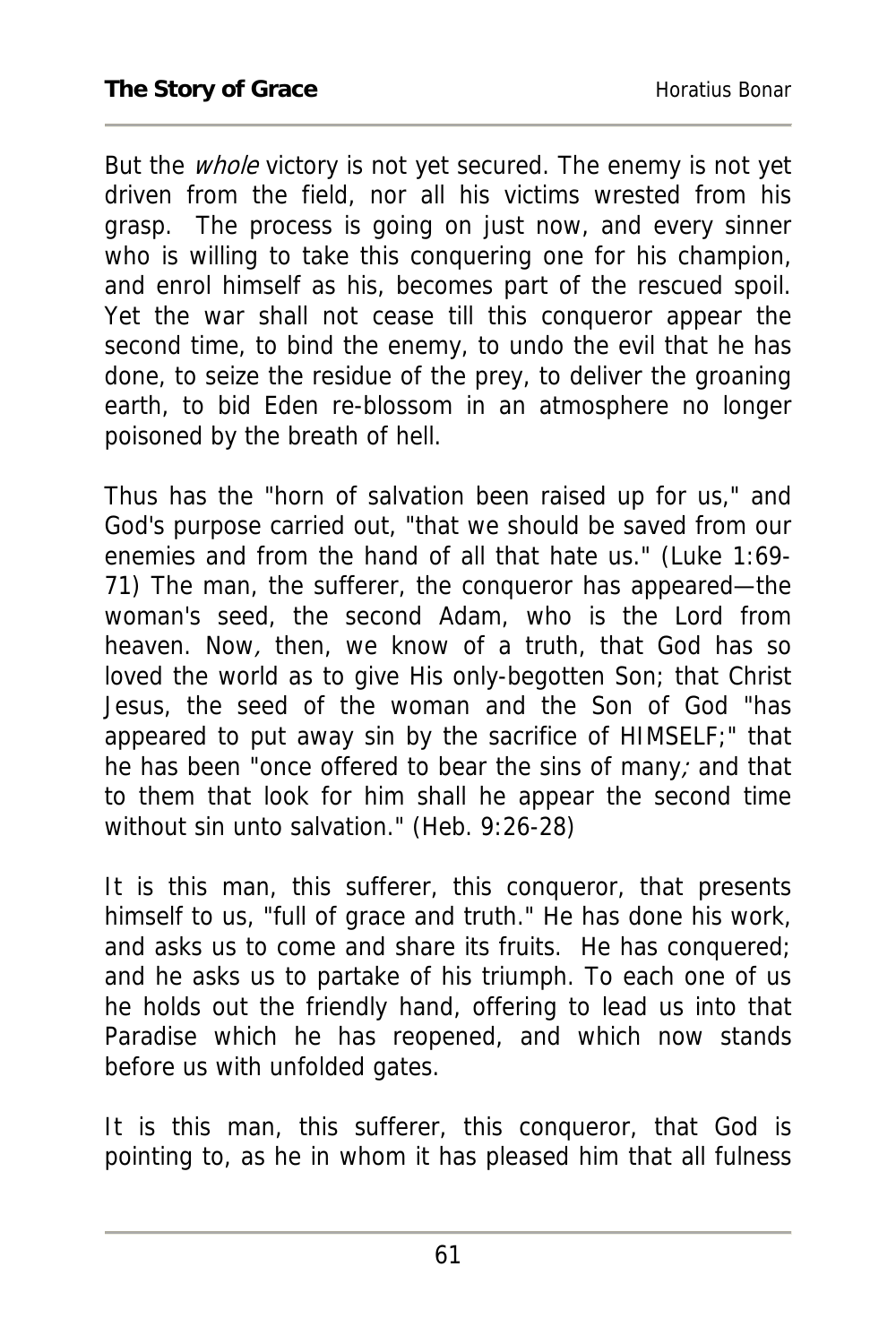of grace should dwell. The story of grace has not only been told in words, but embodied in a person, the person of the God-man, the woman's seed. In him there is represented and contained "the manifold grace of God"—the "exceeding riches of his grace." It is not *words* that God has given us; it is far more than this. It is not abstract truth that he places before us. It is a person, a living person, a man like ourselves, that he sets before us, as the vessel in which all this truth is contained. He clothes his grace in the loving form of manhood; he makes it to beam forth from a loving countenance; he gives it utterance through a loving voice; he sends it to tell its own story to us in deeds that are without a parallel from the beginning of the world. It is this God-man, in whom all grace is stored, that invites you to enjoy his blessings. All the day long he stretches out his hands; and his words are "Him that cometh unto me I will in no wise cast out."

May he not then expect you to regard him, when thus pleading with you, to yield to his beckoning hand and allow him to lead you to blessedness? This much at least he might surely count upon, when your own interests for eternity are the matters on which he is so urgent and importunate. Especially when all is a free gift. No merit, no money, no prerequisite on your part is asked for. Every thing is already bought; bought by his deservings, and therefore not needing to be bought over again by *yours*. May he not then expect that you should take his gift;  $-$  nay, take it with ready and eager gladness? May he not wonder at your refusal? What! Refuse eternal life! Reject a kingdom! and in their stead take death, and shame, and weeping as thy portion? Prefer an eternity of darkness to an eternity of light! Turn away from an open Paradise, and choose the desolation of the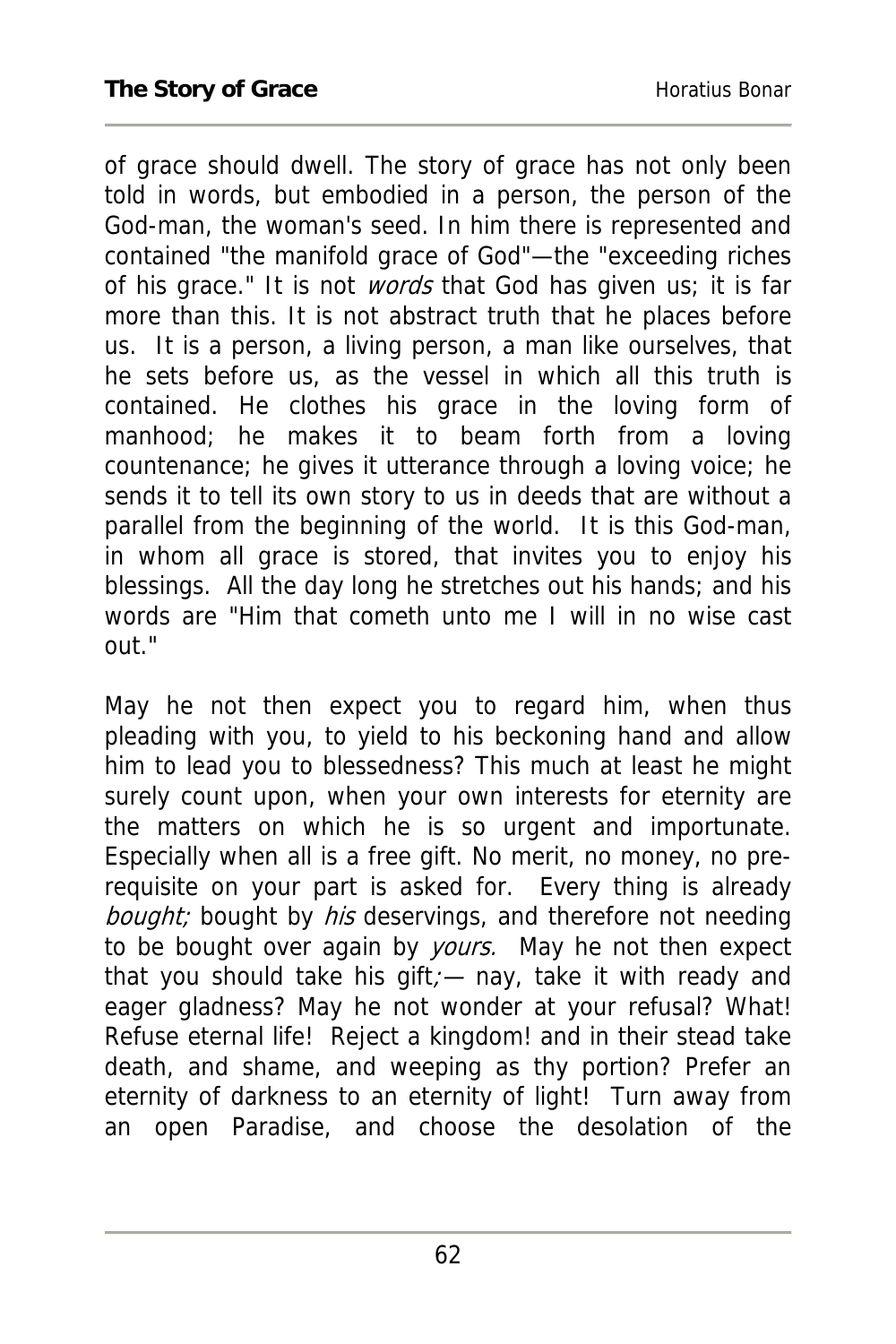everlasting wilderness! Does not all this seem incredible, impossible?

Meanwhile the day is wearing on. The shadows of the night, that has no morn beyond it, are falling down upon you. "There is sorrow on the sea, and it cannot be quiet." (Jer. 49:23) The world is growing old; and the cry of its transgression is going up, like the cry of Abel's blood,

demanding speedy vengeance. That cry must soon be heard. For the sole reason of delay is the long-suffering of God, "not willing that any should perish, but that all should come to repentance." (2 Peter 3:9)

What, then, are you to do, who are still unsaved and unsheltered? Will pleasure be pleasure then; or will it not be gall and wormwood? Will the world's gay glitter continue then to bewilder you? Where will be the spell of its beauty, the music of its siren song? They "are not:" and "in one hour thou art made desolate." Its blossoms have gone up as dust; and its joys are forgotten dreams. The freshness of youth has faded; the ties of kindred are broken; the gladness of companionship is at an end; the greetings of neighbourhood have ceased; the voices of home are silent; and the old familiar melodies of earth have died away. All have been "covered with a cloud" in the day of the fierce anger of the Lord! And for thee, unsaved one, there remaineth nought but the everlasting darkness which no star shall gladden, and on which no hope shall arise. The judgment seemed long in coming; thou wert hoping that it would never arrive. But it has come at last. And its coming is the final quenching of all hope to thee!

## **CHAPTER 10**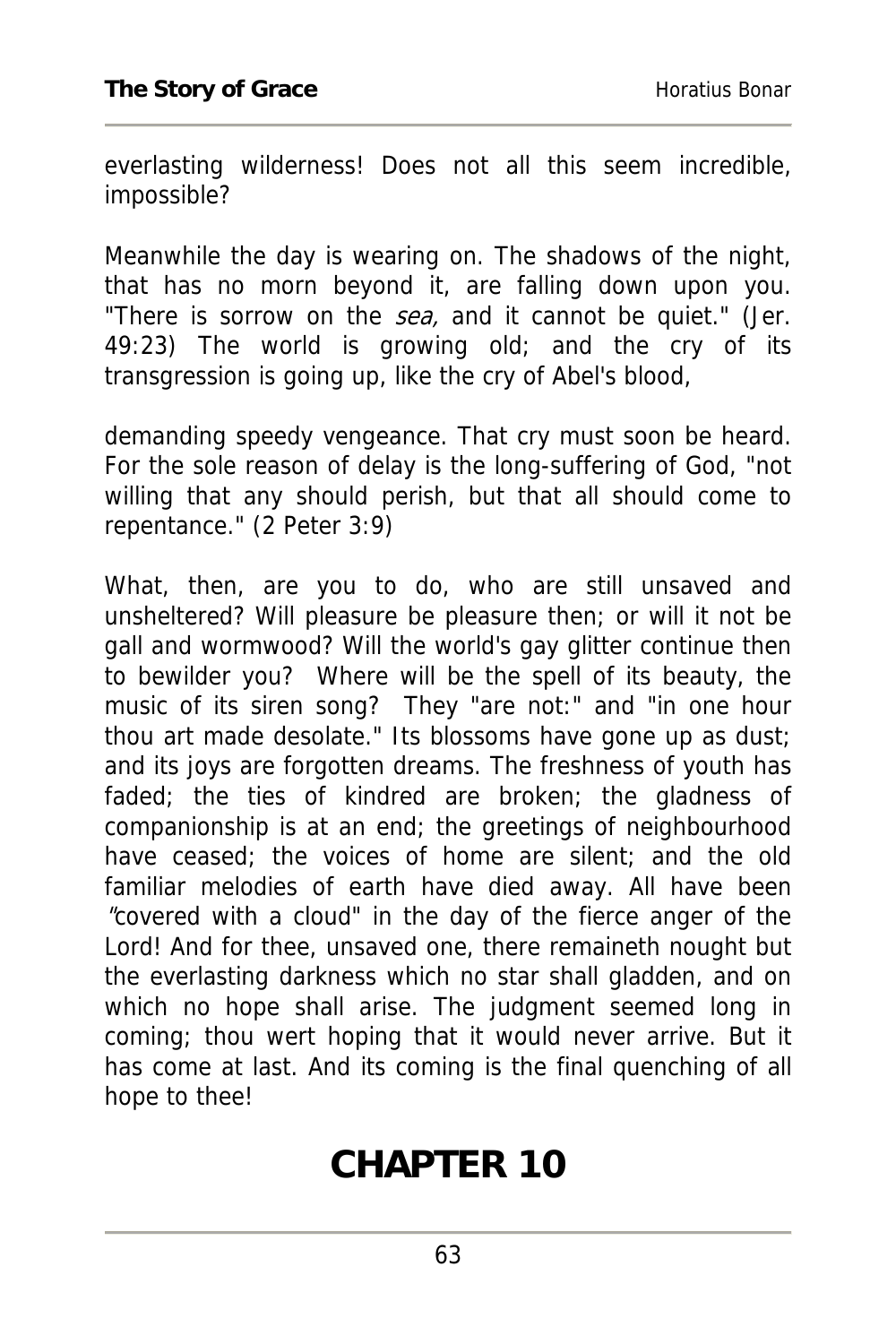#### **The Banished One**

"HE drove out the man." Perhaps man lingered, unwilling to leave so fair a dwelling. But he must abide there no longer. God's purpose is that Eden shall not be his home. Therefore He *drove* him out.

He is banished from Eden, the place where God had set his glory. Sin has interposed between him and God. There is distance, not nearness, now. The promise, which he took along with him, assured him that he had not been cast off; that there would be restoration: but meanwhile there was to be distance. There were obstacles which required to be surmounted before the sinner could draw nigh. His expulsion shewed that these had not yet been removed, that the way into the presence of God, "the holiest of all," was not yet laid open. Thus was proclaimed to him the awful truth, "Your iniquities have separated between you and your God; it is sin that has broken up the intercourse; it is sin that has cast you out of Eden: you have done all this with your own hand; it is not God's doing but your own: you have made yourself a wanderer, and transformed earth into a wilderness."

Yet there was *grace*, too, in this expulsion. It was not a sentence executed against a criminal; it was chastisement inflicted on a son. Nay, it was in tender mercy towards him, lest he should put forth his hand and eat the fruit of the tree of life. For as the food plucked from the other trees was intended to nourish the body, so this was designed to nourish the immortal principle. In saying that the principle of immortality required nourishment, I do not mean that man was created mortal as he now is, any more than I mean this,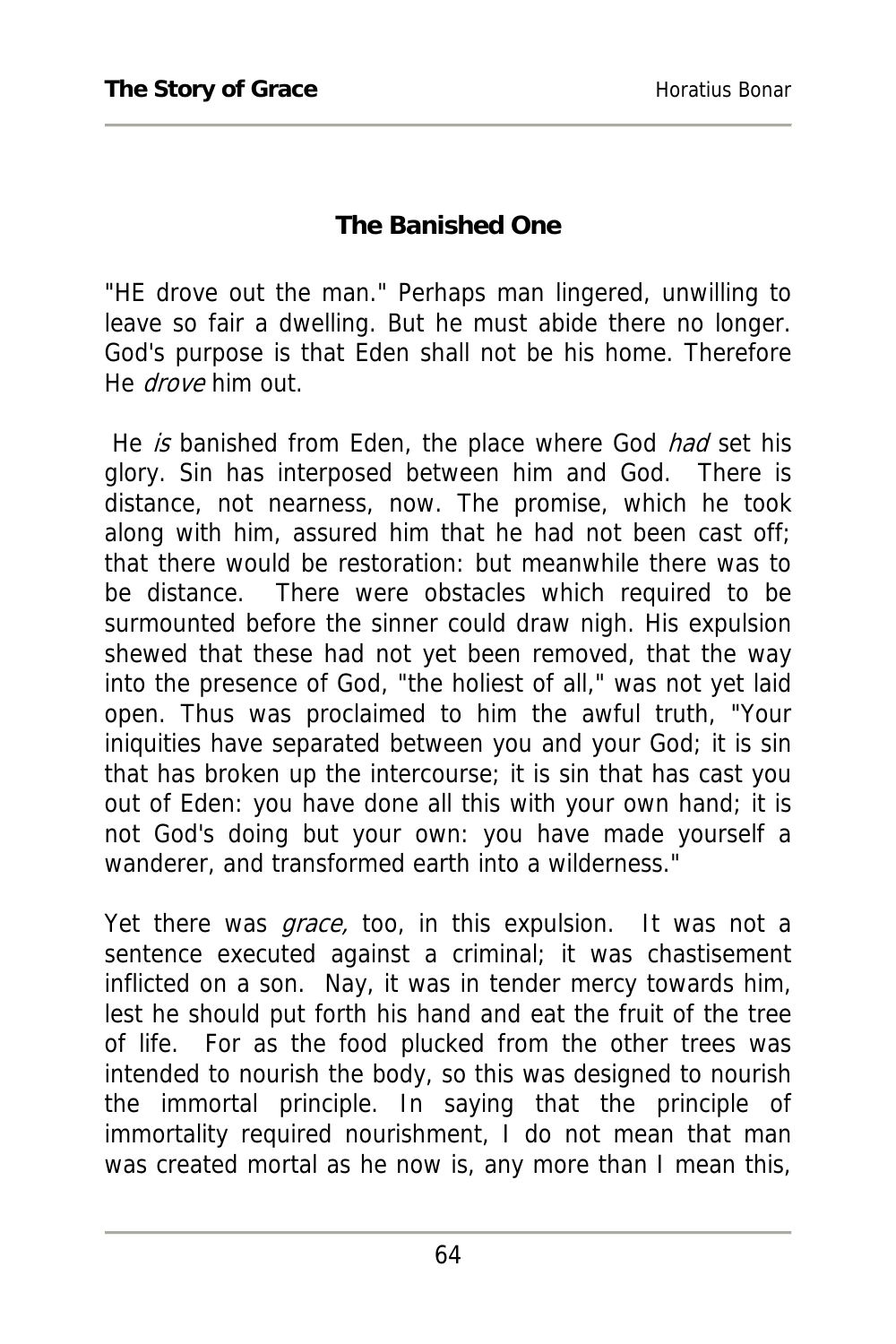when I say, that he needed food to sustain his body. But still the eating of the tree of life was to *preserve* his immortality; not to produce it, but to preserve it. Now God's purpose is that it should not be preserved, but that man should die and return to dust. And this was not merely that, in great kindness, he might make a sad life a brief one, but because God had a better life in reserve for him, which could only be reached by passing through death. This was life in resurrection.

God's design was to bring man, through death, to resurrection-life. This was a far superior life,—life upon a higher scale, and endued with higher properties. God was from this time to fix man's eye upon *resurrection*, not immortality in the present body, as his true hope. He wished to connect all blessings, material and immaterial, with this hope of resurrection. And thus in mercy he withdrew man from the tree of life and sent him forth to die. Every thing in creation must be taken to pieces—down to the very foundation—that it may be rebuilt of far nobler materials, and after a far more glorious model. Man might have desired the life without death; but God, in wise compassion, would not suffer it to be so. His desire was to give him a better life—life through death— incorruption coming from corruption, immortality springing from the grave. Thus man's eye was fixed upon the life beyond death, the life that was to spring out of death, the life of resurrection. Had he not been shut out from the tree of life, had he not been sent forth to die, he would have been contented with the life without death. But God had provided some better thing for him; and to that better thing he now turned his eye when he was driven beyond the reach of the tree of life. Resurrection was now his hope. Death lay before him, but resurrection lay beyond it. "Dust thou art, and unto *dust* shalt thou return," was the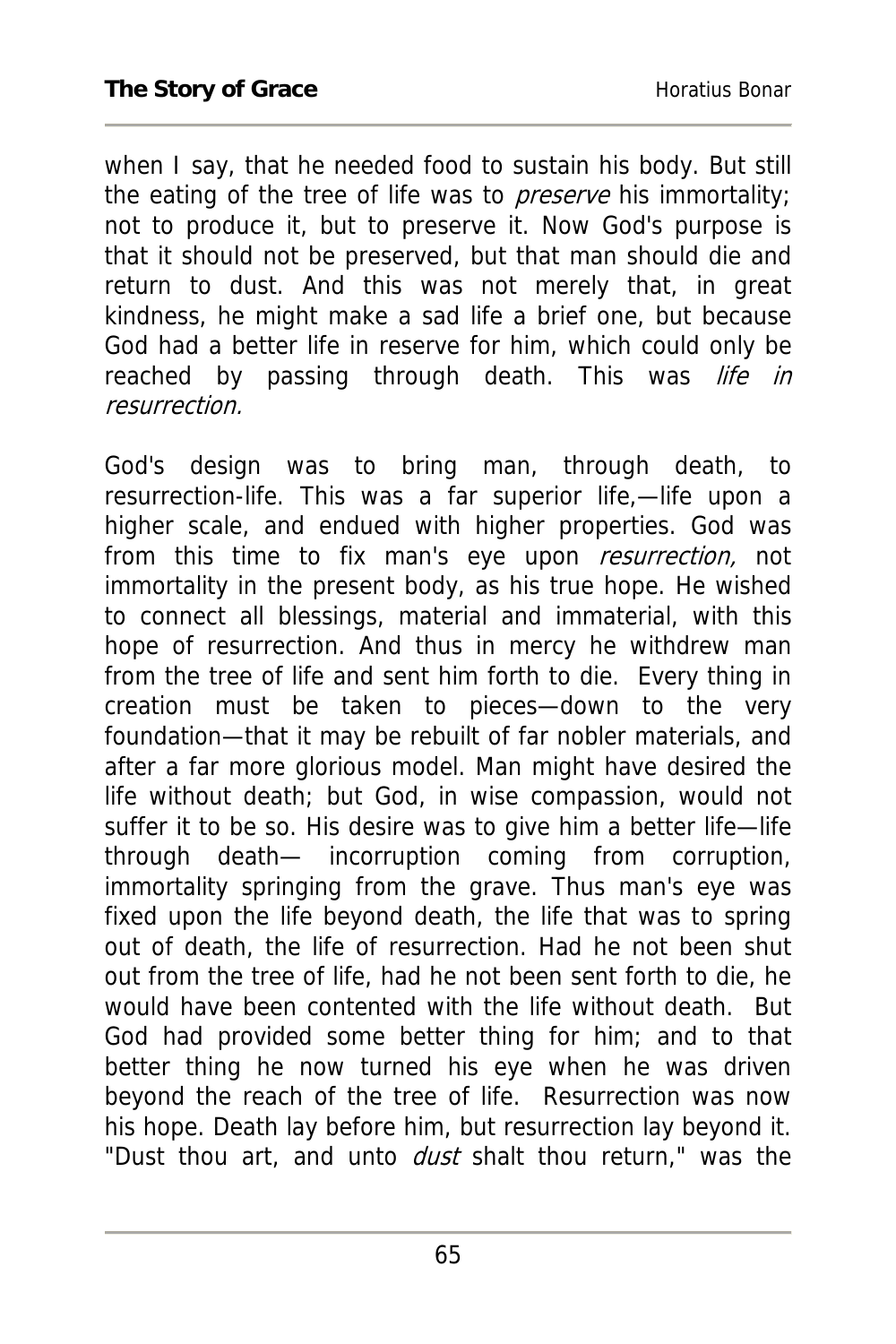sentence. But his banishment from Eden would help him in some measure to anticipate, however dimly, the resurrection promise, "Awake and sing, ye that dwell in *dust."* 

Besides this, he was now to be called to a life of faith. God's purpose was to teach him how "blessed they are who have not seen, and yet have believed." All had been sight hitherto, now all was to be faith. Sight had told him much of God; but faith was to tell him far more. He had known the sweetness of walking with God in the day of his unfallen strength; he was now to know the deeper blessedness of leaning upon God in the day of sorrowing helplessness. The deep waters through which he was to pass would require more of God's resources to be drawn out. These man was to taste in all their fulness. New wants in himself were to be the means of calling out new supplies from God. Grace was now to get a thousand channels through which to pour itself along.

He was also to be taught, that henceforth all the intercourse between him and God was to be upon a new footing—that of grace alone. His banishment was the constant memorial of this. Why was he now outside of Eden? Because he was a sinner. But why still preserved and not consigned to wrath? Because there is grace for the sinner. All he tasted now was of grace. God's gifts were not withheld, but they were bestowed in grace. He stood upon a new footing altogether; and every step he took reminded him of this. A lost Eden, but a saved sinner—these two conjoined were the daily preachers of grace. God was still his God, though not in Eden. And thus, though he felt himself a banished man, he could rejoice in forgiveness. The consciousness that he was a sinner, was not to mar his peace, or to come between him and his God. Grace had made up the breach; but it had done so in a way which continued to remind him that nothing but grace could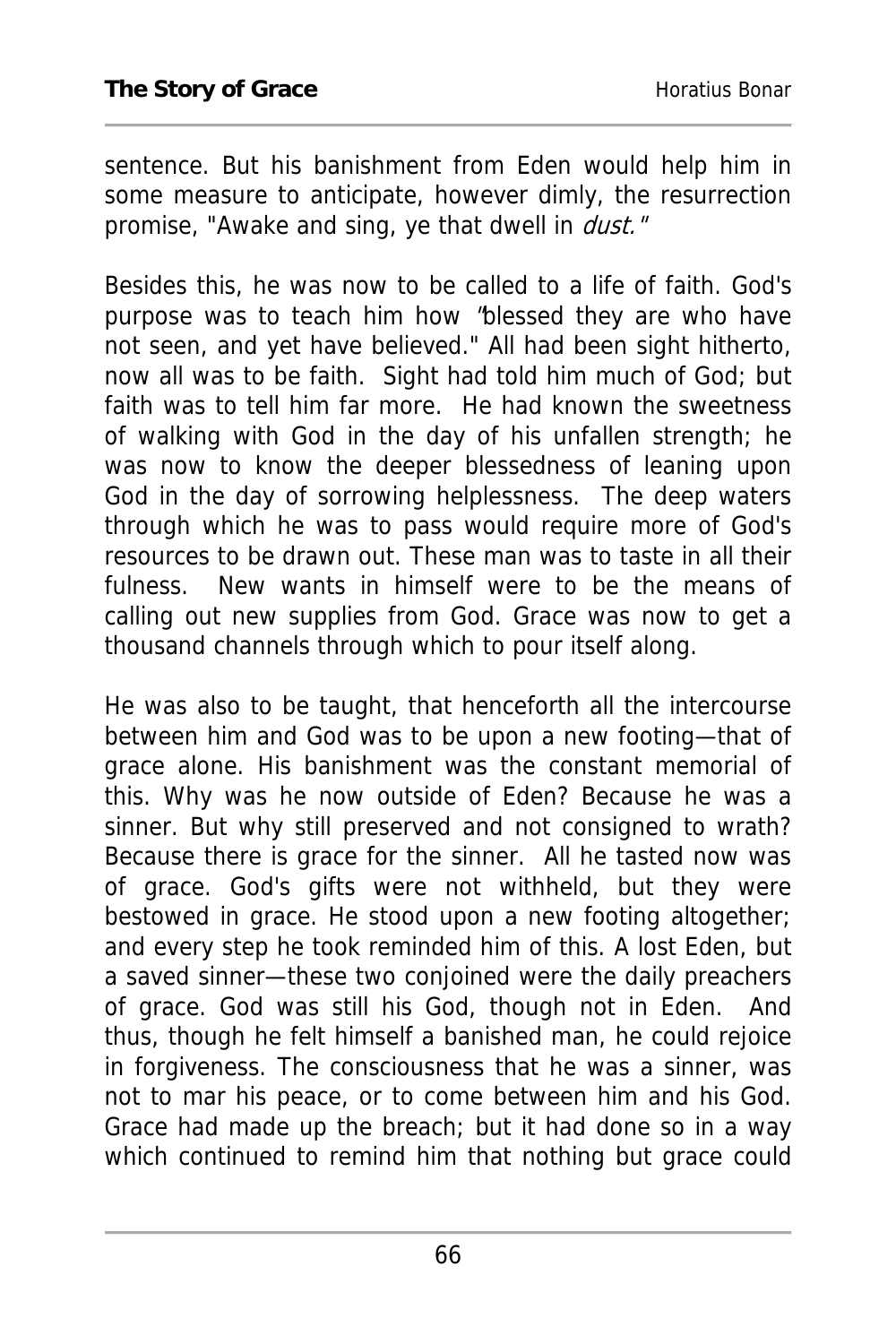have done it. God had been with him in Eden, and he was still with him when expelled from it. Though God could not meet with him in the spot where they had met before, yet he was willing to meet with him outside these happy seats.

Yes, God was still his God, though out of Eden. There had been a moment of separation,—after the sin had been committed, and before the promise was given. That moment of suspense must have been terrible to Adam, like a glance into the abyss. But now that was over, and God was again his God. He was a banished man, and earth was to be a desert to him; but God was to be with him, and he could bear the loss of Paradise. I know not if ever this feeling was more truly expressed than in the following lines of the great poet of England. They refer to human love; but we may use them in a nobler sense:—

"Tis not the land I care for, wert *thou* hence: A wilderness is populous enough So I had but thy heavenly company: For where thou art, there is the world itself With every several pleasure in the world; And where thou art not,—desolation."

Thus man was sent forth as a stranger and a pilgrim. He was not a wanderer, a fugitive, like Cain. Still he was to be a stranger. For the promise had lifted his eye beyond things seen and temporal, to the things unseen and eternal. He looked for the better, the enduring substance. Whatever the darkness of the way might be, whatever might be the many centuries of mortal life that lay before him, in sorrow, still it was a joy to think that this was not his rest. His home and heritage were not on this side of the tomb. And as it was through death that he was passing to his better life, so it was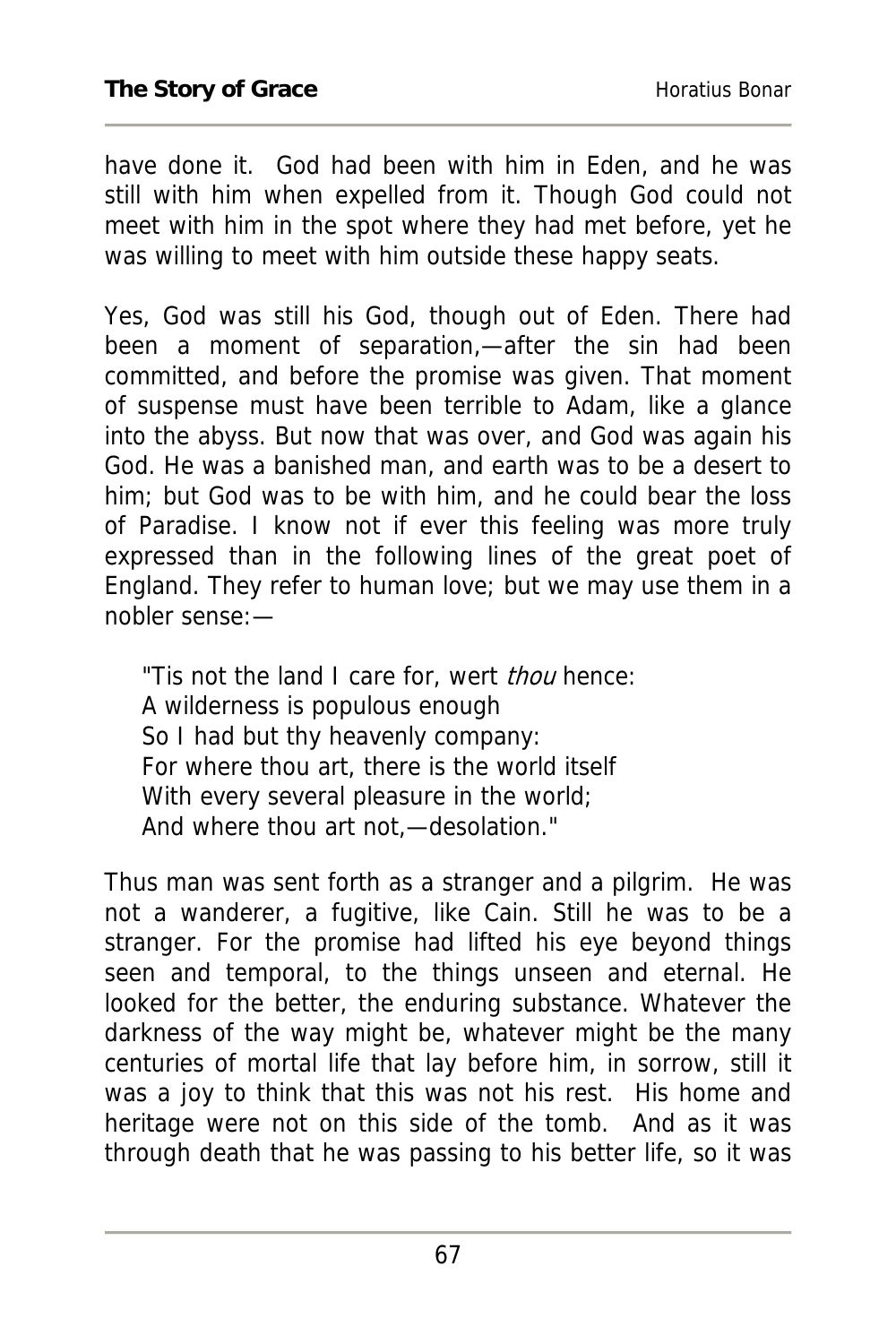through exile that he was to pass to the land which was to be his for ever. It might be a second Paradise, or the same Paradise restored. It might be something far different. That mattered not. It would be a sufficient home for him, if it was the home allotted by his forgiving God. Nay, would it not be worthy of that grace that had already disclosed such wonders to him? Would it not be worthy of the God of grace, so that God should "not be ashamed to be called his God?" Deep consolation this to one who had "destroyed himself," who had blighted Eden and ruined a world!

And what are we but banished men? Born outside of Eden, and breathing only the air of the wilderness. This is our lot, our birthright, as children of this first banished one. Perhaps we have become so familiar with the desert as to look with an easy, it may be, a satisfied eye, upon its rocky barrenness. Still this cannot change the awful truth that we are, by birth, banished ones, exiles, not from Eden merely, but from the God that made us.

Yet God has not forsaken us in the far country of our banishment. He has devised means whereby his banished be not expelled from him. (2 Sam. 14:14) He pities, nay yearns over us. Distance has not made him forget us, or cease to care for us. Nay, our exiled condition is one of the things that calls forth his compassion. The Father sees his prodigals in the land of famine. His eye follows them. They may have lost sight of him, but not he of them. He sends out his grace in search of them. The Son of his bosom comes down in quest of them. He shrinks not from entering the place of exile. He becomes a banished man for them. He lives an exile's life; he endures an exile's shame; he dies an exile's death;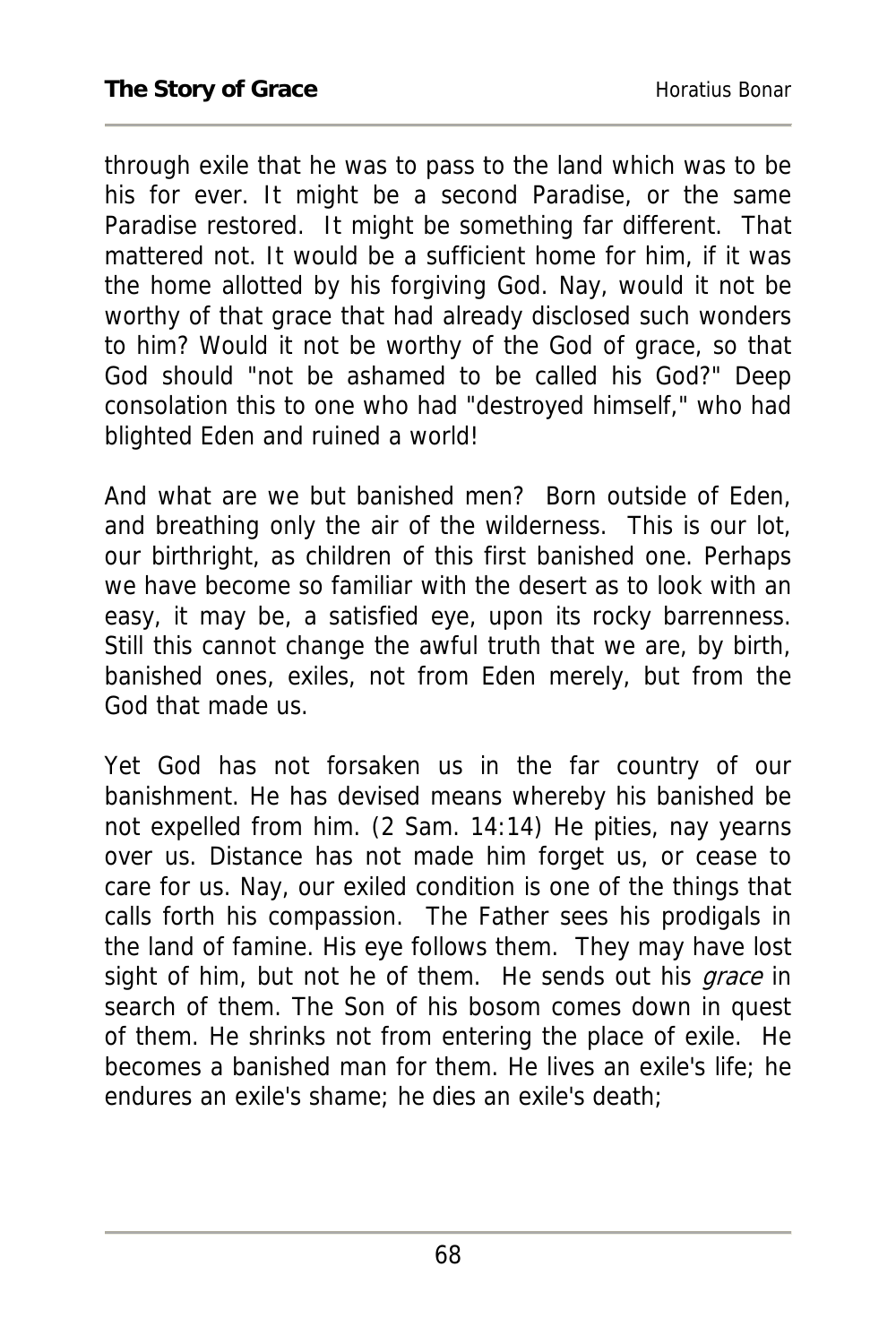he is buried in an exile's tomb. All for us, the outcasts, the exiles. He takes our place of banishment, that we may take his place in his Father's many mansions. He stoops to our place of shame, that we may rise to his place of honour and glory. All that kept us in banishment, and that made it needful for God to banish  $US$ , he takes upon himself. And thus it becomes a righteous thing in God to repeal the sentence of exile and readmit us to his favour and presence,—to put us in the place of children,—nay, even in *His* place who came to seek that which was lost. For "He was made sin for us who knew no sin, that we might be made the righteousness of God in him." (2Cor. 5:21)

Hast thou, reader, consented to this exchange? Hast thou accepted this substitution? He urges the exchange. He entreats thee to take him as thy substitute. Why shouldest thou refuse or hesitate? It is life and home, and the restored fatherhood of the God from whom thou art banished, that he presses on thee. Art thou too rich, too full, too fond of earth, to prize or to heed such blessings? Then think of the eternal banishment which awaits thee. How wilt thou endure that? A few years outside of Eden and away from God may seem nothing to thee, but how wilt thou bear the everlasting exile? The song, and the dance, and the jest, and the cup may have lulled you into ease, or cheated your soul inot forgetfulness: yet soon these charms shall cease to blind you. The gay vision shall vanish; the eternal desert shall compass you about; and you will find, that in that place of exile there is nought but "weeping and wailing and gnashing of teeth."

But we are not only in the place of exile, but in the region of death. We are far from the tree of life. The grave lies before us, with its bones and dust and darkness. Is there, then, in us the hope of resurrection and of the better life when death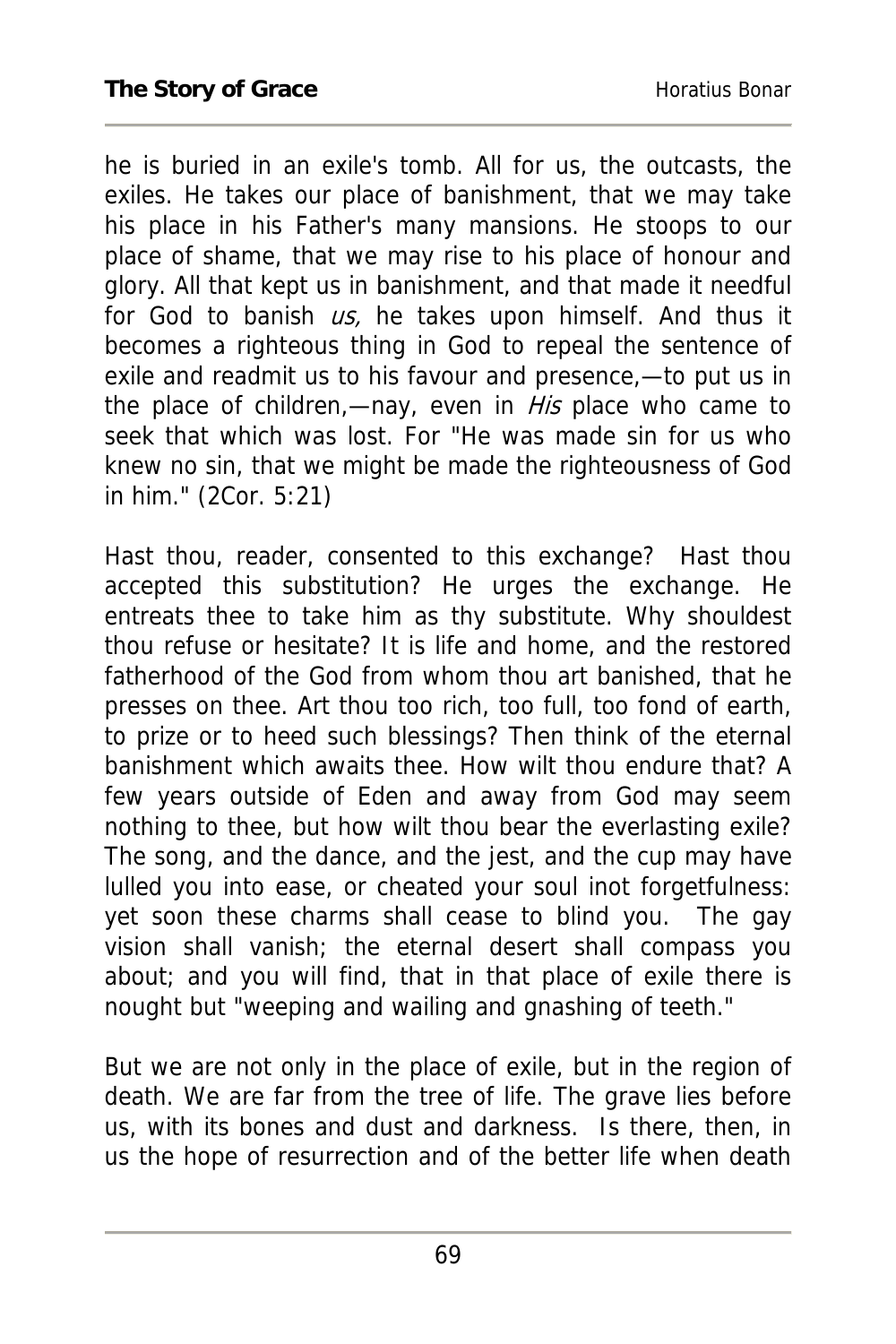is swallowed up in victory? Have we made sure of this blessed hope by believing on him who died and rose again, and who has said, "I am the resurrection and the life; he that believeth in me, though he were dead, yet shall he live: and whosoever liveth and believeth in me shall never die?" (John 11:25) This is our *one* hope. Have we made *sure* of it? It is not a far-off uncertainty that is set before us. It is a near, a real, and a blessed certainty: yet *free*, altogether free: not to be purchased by efforts, and struggles, and penances, and prayers, but by believing on him who was dead and is alive again. As the Resurrection and the Life the Father hath revealed him. As such he has proclaimed himself. To whom? To the dead in sin. And that word "whosoever," which he so often uses, is enough to tell every weary sinner on this side of the second death, that there is *life* freely presented to him through this Living One, so that no one may say, "I must die for ever, because the fountain of life did not contain enough for me."

If, reader, thou knowest this RISEN ONE as thy resting-place, and this promise of resurrection as thy hope and joy, then live like a stranger and a pilgrim here. Let your desires overleap the grave. Never let this earth he to you better than the outside of Eden. Realize daily the difference between that which is and that which shall be. Let your life be that of one who is looking for the appearing of Him with whom your better life is hid, and with whom you shall appear in glory.[9]

# **CHAPTER 11**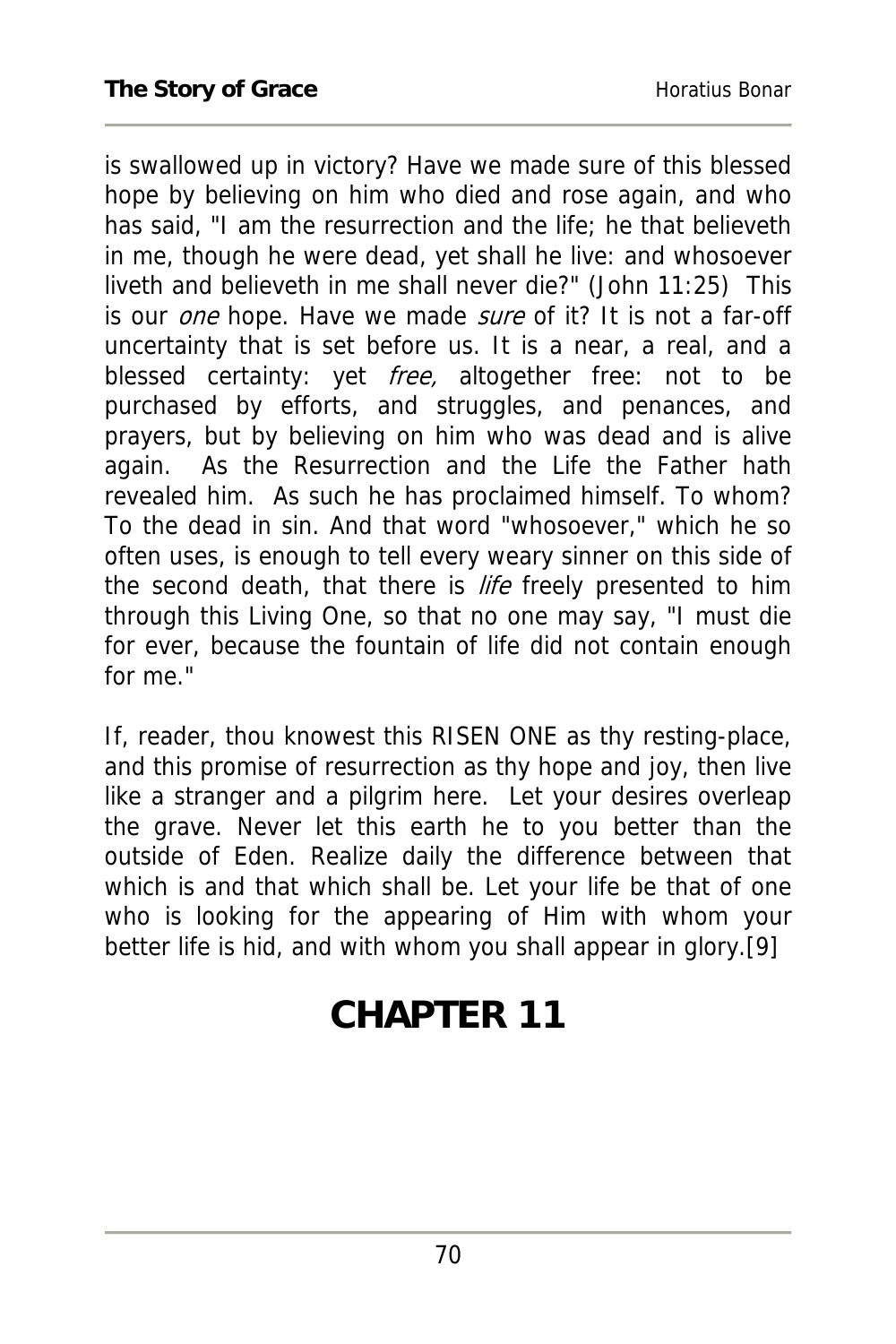#### **The Monument**

BUT Eden does not forthwith pass away. God does not blast it, and sweep it off the earth as soon as Adam is taken out of it. This might have been man's way, for it is thus he deals with what offends his eye; but it is not God's. Patience and long-suffering mark all his doings: he loves to spare; he lingers over his handiwork, loath to destroy it even when vile.

Eden still stands, though man has left it. The temple does not crumble down the moment that the worshipper has departed. In all likelihood, Eden shared the blight that then began to fall; but longevity, like that of the first ages of men, belonged to it. It took centuries to wither; yet it did wither; it was not to stand for ever. Then, when it had decayed, and was waxing old, ready to vanish away, the deluge came and swept it off the earth.[10]

But why was it allowed to remain at all? Surely this was no piece of chance, no thing without a meaning or an end?

To be a monument of what sin had done. There stood the happy spot where man had dwelt; his birth-place, his first home, where he had walked with God. In looking at it daily, as he wandered round the sacred inclosure which he dared not to enter, he was reminded of what he had lost, and how it had been lost. Sin had done it all. "Had it not been for sin" (he might muse with himself), "I might have still been there, still happy, and dwelling amid the brightness that seems even yet to linger yonder: but sin has made me homeless, sin has spoiled me of my heritage; each day I am reminded of the greatness of my loss, and each day humbled at the thought that my own sin is the cause." Every cloud that rested over it, every trace of decay that appeared on it, every leaf that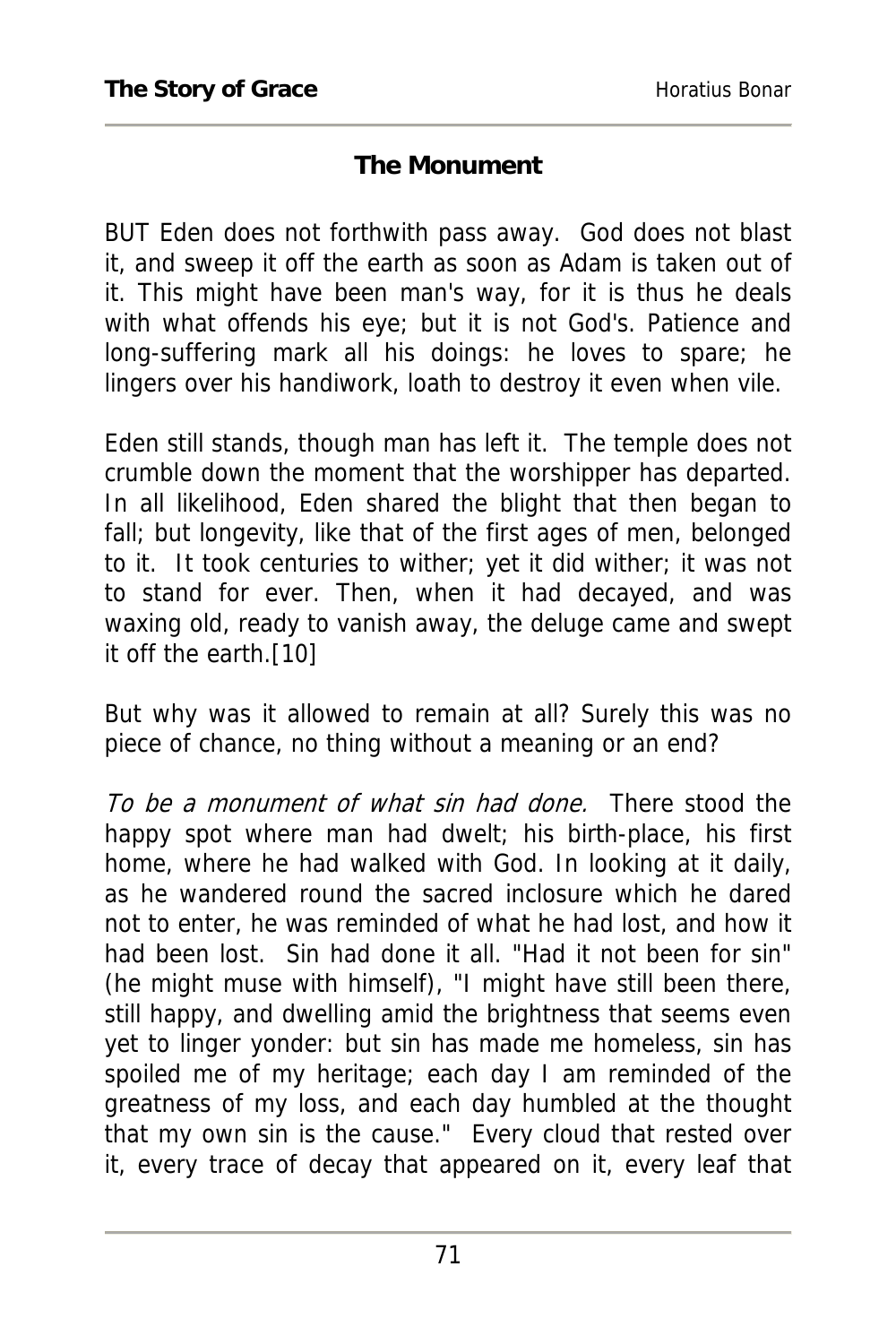was seen to fall, or was drifted over the inclosure into the plain without, would be to man a memorial of what sin had done—done to himself, done to Paradise. Thus sin was embittered, and Adam humbled.

To shew what value God affixes to the material creation. He had laid the blight upon it, but he seemed most unwilling to destroy it. It was his own handiwork. He had so lately looked upon it with delight, and pronounced it good! How shall he "give it up," and sweep it away? This is the expression of God's estimate for the material creation. It is no carnal thing, nor is contact with it debasing or polluting. The truth is, that if we will but look at things in the light in which God places them before us, we shall find that it is not man who has been defiled by his contact with matter, but that it is matter which has been defiled by its contact with man. It was not Eden that ruined Adam; it was Adam that

ruined Eden. "The creature was made subject to vanity, not willingly, but by reason of him who subjected it." (Rom. 8:20- 22) Nay, more; God tells us of the earnest expectation of creation, of its groans and travailings, of its longing to be delivered from the bondage of corruption into the glorious liberty of the sons of God. The value which God sets upon creation must be far higher than that which many amongst us are accustomed to place upon it. He still rejoices over his handiworks; he still keeps them before his eye, purposing, ere long, to cleanse and restore them all, clothing them with far more than primeval beauty in the day of "the restitution of all things, spoken of by all the holy prophets since the world began." (Acts 3:21)

 3. To shew that God had not forsaken the earth. It was his own earth,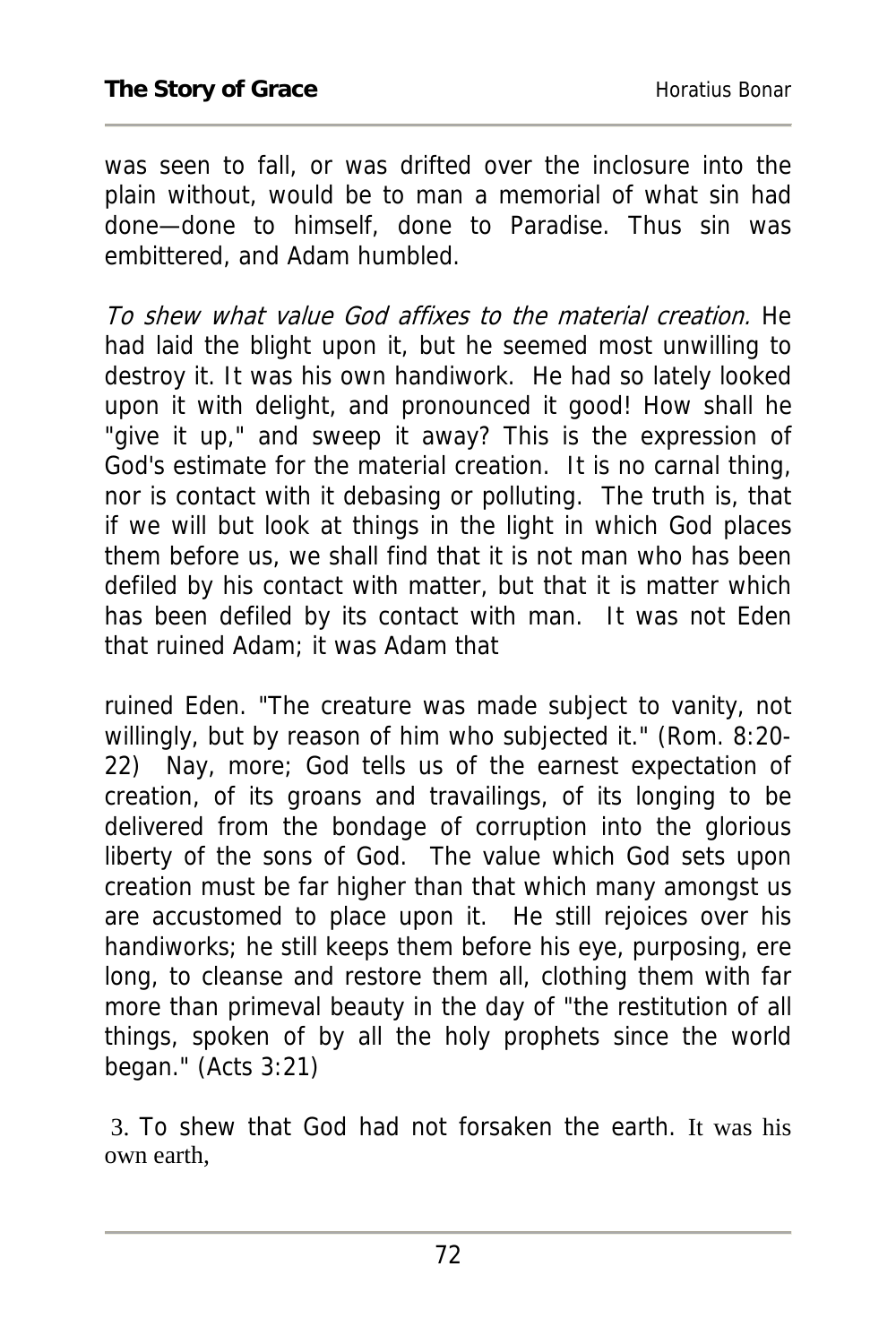his own dwelling. Here he had pitched his tent and reared his palace. Sin has made him stand aloof from these, for a season; but he still preserves them in being, though sorely marred, to intimate that he has not abandoned them—nay, that he means to return and dwell there, as of old. Look at Eden, or at Paradise its fair garden within; it is but the ruins of his former dwelling, the relics of his temple. Yet why are these ruins so carefully enclosed and protected? Why are they left thus in halfdecay? Why care for them so watchfully? Why not allow man to trample on them, or the storm to waste them, or the earthquake to swallow them up? To shew that He had a purpose respecting them, of which purpose they were to be a visible pledge to man. A voice came out from these guarded "walks and bowers," proclaiming, "I have not utterly forsaken the earth, nor the place which I had chosen to put my name there, nor yet the spirits which I have made." And was not this the voice of grace?—grace that mourned over the ruin which sin had made, yet refused to give way to sin, or allow it utterly to trample down so goodly a creation, by driving out the God that made it from his dwelling there?

 4. To shew that man shall yet return and possess the material creation. God did not mean to mock man by preserving Eden and keeping him within sight of it. He wished to teach him something of his gracious purpose, not only regarding his deliverance from the enemy, but also regarding the inheritance provided for him. Therefore God kept Eden in view, as a type of the coming inheritance, on which man shall enter when all things are made new, and he himself has passed through death to the glory of the resurrection-life, over which death shall have no power. God was thus saying to man: "There Eden stands, ruined and faded; yet to it thou shalt one day return. Behold the pledge! There shall he a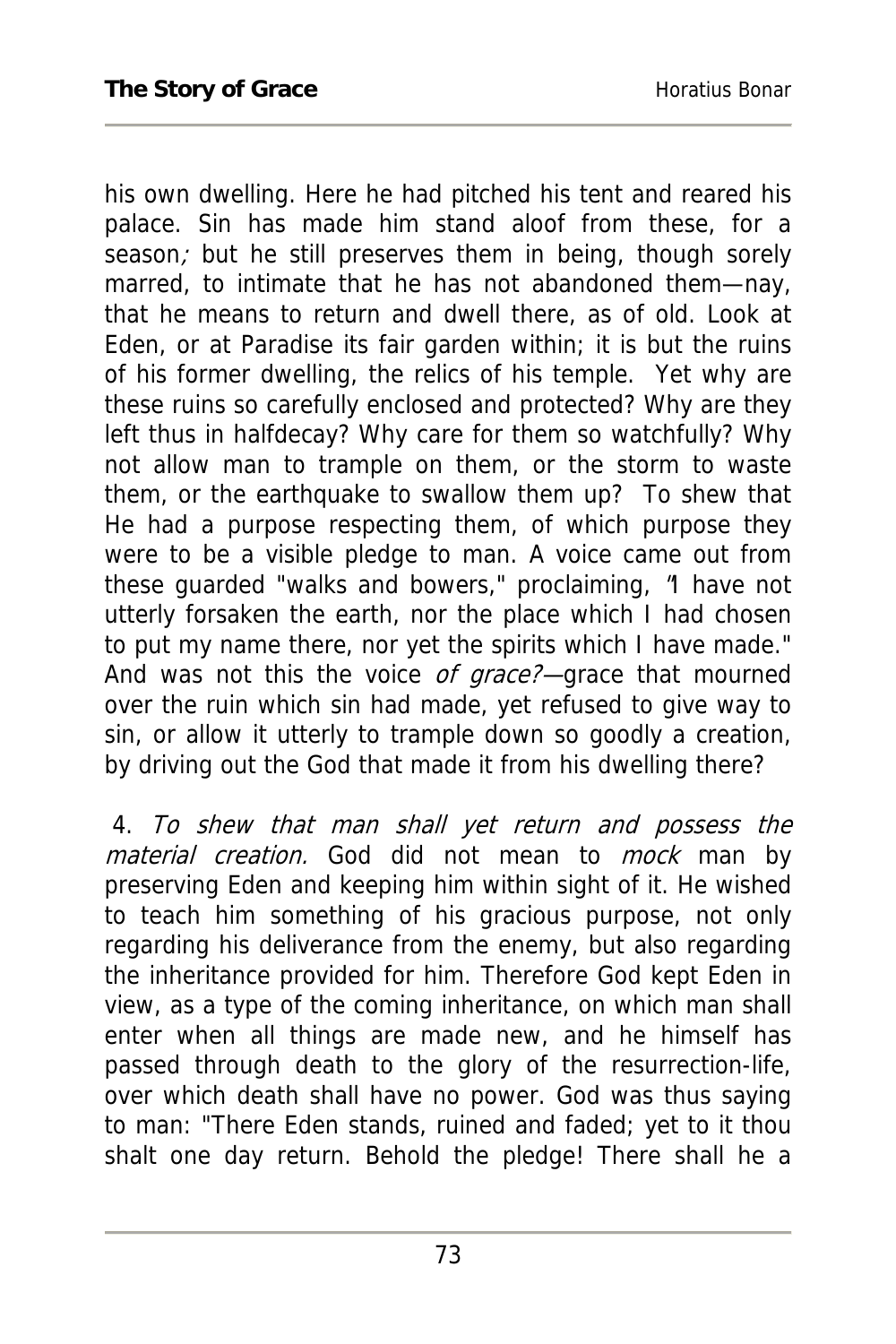better Eden—an Eden passing through decay to restitution, as thou art to pass through death to resurrection—'a new heavens and a new earth, wherein dwelleth righteousness.'" One, in our own day, has been thought to utter deep truth when he said,—

"Earth can never meet the heaven, Never can the *there* be *here*. "[11]

Yet it is not so. He was uttering but the world's wisdom; he knew not God's purpose when he thus spoke. Heaven and earth are yet to meet: the *there* shall yet be *here.* 

What lessons of grace were here! On how many objects and scenes did God write these lessons, that man might read them every where, and learn the fulness of that reconciliation which God was making known to him, and the surpassing glory as well as blessedness which God was keeping in reserve for him! Well might he call himself "the God of all grace;" and well might he swear by himself, "As I live, saith the Lord, I have no pleasure in the death of the sinner."

Are we then reading *grace* in each object around? Do we see the infinite grace implied in our being kept, even for one day, out of the place of woe? Are we gathering up new lessons of grace from every leaf-fall as well as from every bud, from each blade of grass, and each drop of dew? Are all these to us messages of grace from a redeeming God? Do we use them to quiet our rising doubts, to re-assure our drooping souls? Is he who gives the temporal not far more willing to give the spiritual? Will he who feeds our bodies famish our souls?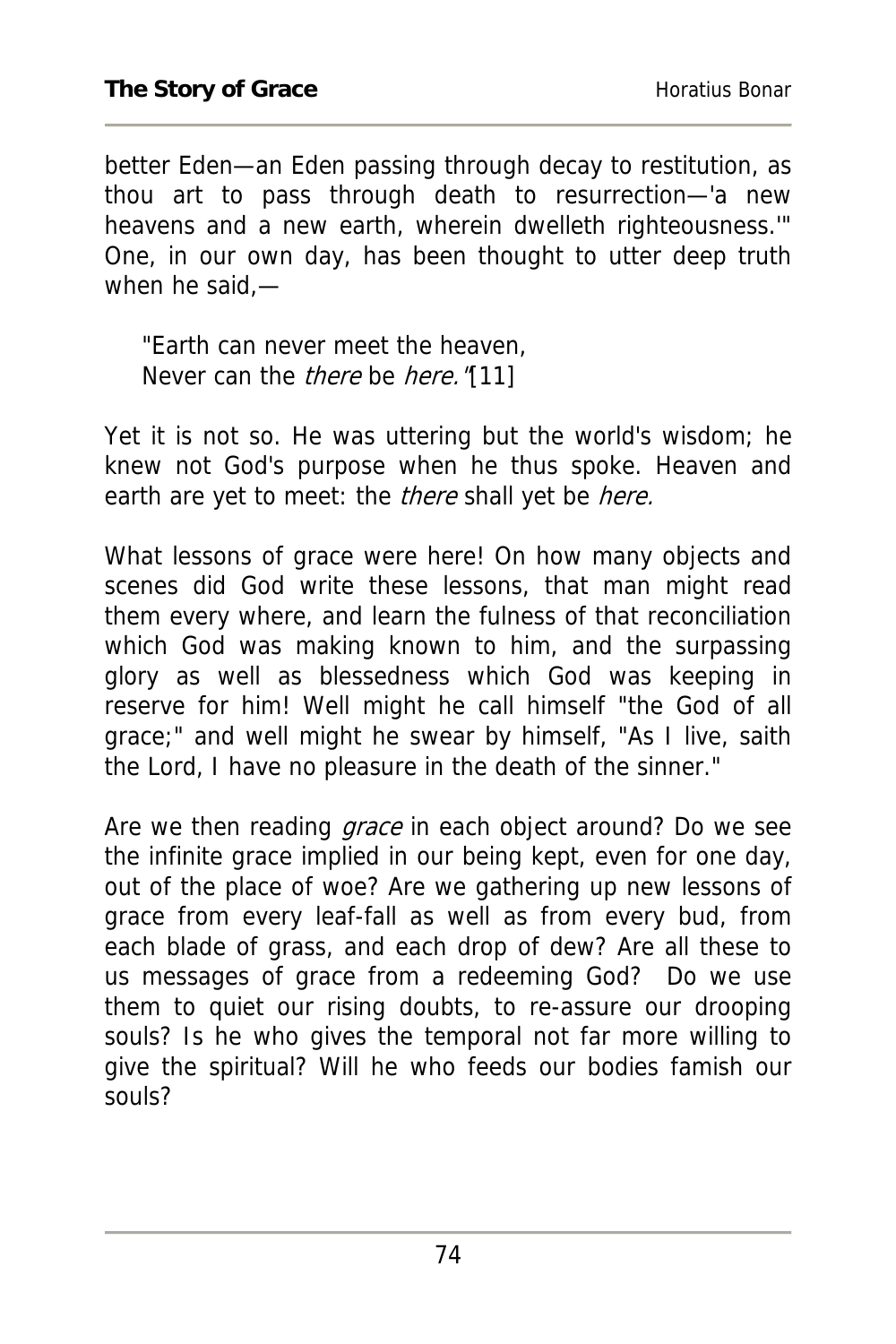And do not all these things point forward to the wondrous future? Do they not speak of "the grace that is to be brought to us at the revelation of Jesus Christ?" ( 1Peter 1:13) Do they not with one voice foretell the "ages to come," when God is "to shew THE EXCEEDING RICHES OF HIS GRACE in his kindness towards us through Christ Jesus?" (Eph. 2:7)

Yet that future has a dark side too. There is infinite grace to be then brought out to view; but this is only for those who have believed it here, and have fled to this gracious God in this the "day of grace." Their glory and their joy shall know no bounds. But as to the world—the dark, the blinded world what awaits them? Not grace: they have spurned it. Not life: they have chosen death. Not "the world to come:" they have preferred this "present evil world." And as they have sowed, so shall they reap for ever. The "wrath of God abideth upon them." The curse shall burst upon them like a thundercloud, and continue throughout the ages to come to discharge its fierceness upon their heads. Poor world! Is this the end of thy brief day of mirth?—the end of all hope, the beginning of all despair? Thy feasts are over; thy gay-lighted halls of midnight are dark! The noise of the viol has ceased; lust is quenched, and revelry is dumb; beauty, and rank, and splendour, have vanished like a dream. The trumpet summons thee, but it is not to festival; it is to the judgmentseat! Oh, what a reckoning awaits thee there! And after the reckoning, what a sentence! It invites thee to no open Paradise, but consigns thee to the second death; it writes no "new name" upon thy forehead, nor seals thee among the blest: it puts into thy hands a scroll whereon is written, within and without, in letters of fire, "Lamentation, and mourning, and woe."[12]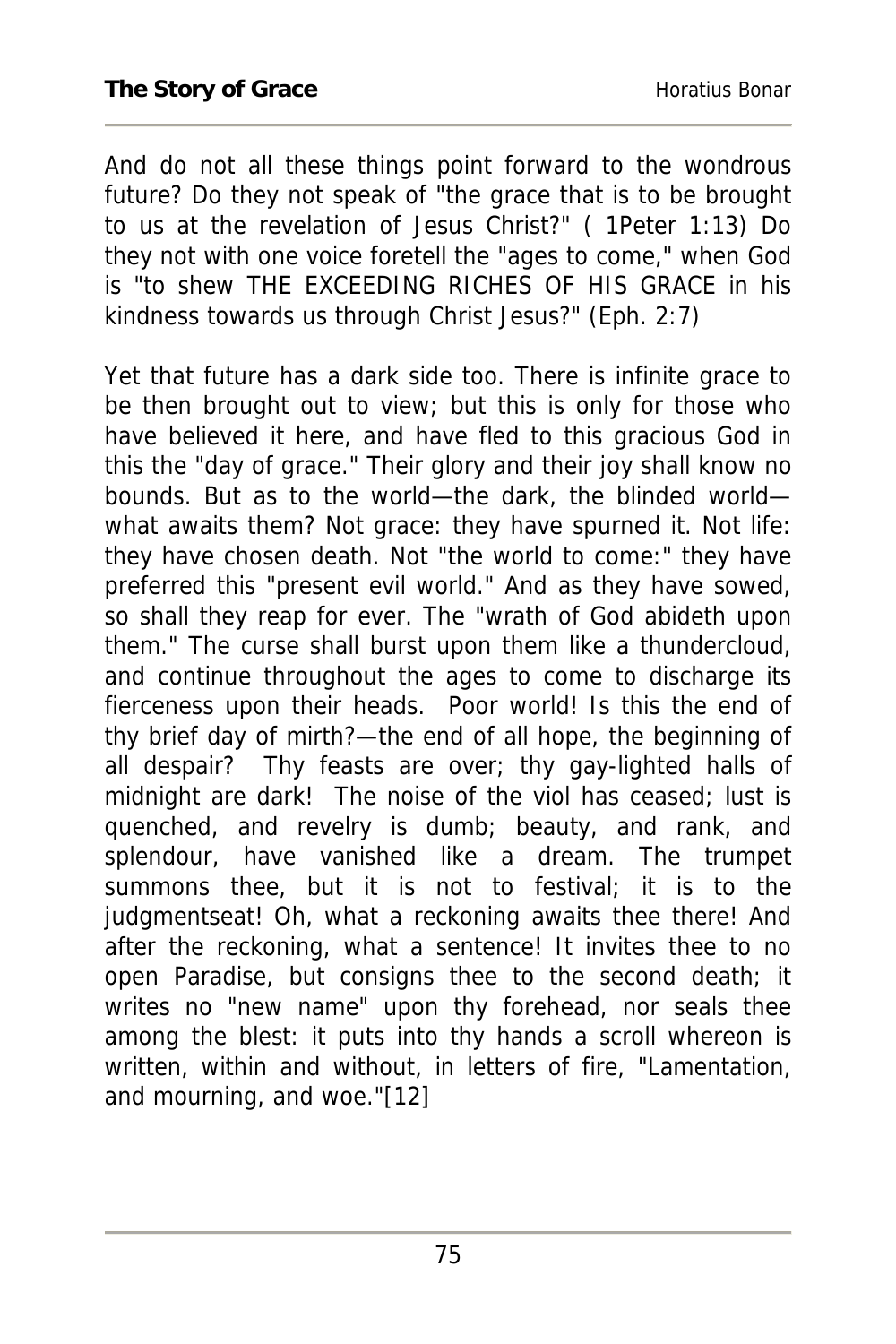Over the blight of Eden we may grieve. For the wreck of this fair world we may take up a lamentation. But for these our grief need not be long or sore. Tears for these, however natural, may soon be dried. For they fade only to re-flourish in fresher beauty. But over the blight of human joys, the wreck of undying souls, we may well weep as those who have no hope. They pass away and return not. The second death yields back no victims; the lake of fire allows no brand to be plucked from its everlasting burnings.

# **CHAPTER 12**

#### **The Guard**

NOW that the worshipper has gone out, the gates of the temple are closed. He is not permitted to re-enter, nor is any other foot to tread the forsaken courts, or any other voice to offer worship there. The shrine is to stand in loneliness, unentered, untrodden, more desolate in its ruined splendour than Petra, or Palmyra, or Persepolis, in after years.

All access was barred. God himself did this. Yet not by the mere issuing of a command, for Adam could not again be trusted with that, but by placing "a naming sword, which turned every way, to keep the way of the tree of life." Such were the precautions taken by God to prevent re-entrance. They were precautions of the most striking kind. A sword, nay, a sword of flame, turning every way, so as to face and arrest every intruder. This was the guard set by God to mark what importance he attached to man's expulsion and exclusion.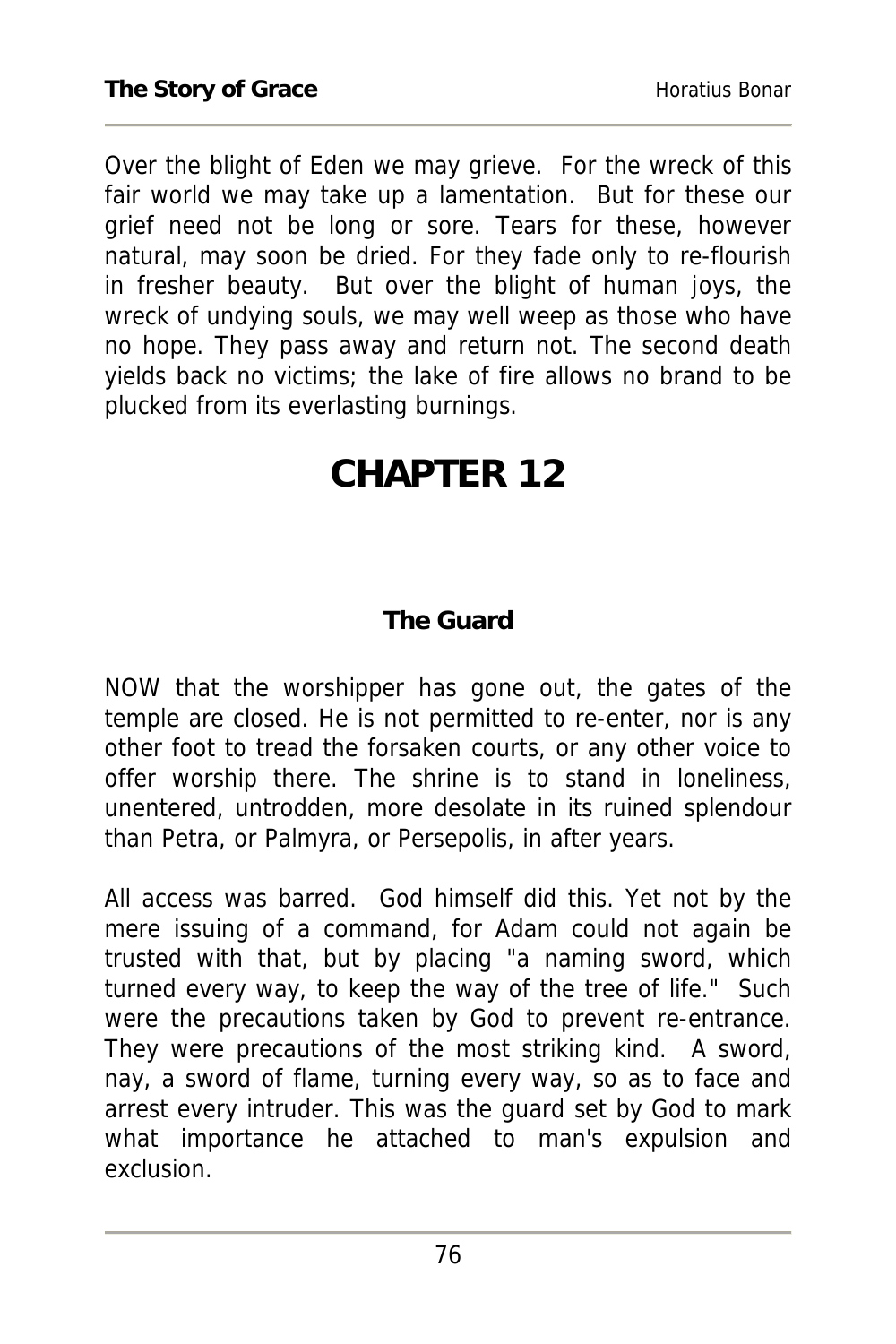The thought may have, perhaps, occurred,—"Why not uproot the tree of life at once?" This seems the simplest way of preventing man from touching it; but God had a purpose to serve by allowing that tree to remain. He meant to teach man that there was still a tree of life, though it was to be hidden from his eye, or, at least, placed beyond his reach. That tree he should one day revisit, and of its fruit he should yet be given to eat; but now it was inaccessible, and death would be the penalty of attempting to force an approach to it.

It was thus distinctly intimated that there was a hindrance in the way of man's re-entering Eden, and partaking of the tree of life. That hindrance must be removed, and towards its removal God was now to *direct his efforts*, if we may so express it. Yet till it should be removed, and that in a righteous way, man must remain without. That hindrance was sin, or rather, the righteous law, which alone gave to sin its obstructing power, for "the strength of sin is the law."

The visible hindrance was a flaming sword, that is to say, it was more than a mere fence cast across the way, or a closing of the gate against the sinner. It not only prohibited entrance, but it announced to man that if he endeavoured to enter he should certainly perish—perish under the stroke of him who is a consuming fire. The *old* way of access was thus shut up, nay, guarded by the sword of the fiery law—the inexorable law, that would abate no jot or tittle of its righteous claims. And woe be to him who should attempt to enter through this guarded way. Such an attempt would not merely be fruitless, but it would be avenged with death, a death which would be but the beginning of the "everlasting burnings." God in his own time would open a "new and living way;" but,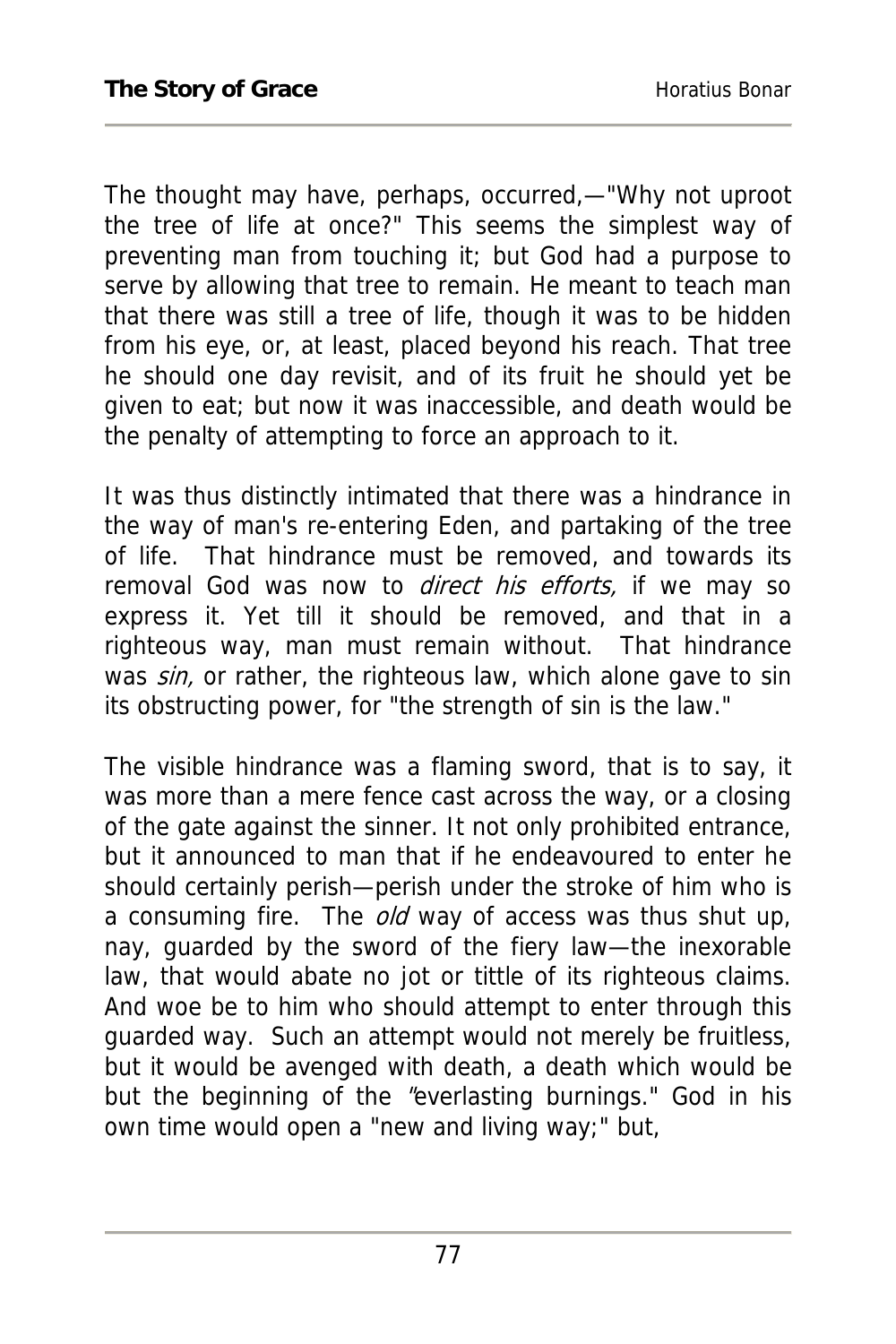meanwhile, entrance was denied. Man must stand afar off.

This flaming sword evidently corresponded to the veil in the temple, which shut out Israel from the Holy of Holies. Paradise was the innermost part of Eden. There God had dwelt, there he had planted the tree of life, there was his presence-chamber. It thus resembled the Holy of Holies, which occupied the interior shrine of the temple; and Eden itself would represent the Holy Place, or second court. Outside of this again, and in front of the gate of Eden, would be placed the altar whereon Adam laid his sacrifice, answering to the Outer Court, where the brazen altar stood. Whether the flaming sword waved before Eden, or merely before Paradise, we are not expressly told. Only we may be led to suppose the latter, from its being said that its object was to guard the way to the tree of life, which was in Paradise, the farthest and most eastern recess of Eden. If this be the case, it answers still more closely to the veil of the temple, which was drawn before the entrance into the holiest of all.

The sword and the veil, then, served the same end. They were meant to teach man that there did exist a hindrance in the way of his return to the presence of God, or, as the apostle states it, "the Holy Ghost, thus signified that the way into the holiest of all was not yet made manifest." (Heb. 9:8) There was a mighty difficulty to be overcome; sin must be atoned for, a sacrifice must be provided, and this must be no common victim. The fiery law must be appeased, and removed out of the way. All this could only be done at an infinite cost: it must, moreover, occupy a long period of time; it must be a work of stupendous labour. And, meanwhile, till it was accomplished, the holiest must be shut up—there must be distance between God and man.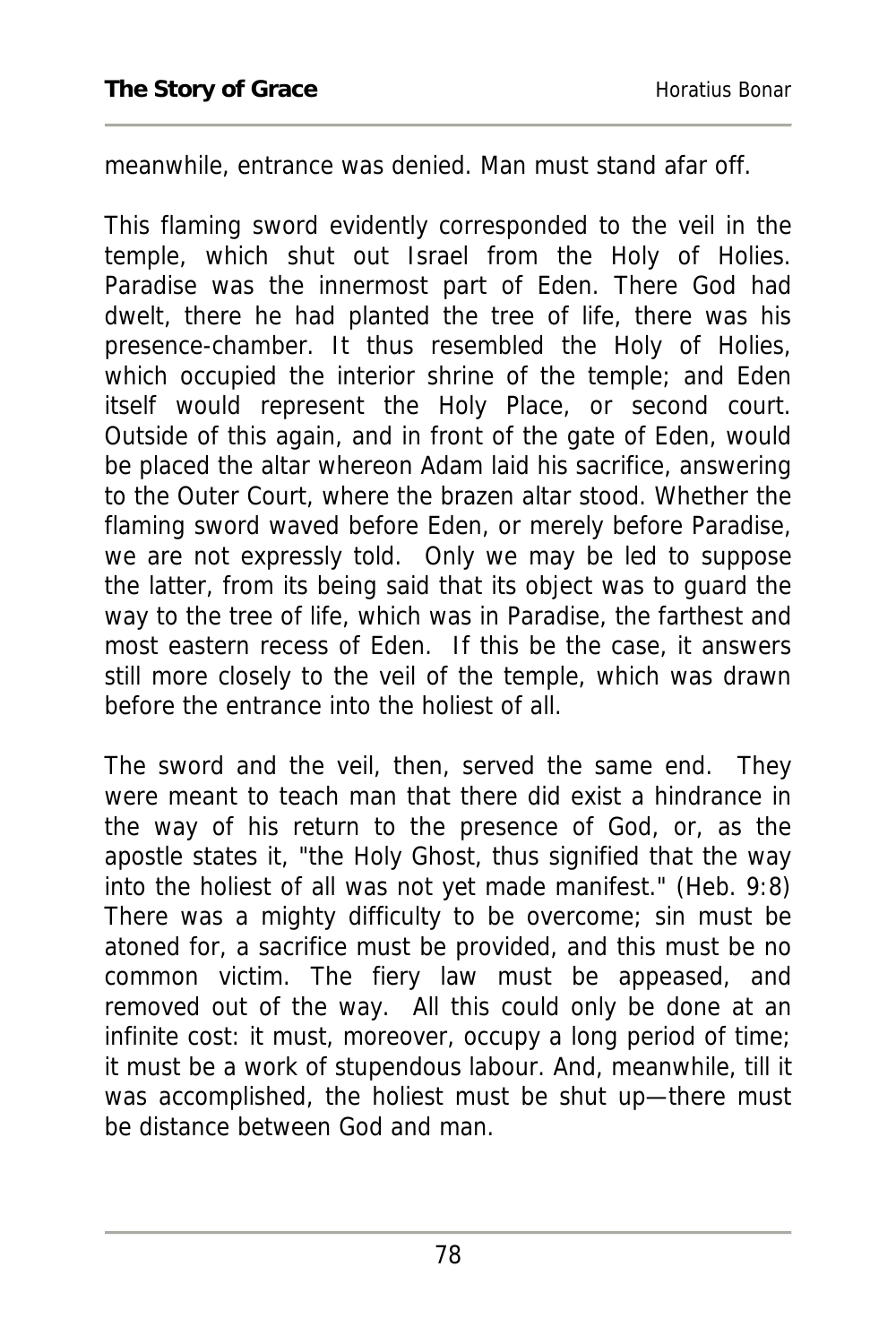In this way, not only was the awful lesson taught of what sin had done, and how much its undoing was to cost, but time was afforded for fully unfolding the real nature of sin, God's estimate of it, as well as the manner in which it was to be taken out of the way. For this end, sacrifice was forthwith instituted. God taught man to bring his burntoffering to the gate of Eden, in front of the flaming sword, and lay it upon the altar there. Thus man learnt that "without shedding of blood there was no remission of sin." He learnt also that it was by means of blood that the sword was to be withdrawn, its flame quenched., and the way re-opened for the sinner, or, rather, "a new and living way consecrated for us," right through this veil—this sword of fire.

Man thus saw that salvation was wholly of God, not of or from himself. He had done the evil, but God only could undo it. He had opened the flood-gate, God only could close it. The hindrance was one which could be removed only by God. He placed the naming sword there, and he only could withdraw it; he had barred up Paradise, he alone could unbar it. Not man's efforts, or prayers, or tears, or blood, but God alone, could open up the way. "He openeth, and no man can shut; he shutteth, and no man can open."

And there lay the sacrifice, bleeding in front of the flaming sword,— telling of him who is the just God, yet the Saviour; the avenger of sin, yet the redeemer of the sinner. There lay the sacrifice, which fire from the flaming sword was consuming, sending up its smoke, as if wrestling with some mighty adversary, and striving to quench the flame that forbade the sinner's access. There lay the sacrifice, as if knocking at the closed gate of Paradise for man, and pleading for his re-admission, offering to bear his sin and pay his penalty. And each new victim laid upon the altar was a new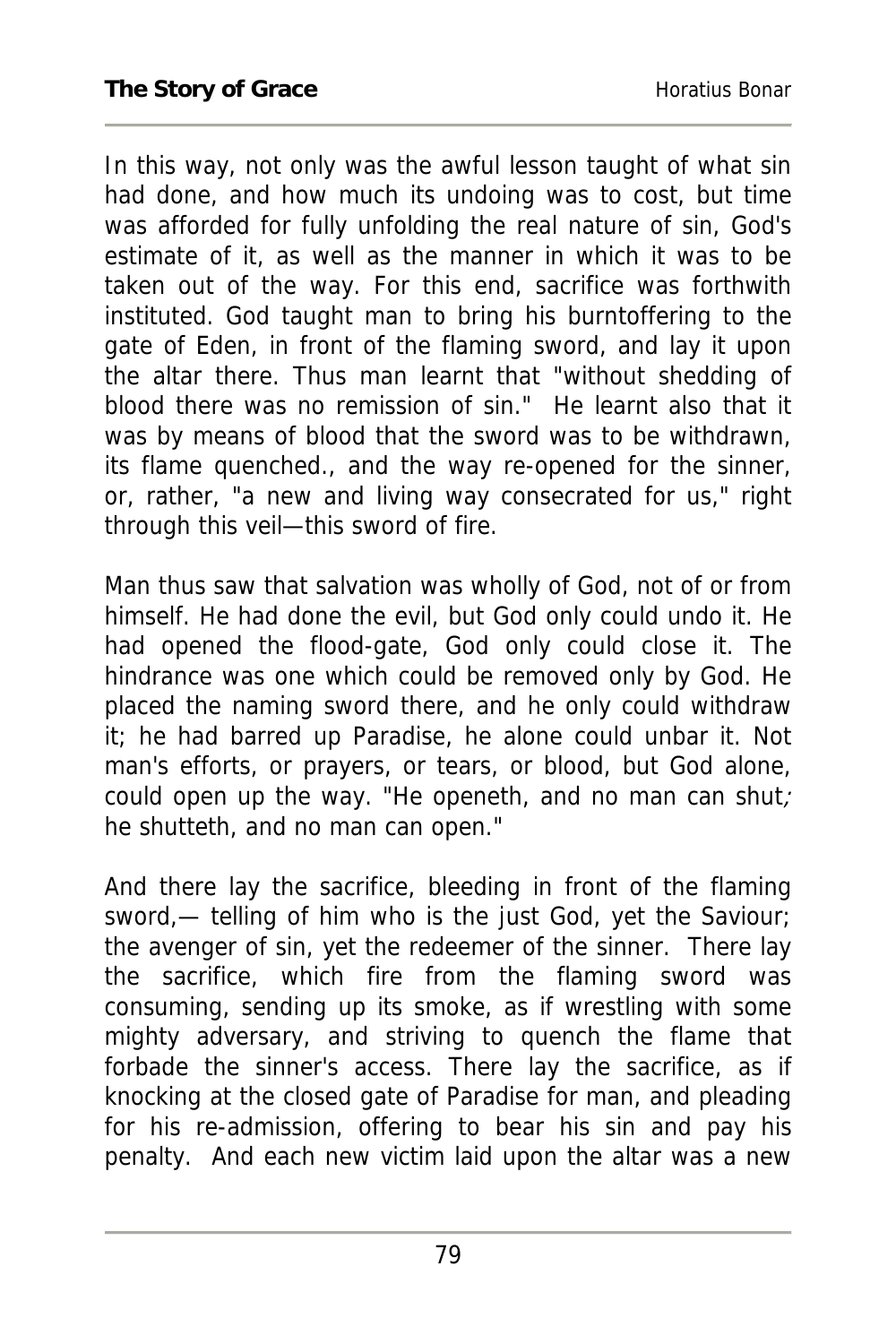knock at that awful gate, a new cry of intercession lifted up in man's behalf.

During four thousand years that cry continued ascending from many altars. Yet the gate opened not. The sword still waved, the veil still shut out the holiest from man. For "it was not possible that the blood of bulls and goats could take away sin." (Heb. 10:4) A nobler sacrifice was needed, and richer blood must flow.

At length the flame went out, the sword departed, the "veil was rent in twain from the top to the bottom." The better sacrifice had been found, towards which all the others pointed forward. The better blood had been shed, the blood of the Lamb of God, "the Lamb without blemish and without spot, who verily was foreordained before the foundation of the world, but was manifest in these last times for us." (1 Peter 1:19) The only-begotten of the Father, the eternal Son, had taken flesh, and laid himself upon the altar to bear the stroke and receive the fire into his own bosom. God spake and said, "Awake, O sword, against the man that is my fellow." (Zech. 13:7) The sword awoke. It smote with fiery edge this divine sacrifice, but, in so doing, it was quenched. The blood which it drew forth from the victim quenched the flame. The hindrance of four thousand years was now removed, and the way into the holiest thrown open to the sinner.

That way stands still open. The sword has not returned to its place, nor the veil been mended or restored. Nay, more, that way has been sprinkled with blood, and made safe for a sinner to tread upon. Nay, more still, that inner sanctuary has been also sprinkled with blood, so that a sinner may go in and worship there with safety to himself, and without defiling the sacred floor and walls. Nay, more still, there is a mercy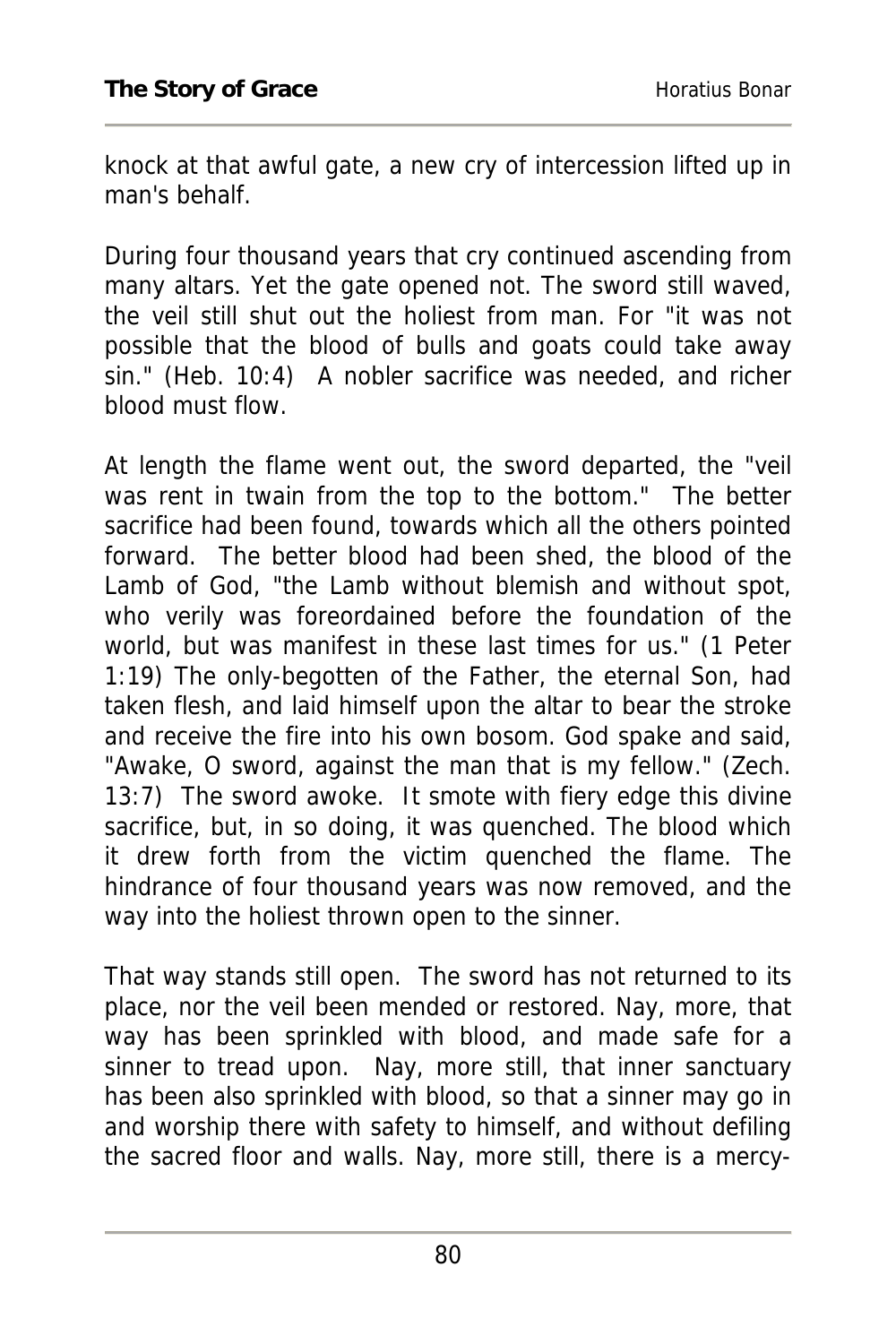seat within, a throne of *grace;* and on that mercy-seat the Son of God is sitting—Jesus of Nazareth, the woman's seed, the conqueror, the man with the bruised heel, our kinsman, our brother, who took flesh for us. "He has led captivity captive; he has received gifts for men, even for the rebellious, that the Lord God might dwell among them."

What more can any sinner need to assure him of a welcome? Are we satisfied that the sword is removed, and the veil rent? Then let us go in. Are we satisfied that the way has been opened, and the blood sprinkled, so as to make it safe for us to enter? Then let us go in. Are we satisfied that there is a mercy-seat, that Jesus is there, and that he has done enough to secure our acceptance? Then, though the chief of sinners, let us go in. "Let us come boldly to the throne of grace, that we may obtain mercy and find grace to help in time of need." "Having boldness (that is, liberty to come without fear or doubt) to enter into the holiest by the blood of Jesus, by a new and living way which he hath consecrated for us, through the veil, that is to say, his flesh; and having an high-priest over the house of God; let us draw near with a true heart, in full assurance of faith, having our hearts sprinkled from an evil conscience, and our bodies washed with pure water." (Heb. 10:19-22)

"But am I to go in just as I am?" Yes. In what other way do you propose to go? Are all these gracious preparations which God has made, by the sprinting of the blood and the erection of a mercy-seat not enough? And, if not enough, what would you add to them? When the Holy Spirit opens your eye to see the warrant of entrance, does he reveal something new to you, something not contained in what the Son of God has done? Or is not his object and his office to shew you that as your only warrant, and to keep you from seeking elsewhere,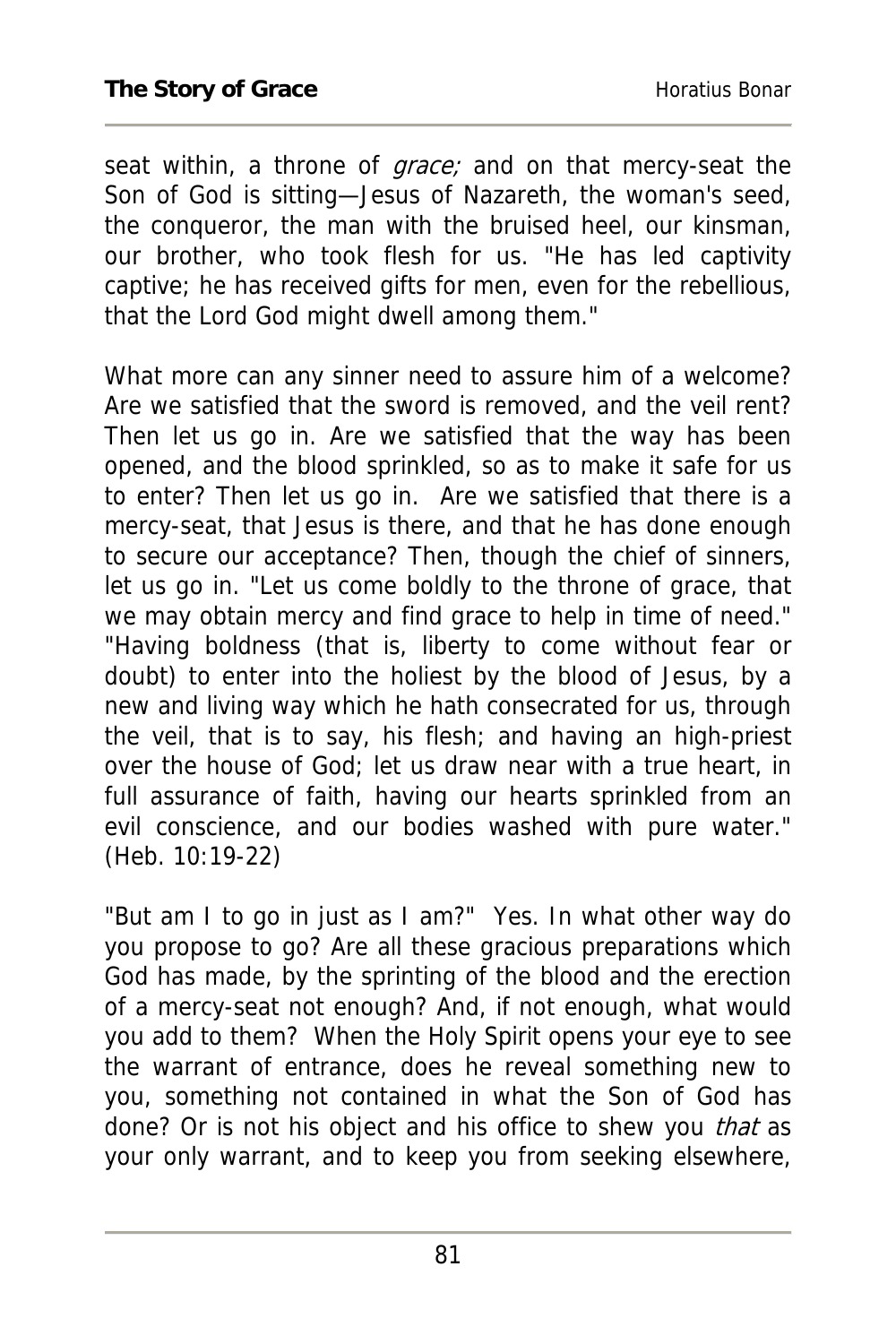either within or without, for any other? Does he not open your eyes to see that the work of Christ takes for granted that you are just what you are, and nothing else? And that, if there is not enough to invite you in just as you are, your case must be for ever hopeless; unless there should come a second Saviour to complete what you seem to suppose the first has left undone?

"But my sins! They are crimson. They rise mountain-high." Yes, it is even so. They are ten thousand times worse than you imagine them. But shall this bar your entrance? For whom was that mercy-seat erected? For those who could plead fewest sins,—sins less dark than others? No.

That you will not say. The number of your sins, the blackness of your guilt, only makes it the more suitable for you, and ought to lead you to prize it the more.

"But a soul, guilty like mine, would defile that holy place. These feet would stain its pure pavement—this breath would pollute its air." Nay, but look. See that blood that is sprinkled on its floor and walls. That makes them impervious to defilement. The guiltiest sinner may come in, and still there will be no defilement so long as that blood is there. It cannot be to cleanse that sanctuary that the blood thus lies upon it. The place is holy. It must be to prevent defilement from the sinner who enters. And this it does completely.

"But will it not dishonour God to admit and welcome such as I am?"

Nay, it will not. He has provided for that. He has made it a righteous thing to receive you; and how can that which is righteous dishonour him? But more than this. The only way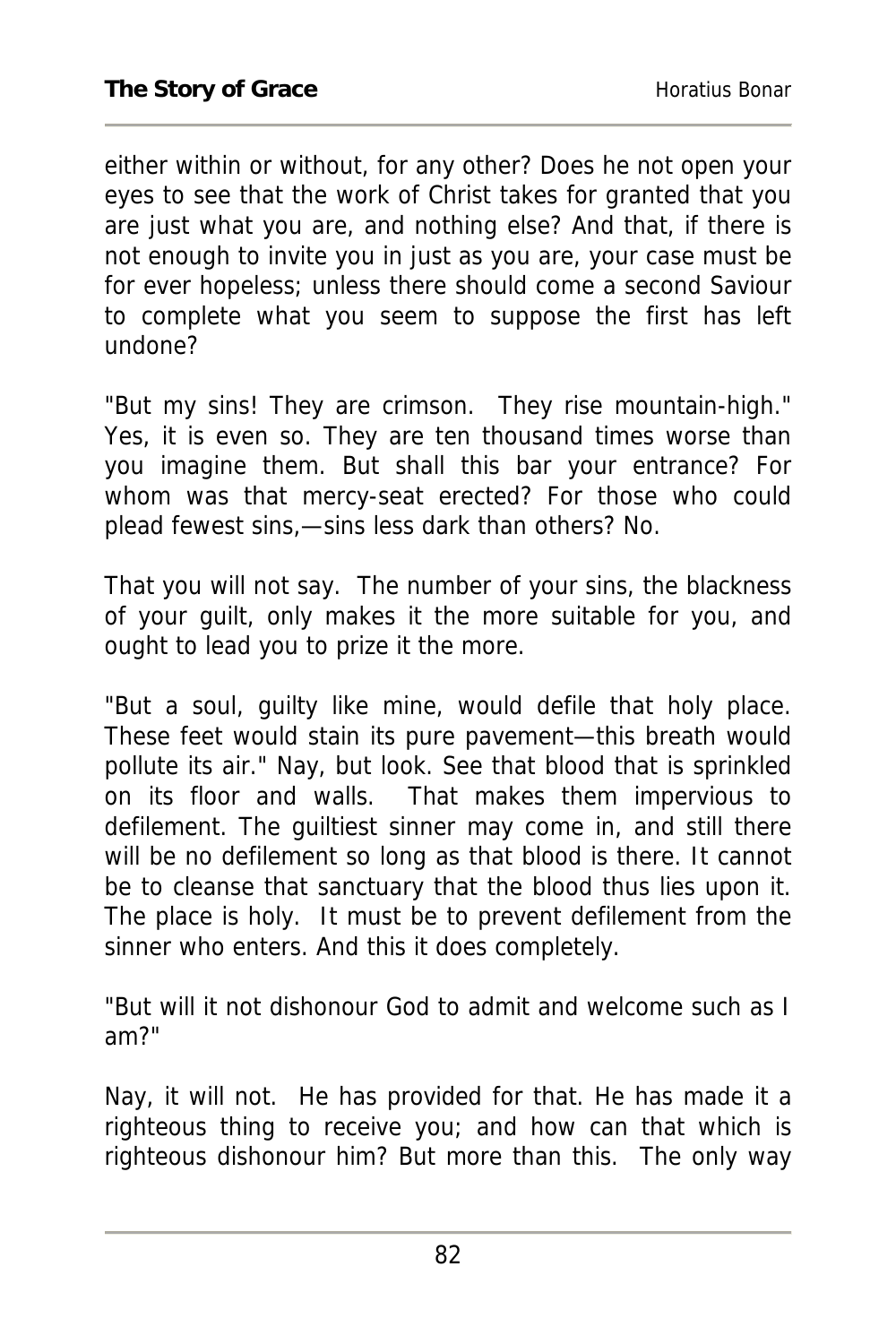in which he can get glory from you is just by your coming and being forgiven. You cannot glorify him in any other way. You are shut up to this. Your refusal to come dishonours him; but your coming honours him. What strange, yet what blessed tidings, we bring you, when we tell you that the only way left for you to glorify God is by coming at once to him, and being received into his family as a son!

"But my hard and stony heart! so insensible, so impenitent! how can I venture in with it, as it is?" What! And is not He who sits upon that mercy-seat exalted a Prince and a Saviour to *give repentance?* How can you then think of standing without? Besides, what will *waiting* do for you? Will remaining outside soften your heart or produce repentance? You know it will not. So that if there be peril and presumption in venturing in, there is far more of these in standing without.

Will you not then at once go in? All things are ready. The sword no longer guards the way. Paradise—Paradise lost is again thrown open to you. The sanctuary of God, with its unfolded gate, stands ready to receive you. A rent veil, a consecrated way, a sprinkled mercy-seat, a gracious highpriest—all these, with one voice, beckon you in without delay. And are the wastes of earth better than the bowers of Paradise, or the house of your God?

And see the symbols of redemption already set up in Paradise as they were afterwards in the temple. See the cherubim far within, yet not out of sight. They are the types of ransomed men, visible pledges of a redeemed creation. Adam, looking at them, would read in them the assurance of his own entrance upon the inheritance, in due time. They told him that he was one day again to be where they now were. They were placed on the very spot where he had lately been: and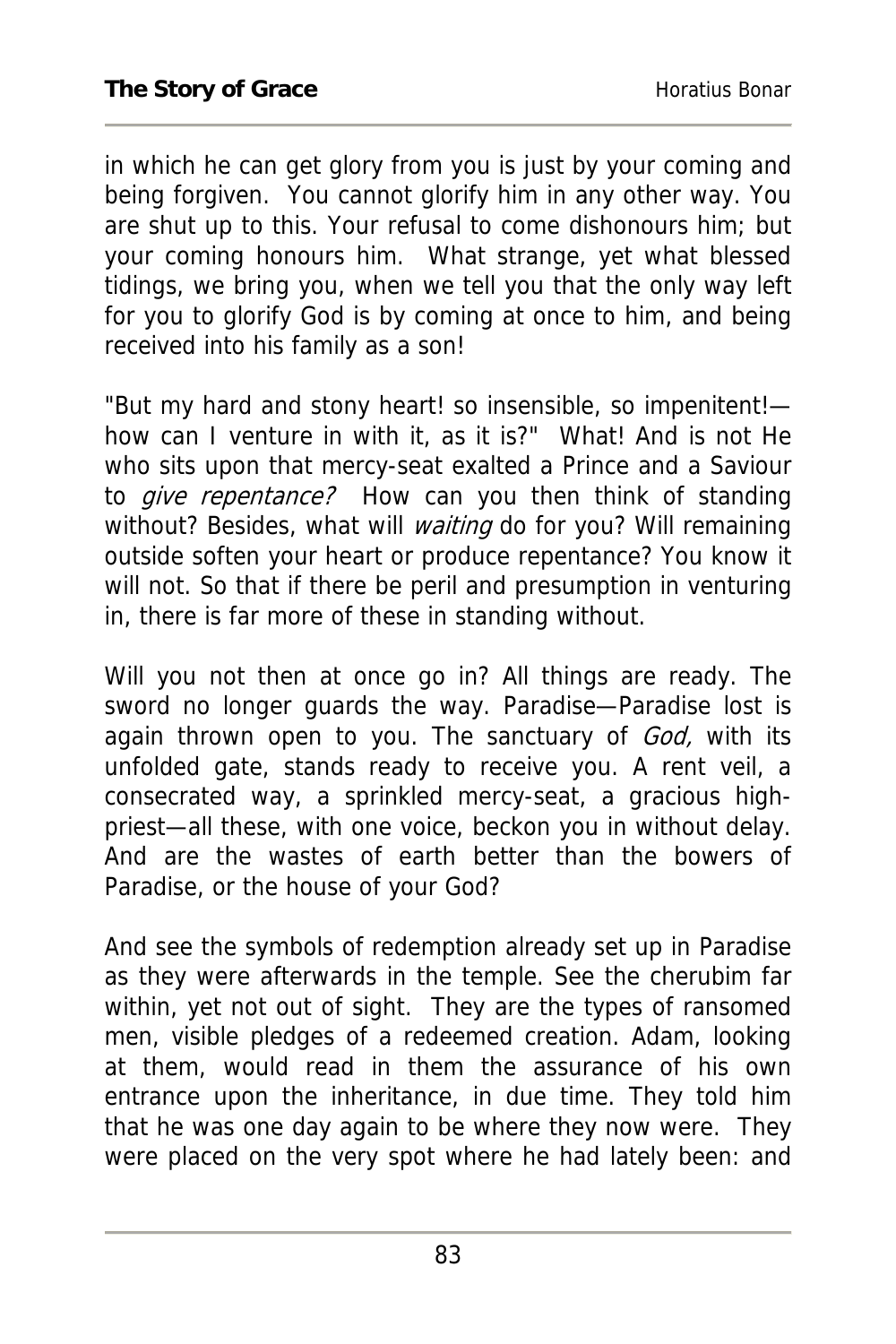thus they announced to him the certainty of his re-entrance, when the hindrances were removed and the naming sword withdrawn.[13]

And would not that bright symbol draw the eye of Adam, and awaken in his heart unutterable longings after the inheritance? It would make him weary to be there; and earnestly to desire the time when Paradise should be restored to him and he to Paradise. "How long, O Lord?" would be the burden of his daily prayers. "Come quickly thou seed of the woman, thou opener of the gates of Eden, thou conqueror of the serpent and the serpent's seed." It would give him more truly to feel as a stranger and a pilgrim—one who was weary of earth and sin, and who was "hasting to the coming of the day of God," when all things should be made new.

Reader, and specially young reader, wilt thou now take one closing message? I speak to those who are still aliens from God. It is a hard and thankless task to which thou art setting thyself,—to build for thyself a home in the wilderness, where thou mayest enjoy life while it lasts, and forget the bleak wastes that surround thee. There is no peace for thy soul in scenes where God is not. Apart from him, life is not life, but utter death. Out of him all joy is madness; and in the midst of it the heart is oppressed and unsatisfied. Thy very being seems withered and hollow, even when mirth is flushing the cheek, and fond visions of earthly gaiety are luring thee onward. For none of these can heal thy hidden wound. They cannot quench thy soul's thirst or fill its ever-craving void. They soothe no sorrow, they dry up no tears, they knit no broken bonds. They assuage not pain, nor calm the throbbing pulse, nor fence thee in from disease, nor charm away death, nor light up the tomb. In spite of them, the last trumpet shall sound; and thou *shall* hear it, whether in the grave or in the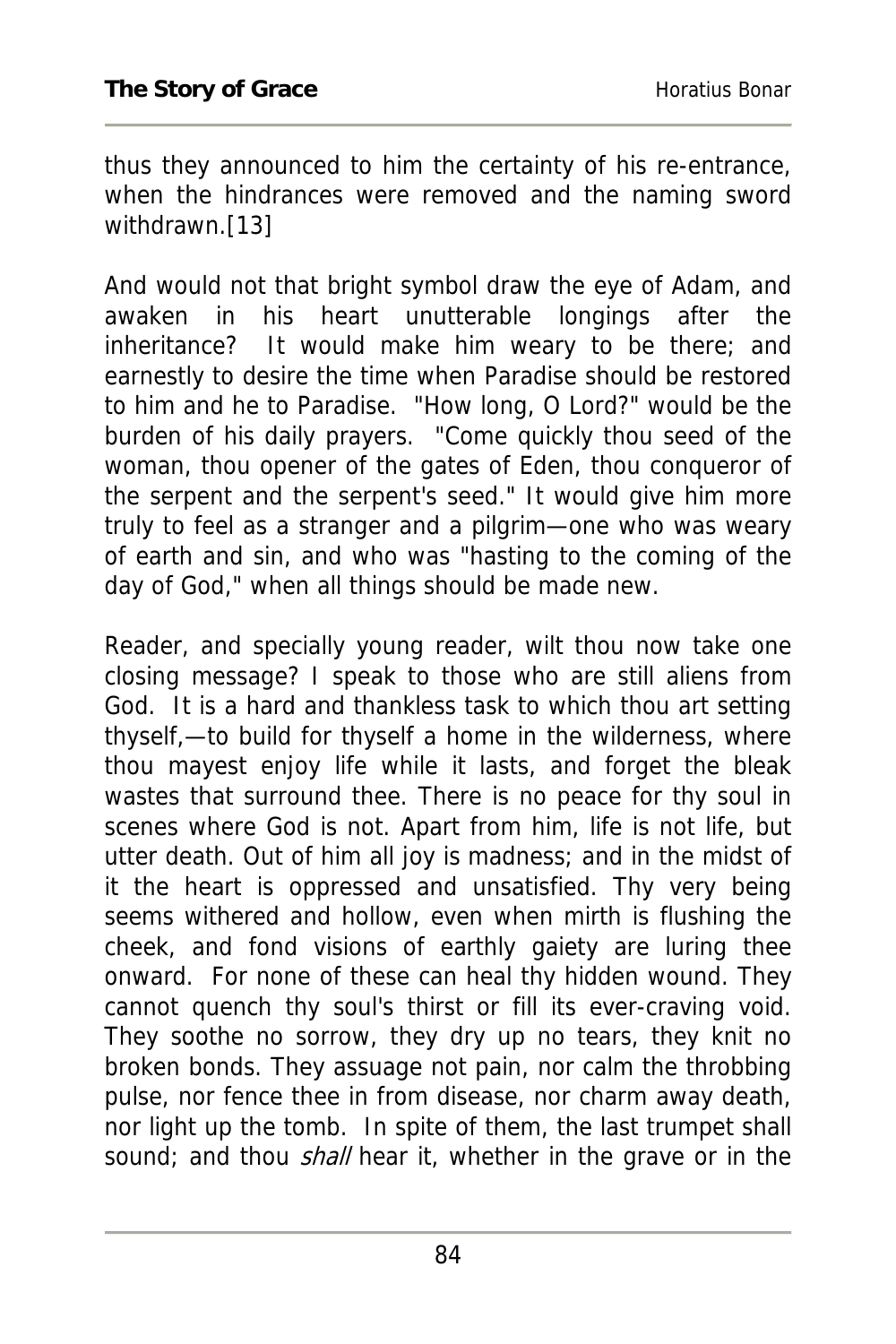midst of thy revelry. And what will pleasure avail thee in that day?

Wilt thou still madly chase these dreams when the end is so certain and so terrible? Wilt thou not leave a world that never satisfied thee, and which is so soon to pass away? Wilt thou not quench thy thirst at the well of living water; for is it not said "Let him that is athirst come?" There is an open Paradise and a tree of life, to which no flaming sword denies yon access; wilt thou not, then, go boldly in? Thou hast heard the wondrous story of the grace of God. It is grace such as would cover all thy sins, soothe all thy troubles, and gladden thee with an infinite joy. It is grace that would provide thee with a rich portion here, and a far richer inheritance hereafter. Wilt thou not then retrace thy steps and seek a home in that bosom whence all that grace is flowing? It will be a home for eternity, from which thou shalt go out no more.[14]

# **CHAPTER 13**

#### **The Two Worshippers**

HENCEFORTH all worship must be carried on outside of Eden; for that sacred enclosure is now forbidden ground. Intercourse between God and man is not to cease; but it is restricted. The close intimacy of the unfallen state,—in which there was no veil, no distance, no interposing medium of communication,—is at an end.

God still permits, nay, commands man, the sinner, to draw near and hold fellowship; but he must stand without. It is only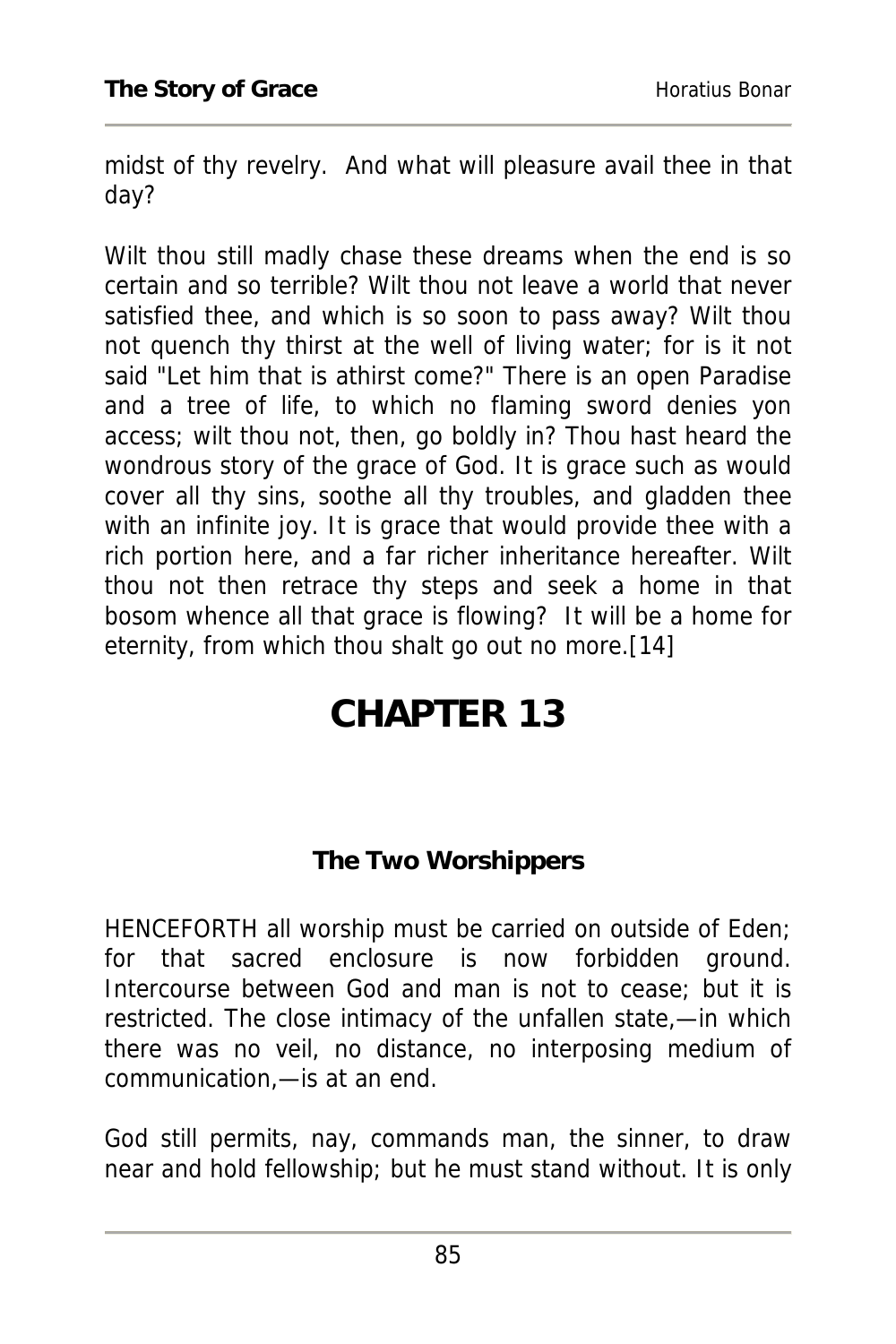the outer court which the worshipper is at liberty to use. All within this is carefully fenced off from his intrusion. He may take his place close to the guarded entrance; he may build his altar under the very gleam of the flaming sword; he may pitch his tent within full sight of the cherubim: but not one step farther, even for worship, is he permitted to take.

Yet permission to worship, in any circumstances and under any restrictions, is a declaration of *grace* on the part of God. Liberty to approach and converse, indicated most distinctly to man the gracious purpose of the divine mind which was now beginning to open. Nothing but free love in God could lead him still to acknowledge man as a worshipper and to accept his worship. It mattered not that there were shadows and distance between. The existence of these was not incompatible with grace. For, simply to be recognized as one who, though a sinner, is yet at liberty to come to God and commune with him on any spot of earth, however far from Eden, is as distinct an assurance of grace as could be given. Nor could Adam fail to understand it as such. Whatever might be the restrictions as to the place and the manner of approach, still, so long as he was at liberty "to come before the Lord and to bow himself before the High God" as a welcome and accepted worshipper, he could not but see that "there was forgiveness with God that he might be feared." (Psa. 130:4)

The method and the medium of communication were, no doubt, new and strange. It was only with blood in his hand that man could draw near. In no other way would God deal with him. But this indicated no reluctance to receive the sinner. It was no withdrawal of grace, nor did it intimate a desire to throw hindrances in the way of the worshipper. Neither did it' imply any uncertainty in man's warrant to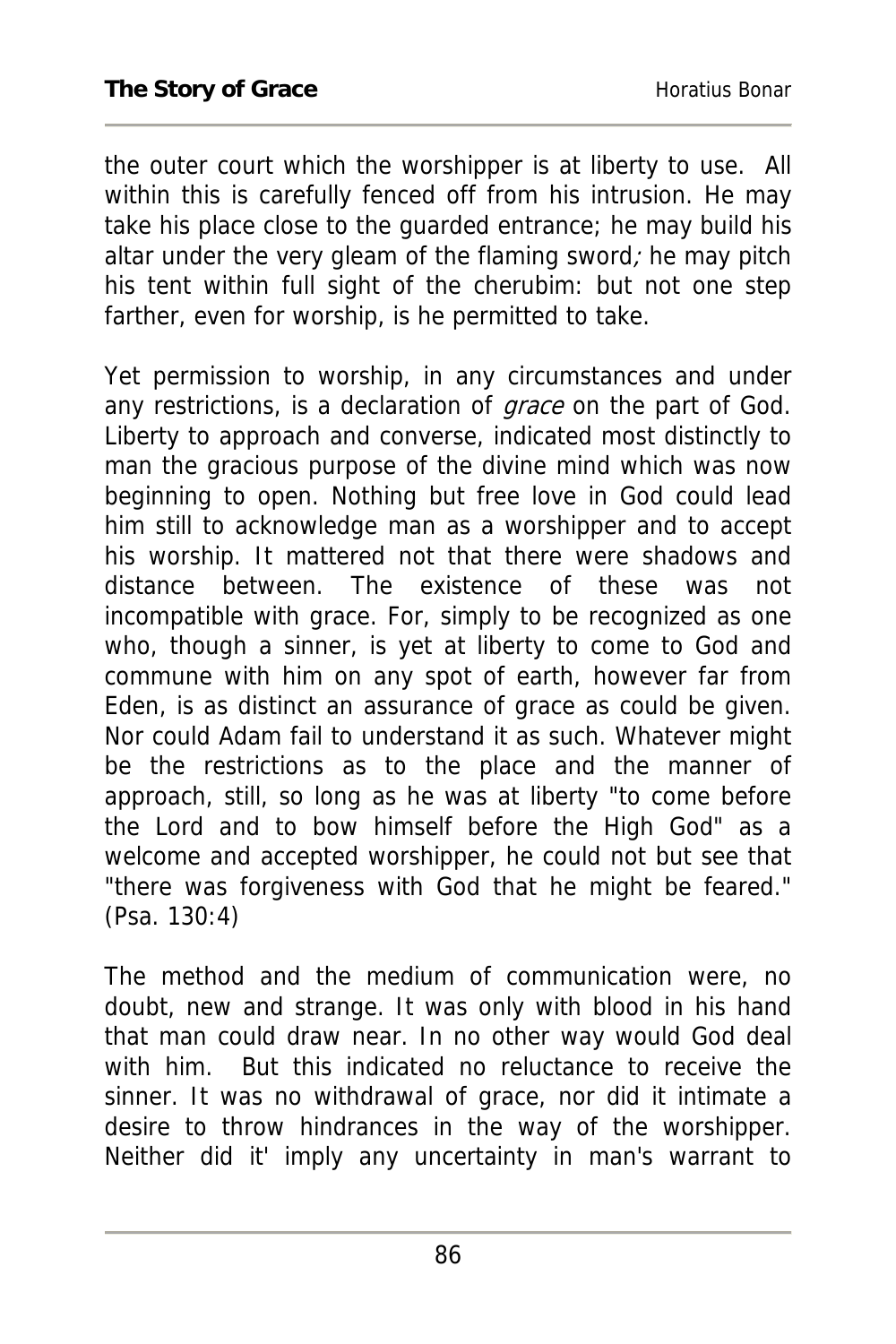approach; nor encourage any thing like doubtfulness on his part respecting his welcome from God, as if grace was hung upon conditions whose fulfilment was still a matter of suspense. Rather the opposite. For while God was pointing man's eye to obstacles of the most formidable kind, he was declaring, at the same time, his willingness to have them all removed; nay, the absolute certainty of his purpose not to rest till they were entirely surmounted, whatever might be the cost, the time, the toil required in the accomplishment of the stupendous work.

Thus Adam worshipped, with Eve, "the mother of all living," the mother of the promised seed. And the Being whom he worshipped outside of Eden, was the same Jehovah with whom he had communed within its blessed shades; only it was now as the God of grace that he approached him. Day by day did he lay his lamb upon the altar in token of his belief that it was only grace that had kept him from the same consuming fire that was devouring his offering; and also that it was through that blood alone that even grace could reach him and the God of grace accept him.

But time went on, and Adam stood no longer alone at the altar. The children whom God had given him came with him. From their earliest years he had doubtless brought them to that place of sacrifice, and instructed them as to its design. They knelt along with him upon the turf, while he praised and confessed and made supplication to the Lord as the smoke of the burnt-offering went up to heaven, or fell in wreaths over the trees of Eden. There seemed to be but "one lip" and one heart, even as there was but one family and one altar. This, however, was not to continue long. The children grew up, and a strange difference began to manifest itself. Hitherto there had seemed to be but one worshipper; now there were two, and these at entire variance with each other, as if there were two Gods, diverse in character, to whom they were paying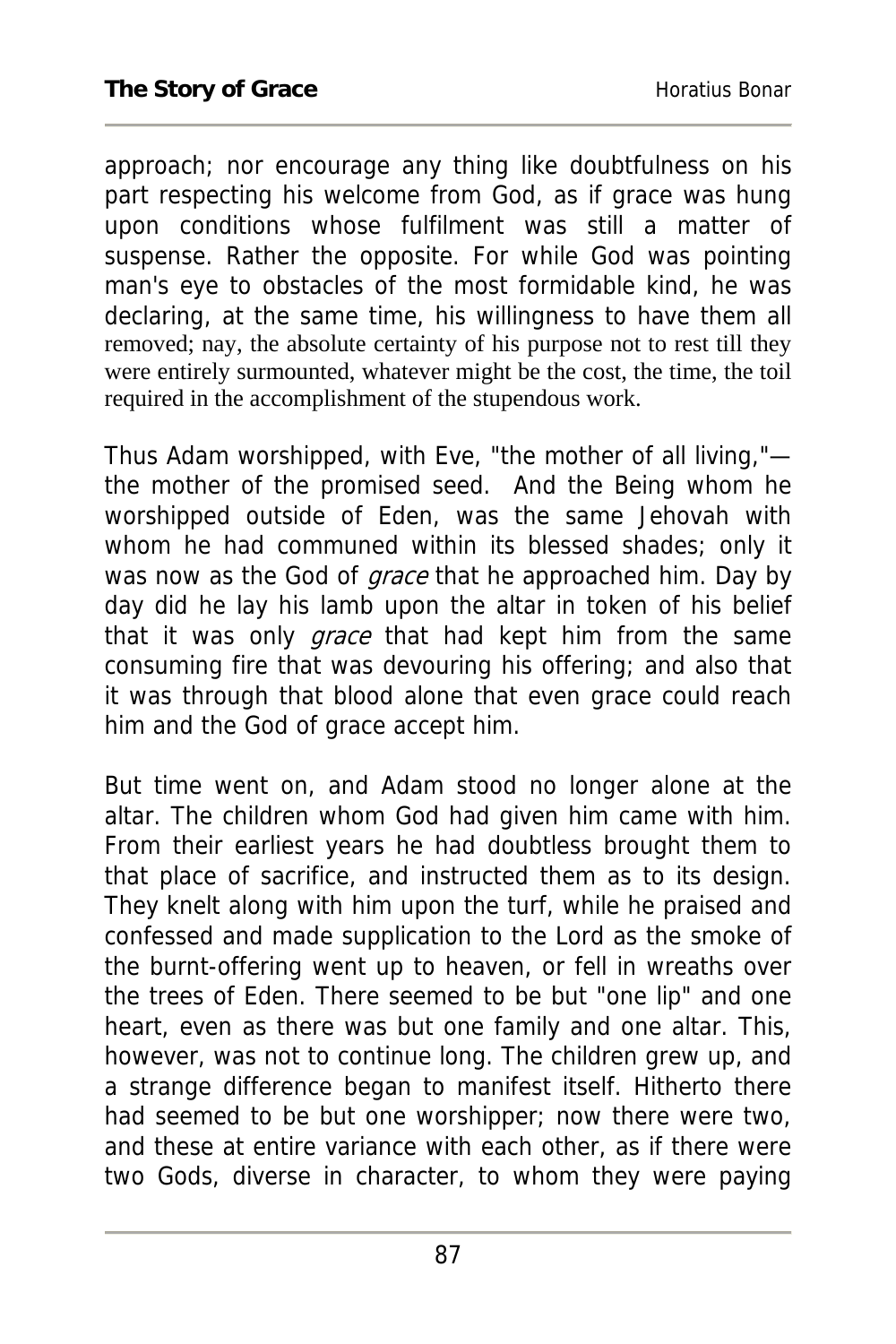their homage. Let us look at these two worshippers, and mark the difference between them. It is evidently on no minor point that they differ, and that the views which they entertain, both of God's character and their own, are opposed to each other as noon is to midnight.

One thing strikes us much in this narrative respecting Cain and Abel. In them the two great divisions of Adam's race begin to shew themselves: the seed of the woman and the seed of the serpent. Very quickly, indeed, has this separation taken place. It arises in the first generation, in the first family. The first man born of a woman is a child of the devil, one of the serpent's brood. This difference is not between two neighbours, or friends, or distant kinsmen, but between two brothers: born of one mother,—of that very woman to whom the promise was made; born within sight of Eden, and with no example of abounding iniquity to mislead and corrupt.

This difference is not one of birth. By nature they are the same, begotten in the likeness of their fallen father; not like him, in the image of God. In Abel, however, we see a monument of divine power, a specimen of the Holy Spirit's work, a trophy of Jehovah's sovereign choice. It is not the first-born, but the younger, that is chosen; 'the last is first, and the first last." "Even so, Father, for so it seemed good in thy sight."

Nor are these two brothers without some points of resemblance even in the things of God. They both profess to acknowledge the same God. They both come to worship him. They bring gifts in their hands. They come to the same altar. They observe the same time and place of worship. In these respects they are the same. But there the likeness ends and the difference begins.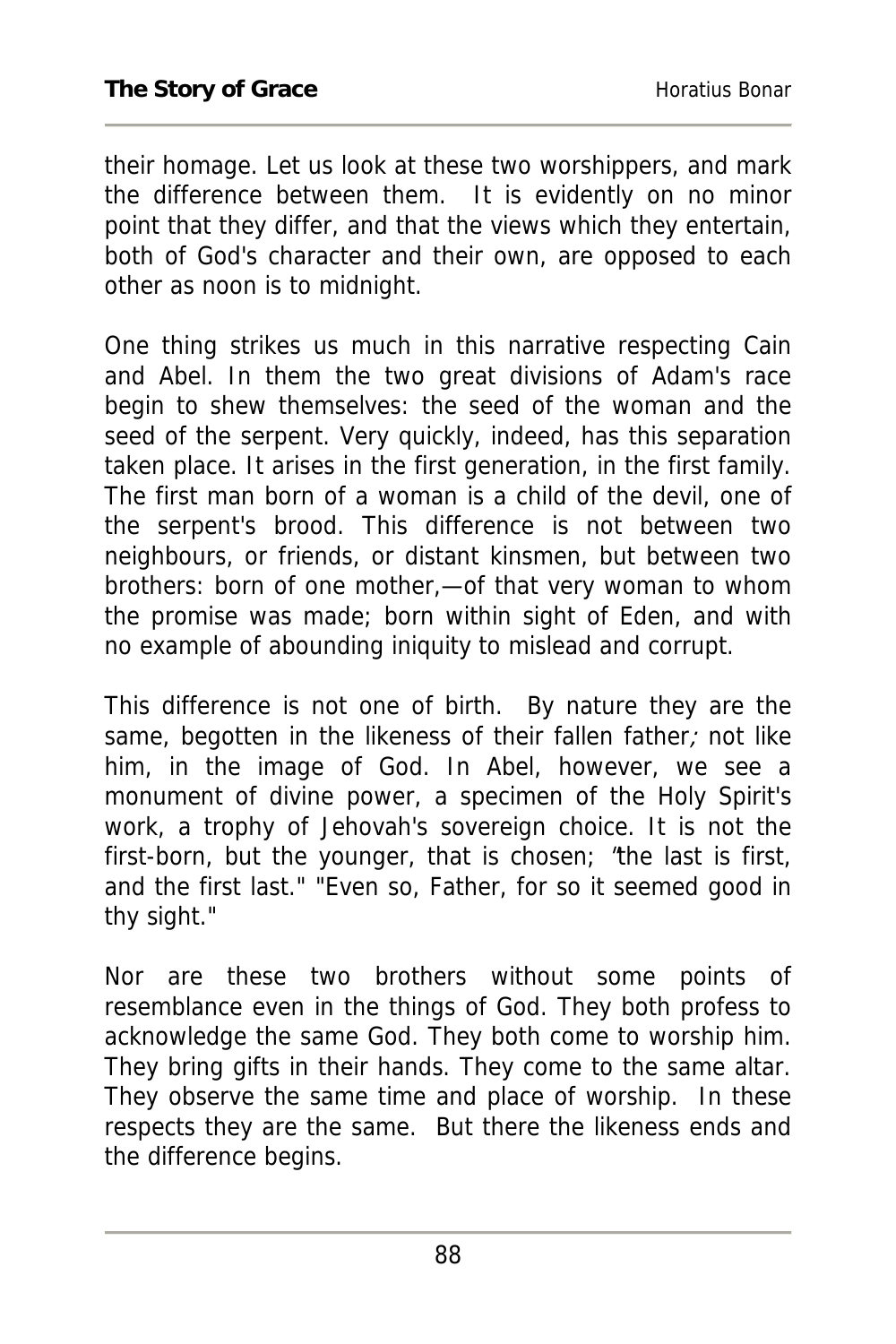In the opinion of the world, these outward features of resemblance are far greater and more important than the points of contrast. Man, in setting up his religion, looks only at the outward and the visible. If he get these he asks no more; nay, he thinks that God has no right to expect more.

"Mouth-honour, breath, Which the poor heart would fain deny, but dare not,"

this is what passes with him under the name of religion! A few prayers and almsdeeds, a reputable life, church-attending decency, "reception of the sacrament"—these are the essential items in the world's religion. But all these items are to be found in Cain's religion, too. The two, indeed, are identical. And if God rejected the worship of the latter, will he accept that of the former? Is the first Cain to be cast off, and his offspring acknowledged and welcomed? No. God seeth not as man seeth: nor does he take the test of earthly balances, which can only weigh the visible and the external. He uses the balances of the sanctuary. And "the things which are highly esteemed among men are abomination in the sight of God." Man's religion has no more resemblance to God's religion than have the sands of the desert to the groves of Eden. But let us mark more minutely the difference between the two worshippers.

1. Abel comes as a sinner, as one who had naturally no right to come, and who could present no claim for acceptance arising from any thing about himself. Cain comes simply as a creature, as one who had a right to approach the God that made him. There is no acknowledgment of sin upon his lips or in his hand. He knew how his father had come before he fell; and he is resolved to come in that very way again. Confession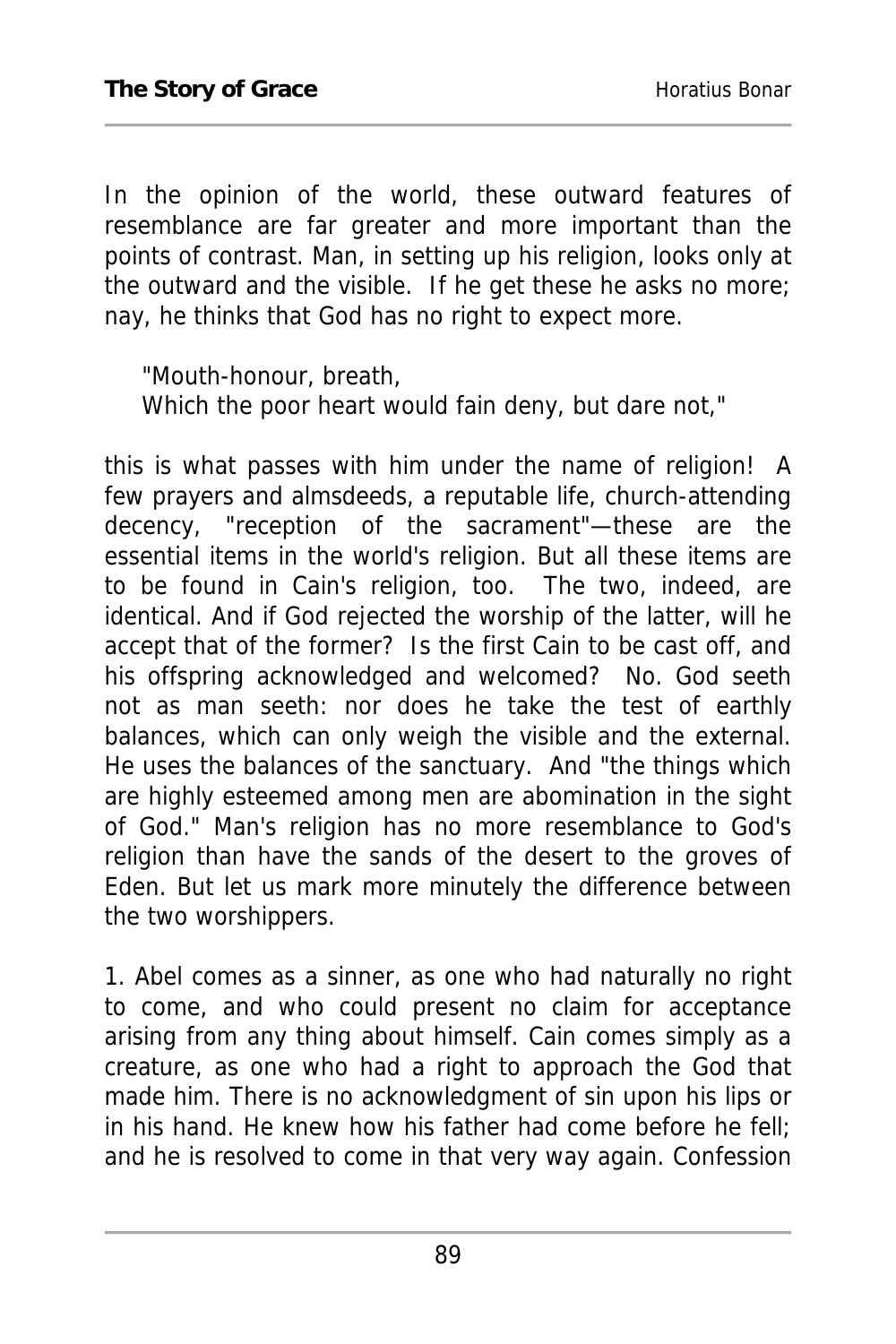of sin he will not stoop to. His desert of wrath he will not own. Yet still he comes to God. He does not think this unnecessary. Nay, perhaps he thinks it right and seemly. He must have a religion,—but the "religion of nature" is all that he will consent to. A recognition of God as Creator, and of himself as creature, he is willing to make; but no more. God's right to homage he admits; and he feels, perchance, a pride, it may be a pleasure, in rendering that homage. The favour of God he sees to be desirable, and he is willing to part with some of his substance to purchase it. But he will not stoop to confess that he has done aught to forfeit that favour. He will not approach God as one who has deservedly lost it. If God will receive him as a creature, and his gifts as thankofferings for favours bestowed, he will come; for by these gifts he thinks to keep himself from being wholly a debtor to God. But he will not come save in some such way. In a very different way does Abel draw near. He feels that it is only as a sinner that he can come; and that it is only in that character that God can deal with him or he with God. He does not hide or palliate his guilt. He does not cast the blame upon others, or upon his own circumstances, as if he could not help sinning. He does not accuse the law of being too strict, or the lawgiver of being too severe. He comes as a sinner, laying the guilt on no one but himself. The Holy Spirit has taught him what sin is, so that he has learnt to abhor himself because of it. Yet that same Spirit has taught him that God "receiveth sinners," who come to him as such. And therefore he comes. All that he knows about himself is that he is a sinner; yet, having "known and believed" that story of grace which God taught his father when he sinned, he does not stand afar off, but draws near at once, attracted and emboldened by the grace which that story reveals. That grace he sees to be as sufficient as it is suitable.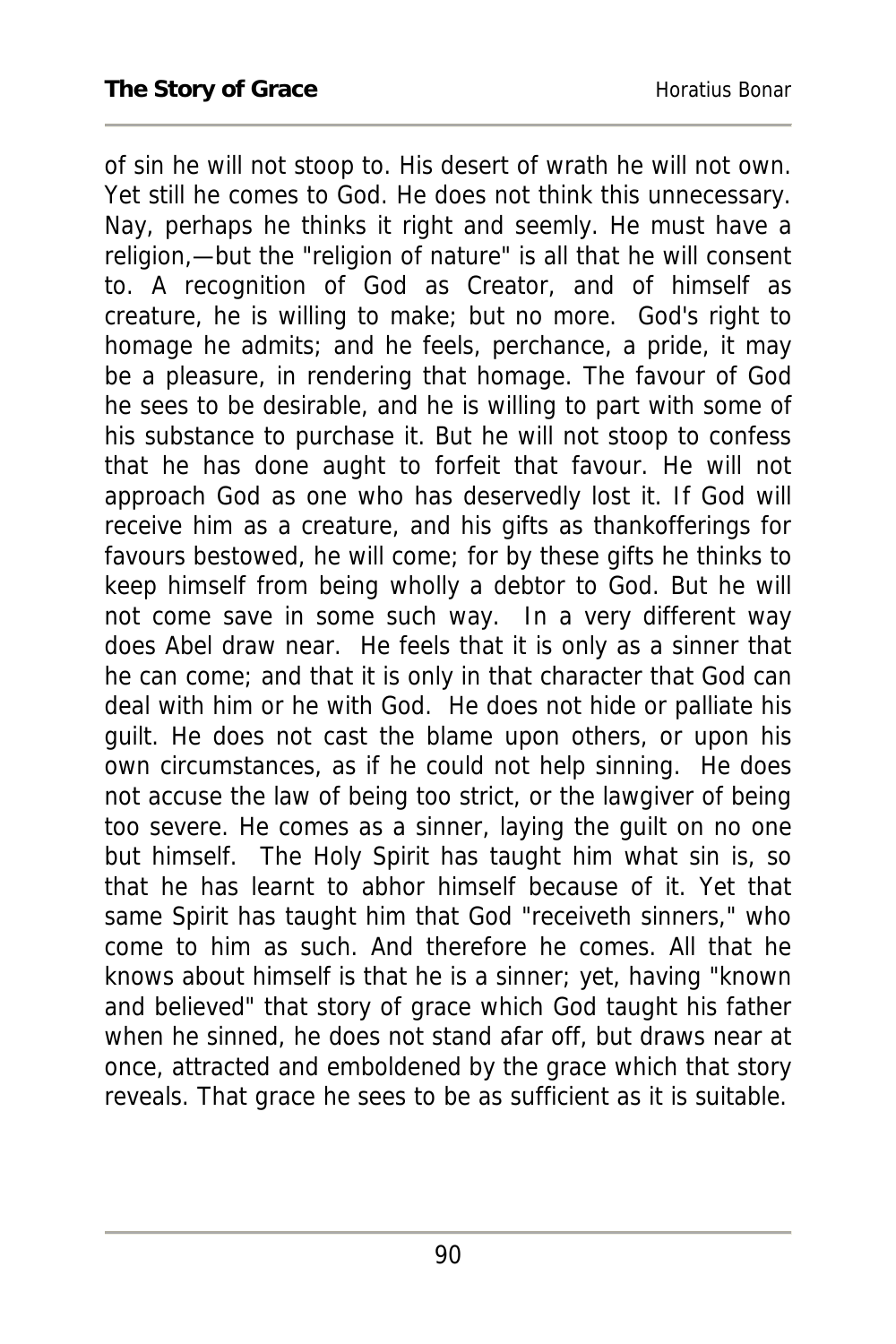2. Abel comes acknowledging death to be his due; for he lays his bleeding lamb upon the altar. Cain will not own this, and brings but the fruit of his garden as his gift. There is nothing that betokens death in that which he brings; for he denies that death is his due. Possibly his offering might be as valuable in itself as Abel's. It would cost more toil; for it was gotten by the sweat of his brow in tilling the ground. Yet there was no death acknowledged in it; and therefore no acceptance either for his gift or for himself. For so long as death was not acknowledged as the wages, of sin, grace could not flow out. Grace takes for granted the infinite evil of sin, and that nothing short of death is its due. With the man that will not own this, grace refuses to deal. He may own that he is a sinner; but unless he owns that he is such a sinner as is totally unworthy of life, grace turns away. Not that there is not grace enough even for him; but he is shutting it out: he is doing that thing which would make it dishonouring to God to extend it to him; he is putting himself in a position, and taking to himself a character, in which grace cannot recognize him.

It was as one deserving of death that Abel came, as one who felt himself under the sentence, "The soul that sinneth, it shall die." He brought with him the visible symbol of this in the lamb which he laid upon the altar. Thus he was saying, each time he brought it, "I deserve to die; for death is the wages of sin—nothing less than death; either I must die or another must die for me: if I die, then I am shut out for ever from God, for the dead cannot praise him; if another die for me, then it is just as if I had died and borne the curse myself; in that case I am set free, and allowed to come to God as if the whole penalty had been paid or had never been due. Let this death then, which I bring, stand for my death, and let that curse which was my due pass over to this substitute." Thus it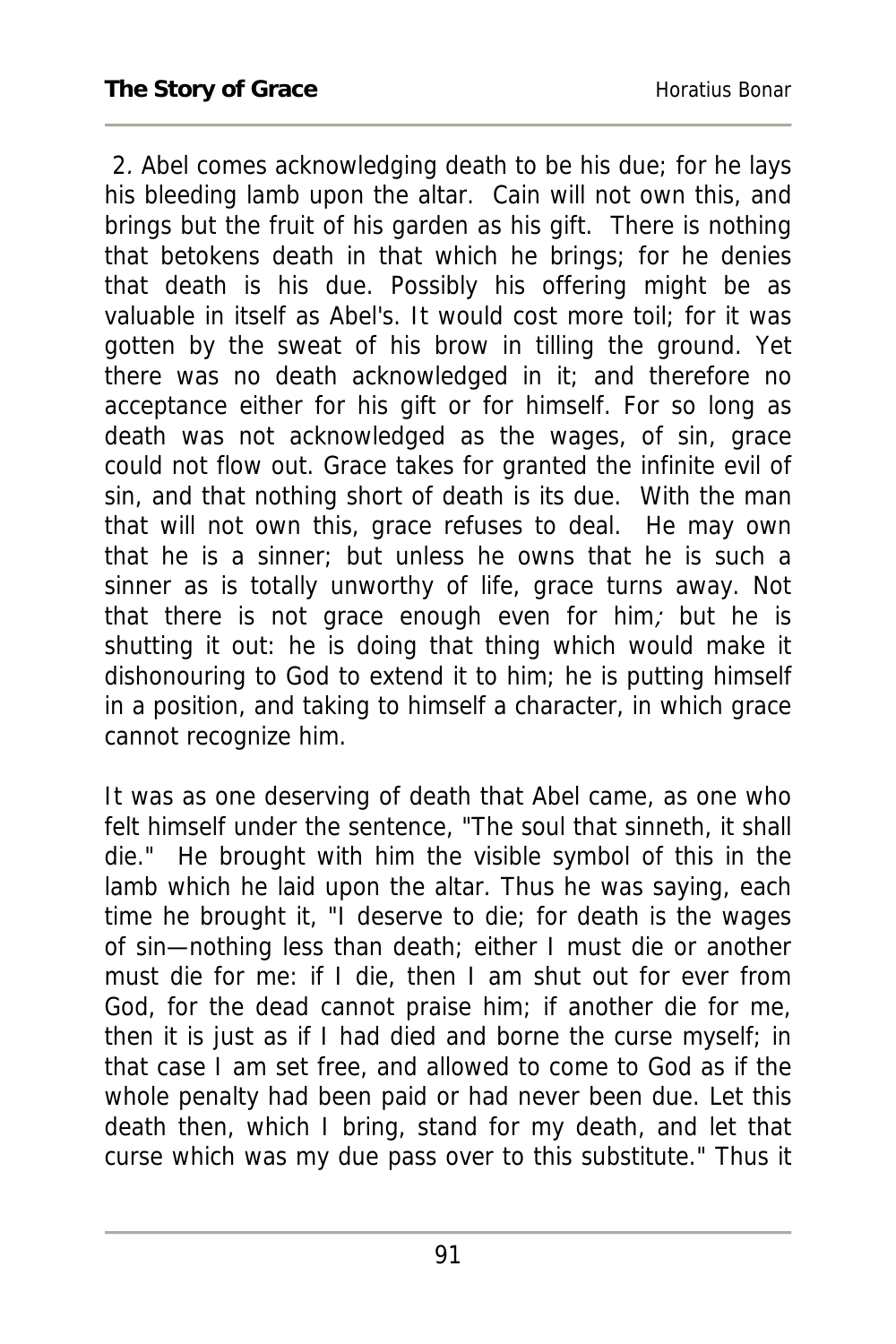was that Abel took God's estimate of sin and its penalty; and thus it was that he took God's method of atoning for that sin and paying that penalty. His conscience was pacified; his soul found rest in God.

He saw that this death was the channel through which grace was flowing to the sinner, and that it was by taking his place as one whose desert was death that grace was to flow to himself.

Is this the place we are taking, the footing upon which we are seeking to stand before God? No other will avail us. A less humbling one may suit our pride and self-righteousness, but it will secure only rejection from God. It is to this that the Holy Spirit is seeking to bring us when he "convinces of sin." For it is thus that he shews us what sin is, and what are its wages. It is thus that he brings us to the experience of him that said, "I acknowledged my sin unto thee, and mine iniquity have I not hid. I said, I will confess my transgressions unto the Lord; AND THOU FORGAVEST THE INIQUITY OF MY SIN." (Psa. 32:5)

3. Abel comes with the blood in his hand. There is no blood seen on Cain. Perhaps he thought it unnatural as well as unnecessary. He might point to the stream of blood from Abel's lamb, and contrast it with the beauty of his own fruitoffering which no blood disfigured. He might scornfully contrast the struggles of the suffering lamb with his painless and more attractive offering. He might perchance, like many a modern pretender to reason, thank God that his was not a religion of blood, whatever his brother's might be. He, at least, was not adding to creation's sorrow! His religion was too rational, too pure, to admit of that!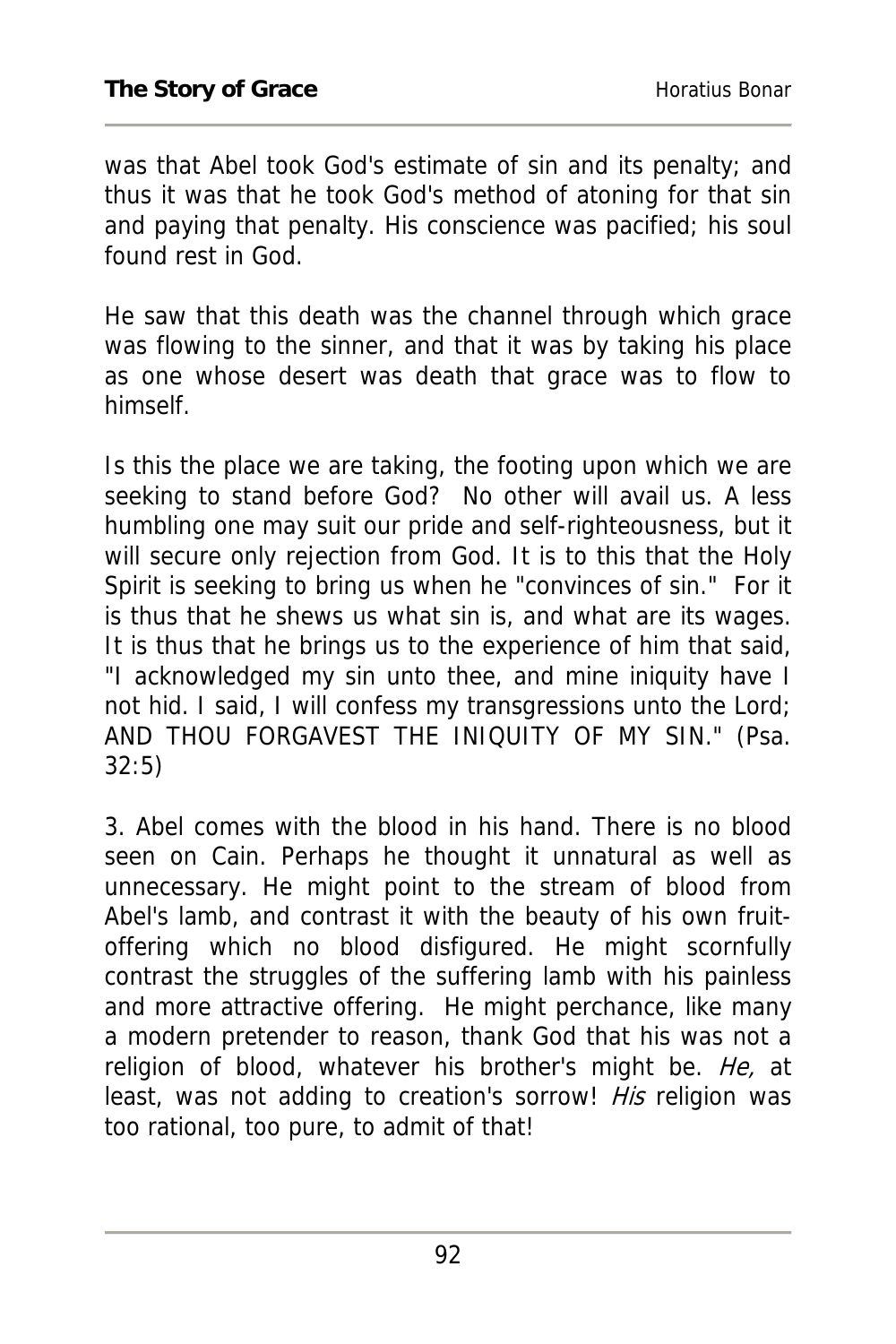Yet it was just the want of that blood that was the cause of his rejection. Whatever man may say, yet God will accept nothing which the blood has not consecrated. It would be defilement to do so. The blood is the only thing that can fit a sinner for going near to God. "Without shedding of blood there is no remission." That blood can cleanse even a Cain, and secure his acceptance, if he will but make use of it. But if he undervalue it, if he trample on it, then rejection must be his doom. The blood that would have cleansed him, will condemn him for ever.

Abel took the blood and stood before God on the spot where it was flowing. The Holy Spirit had taught him its meaning. It is the blood that gives him peace, that cleanses, that heals, that emboldens him to come to God without a sense of guilt upon his soul. It is the blood that purges his conscience from dead works to serve the living God; for it is this that tells him of wrath laid on a substitute and for ever passed away from himself.[15] He sees that this is God's way of saving him; and he is content with it. He desires no other. He finds the stream of free love pouring itself along this crimson channel, and he pitches his tent upon its banks. He asks no other dwelling save that, beside which this "river of God" is flowing.

4. Abel comes resting on the promise,—the promise which made known the riches of divine grace, and invited the sinner to draw near. He could not venture without a promise; but that which God had given was enough. It revealed enough of God to quiet every fear. Had it not been for that promise he could not have come; nay, he would have fled away: but with words of grace such as these he can come "with boldness;" he can "draw near with a true heart, and in the full assurance of faith." Viewing that promise in connexion with the sacrifice on his altar, he gets a glimpse of the coming Deliverer, and of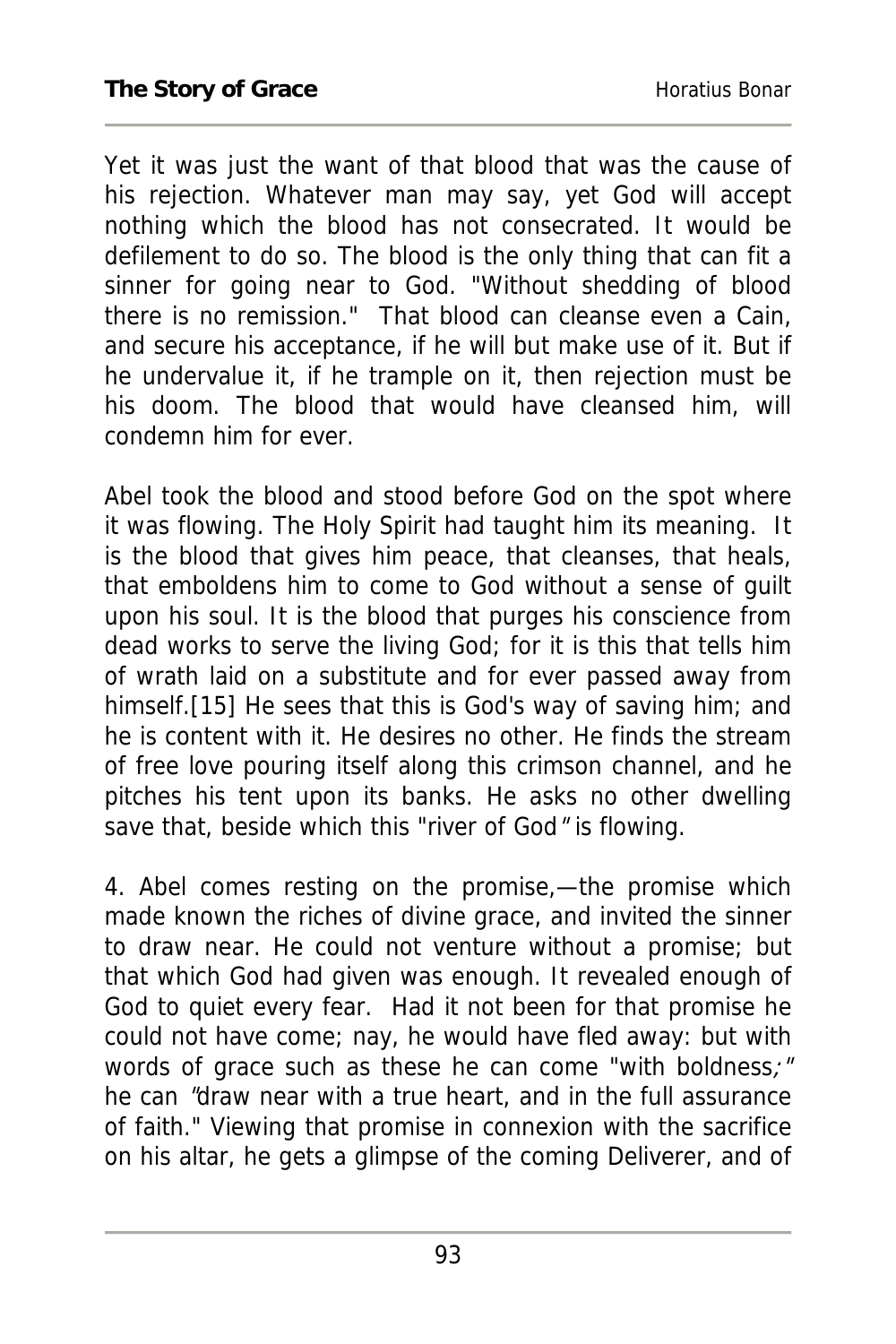the love which he is to bring fully into view. His eye passes along the ages till it rests on the true seed of the woman, the better sacrifice. He recognises the bruised heel; and in it the conqueror of Satan. In the promise he discerns the grace; in the sacrifice, the way in which the dispensing of that grace becomes an act of righteousness. And keeping his eye on these two things thus placed side by side, he is confident before God, and can lift up trustful hands even to the Holy One who hates iniquity.

To Cain the promise is nought. He acts as one that needs no promise and no grace. He comes without an invitation; nay, such a thing is an incumbrance in his estimation, for it takes for granted what he is by no means willing to admit, that he needs a promise and must be a debtor to grace alone. He acts as if he could invite himself; nay, as if he could be his own Saviour; or, rather, as if he did not need a Saviour at all.

What is this promise in our eyes? What is the value we put upon it? Is it that in which the free love of God is wrapt up, and on which it is inscribed in glowing characters? Is it this that attracts us, that assures us, that gladdens us? Does it rebuke all fear and awaken all confidence? Is it to us like the Lord's own gracious voice, "Come unto me and I will give you rest?"—"Him that cometh unto me I will in no wise cast out?" Is this the staff on which we lean as we pass in through the veil into the holiest?

What, then, was the *chief* difference between these two brothers? It comes to this. The one believed the story of grace, and the other disbelieved it. We have seen several shades of difference, but they each involve this. Abel's whole religion rested upon this grace, and not one of his religious acts has any meaning apart from this. Cain's religion was totally unconnected with grace; nay, it denied it, and proceeded independently of it. Such was the chief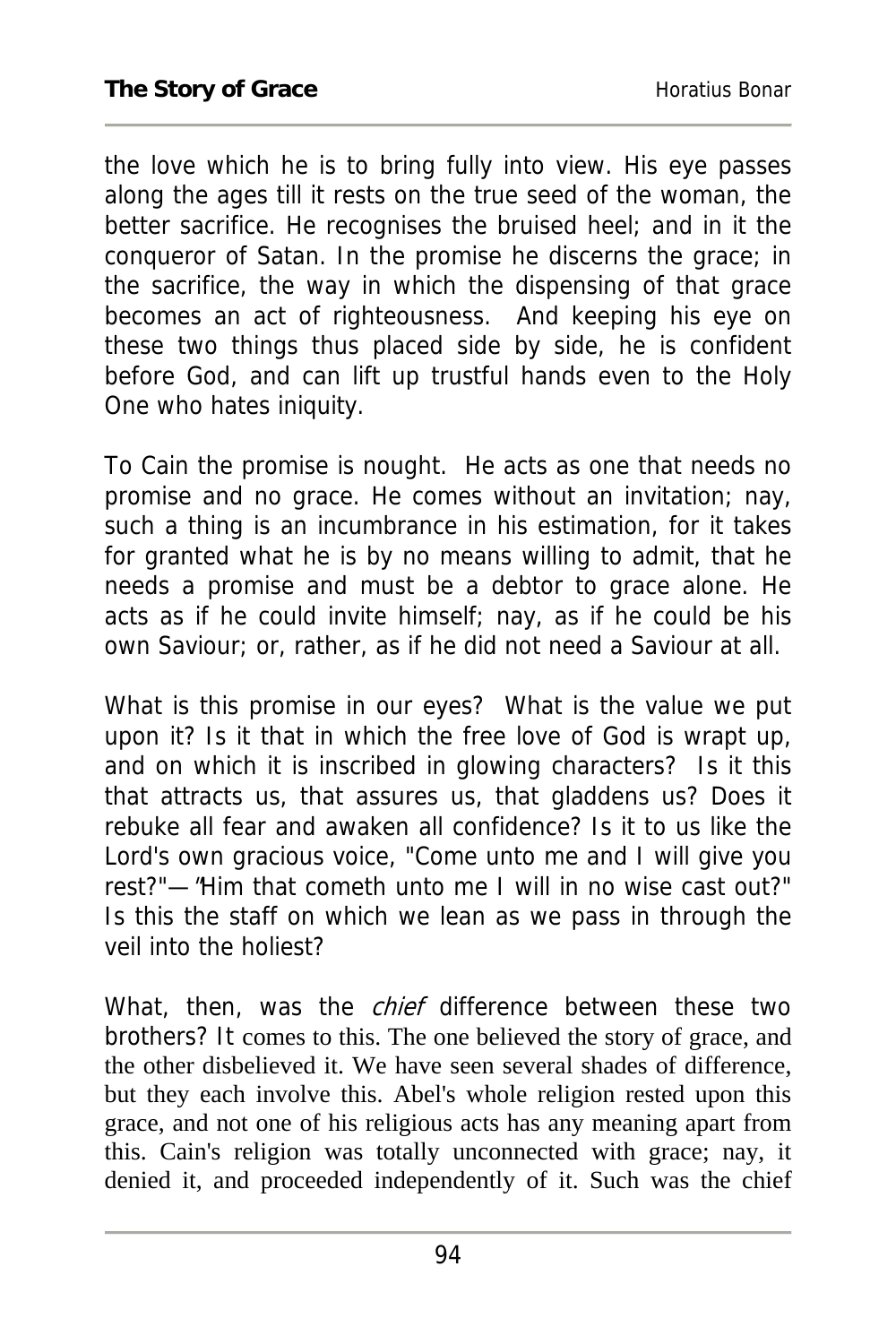feature of difference. It seems a small one; yet in God's sight it was every thing. It was simply on account of this that the one was cast off and the other welcomed as a beloved son.

It was the same story of grace which was made known to both. The same parental lips had told it, the same scenes had announced it. There was no difference in the grace or in the mode of telling it. Both brothers had heard the tale of love; perhaps too from God himself: for it is plain from what follows in the narrative that Cain was no stranger to the voice of God. Yet the one brother listens to it and welcomes it, the other closes his ear against it and turns away. It was the belief of this story that made Abel what he was—a child of God; it was Cain's unbelief that made God reject both his offering and himself.

There is the same division still among the children of men. At the head of the one class is seen "righteous Abel;" at the head of the other is Cain the murderer. The one class consists of those who, believing this story of grace as now made known so fully in the cross of the Lord Jesus Christ, have gone to God and taken their joyful place among his sons, living meanwhile the life of pilgrims and strangers here. The other is made up of those who, not believing this story, nor heeding the cross, nor prizing the blood, are still remaining aliens, nay fugitives,—men without a portion here, or an inheritance hereafter.

Are we living Abel's life of faith? Is the blood of the sacrifice that which speaks to us the "better things," so that each misgiving of our troubled hearts forthwith passes off, when it appears, like mist before the risen sun? Is the sight of that blood all we need to call us back to peace, when sin or doubt has come between us and God? Is the knowledge of its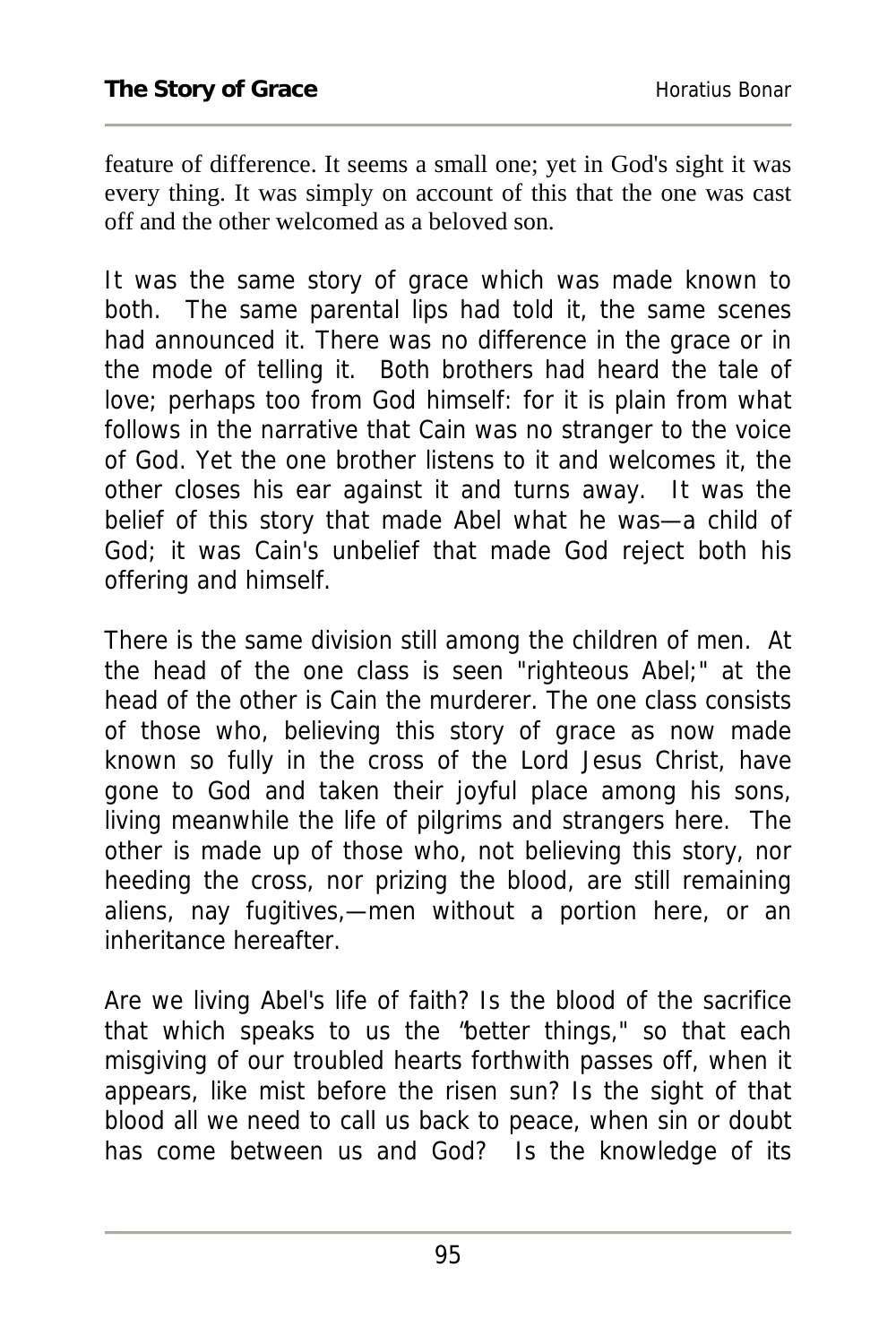infinite value enough to give us at all times the complete assurance that there is no sin of ours, however great, which it cannot at once wash away, so that, "being once purged we have no more conscience of sin?" (Heb. 10:2) Does one look at that blood re-assure our hearts when the cloud of guilt spreads darkly over us? And does that one look comfort us unspeakably more than the whole sum of our evidences, the whole register of our graces? Does it so entirely satisfy us, as that while on the one hand it makes us no longer afraid to look down into the depths of our guilt, so on the other it frees us from every wish to know ourselves, or to be known of God, as any thing but the "chief of sinners?" Does the security, which that blood is designed to give us, of acceptance with God, appear to us so certain and so strong, that, with nothing else to recommend us or answer for us but the blood alone, we can go to God as trustfully and simply as Adam did ere sin had broken his confidence and cast him out from the presence of the Lord?

As those on whom this blood is sprinkled, are we separating ourselves from a present evil world, feeling that this blood, in removing the veil which hung between us and God, has done so, only to draw it between us and the world? We look before us, to the place where Jehovah is, and, behold, the veil has vanished. God and we have come together, face to face, meeting in peace and communing in love. But we cast our eye behind us to the "tents of wickedness," where we dwelt so long,—and, lo, the veil has come between them and us. We feel that, just as formerly it separated us from a holy God, so now it separates us from an unholy world. Are we then walking apart from all which that world contains, of vanity, or lust, or pleasure, or companionship, like men who have bidden them no unwilling adieu?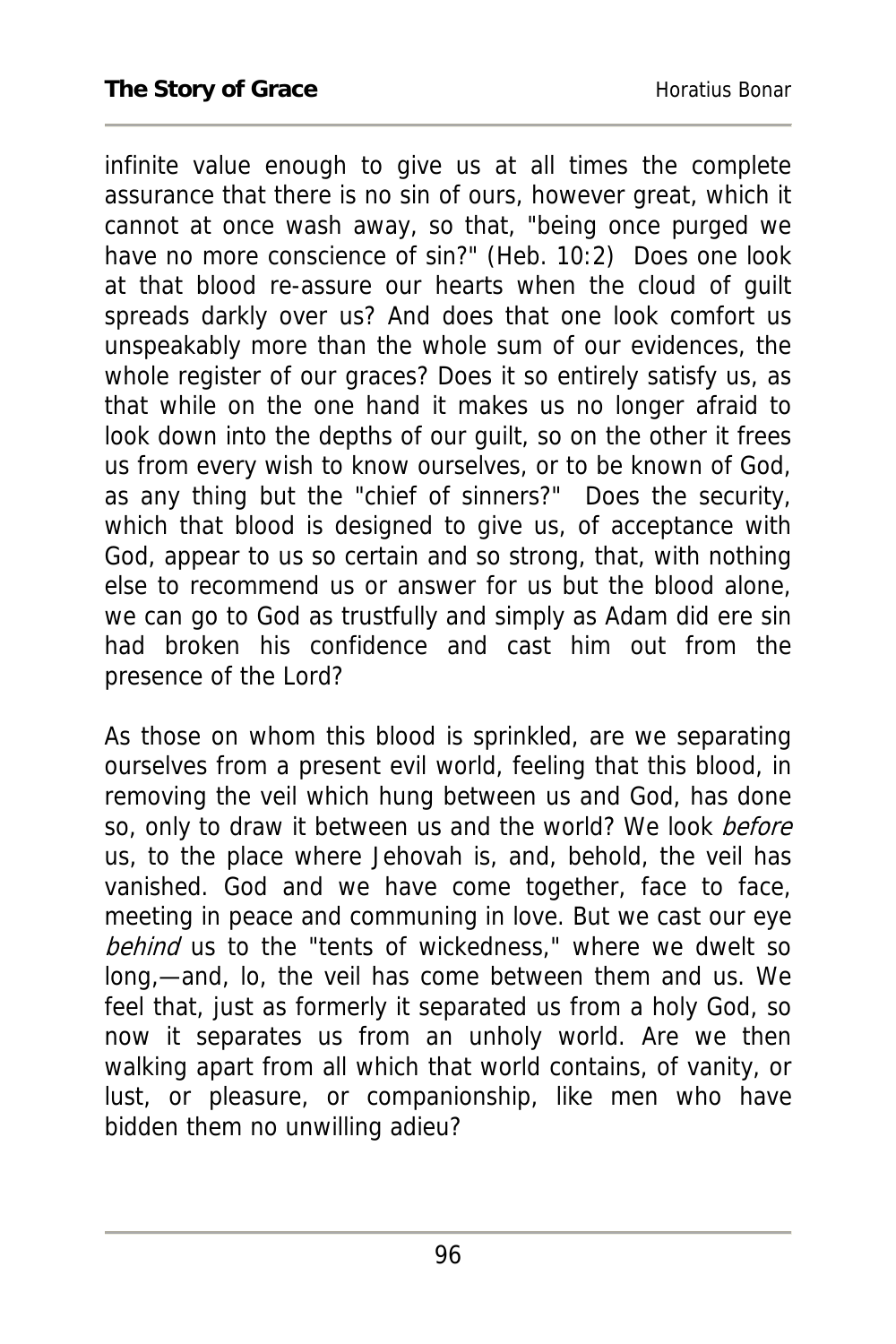As those whose 'life is hid with Christ in God," are we looking for his arrival, knowing that "when he who is our life shall appear, then shall we also appear with him in glory?" (Col. 3:4) As those who have no city here, but, like Abel or like Abraham, are content to be strangers on earth, are we expecting "the city of habitations," and anticipating the promise, "Blessed are they that do his commandments, that they may have right to the tree of life (from which Adam was shut out), and may enter in through the gates into the city?" (Rev. 22:14) And as those who are dwelling, for a while, outside of Eden, because of the first Adam's sin, are we holding fast our hope of entrance into the better Eden, of which we have been made the heirs, through the righteousness of the second Adam, who is the Lord from heaven?

Or, reader, is your life that of Cain, like those of whom it is written, "Woe unto them! for they have gone in the way of Cain?" (Jude 11) His "way" was "according to the course of this world." His portion was here. He builded a city and dwelt in it as one who was resolved to make the earth his home, and whose object was to be happy and prosperous without God. The life of the pilgrim did not suit his taste. A present home, not a future one, is what he seeks. It matters not to him though that home be in the land of the briar and the thorn. He prefers that to the hope of the incorruptible inheritance. This world is the vessel in which all his joys are freighted. Out of it or beyond it he has no hope. It is the treasure-house in which he has laid up his gold and silver.

Cain's world was one in which God was not; nay, in which it was impossible that God could be: for the friendship of that world was enmity with God, and friendship with God was enmity with that world. Thoughts of God would be unwelcome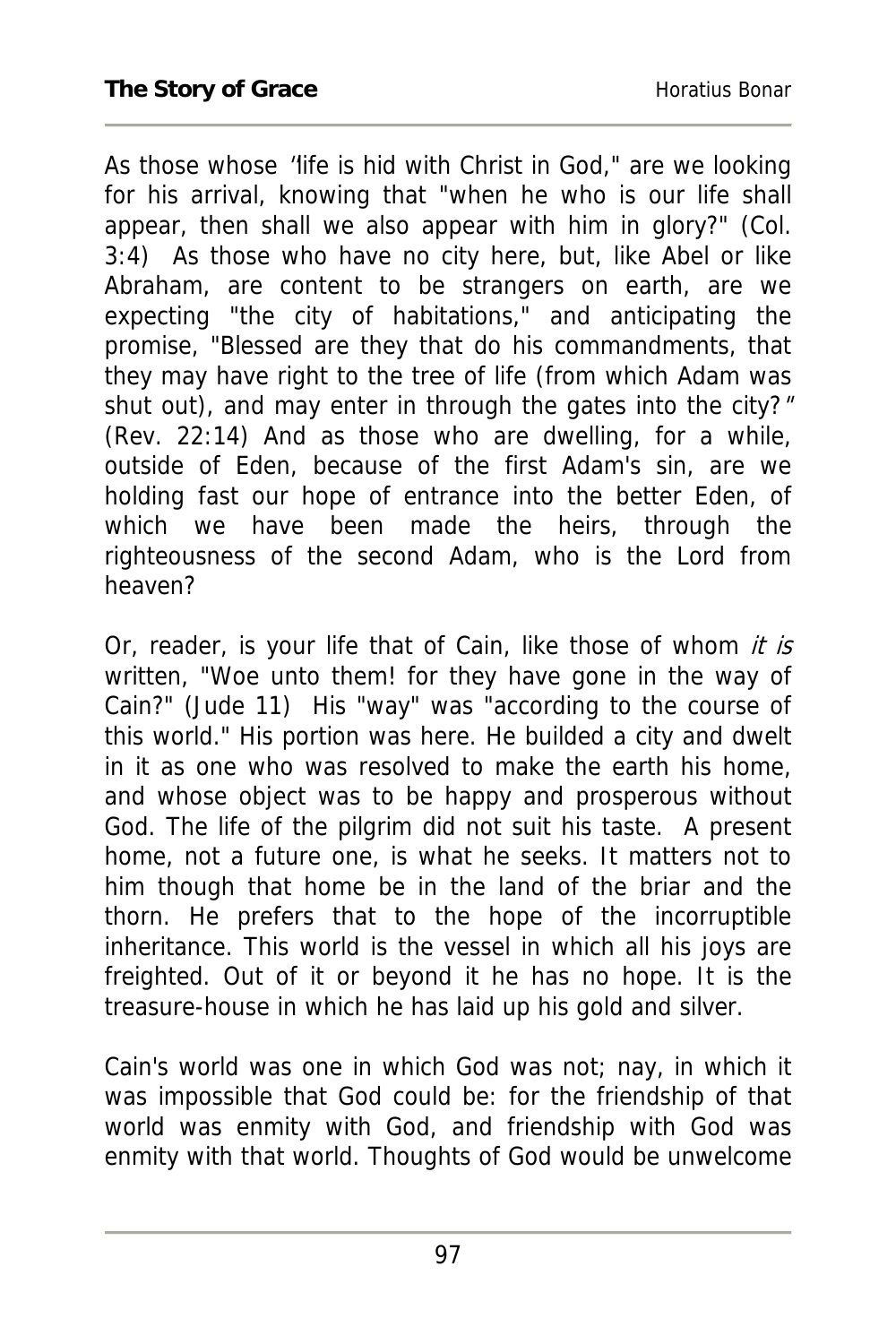visitors, like drops of wormwood in the cup, or clouds drawn across the sun. Cain's object would be to multiply his occupations and enjoyments, so as to prevent God and the things of God from having any place in his soul. Thus would he try to steep his conscience in forgetfulness,—forgetfulness of his sins, forgetfulness of God. Cares, burdens, toils, would be nought to him if they could only assist him in shutting out God.

Cain's religion would be like all his other occupations, an instrument for keeping God at a distance and preventing him from getting access to the soul. This is, perhaps, the strangest and the most incredible thing; yet we see it exemplified every day. What is the religion of most men? Is it a life of happy fellowship with God, the loving service of a gracious master? Nay, its object is to soothe or stifle an unquiet conscience, which is ever and anon witnessing for God and for his claims in the midst of the busiest scenes. It is performed as a sort of bribe to induce God not to trouble them with his claims. Instead of being delighted in, as that which brings them into the presence of God and keeps them there, it is merely *submitted to*—and that for the purpose of excluding God altogether. They seem to go to their knees with this as the burden of their prayers, "Depart from us." This was Cain's religion. This is the world's religion still. Nay, it is *man's* religion. A world without God and a religion framed for the purpose of shutting out God,—these are the two things which man would fain secure for himself.

Is this your lot, reader? Has it long been so; and are you not most thoroughly weary of it? Or are you content that it should be so? Is this to be your heaven, your inheritance? And is it so desirable that you find it worth while risking your eternity to retain it for a few swift years?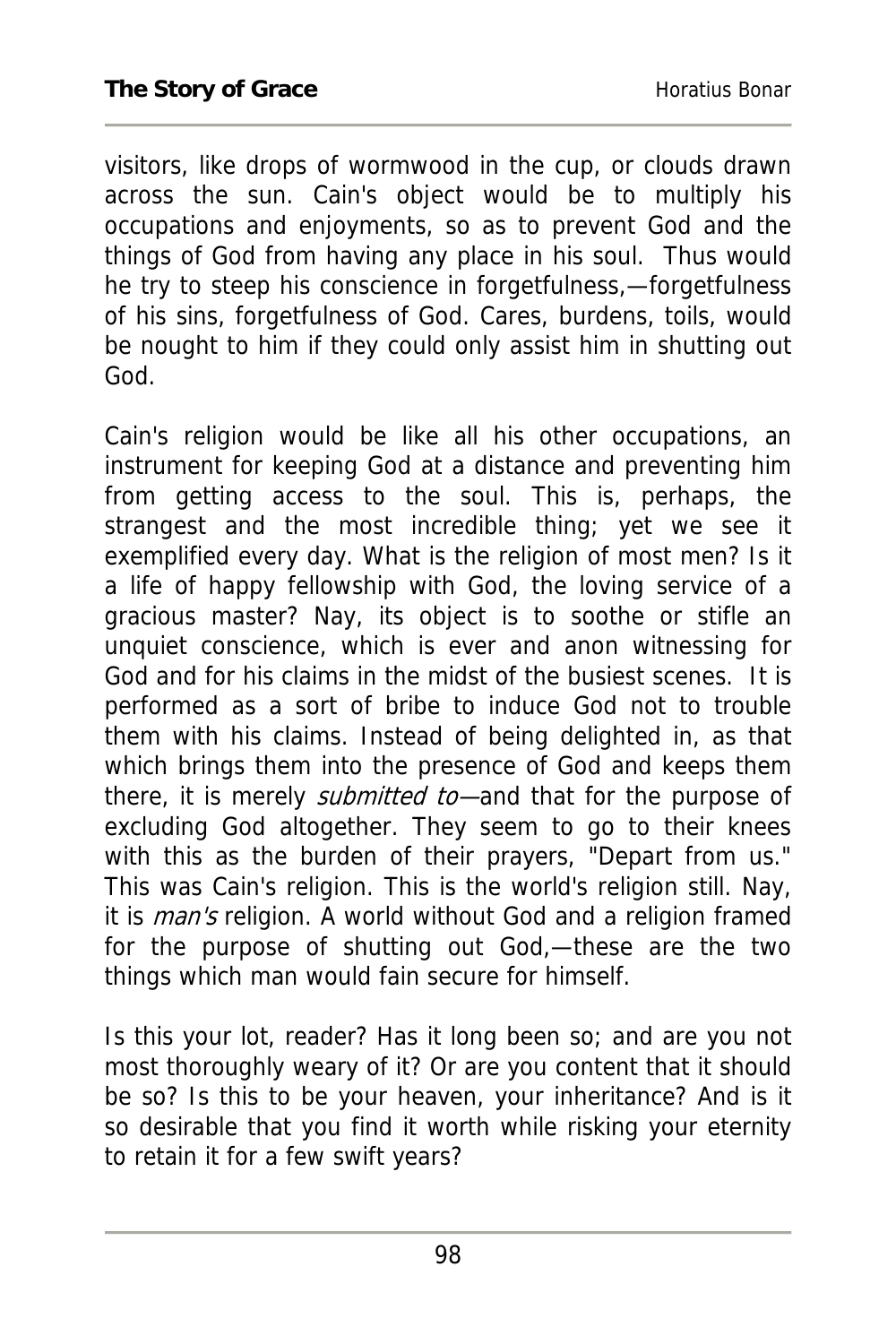Perhaps you do think it a pleasant lot. But is it durable? And if it be not durable, is it wise to make it your all; so that when it fails you are without a hope? Would it not be well to look beyond it and see what may succeed? For if that which follows be eternal, is it not blind recklessness on your part to make no provision for it? Before casting yourself headlong into the stream of present joy, have you taken security against the rising flood of unending sorrow? Can you either bribe or brave the Judge? Are you prepared to do battle for life and joy upon the shores of death and woe?

Is hell a fable, or the second death a picture of the fancy? That would indeed be good news to millions; for life's weariness would soon be over, and then all the past would lie behind them as a troubled dream. But who has come back from the grave to tell us this? Who has gone down into the depths of the earth, or visited each outlying star, or traversed the breadth of space; and then returned to us with these tidings on his lips, "There is no hell?" Yet, even were hell a fiction, what becomes of sin? Is it to cease? If so, who is to dry up its stream, so that every drop shall evaporate? And if it ceases not, will there not be anguish enough to make a wretched eternity? Leave but the sinner to sin on for ever, without a fetter to gall him, or a flame to scorch him, or a fiend to mock him, and he will wring his hands in agony, longing for annihilation and wishing a thousand times an hour that he had never been born.

And if the second death be a fable, are the foretastes of it here but fables too? Is disease a fable, at which the wise man can smile? Is bodily anguish a fable, devised to "overset the joys of life?" Is there no reality in tears, in partings, in bereavements, in broken hearts? Ah, if these present sorrows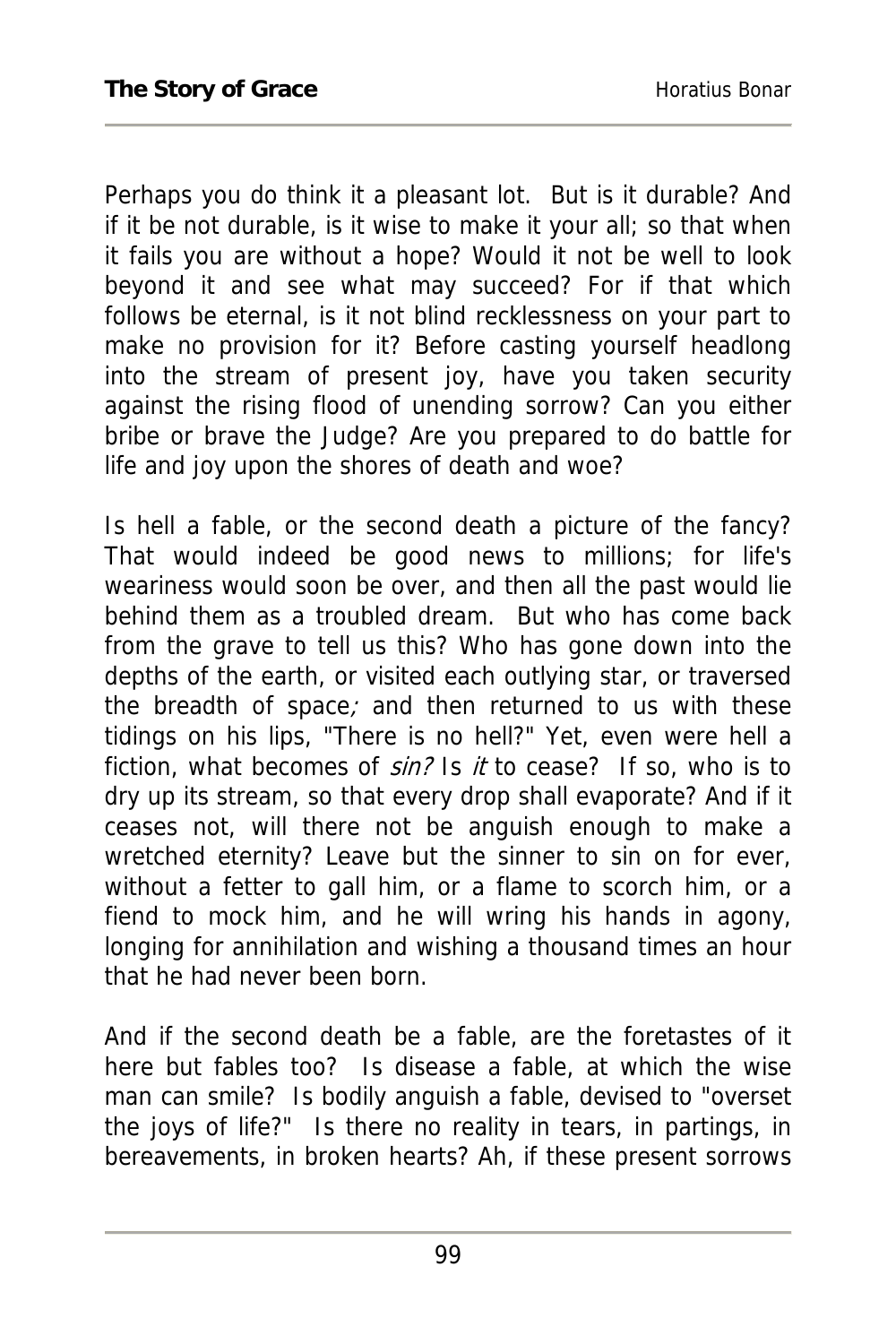be no fiction, why delude ourselves with the fancy that these, or worse than these, cannot exist hereafter? Rather are they not the foretastes of what shall be the everlasting portion of the ungodly? Are they not the shadows cast from the "dark mountains" upon the plains of earth? And if the shadows be so sad and gloomy, what must that region itself be from whose dark heights they fall?

Is heaven a dream? Surely, at least, it is a pleasant one,—the dream of the happy! Whose dream, then, can it be? Can a child of sin and sadness here dream so fair a dream? How came such images of the beautiful and the infinite into a soul so narrow, so defiled? Are the dreams of a poor mortal brighter and more blessed than the realities of God? Whence come these "immortal longings," that seem like the reflected sunbeams of a purer firmament, towards which we are moving upwards?

Besides, who of men or angels has gone forth over space, even to its outermost circle, bringing back to us the heavy news, "There is no heaven?" If there had, could we credit the tidings? Should we not say, "Impossible! if there be a God, there must be a heaven; if there be here on earth that which we call fair, there must be somewhere else that which is fairer far; if there exist around us the beautiful and gladsome,

must there not be a fountain-head of gladness and beauty?" For do not the fair objects with which even this ruined earth is brightened, tell us that there must be somewhere a heaven? From them we get passing gleams of the beautiful and the perfect. Like stray particles of gold, they indicate the treasures of the mine beneath. Like lights gleaming from some palace-window they make known something of the splendour within. The various objects of sky and earth point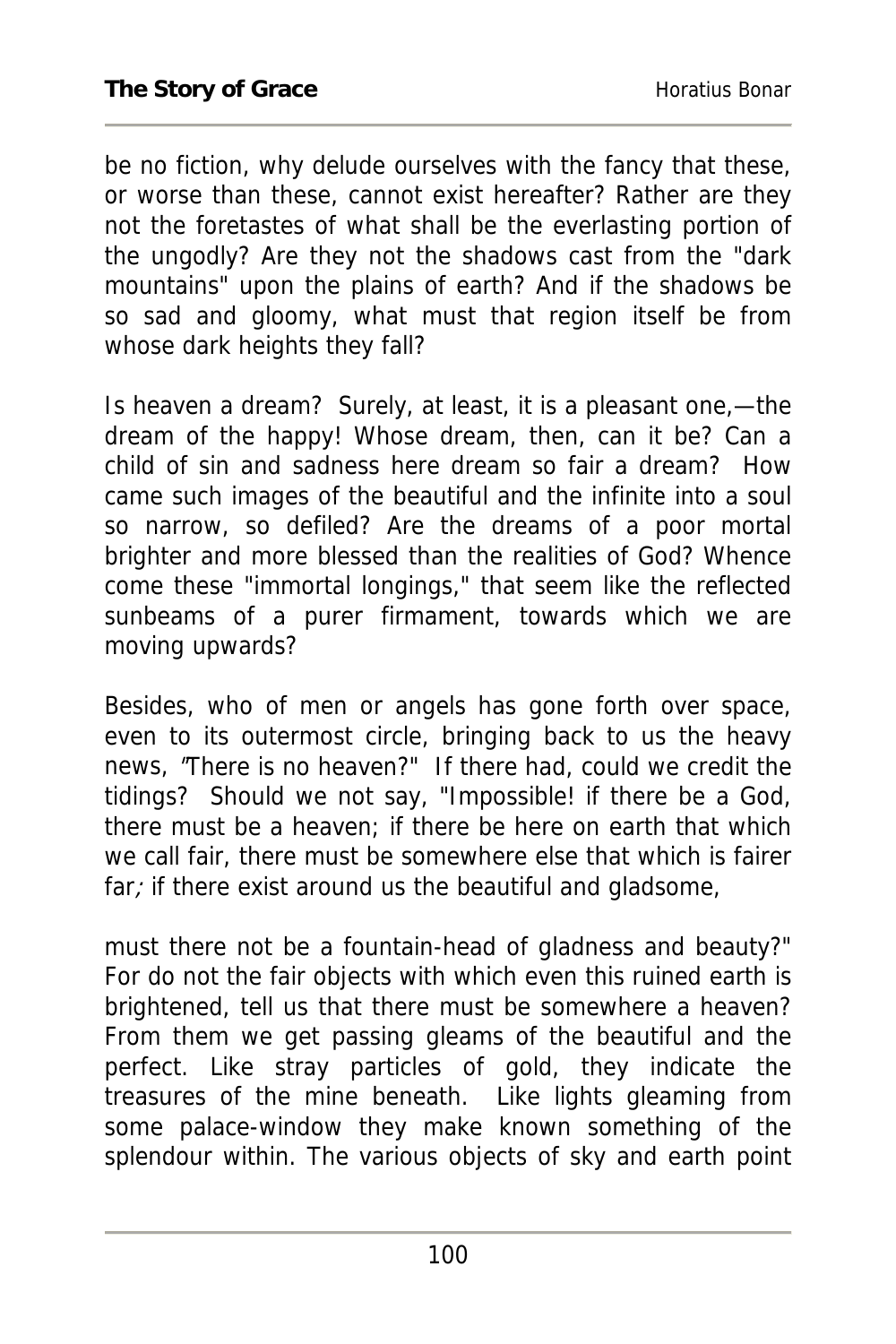to scenes of excellence and blessedness, of which they can only shadow forth the cold outline. The stars above us, as they give forth their never-ceasing radiance, unite in saying "There is a heaven,—a heaven to which our brightness is as darkness itself." The fields, the flowers, the streams of earth, all tell us "there is a heaven,—a lost Paradise of which we are but the faded relics,—a Paradise yet to be inherited, of which we are the certain pledges."

Heaven, then, is real; and oh! what is that reality to be to you? Is that *real* heaven, that *true* blessedness, to be your portion for ever? Or is the world to be your substitute for God? Is the wilderness to be your Eden, evil your good, and earth your only heaven? This cannot satisfy. These souls of yours are made for something more excellent and more enduring.

Refuse this heritage, and where shall you find another? God has but one heaven, and you treat it as a dream. Who can create one for you, or how shall you be able to do without one, when life, with its glow and dazzle, has faded away? And what shall become of your *capacity* for containing happiness—a boundless capacity, with which he who made you has endowed you? Can you shake it off, or lessen it, or make it content with the finite and the mortal? It is an appalling thought that there should be in you such a capacity as this! It is this, if one may speak after the manner of men, yet with reverence—it is this that gives God such a fearful, such an indissoluble hold of you. He can make you so blessed, and he can make you so wretched. That capacity for joy or sorrow you cannot eradicate or alter. It exists in you, and must remain for ever. That soul of yours is a vessel of amazing dimensions, and it cannot remain empty. It must be filled to the brim. Either joy or sorrow must be pouring into it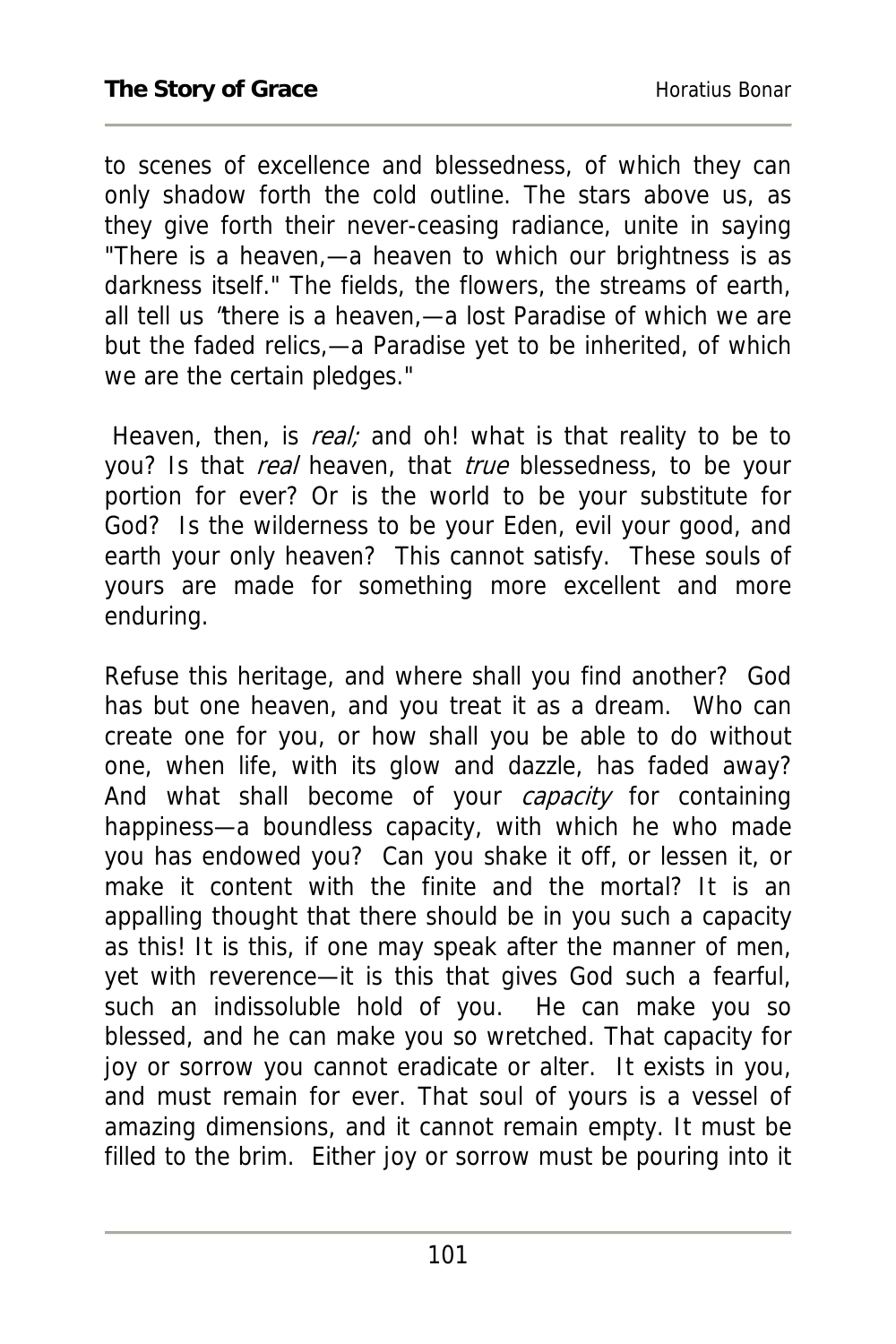throughout eternity. "What a thought! Does it not startle you in your sins? Does it not force itself in upon your busiest and most mirthful hours, like a spectre from the realms of death?[16]

Can you know all this, and still remain heedless? Do you still cleave to the world as your friend,—a world that knows not God, a world that is preparing for the devouring fire?

Think how much you lose. The forgiveness of sin, and the life everlasting—these you lose. The favour of God, the heirship of the kingdom, the lustre of an unfading crown—these you lose. The value of these is infinite, and the blessedness of possessing them is what you can neither measure nor conceive. The loss which you are thus so deliberately incurring is one for which there can be no equivalent, one which admits of no repair. The dark morning of your eternity is not one which will gradually brighten, till you find yourself once more in a circle of light and a land of hope. It is but the foretaste of "the blackness of darkness for ever." You may fondly dream, as men do of the things of earth, that better days will come. You may vainly congratulate yourself, as the prince of the fallen is represented as doing,—"this horror will grow mild, this darkness light." But they never will. They are the inheritance which you have been preparing for yourself, the inheritance for which you have sold your immortal spirit, and it shall be yours for ever.

And what is your gain? Your loss is infinite, is your gain any recompense? Alas! what do you gain? A little gold, a little mirth, a little vanity, perhaps a little fame and honour; that is all! And what do these amount to? A handful of withered leaves, which you may gather up in some autumnal hollow! A dream of the beautiful, such as visits the cell of the prisoner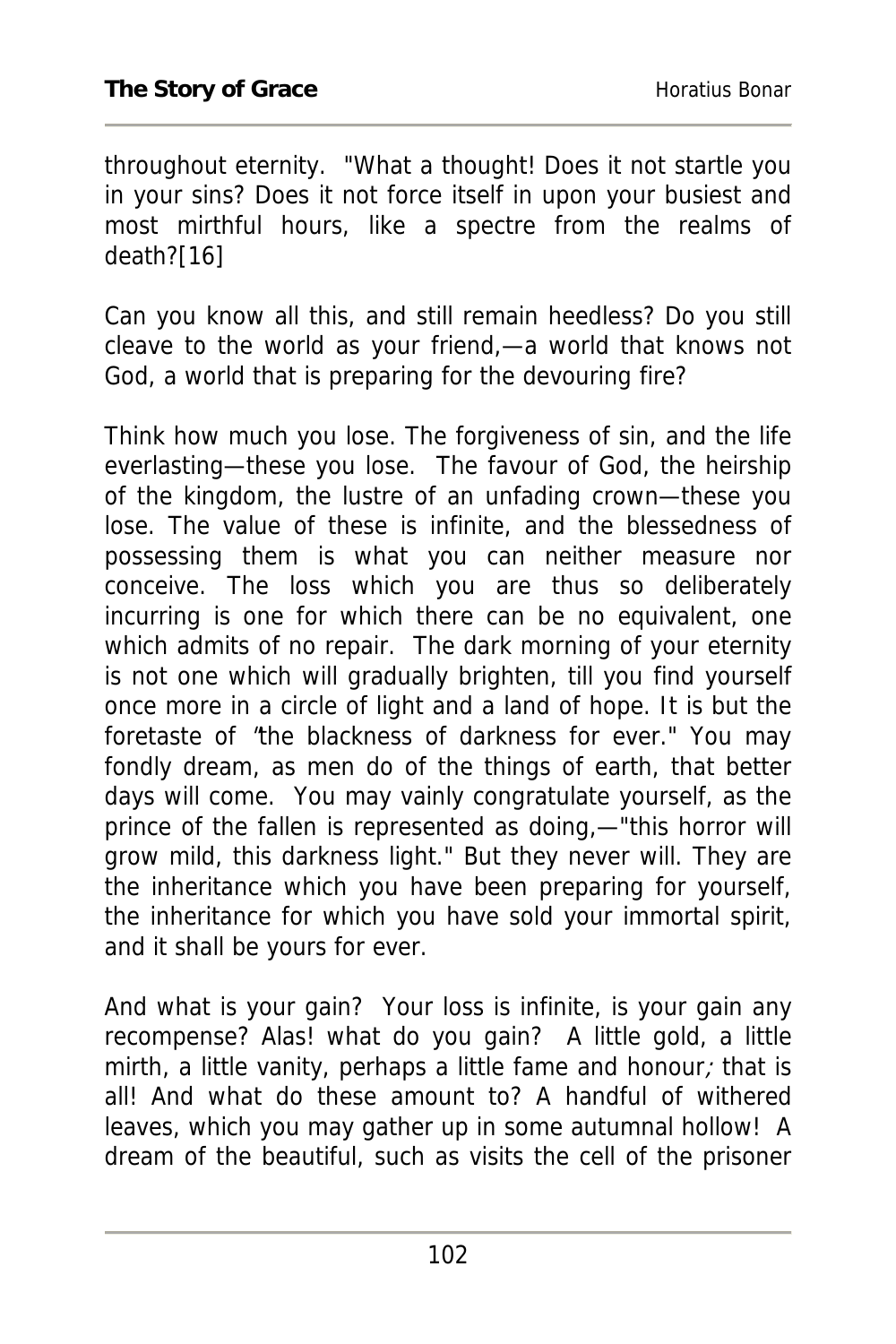only to cheat and mock him! This is all your gain on earth, and as for your gain hereafter, it is chains, and fire, and torment,—the death that never dies, the "second death," to which no Saviour comes, as "the resurrection and the life." Yet why incur a loss so vast and so irretrievable, or why snatch at such wretched gain? Is there a necessity for this? Must you lose so much, and *must* you gain so little? It is not so. That gain and that loss are alike matters of your own deliberate and eager choice. That choice you have been making, not once, but a thousand times over. Often has God stepped in and expostulated with you, entreating you to reconsider the choice that you had made.

But you refused to alter it. Often has lie broken your idols, and emptied your storehouse, arid withered your blossoms, in order that you might see the vanity of your choice. But you would not be taught. Often has some faithful friend or minister laid his hand upon yours, and remonstrated with you on the folly and the danger of your choice. But you would not listen. You persisted in following it out, and risking the consequences. You would not be turned out of the path you were pursuing; you treated as rudeness the kind entreaties of friendship; you begged to be allowed to follow your own course, without the annoyance of such uncalled for and needless interference.

But still we interfere. "We cannot see you go down to death unhindered and un-besought. We must again ask you to review your choice. Is it a wise one? Does it satisfy your own conscience? Have you not misgivings, not a few, respecting it?

 And if there be so much as one doubt in the matter, why persist in it?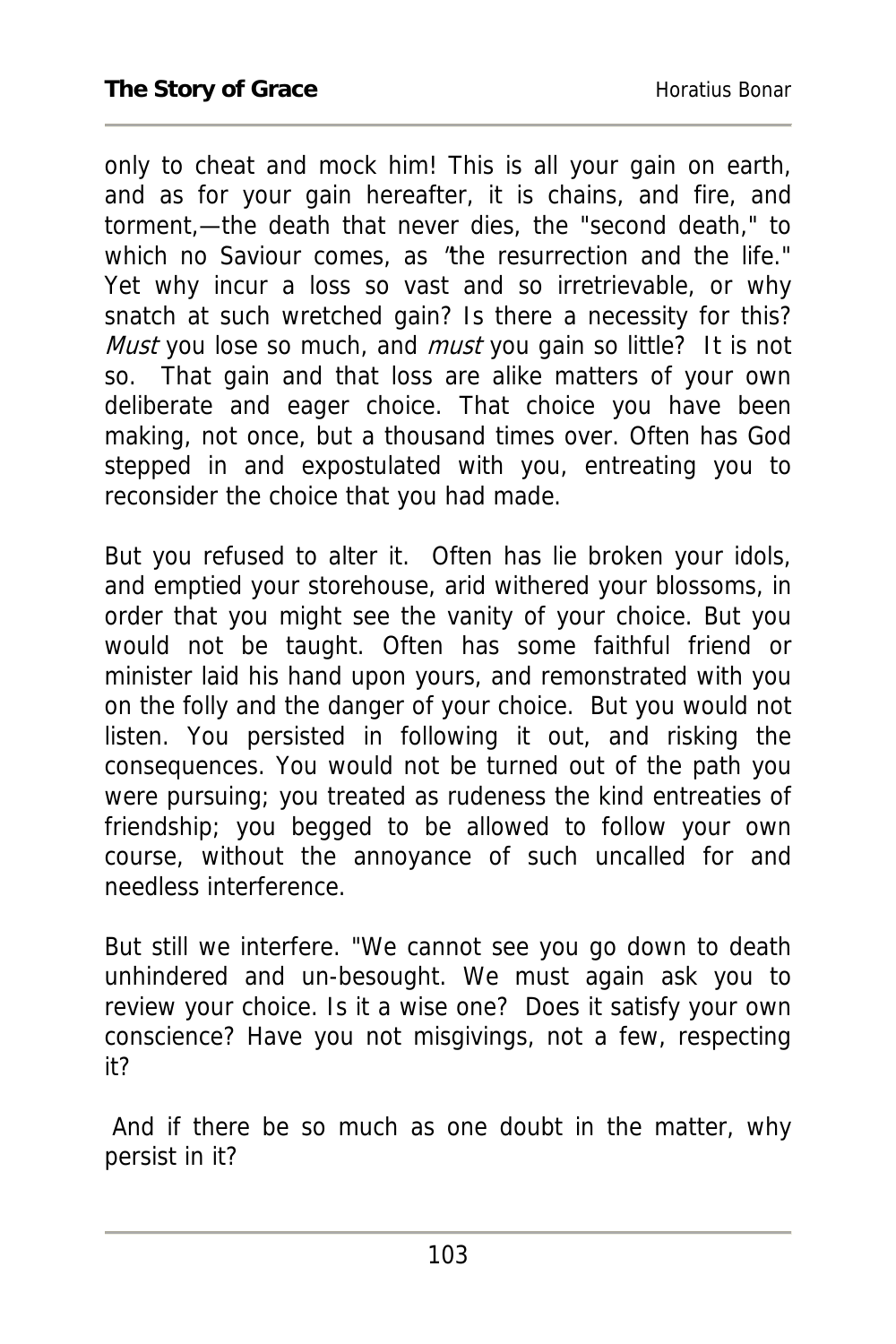Is there not a wiser, safer course? And do you not see the finger of God beckoning you to pursue it? Do you not hear his gracious voice announcing, "As I live, saith the Lord God, I have no pleasure in the death of the wicked; but that the wicked turn from his way and live: turn ye, turn ye, from your evil ways; for why will ye die?" (Ezek. 33:11) Is not the God that made you here pointing out a more excellent way? He speaks of life, and bids you take it freely. He speaks of death, and beseeches you to avoid it. He asks you to return to him who still yearns over you, and waits to shew his grace.

It is thus that a writer of the olden time sets himself to plead with such as you. "Never did Jacob with such joy weep over the neck of his Joseph as thy heavenly Father would rejoice over thee upon thy coming in to him. Look over the story of the prodigal. Methinks I see how the aged father lays aside his state, and forgetteth his years. Behold how he runneth! Oh, the haste that mercy makes! The sinner makes not half that speed. Methinks I see how his bowels turn, how his compassions yearn. How quick-sighted is love! Mercy spies him a great way off, forgets his riotous courses, unnatural rebellion, horrid unthank-fulness (not a word of these), receives him with open arms, clasps his neck, forgets his rags, kisses his lips, calls for the fatted calf, the best robe, the ring, the shoes, the best cheer in heaven's store, the best attire in heaven's wardrobe. Yea, the joy cannot be held in one breast. Others must be called in to share. The friends must meet and make merry. Angels must wait, but the prodigal must sit at table, under his father's wing. He is the joy of the feast, the object of the father's delight. The friends sympathise, but none knows the felicity the father takes in his new-born son, whom he hath received from the dead. Methinks I hear the music and the dancing at a distance! *Oh*, the melody of the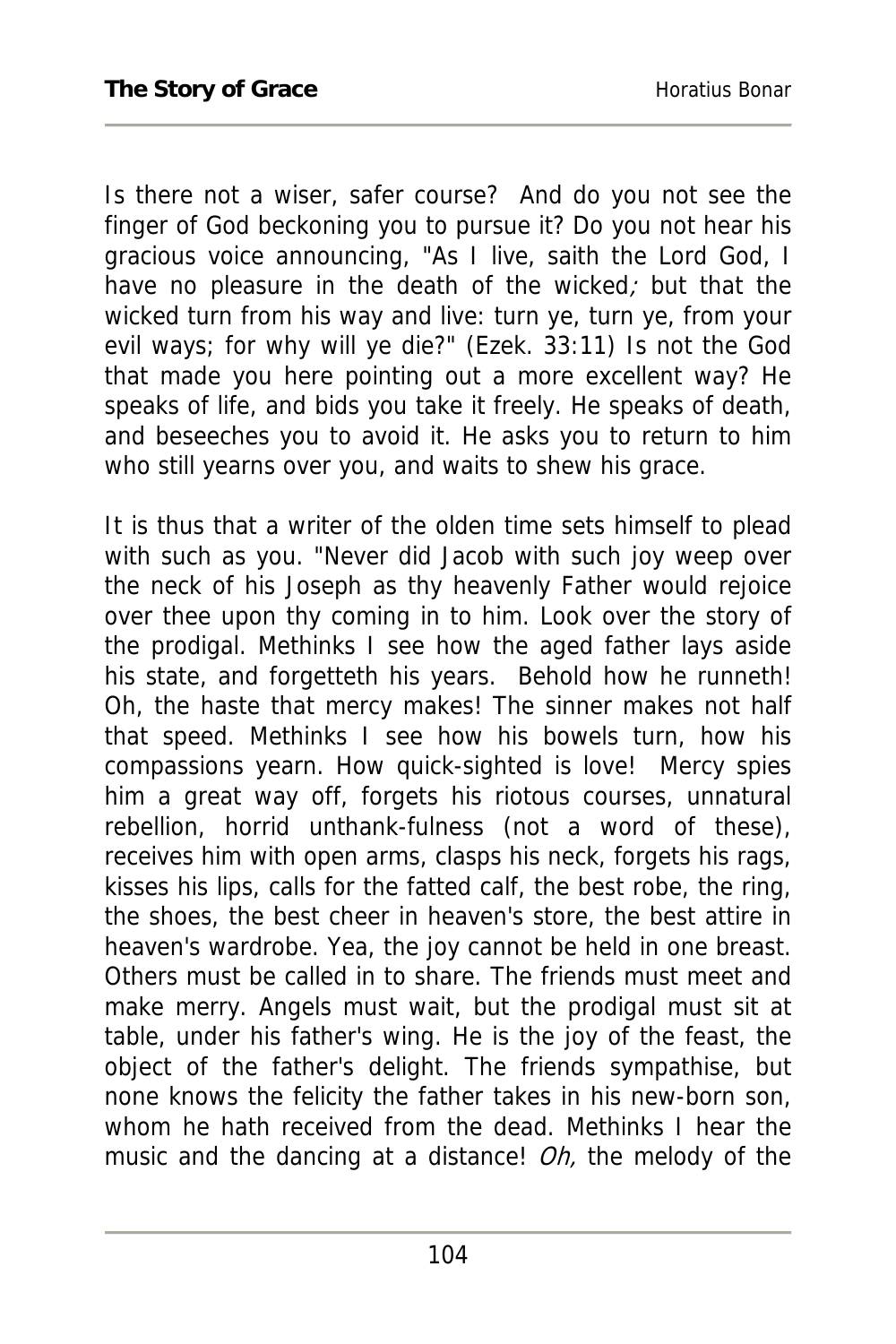heavenly choristers! I cannot learn the song, but methinks I overhear the burden, at which all the harmonious choir, with one consent, strike sweetly in, for this goes round at heaven's table, "This my son was dead, and is alive again; he was lost, and is found."[17] It is no toilsome pilgrimage on which he asks you to set out, in order to reach his dwelling. He himself has come to you, nay, sits by your very side, as did Jesus by the side of the woman of Sychar. He does not bid you climb to heaven in order to find grace there. Neither does he tell you to go down into the deep in order to obtain it there. He has opened the fountain at your very side. He takes up the vessel and presses it to your lips. "The word is nigh thee, even in thy mouth and in thy heart, that is, the word of life which we preach, that if thou shalt confess with thy mouth the Lord Jesus, and shalt believe in thine heart that God hath raised him from the dead, THOU SHALT BE SAVED." (ROM. 10:8-9)

To thee, thou lover of pleasure, thou dreamer of earth's dreams, God is telling this day the story of his free love, that, receiving it, thou mayest not perish, but have everlasting life. That free love thus received into your heart in believing, would fill you with joy unspeakable. It would be like fragrance from the flowers of Eden, like sunshine from the very heaven of heavens. It would be better to you than pleasure, or gold, or lust; better than all the joys of earth poured into one jewelled cup. It would demand no price of you, neither would it call on you to wait till you had made yourself ready for receiving it. It would come into you at once, like sunlight into your lattice, without insisting that your chamber be adorned for its reception. It would cost you nothing but the giving up of that which is far better lost, and the gain of which would be a poor recompense for a ruined soul and an eternity of hopeless sorrow.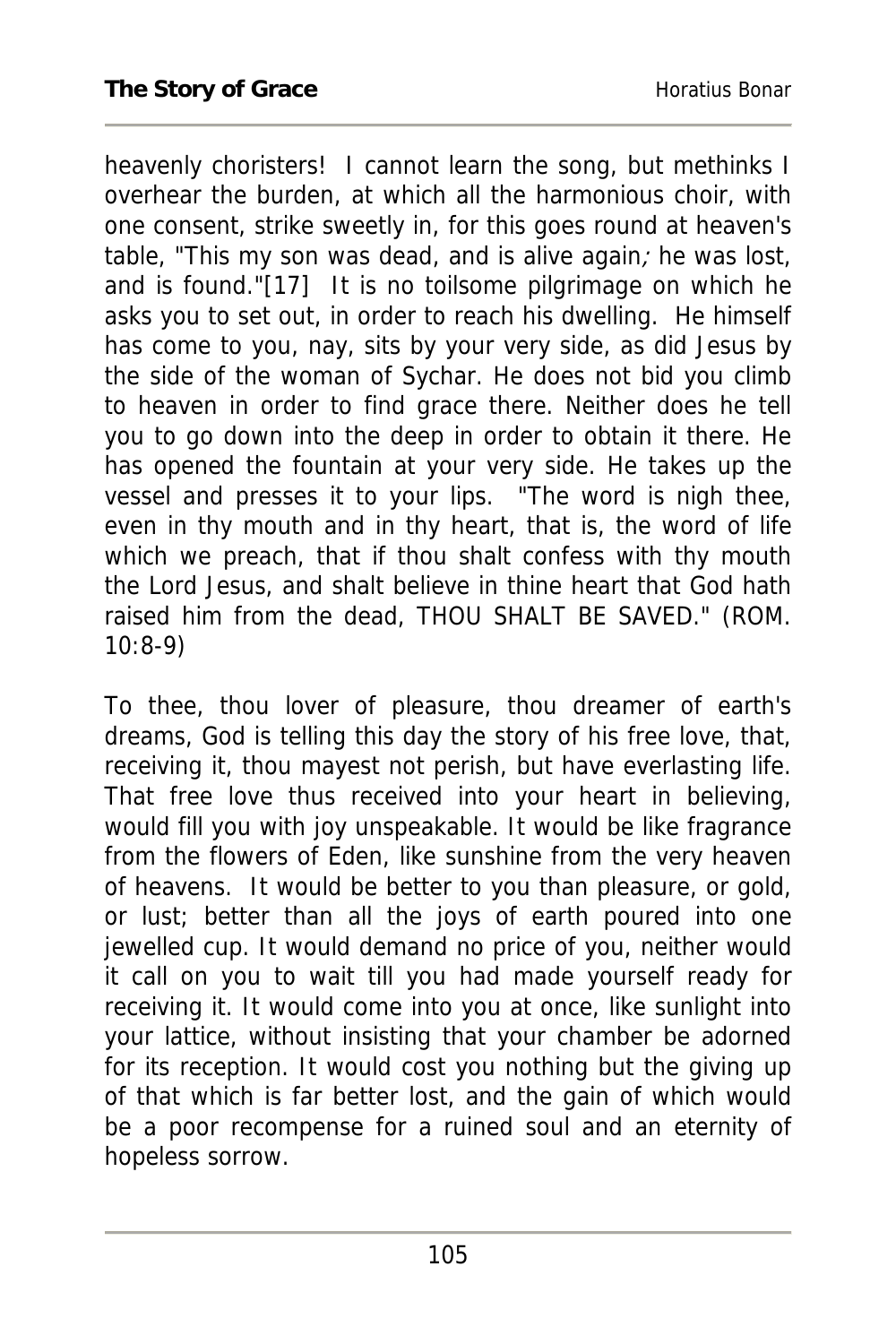THE END

### **Footnotes**

[1] "Oh, sin—sin is just hell!" was the bitter cry of an awakened spirit. Another, who for two years had groaned under unhealed convictions, was asked whether he had yet thoroughly seen the evil of his own heart. His reply was, "I have—I have seen to the very bottom of hell." Mr. Fuller thus narrates his convictions:—"The reproaches of a guilty conscience seemed like the gnawing worm of hell. I do not write in the language of exaggeration. I now know that the sense which I then had of the evil of sin and the wrath of God was very far short of the truth; but yet it seemed more than I was able to sustain. In reflecting upon my broken vows, I saw that there was NO truth in me. I saw that God would be perfectly just in sending me to hell and that to hell I must go, unless I were saved of mere grace and as it were in spite of myself. I felt that if God were to forgive me all my past sins, I should again destroy my soul, and that in less than a day's time; I never before knew what it was to feel myself an odious, lost sinner, standing in need of both pardon and purification. I knew not what to do! In this state of mind, as I was moving slowly on, I thought of the resolution of Job, 'Though He slay me, yet will I trust in him.' I paused, and repeated the words over and over. Each repetition seemed to kindle a ray of hope, mixed with a determination, if I might, to cast my perishing soul upon the Lord Jesus Christ for salvation, to he both pardoned and purified; for I felt that I needed the one as much as the other. In this way I continued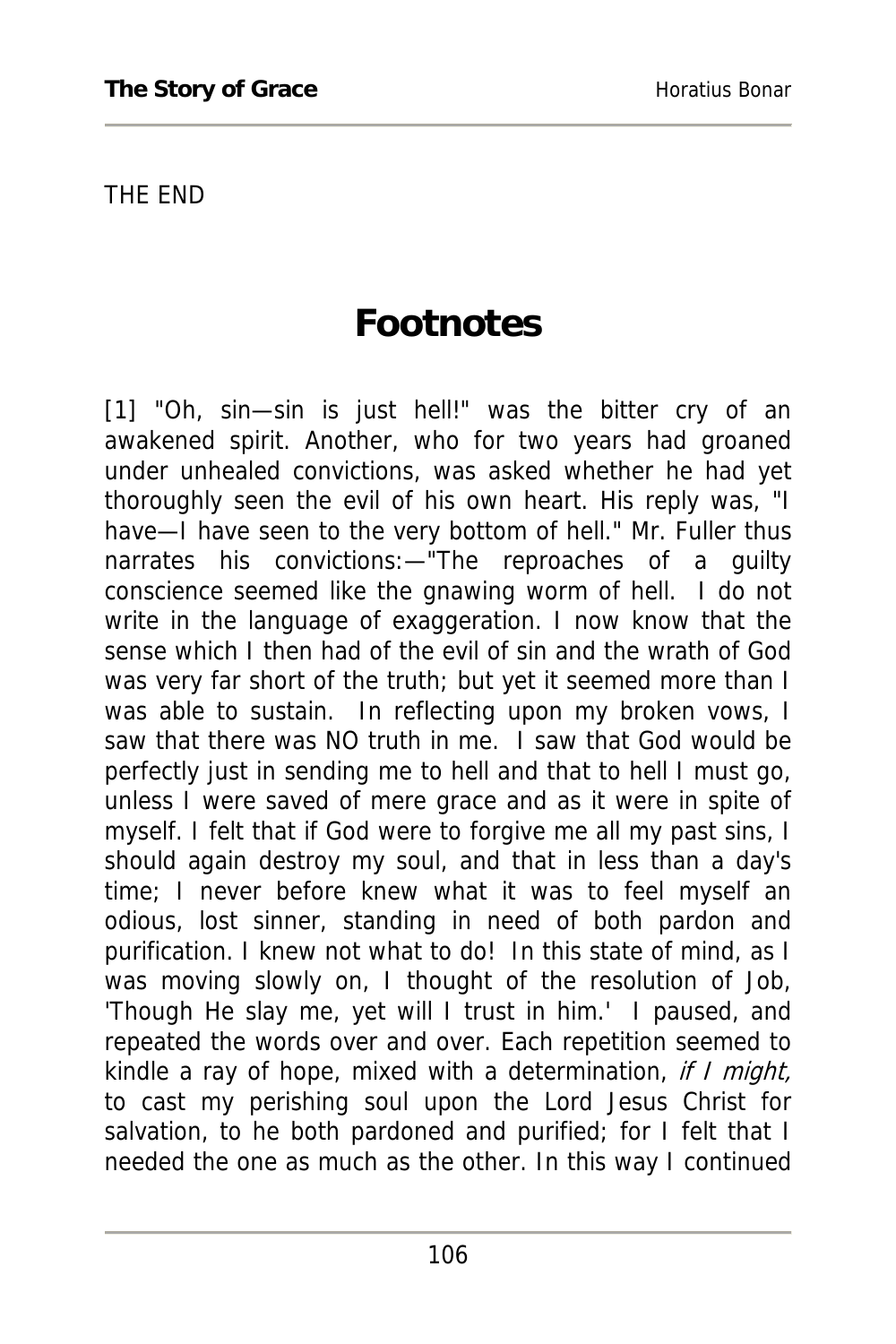above an hour, weeping and supplicating mercy for the Saviour's sake (my soul hath it still in remembrance, and is humbled in me); and as the eye of the mind was more and more fixed upon him, my guilt and fears were gradually and insensibly removed, I now found rest for my troubled soul."

[2] Thus one wrote eighteen years ago:—"That sin should poison life's fountain in a being created so noble as Adam; that sin should poison the streams of life in all their branches; that one sin should engender from its venomous drop enough of suffering to steep a world in misery, is indeed an awful truth....one of the mightiest demonstrations of sin's iron gripe and deadly hold, proving it to he all but the mightiest power in being." Most truly and not too strongly spoken!

[3] This law which regulates the spiritual world is the very same as that which on the lower scale of being regulates the natural world. A distinguished man of science in our day has given us a chapter in one of his works, "On the Permanent Impression of our Words and Actions on the Globe which we inhabit." Its conclusions are startling, and, viewed in connexion with the laws of higher being, most solemnising. "The principle," writes he, "of the equality of action and reaction, when traced through all its consequences, opens views which will appear to many persons most unexpected. The pulsations of air, once set in motion by the human voice, cease not to exist with the sounds to which they give rise. The motions they have impressed on the particles of one portion of our atmosphere, are communicated to constantly increasing numbers. The air itself is one vast library, on whose pages are for ever written all that man has said or woman whispered. But if the air we breathe is the neverfailing historian of the sentiments we have uttered, earth, air, and ocean are the eternal witnesses of the acts we have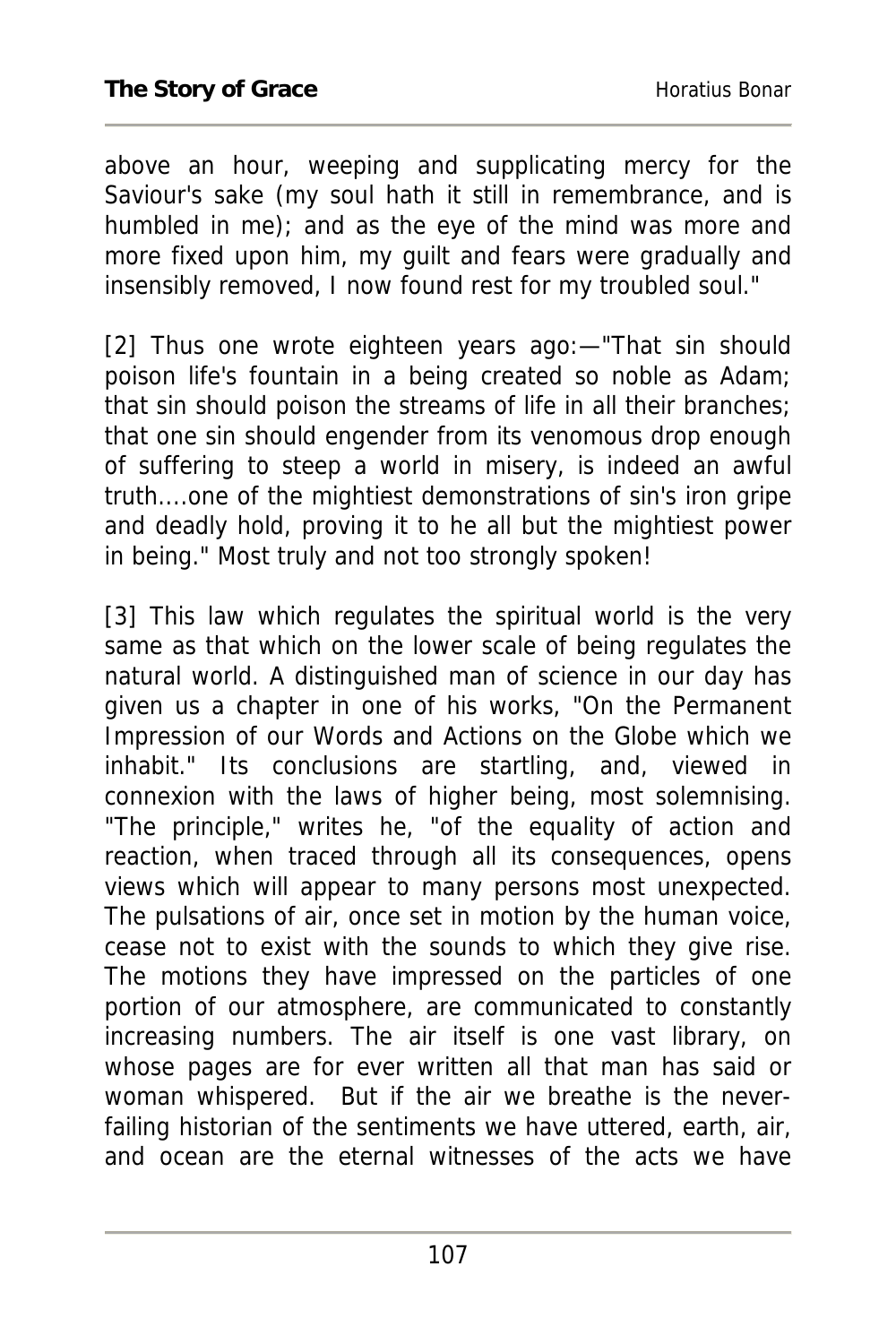done…No motion impressed by natural causes or by human agency is *ever obliterated*. The momentary waves raised by the passing breeze, apparently born but to die on the spot which saw their birth, leave behind them an endless progeny, which, reviving with diminished energy in other seas, visiting a thousand shores, reflected from each, and perhaps again partially concentrated, will pursue their ceaseless course till ocean be itself annihilated."-BABBAGE: Bridge-water Treatise, pp. 108-114.

[4] An Eastern proverb says, "If man draws near to God an inch, God will draw near to him an ell." This is an approach to the truth, yet a poor one; for where should we be if God waited for our "inch?"

[5] Owen on the 130th Psalm.

[6] "He turned to the woman,—tamed with a look of pardoning mercy— 'Thy sins are forgiyon thee.' Observe, the Divine Redeemer says not one word of a new life, of selfgovernment, of moral restraint. And why? Because he knew that she loved much; and lie knew that love knows of no sorrow for sin, which does not lead to forsaking of sin; and though man might think that the pardoned sinner would never again bestow one thought upon his past sins, he knew that it is *after* pardon that the sinner begins to see them as they really are—begins to know them in all their enormity begins to weep for them, because committed against a God so ready to pardon and so slow to anger."-*From the Italian* of GIROLAMO FORNIELLI.

[7] "If any man ask me, seeing that faith justifieth me, why I work, I answer, LOVE COMPELLETH ME. For as long as my soul feeleth what love God hath shewed me in Christ, I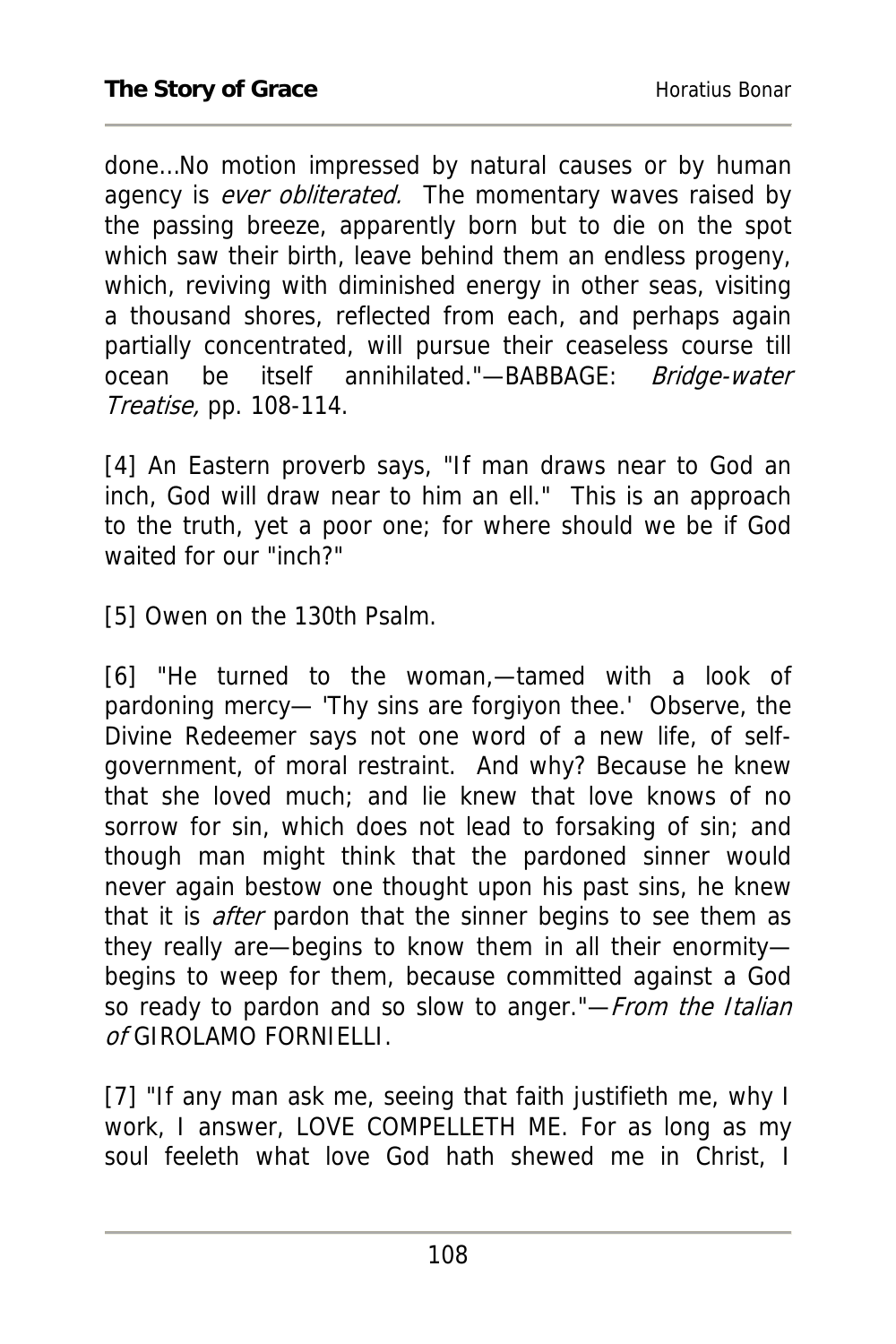cannot but love God again, and his will and commandments, and of love do them; nor can they seem hard unto me."— TYNDALE'S Bible: Preface to Exodus.

 "Sin is the disease. What is the remedy? Charity? Nonsense. Charity is the health, the state to be obtained by the use of the remedy, not the sovereign balm itself,—faith of grace, faith in the God-manhood, the cross, the mediation, the perfected righteousness of Jesus, to the utter rejection and abjuration of all righteousness of our own. Faith alone is the restorative. The Romish scheme is preposterous: it puts the rill before the spring. Faith is the source,—charity, that is, the whole Christian life, is the stream from it."—COLERIDGE: Literary Remains.

[8] Trench's Hulsean Lectures for 1840, p. 122.—Another of the same school has said in like words, "We must learn, from Scripture, to feel that the centre of a universe is one living Person, God and man, not a dogma or a Pope."—MAURICE'S Review of Newman's Theory of Developement, p.

69.

[9] Since the above was written, I have found a passing remark in Dr. Chalmers' "Daily Scripture Readings," confirmatory of the view regarding the tree of life suggested at the beginning of this chapter: "It accords with my whole understanding of what is sacred, whether in Christian or general philosophy, to accept of such information as is here given of the influence of a particular food on the soul of man,—once I am satisfied with the credentials on which the proposed revelation is based."— Posthumous Works, Vol. i. p. 6.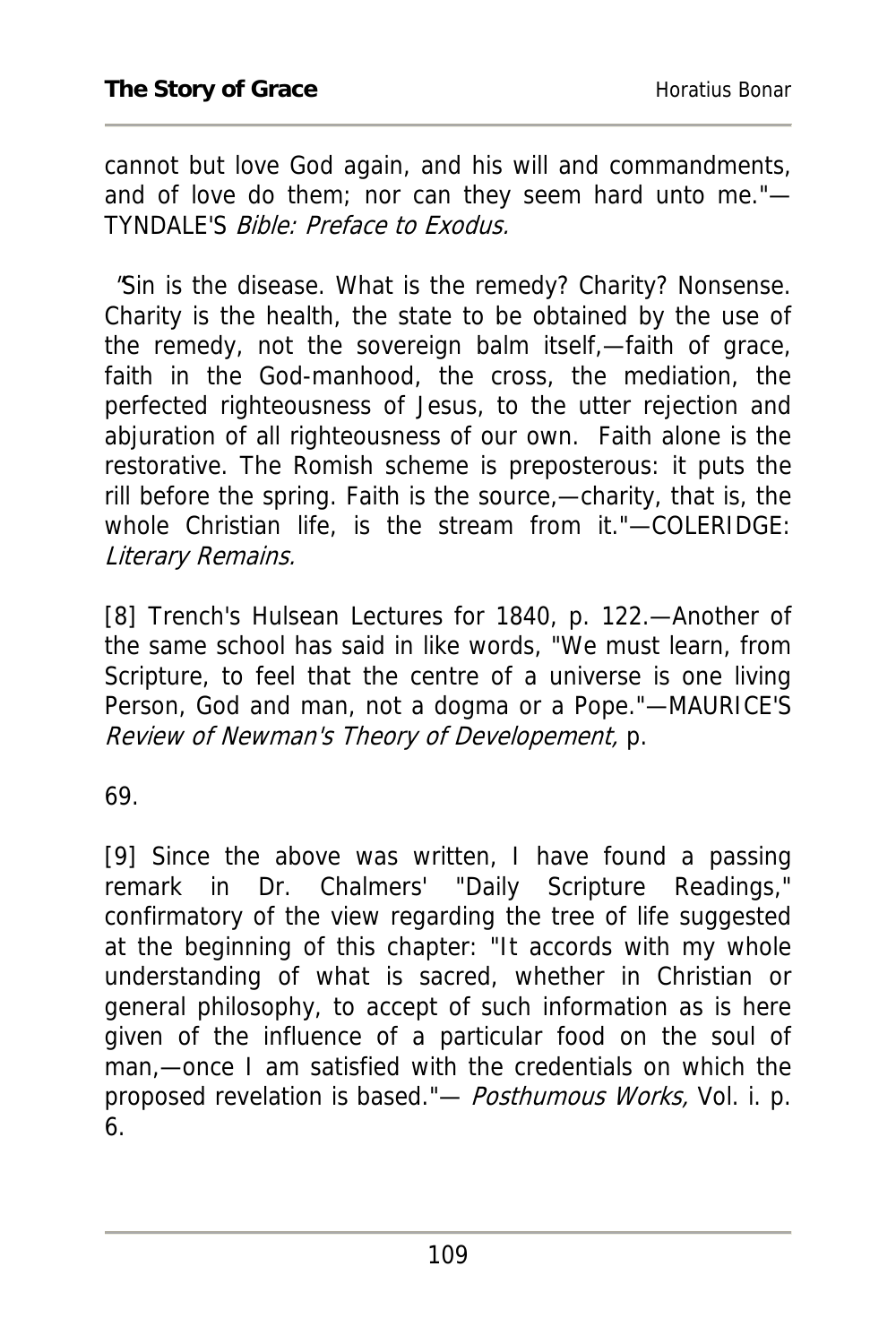[10] Thus Milton describes it. Speaking of the deluge, he says,—

"Then shall this mount Of Paradise by might of waves be moved Out of his place, push'd by the horned flood, With all his verdure spoil'd, and trees adrift, Down the great river to the opening gulf." Paradise Lost, b. xi.

[11] Schiller.

[12] I know not if such warnings were ever clothed in words of greater power than the following:—"The gay glory of time shall depart, and sportful liberty shall he bound for ever in the chain of obdurate necessity. The green earth, with all her blooming beauty and bowers of peace, shall depart. The morning and evening salutations of kinsmen shall depart; and the ever-welcome voice of friendship and the tender whispering of full-hearted affection shall depart, for the sad discord of weeping and wailing and gnashing of teeth; and the tender names of children, and father and mother, and wife and husband, with the communion of domestic love and mutual affection, and the inward touches of natural instinct, which family compact, when uninvaded by discord, wraps the live-long day into one swell of tender emotion, making earth's lowly scenes to breathe of heaven itself;—all, all shall pass away, and instead shall come the level lake that burneth, and the solitary dungeon, and the desolate bosom, and the throes and tossings of horror and hopelessness, and the worm that dieth not, and the fire that is not quenched.

'Tis written, 'tis written, 'tis sealed of heaven, and a few years shall reveal it all. Be assured it is even so to happen to the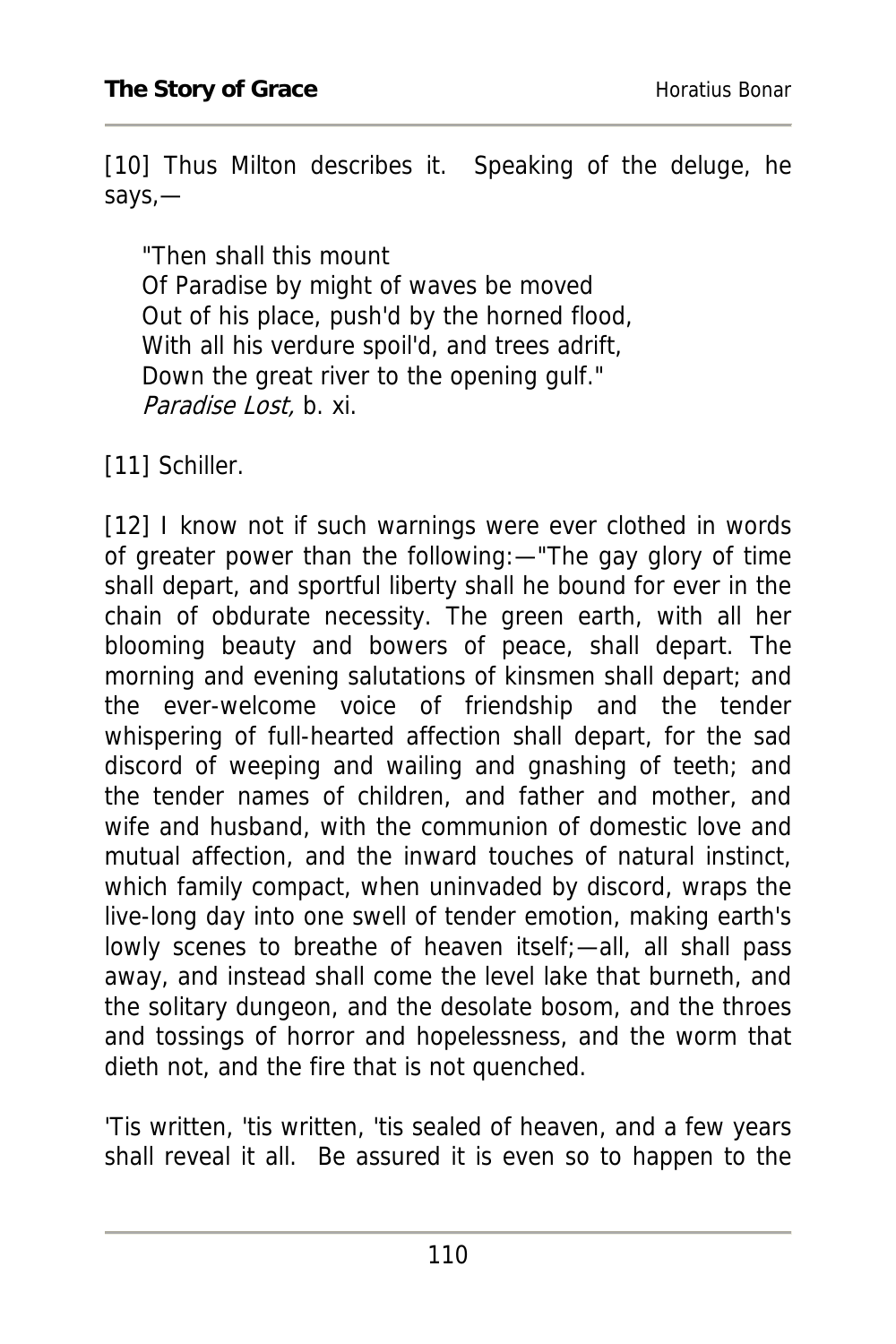despisers of holy writ. With this in arrear, what boots liberty, pleasure, enjoyment—all within the hour-glass of time, or the round of earth's continent, all the sensibilities of life, all the powers of man, all the attractions of woman?"

[13] I take for granted here that the cherubim are the symbols of redemption—the figures of the redeemed. This seems now very generally conceded. For, from the beginning to the end of Scripture, they are always seen in connexion with redemption. They occupy the innermost part of Eden, just as they occupied the holiest in the temple. These, of course, were figures; but the reality is given us in the Apocalypse, when they sing, "Thou hast redeemed us by thy blood out of every kindred and nation," &c. (Rev. 5:9.) Our notions on many of these points are much at fault. We hear and read in many an author of the "wings of angels," of "angelic harps and crowns," &c. Scripture never speaks thus. No. The wing, the crown, the harp, the palm, belong to the redeemed alone. In the passage in Genesis the cherubim are not holding or wielding the naming sword. They are there for a very different end; to be a visible pledge of man's reentrance into, and re-occupation of, Eden.

[14] The following striking extract from the German may help to enforce the sentiment above dwelt upon:—

"I was a spectator a short time since of a gay assembly at N— —, some ranging themselves for the dance, others at the card-tables, and numbers attracting notice by their personal decorations. I looked on the motley throng with a tear of thankfulness that I knew something better. At times I felt such compassion for the poor deluded beings, that I was ready to cry aloud among them, 'Seek what ye seek; but it is not where ye seek.' For what were they all seeking? Lasting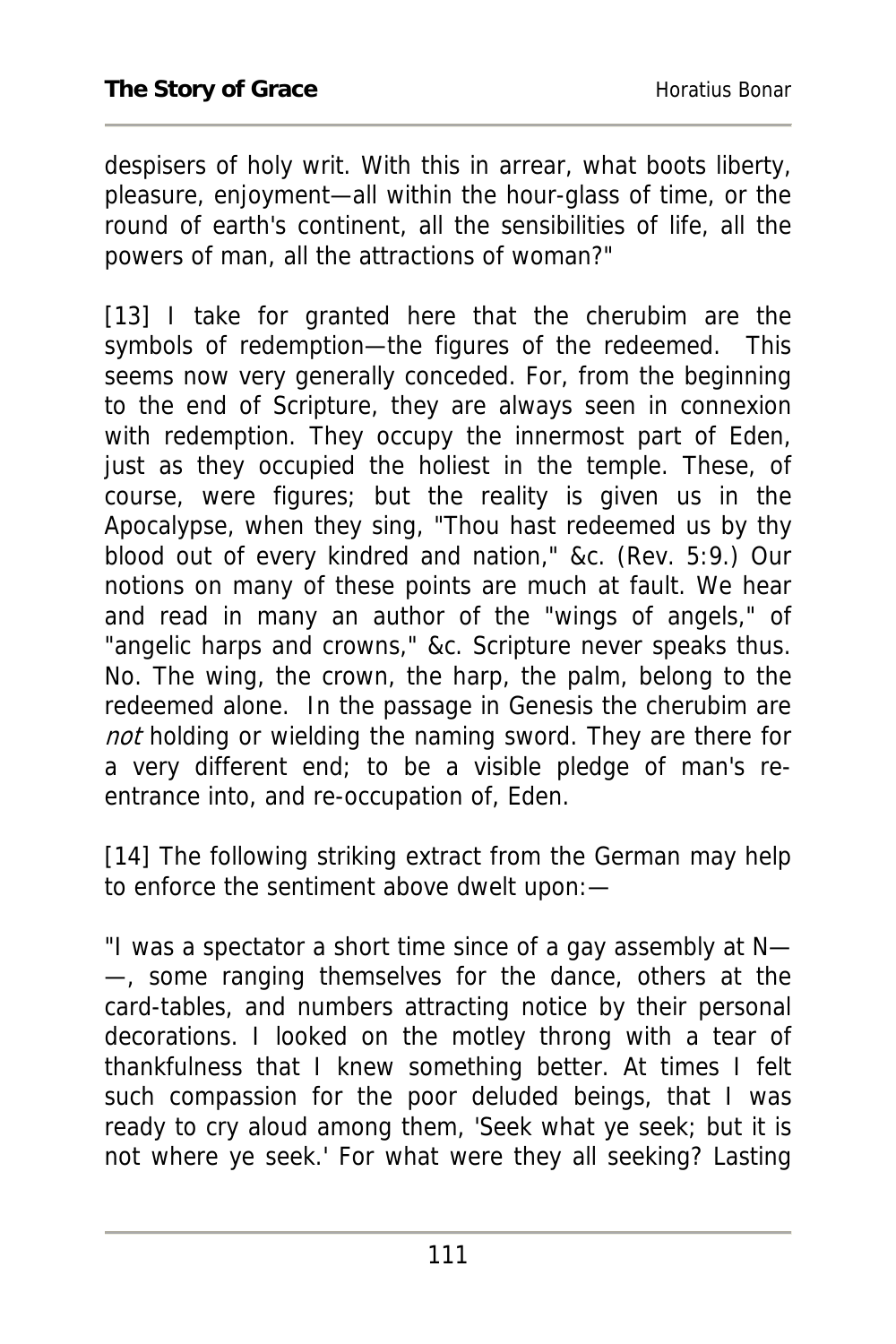enjoyment. What did they find? Fleeting enjoyment with lasting pain. The dancing, especially, seemed to me a sad and affecting emblem of human life. I watched, in imagination, those engaged in it. They approach, divide, pass and repass each other, and under the constant excitement of the music prolong the diversion, overwhelmed with heat and dust, till it ends in complete exhaustion. And when, after all the coming and going, joining in the dance, or resting, the day dawns, and the hall is gradually emptied of the jaded crowd, how forcibly are we reminded of the termination of a life squandered in vanity! The dim and sinking lights shew here and there, through the dusty atmosphere, a torn riband, or the lost badge of an order, lying on the floor, the only traces of the recent occupants." - THOLUCK'S Guido and Julius, p. 199.

[15] Perhaps some of our readers may here call to mind the well-known hymn which thus begins:—

"I will praise thee every day, Now thine anger's turned away: Comfortable thoughts arise From the bleeding sacrifice."

[16] Has not one of the world's own poets spoken out the world's feelings on this point, in language which men would do well to ponder?—

"But ever and anon, for grief subdued, There comes a token like a serpent's sting; Scarce seen, hut with fresh bitterness imbued; And slight withal may be the things which bring Back on the heart the weight which it would fling Aside for ever. It may be a sound,